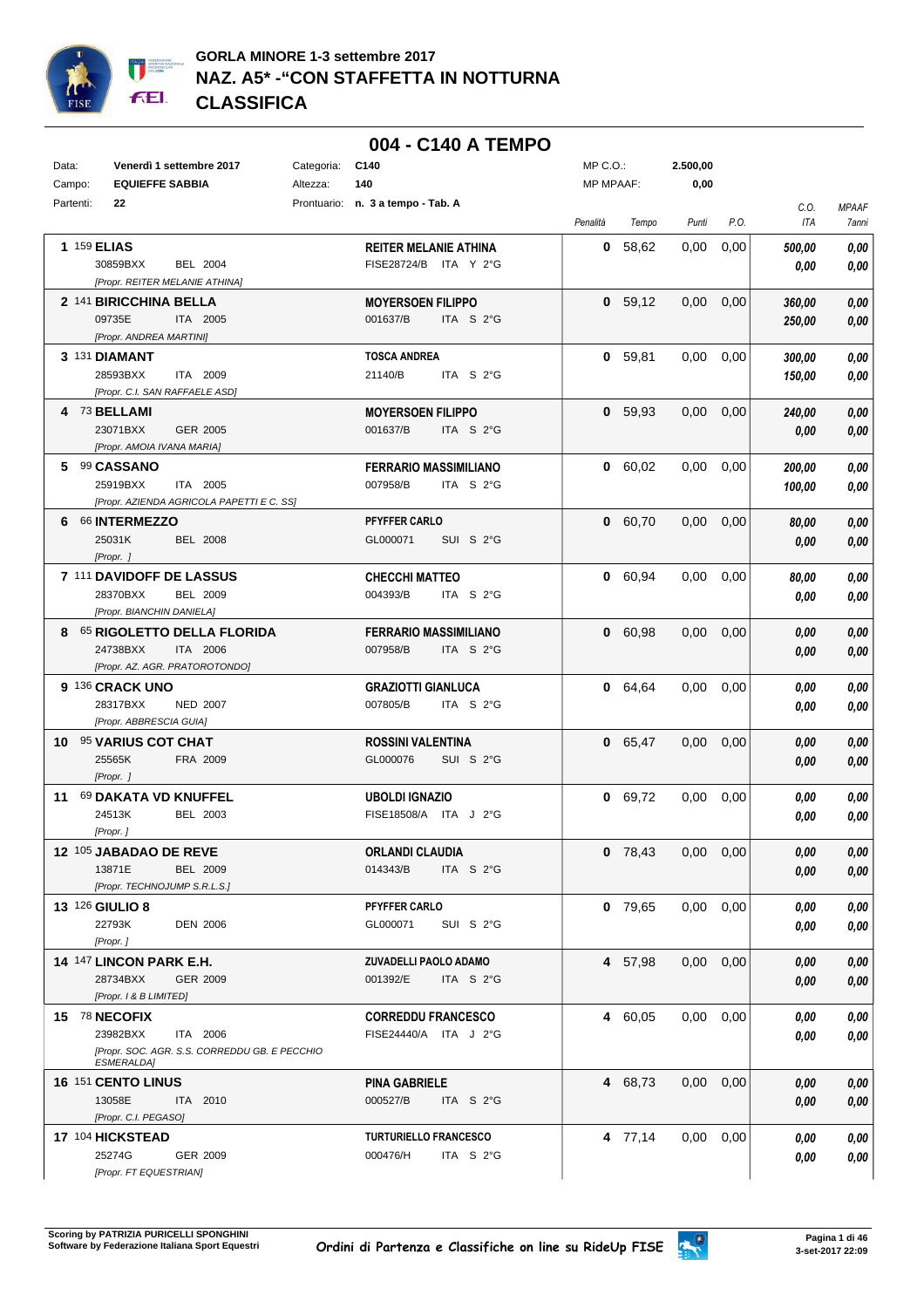

#### **004 - C140 A TEMPO**

| Data:<br>Campo: | Venerdì 1 settembre 2017<br><b>EQUIEFFE SABBIA</b>                                 | C140<br>Categoria:<br>140<br>Altezza:                     | $MP C. O.$ :<br><b>MP MPAAF:</b> | 2.500,00<br>0,00 |              |                       |
|-----------------|------------------------------------------------------------------------------------|-----------------------------------------------------------|----------------------------------|------------------|--------------|-----------------------|
| Partenti:       | 22                                                                                 | Prontuario:<br>n. 3 a tempo - Tab. A                      | Penalità<br>Tempo                | P.O.<br>Punti    | C.0.<br>ITA  | <b>MPAAF</b><br>7anni |
|                 | <b>18 138 EBANO</b><br>31880BXX<br><b>BEL 2004</b><br>[Propr. INDUSTRI GALVANICHE] | <b>MUCHETTI EDOARDO</b><br>FISE43593/B<br>ITA $J$ 2°G     | 77,55<br>4                       | 0,00<br>0,00     | 0,00<br>0,00 | 0,00<br>0,00          |
|                 | 19 139 AL GRAND LAND P<br>14998E<br>POL 2006<br>[Propr. TECHNOJUMP S.R.L.S.]       | <b>ORLANDI CLAUDIA</b><br>014343/B<br>ITA S $2^{\circ}$ G | 82,82<br>4                       | 0,00<br>0,00     | 0.00<br>0.00 | 0,00<br>0.00          |
|                 | 20 137 CALOTTA<br>28453T<br>GER 2009<br>[Propr. PITTONI MENAZZI DANIELA]           | <b>KAINICH DAVIDE</b><br>$ITA$ S $2^{\circ}G$<br>001372/D | 8<br>56,57                       | 0,00<br>0,00     | 0,00<br>0,00 | 0,00<br>0,00          |
| 21              | 145 BURGUNDY ROSE SOW<br><b>BEL 2006</b><br>23491K<br>[Propr.]                     | <b>ROSSINI VALENTINA</b><br>GL000076<br>SUI S 2°G         | 12 <sup>1</sup><br>69,05         | 0,00<br>0,00     | 0,00<br>0,00 | 0,00<br>0.00          |
| 22              | 89 BOEMERANG<br>29064BXX<br><b>NED 2006</b><br>[Propr. SPINELLI CARLOTTA]          | <b>MUCHETTI EDOARDO</b><br>FISE43593/B<br>ITA $J$ 2°G     | 12 82,06                         | 0,00<br>0,00     | 0,00<br>0,00 | 0,00<br>0,00          |

Collegio Giudicante *Presidente CARLA NICOLIS DAVIDE ANTONINI MARIANGELA BERGONZI ALICE BRUGNEROTTO FEDERICA CASSANI ELISA COLNAGHI*

## **005 - C135 A FASI**

| Data:     |                                                                  | Venerdì 1 settembre 2017                                       | Categoria: | C <sub>135</sub>                                 |                                                          | $MP C. O.$ : |             | 2.000,00 |      |                    |                       |
|-----------|------------------------------------------------------------------|----------------------------------------------------------------|------------|--------------------------------------------------|----------------------------------------------------------|--------------|-------------|----------|------|--------------------|-----------------------|
| Campo:    | <b>EQUIEFFE SABBIA</b>                                           |                                                                | Altezza:   | 135                                              |                                                          | MP MPAAF:    |             | 0,00     |      |                    |                       |
| Partenti: | 32                                                               |                                                                |            |                                                  | Prontuario: n. 19.2 speciale a fasi consecutive - Tab. A | Penalità     | Tempo       | Punti    | P.O. | C.O.<br><b>ITA</b> | <b>MPAAF</b><br>7anni |
|           | 1 132 CLIMENE<br>25138BXX<br>[Propr. LANDESCHI LUCIA]            | ITA 2007                                                       |            | <b>BARRI ANDREA</b><br>000537/B                  | ITA S $2^{\circ}$ G                                      |              | $0/0$ 23,72 | 0,00     | 0,00 | 420,00<br>200,00   | 0,00<br>0,00          |
|           | 2 75 VALESCA<br>29787BXX                                         | <b>GER 2008</b><br>[Propr. IL BOSCHETTO SOCIETA' AGRICOLA SRL] |            | <b>CHECCHI MATTEO</b><br>004393/B                | ITA S 2°G                                                |              | $0/0$ 25,45 | 0,00     | 0,00 | 302,40<br>0.00     | 0.00<br>0,00          |
|           | 3 106 BALLISTIC<br>24702K<br>[Propr.]                            | <b>NED 2006</b>                                                |            | <b>PFYFFER CARLO</b><br>GL000071                 | SUI S 2°G                                                |              | $0/0$ 27,62 | 0,00     | 0,00 | 252,00<br>0.00     | 0.00<br>0.00          |
|           | 4 113 ASCONA 77<br>26359BXX<br>[Propr. SOZZI MEDAGLIA S.R.L.]    | GER 2003                                                       |            | <b>DE ROCCO LORENZO</b><br>FISE17428/A ITA S 2°G |                                                          |              | $0/0$ 27,75 | 0,00     | 0,00 | 201,60<br>0.00     | 0,00<br>0.00          |
|           | 5 70 CASALL DE FUSSIEUX<br>25885K<br>[Propr.]                    | SUI 2007                                                       |            | <b>ROSSINI VALENTINA</b><br>GL000076             | SUI S 2°G                                                |              | $0/0$ 27,79 | 0,00     | 0.00 | 168,00<br>0.00     | 0,00<br>0,00          |
|           | 6 107 CEYLON 3 Z<br>31365BXX<br>[Propr. PANUCCIO DOMENICO]       | <b>BEL 2009</b>                                                |            | <b>ZUVADELLI PAOLO ADAMO</b><br>001392/E         | ITA S 2°G                                                |              | $0/0$ 28,04 | 0,00     | 0,00 | 67,20<br>0.00      | 0,00<br>0,00          |
|           | 7 80 LONDON BIG BANG<br>28969BXX                                 | ITA 2010<br>[Propr. AZ. AGR. "PRATO ROTONDO"]                  |            | <b>TOSCA ANDREA</b><br>21140/B                   | ITA S $2^{\circ}$ G                                      |              | $0/0$ 28,14 | 0,00     | 0,00 | 67,20<br>120,00    | 0.00<br>250,00        |
|           | 8 161 ARAUCA NOESAR Z<br>27100BXX<br>[Propr. TANZI GIANCARLO]    | <b>ITA 2008</b>                                                |            | <b>ROCCA MARGHERITA</b><br>019379/B              | ITA S 2°G                                                |              | $0/0$ 28,16 | 0,00     | 0.00 | 67,20<br>0.00      | 0,00<br>0,00          |
| 9         | 91 TOURAINE PEGUIGNON<br>31483BXX                                | FRA 2007<br>[Propr. PRIMAVERA S.S. SOCIETA' AGRICOLA]          |            | <b>LACCHINI MATTIA</b><br>FISE27122/B ITA Y 2°G  |                                                          |              | $0/0$ 28,45 | 0,00     | 0,00 | 67,20<br>0.00      | 0.00<br>0.00          |
|           | 10 108 LAURENTINA 5<br>32207BXX<br>[Propr. FT EQUESTRIAN S.R.L.] | GER 2010                                                       |            | <b>BRATOMI LINDA</b><br>009728/B                 | ITA S 2°G                                                |              | $0/0$ 28,53 | 0,00     | 0,00 | 0.00<br>0,00       | 0,00<br>150,00        |

**Scoring by PATRIZIA PURICELLI SPONGHINI<br>Software by Federazione Italiana Sport Equestri**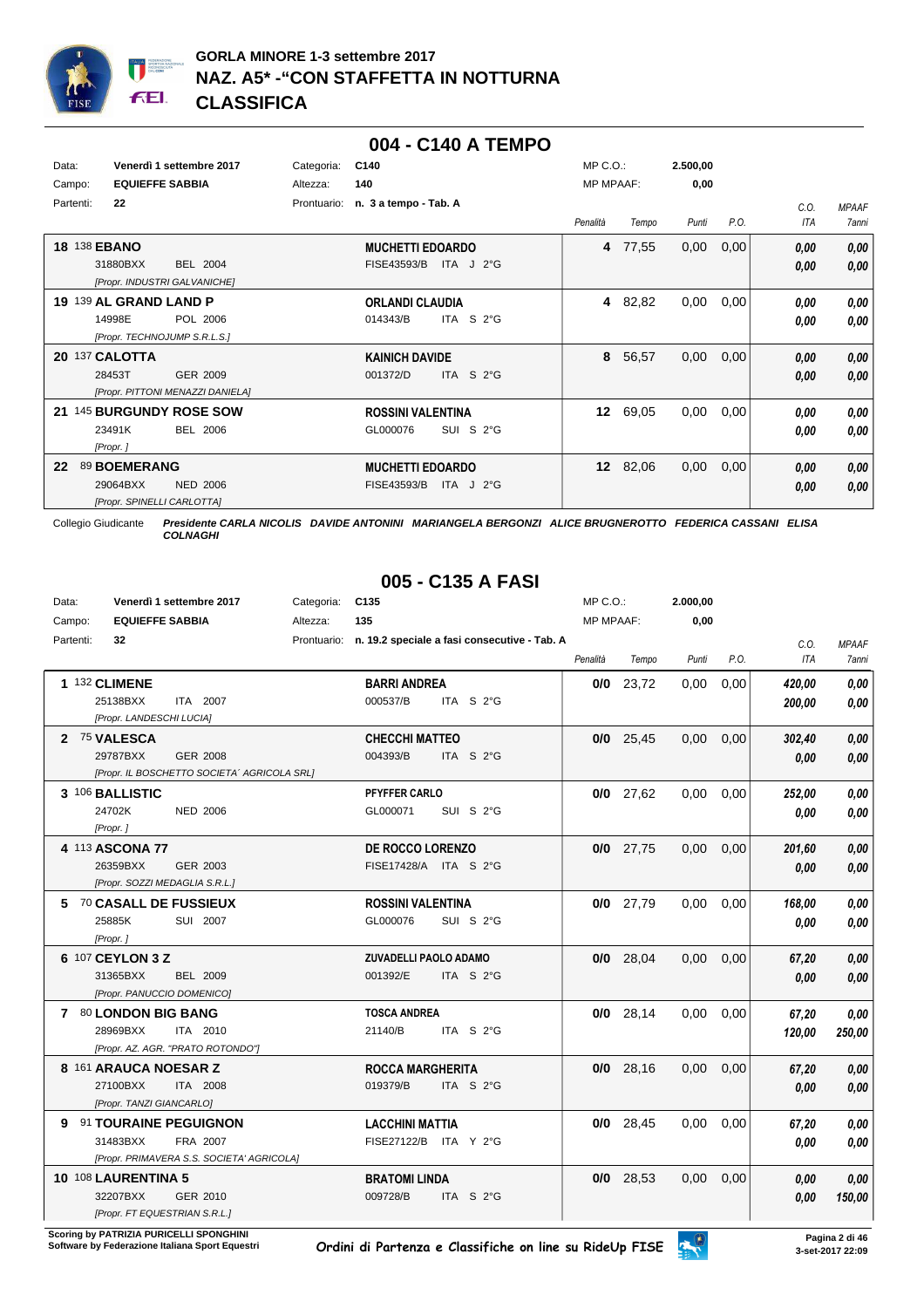

## **005 - C135 A FASI**

| Data:               | Venerdì 1 settembre 2017                         | Categoria: | C135                                                     | MP C.O.:         |             | 2.000,00      |      |      |        |
|---------------------|--------------------------------------------------|------------|----------------------------------------------------------|------------------|-------------|---------------|------|------|--------|
| Campo:              | <b>EQUIEFFE SABBIA</b>                           | Altezza:   | 135                                                      | <b>MP MPAAF:</b> |             | 0,00          |      |      |        |
| Partenti:           | 32                                               |            | Prontuario: n. 19.2 speciale a fasi consecutive - Tab. A |                  |             |               |      | C.O. | MPAAF  |
|                     |                                                  |            |                                                          | Penalità         | Tempo       | Punti         | P.O. | ITA  | 7anni  |
|                     | 11 157 NOBILISSIMA DEL SOLE                      |            | <b>GRAZIOTTI SILVANO</b>                                 | 0/0              | 29,27       | 0,00          | 0,00 | 0.00 | 0,00   |
|                     | 30451BXX<br>ITA 2010                             |            | 000664/B<br>ITA S 2°G                                    |                  |             |               |      |      |        |
|                     | [Propr. AZ. AGR. GRAZIOTTI SILVANO]              |            |                                                          |                  |             |               |      | 0.00 | 100,00 |
|                     | 12 <sup>121</sup> FIGLIA BELLA                   |            | <b>IERACI ALLEGRA</b>                                    |                  | $0/0$ 29,94 | 0,00          | 0,00 |      | 0,00   |
|                     | 32169BXX<br>NED 2010                             |            | FISE56927/B ITA Y 2°G                                    |                  |             |               |      | 0,00 |        |
|                     | [Propr. FT EQUESTRIAN S.R.L.]                    |            |                                                          |                  |             |               |      | 0.00 | 0,00   |
|                     |                                                  |            |                                                          |                  |             |               |      |      |        |
|                     | 13 $79$ BARETTA - S<br>18236G<br><b>NED 2006</b> |            | <b>CONTI TOMMASO</b><br>003951/D<br>ITA S 2°G            |                  | $0/0$ 30,33 | 0.00          | 0,00 | 0.00 | 0,00   |
|                     | [Propr. TOMMASO S.R.L.]                          |            |                                                          |                  |             |               |      | 0,00 | 0,00   |
|                     |                                                  |            |                                                          |                  |             |               |      |      |        |
|                     | 14 150 QUICK SILVER BOY                          |            | <b>FERRARIO MASSIMILIANO</b>                             |                  | $0/0$ 30,51 | 0,00          | 0,00 | 0,00 | 0,00   |
|                     | 30555BXX<br>ITA 2009                             |            | 007958/B<br>ITA S 2°G                                    |                  |             |               |      | 0,00 | 0,00   |
|                     | [Propr. AZIENDA AGRICOLA PAPETTI E C. SS]        |            |                                                          |                  |             |               |      |      |        |
|                     | 15 74 STAROUET                                   |            | <b>RIZZI FILIPPO</b>                                     |                  | $0/0$ 31,21 | 0.00          | 0,00 | 0,00 | 0,00   |
|                     | 28588T<br>GER 2009                               |            | 001055/T<br>ITA S 2°G                                    |                  |             |               |      | 0,00 | 0,00   |
|                     | [Propr. AZ.AGR.DELL'EMME]                        |            |                                                          |                  |             |               |      |      |        |
|                     | <b>16 127 MIRANDA D'ACHERONTE</b>                |            | ZUVADELLI PAOLO ADAMO                                    |                  | $0/0$ 31,35 | 0,00          | 0,00 | 0.00 | 0,00   |
|                     | 28873BXX<br>ITA 2010                             |            | 001392/E<br>ITA S 2°G                                    |                  |             |               |      | 0,00 | 0,00   |
|                     | [Propr. MASTER HORSE SRL]                        |            |                                                          |                  |             |               |      |      |        |
|                     | 17 144 I SURVIVE DE KALURI                       |            | <b>UBOLDI IGNAZIO</b>                                    |                  | 0/0 36,67   | 0,00          | 0,00 | 0,00 | 0,00   |
|                     | 24457K<br><b>BEL 2008</b>                        |            | FISE18508/A ITA J 2°G                                    |                  |             |               |      | 0.00 | 0,00   |
|                     | [Propr.]                                         |            |                                                          |                  |             |               |      |      |        |
|                     | <b>18 160 GIOBS</b>                              |            | <b>MAGISTRETTI EDOARDO</b>                               |                  | $0/4$ 26,07 | 0.00          | 0,00 | 0,00 | 0,00   |
|                     | 21958G<br>ITA 2009                               |            | 008466/B<br>ITA S 2°G                                    |                  |             |               |      | 0,00 | 0,00   |
|                     | [Propr. SCUDERIE PACIOTTI SRL]                   |            |                                                          |                  |             |               |      |      |        |
|                     | 19 148 KIDIBUL DE MUZE                           |            | <b>RIZZI FILIPPO</b>                                     |                  | $0/4$ 27,99 | 0,00          | 0,00 | 0,00 | 0,00   |
|                     | 25681K<br>BEL 2010                               |            | ITA S 2°G<br>001055/T                                    |                  |             |               |      | 0.00 | 0,00   |
|                     | [Propr. AZ.AGR.DELL'EMME]                        |            |                                                          |                  |             |               |      |      |        |
| <b>20 165 TITUS</b> |                                                  |            | <b>TOMASI GAIA</b>                                       |                  | $0/4$ 31,19 | 0,00          | 0,00 | 0,00 | 0,00   |
|                     | 11320F<br><b>NED 2000</b>                        |            | 013686/B<br>ITA S 2°G                                    |                  |             |               |      | 0,00 | 0,00   |
|                     | [Propr. TOMASI GAIA]                             |            |                                                          |                  |             |               |      |      |        |
|                     | 21 102 LAURIE EH                                 |            | <b>BALDINI ARIELLE</b>                                   |                  | $0/5$ 48,39 | 0,00          | 0,00 | 0.00 | 0,00   |
|                     | 29869BXX<br>ITA 2009                             |            | <b>FISE7150/C</b><br>ITA Y 2°G                           |                  |             |               |      | 0.00 | 0,00   |
|                     | [Propr. 1 & B LIMITED]                           |            |                                                          |                  |             |               |      |      |        |
|                     | 22 103 ESCARLET                                  |            | <b>ARCAINI FRANCESCA</b>                                 |                  | 0/8 31,78   | $0,00$ $0,00$ |      | 0,00 | 0,00   |
|                     | ESP 2005<br>28322BXX                             |            | FISE67474/B ITA Y 2°G                                    |                  |             |               |      | 0,00 | 0,00   |
|                     | [Propr. ACCORNERO MARINETTE]                     |            |                                                          |                  |             |               |      |      |        |
|                     | 23 120 ARSOUIL DE LA CHAPEL                      |            | ROSSINI VALENTINA                                        |                  | 4 49,30     | $0,00$ $0,00$ |      | 0.00 | 0.00   |
|                     | 26417K<br>FRA 2010                               |            | GL000076<br>SUI S 2°G                                    |                  |             |               |      | 0,00 | 0,00   |
|                     | [Propr. ]                                        |            |                                                          |                  |             |               |      |      |        |
|                     | 24 146 CASSANDRO                                 |            | PFYFFER CARLO                                            |                  | 4 51,49     | 0,00          | 0,00 | 0,00 | 0,00   |
|                     | 20641BXX<br>GER 2004                             |            | SUI S 2°G<br>GL000071                                    |                  |             |               |      | 0,00 | 0,00   |
|                     | [Propr. GHELARDUCCI MARIA DEL MARE]              |            |                                                          |                  |             |               |      |      |        |
|                     | 25 88 ROGER MOORE                                |            | <b>LIPPI BRUNI REBECCA</b>                               |                  | 4 52,43     | $0,00$ $0,00$ |      | 0.00 | 0,00   |
|                     | 23229K<br>ITA 2008                               |            | FISE8203/E ITA S 2°G                                     |                  |             |               |      | 0,00 | 0,00   |
|                     | [Propr. DONATI DARIA]                            |            |                                                          |                  |             |               |      |      |        |
|                     | <b>26 134 FINN R</b>                             |            | <b>BERTINI ALESSANDRO</b>                                |                  | 4 52,57     | $0,00$ $0,00$ |      | 0,00 | 0,00   |
|                     | 14996E<br>NED 2010                               |            | FISE6096/E ITA S 2°G                                     |                  |             |               |      | 0,00 | 0,00   |
|                     | [Propr. TECHNOJUMP S.R.L.S.]                     |            |                                                          |                  |             |               |      |      |        |
|                     | 27 122 INDIGO VAN DE MEULENBERG                  |            | <b>VIRONDA ALESSANDRA</b>                                |                  | 8 51,17     | $0,00$ $0,00$ |      | 0,00 | 0,00   |
|                     | 18603A<br>BEL 2008                               |            | 000774/A<br>ITA S 2°G                                    |                  |             |               |      | 0,00 | 0,00   |
|                     | [Propr. F.L. SPORT HORSES SRL]                   |            |                                                          |                  |             |               |      |      |        |
|                     | 28 155 CASSILIO                                  |            | <b>SEMINTENDI PAOLA</b>                                  |                  | 8 52,60     | $0,00$ $0,00$ |      | 0,00 | 0,00   |
|                     | 16040G<br>GER 2004                               |            | ITA S 2°G<br>001505/D                                    |                  |             |               |      | 0,00 | 0,00   |
|                     | [Propr. MICOTIS ITALIA]                          |            |                                                          |                  |             |               |      |      |        |

**.**<br>Scoring by PATRIZIA PURICELLI SPONGHINI<br>Software by Federazione Italiana Sport Equestri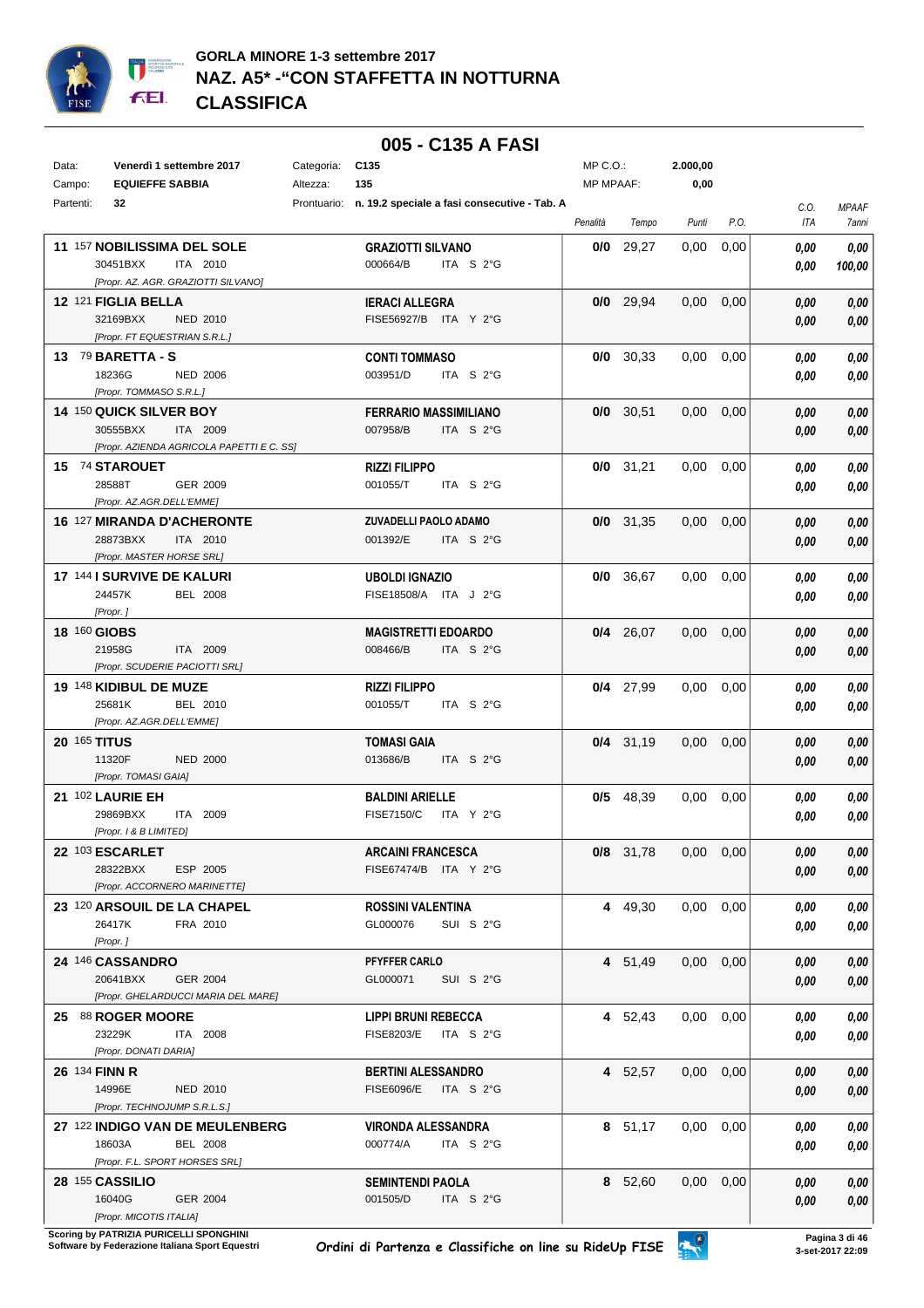

### **005 - C135 A FASI**

| Data:           |                      | Venerdì 1 settembre 2017     | Categoria:  | C <sub>135</sub>                             | $MP C. O.$ :     |       | 2.000,00 |      |            |              |
|-----------------|----------------------|------------------------------|-------------|----------------------------------------------|------------------|-------|----------|------|------------|--------------|
| Campo:          |                      | <b>EQUIEFFE SABBIA</b>       | Altezza:    | 135                                          | <b>MP MPAAF:</b> |       | 0,00     |      |            |              |
| Partenti:       | 32                   |                              | Prontuario: | n. 19.2 speciale a fasi consecutive - Tab. A |                  |       |          |      | C.0.       | <b>MPAAF</b> |
|                 |                      |                              |             |                                              | Penalità         | Tempo | Punti    | P.O. | <b>ITA</b> | <b>7anni</b> |
| 29              |                      | 133 NON TI SCORDAR DEL SOLE  |             | <b>FERRARIO MASSIMILIANO</b>                 | 8                | 53,24 | 0,00     | 0,00 | 0.00       | 0.00         |
|                 | 29079BXX             | ITA 2010                     |             | ITA S $2^{\circ}$ G<br>007958/B              |                  |       |          |      | 0.00       | 0.00         |
|                 |                      | [Propr. ORSENIGO MARIARITA]  |             |                                              |                  |       |          |      |            |              |
| 30              | 152 ASH AND CASH     |                              |             | <b>LACCHINI MATTIA</b>                       | 8                | 54,42 | 0,00     | 0,00 | 0,00       | 0,00         |
|                 | 26307M               | 2009<br>ITA I                |             | <b>FISE27122/B</b><br>ITA $Y$ 2°G            |                  |       |          |      | 0,00       | 0.00         |
|                 | [Propr. FLORA ADELE] |                              |             |                                              |                  |       |          |      |            |              |
| 31              | 104 HICKSTEAD        |                              |             | <b>TURTURIELLO FRANCESCO</b>                 | 11               | 67,40 | 0,00     | 0,00 | 0.00       | 0,00         |
|                 | 25274G               | GER 2009                     |             | ITA S $2^{\circ}$ G<br>000476/H              |                  |       |          |      | 0.00       | 0.00         |
|                 |                      | [Propr. FT EQUESTRIAN]       |             |                                              |                  |       |          |      |            |              |
| 32 <sub>2</sub> | 83 CAPRI Z           |                              |             | <b>BERTINI ALESSANDRO</b>                    | 12               | 52,72 | 0,00     | 0,00 | 0,00       | 0,00         |
|                 | 14371E               | BEL 2010                     |             | ITA S $2^{\circ}$ G<br><b>FISE6096/E</b>     |                  |       |          |      | 0.00       | 0.00         |
|                 |                      | [Propr. TECHNOJUMP S.R.L.S.] |             |                                              |                  |       |          |      |            |              |

Collegio Giudicante *Presidente CARLA NICOLIS DAVIDE ANTONINI MARIANGELA BERGONZI ALICE BRUGNEROTTO FEDERICA CASSANI ELISA*

*COLNAGHI*

# **006 - C130 A TEMPO**

| Data:     | Venerdì 1 settembre 2017        |                                         | Categoria: | C <sub>130</sub>                  |           | MP C.O.:         |           | 1.500,00          |      |            |              |
|-----------|---------------------------------|-----------------------------------------|------------|-----------------------------------|-----------|------------------|-----------|-------------------|------|------------|--------------|
| Campo:    | <b>EQUIEFFE SABBIA</b>          |                                         | Altezza:   | 130                               |           | <b>MP MPAAF:</b> |           | 0,00              |      |            |              |
| Partenti: | 47                              |                                         |            | Prontuario: n. 3 a tempo - Tab. A |           |                  |           |                   |      | C.O.       | <b>MPAAF</b> |
|           |                                 |                                         |            |                                   |           | Penalità         | Tempo     | Punti             | P.O. | <b>ITA</b> | 7anni        |
|           | 1 129 QUEEN DORATA              |                                         |            | <b>CORREDDU FRANCESCO</b>         |           |                  | 0, 57, 96 | 0.00              | 0.00 | 334,95     | 0.00         |
|           | 28240T                          | ITA 2009                                |            | FISE24440/A ITA J 2°G             |           |                  |           |                   |      | 159,50     | 0.00         |
|           |                                 | [Propr. SOC. AGR. CORREDDU PECCHIO SAS] |            |                                   |           |                  |           |                   |      |            |              |
|           |                                 | 2 92 CAPTAIN JACK SPARROW VS            |            | <b>CALDERARO MARCO</b>            |           |                  | 0 63,46   | 0,00              | 0.00 | 241,16     | 0,00         |
|           | 30006BXX                        | <b>GER 2007</b>                         |            | FISE20763/B ITA J 2°G             |           |                  |           |                   |      | 0.00       | 0,00         |
|           | [Propr. CALDERARO PAOLO]        |                                         |            |                                   |           |                  |           |                   |      |            |              |
|           | 3 205 CICELUSINA Z              |                                         |            | <b>FRIGERIO GIOVANNI</b>          |           |                  | 0 63,63   | 0.00 <sub>1</sub> | 0.00 | 200,97     | 0,00         |
|           | 29423BXX                        | <b>BEL 2009</b>                         |            | 000625/B                          | ITA S 1°G |                  |           |                   |      | 0.00       | 0,00         |
|           | [Propr. FIORINI FEDERICA]       |                                         |            |                                   |           |                  |           |                   |      |            |              |
|           | 4 153 DANTOS                    |                                         |            | <b>CALDERARO MARCO</b>            |           |                  | 0 64,41   | 0,00              | 0,00 | 160,78     | 0,00         |
|           | 23497G                          | <b>NED 2008</b>                         |            | FISE20763/B ITA J 2°G             |           |                  |           |                   |      | 0.00       | 0,00         |
|           | [Propr. LM SRL]                 |                                         |            |                                   |           |                  |           |                   |      |            |              |
|           | 5 90 BALLERINA                  |                                         |            | <b>KAINICH DAVIDE</b>             |           |                  | 0 66,07   | 0.00              | 0,00 | 133,98     | 0,00         |
|           | 01211V                          | GER 2009                                |            | 001372/D                          | ITA S 2°G |                  |           |                   |      | 0.00       | 0,00         |
|           | [Propr. SANTER NATHALIE]        |                                         |            |                                   |           |                  |           |                   |      |            |              |
|           |                                 | 6 224 DANCING RIVER VAN HET HELLEBOS    |            | <b>ADAM VERONICA</b>              |           |                  | 0 66,68   | 0,00              | 0,00 | 53,59      | 0,00         |
|           | 23559BXX                        | BEL 2003                                |            | FISE297F9/KA ITA Y 1°G            |           |                  |           |                   |      | 0.00       | 0.00         |
|           | [Propr. ADAM WILLIAM]           |                                         |            |                                   |           |                  |           |                   |      |            |              |
|           | 7 213 CARGO-O.H.                |                                         |            | <b>FIORELLI MARGHERITA</b>        |           |                  | 0 67,57   | 0.00              | 0,00 | 53,59      | 0,00         |
|           | 23597BXX                        | <b>BEL 2002</b>                         |            | FISE68207/B ITA C 1°G             |           |                  |           |                   |      | 0.00       | 0,00         |
|           | [Propr. FIORELLI GRAZIANO]      |                                         |            |                                   |           |                  |           |                   |      |            |              |
| 8         | <b>97 URBERRY IDYLLIC</b>       |                                         |            | <b>SEMINTENDI PAOLA</b>           |           |                  | 0 69,17   | 0,00              | 0,00 | 53,59      | 0.00         |
|           | 13541F                          | FRA 2008                                |            | 001505/D                          | ITA S 2°G |                  |           |                   |      | 0.00       | 0.00         |
|           | [Propr. SEMINTENDI PAOLA]       |                                         |            |                                   |           |                  |           |                   |      |            |              |
| 9         | 81 FLEGONE DEIANIRA             |                                         |            | <b>BARRI ANDREA</b>               |           |                  | 0 69,63   | 0,00              | 0,00 | 53,59      | 0,00         |
|           | 40133B                          | ITA 2010                                |            | 000537/B                          | ITA S 2°G |                  |           |                   |      | 0,00       | 0.00         |
|           | [Propr. SOC. AGR. DEIANIRA SRL] |                                         |            |                                   |           |                  |           |                   |      |            |              |
|           | 10 166 CHESTER                  |                                         |            | <b>SERAFIN GABRIELE</b>           |           |                  | 0 69.69   | 0.00              | 0,00 | 53,59      | 0.00         |
|           | 31969BXX                        | <b>GER 2007</b>                         |            | 012601/B                          | ITA S 2°G |                  |           |                   |      | 0.00       | 0,00         |
|           | [Propr. MARASCO GIULIA]         |                                         |            |                                   |           |                  |           |                   |      |            |              |
|           | <b>11 114 EJANDO B</b>          |                                         |            | <b>MOROSOLI DOMENICO</b>          |           |                  | $0$ 71,24 | 0,00              | 0,00 | 0.00       | 0,00         |
|           | 25664K                          | <b>NED 2009</b>                         |            | GL000136                          | SUI S 2°G |                  |           |                   |      | 0.00       | 0,00         |
|           | [Propr.]                        |                                         |            |                                   |           |                  |           |                   |      |            |              |

**Scoring by PATRIZIA PURICELLI SPONGHINI<br>Software by Federazione Italiana Sport Equestri**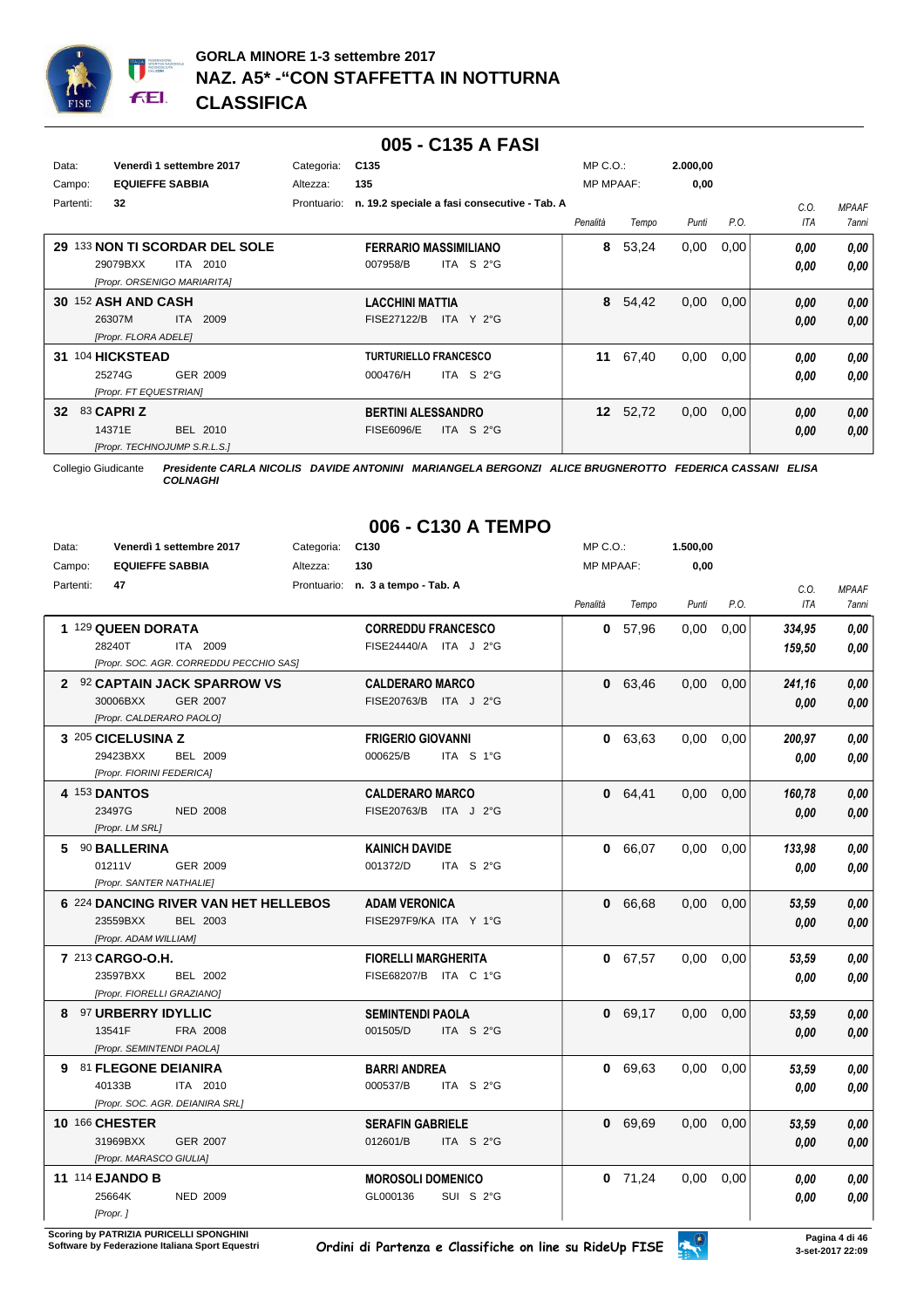

|                    |                                                               |            | 006 - C130 A TEMPO                               |                  |           |          |                   |            |                |
|--------------------|---------------------------------------------------------------|------------|--------------------------------------------------|------------------|-----------|----------|-------------------|------------|----------------|
| Data:              | Venerdì 1 settembre 2017                                      | Categoria: | C <sub>130</sub>                                 | MP C.O.:         |           | 1.500,00 |                   |            |                |
| Campo:             | <b>EQUIEFFE SABBIA</b>                                        | Altezza:   | 130                                              | <b>MP MPAAF:</b> |           | 0,00     |                   |            |                |
| Partenti:          | 47                                                            |            | Prontuario: n. 3 a tempo - Tab. A                |                  |           |          |                   | C.O.       | <b>MPAAF</b>   |
|                    |                                                               |            |                                                  | Penalità         | Tempo     | Punti    | P.O.              | ITA        | 7anni          |
|                    | 12 67 LANCASTER E.H.                                          |            | ZUVADELLI PAOLO ADAMO                            |                  | $0$ 71,95 | 0,00     | 0,00              | 0,00       | 0,00           |
|                    | 32159BXX<br>GER 2010                                          |            | 001392/E<br>ITA S 2°G                            |                  |           |          |                   | 0,00       | 0,00           |
|                    | [Propr. 1 & B LIMITED]                                        |            |                                                  |                  |           |          |                   |            |                |
| <b>13 110 URKA</b> |                                                               |            | <b>RIZZI FILIPPO</b>                             |                  | $0$ 74,87 | 0,00     | 0,00              | 0,00       | 0,00           |
|                    | 28437T<br>ITA 2010<br>[Propr. AZ.AGR.DELL'EMME]               |            | 001055/T<br>ITA S 2°G                            |                  |           |          |                   | 95,70      | 0,00           |
|                    | 14 195 GALLARDO                                               |            | <b>CAMPORESE ALESSANDRA</b>                      |                  | $0$ 75,73 | 0.00     | 0,00              | 0,00       | 0,00           |
|                    | 09961D<br>GER 2010                                            |            | 000349/D<br>ITA S 1°G                            |                  |           |          |                   | 0,00       | 0,00           |
|                    | [Propr. CAMPORESE ALESSANDRA]                                 |            |                                                  |                  |           |          |                   |            |                |
|                    | 15 101 CHARITE                                                |            | <b>BOMMINO LUCA</b>                              |                  | 0, 76, 68 | 0,00     | 0,00              | 0,00       | 0,00           |
|                    | 28885BXX<br>GER 2008                                          |            | 003066/A<br>ITA S 2°G                            |                  |           |          |                   | 0,00       | 0,00           |
|                    | [Propr. FIORELLI GRAZIANO]                                    |            |                                                  |                  |           |          |                   |            |                |
|                    | 16 109 ALPINA DE ROUHET                                       |            | <b>MOYERSOEN FILIPPO</b>                         |                  | $0$ 77,58 | 0.00     | 0,00              | 0,00       | 0,00           |
|                    | 14432E<br>FRA 2010                                            |            | 001637/B<br>ITA S 2°G                            |                  |           |          |                   | 0,00       | 0,00           |
|                    | [Propr. CESARETTO MASSIMO]                                    |            |                                                  |                  |           |          |                   |            |                |
|                    | 17 72 FOREST HILL                                             |            | <b>BRATOMI LINDA</b>                             |                  | $0$ 78,42 | 0.00     | 0,00              | 0,00       | 0,00           |
|                    | 32960BXX<br>NED 2010                                          |            | 009728/B<br>ITA S 2°G                            |                  |           |          |                   | 0,00       | 0,00           |
|                    | [Propr. FT EQUESTRIAN S.R.L.]                                 |            |                                                  |                  |           |          |                   |            |                |
|                    | <b>18 135 TALETTO</b><br>29056BXX<br>GER 2009                 |            | <b>MAGGIULLI GIULIA</b><br>FISE52880/B ITA J 2°G |                  | $0$ 78,81 | 0.00     | 0,00              | 0,00       | 0,00           |
|                    | [Propr. TENUTA C & C]                                         |            |                                                  |                  |           |          |                   | 0,00       | 0,00           |
|                    | 19 128 AGOSTO MASSUERE                                        |            | <b>SANVITO FULVIO</b>                            |                  | $0$ 81,95 | $0.00\,$ | 0,00              | 0,00       | 0,00           |
|                    | 32800BXX<br>FRA 2010                                          |            | 001339/B<br>ITA S 2°G                            |                  |           |          |                   | 0,00       | 0,00           |
|                    | [Propr. SANVITO FULVIO DITTA INDIVIDUALE]                     |            |                                                  |                  |           |          |                   |            |                |
|                    | 20 171 THINK TWICE                                            |            | PALEARI HENSSLER LUDOVICA                        |                  | 4 58,20   |          | $0.00 \quad 0.00$ | 0,00       | 0,00           |
|                    | 25297BXX<br>ITA 2007                                          |            | 006284/B<br>ITA S 1°G                            |                  |           |          |                   | 0,00       | 0,00           |
|                    | [Propr. AZ. AGR. S. ANNA DI PALEARI HENSSLER M. & E.<br>S.S.1 |            |                                                  |                  |           |          |                   |            |                |
|                    | 21 140 QUAINTON COSTELLO                                      |            | <b>LIPPI BRUNI REBECCA</b>                       |                  | 4 61,16   | 0.00     | 0,00              | 0,00       | 0,00           |
|                    | 28576T<br>GER 2008                                            |            | <b>FISE8203/E</b><br>ITA S 2°G                   |                  |           |          |                   | 0,00       | 0,00           |
|                    | [Propr. MARIN BRUNO]                                          |            |                                                  |                  |           |          |                   |            |                |
|                    | 22 100 PEPERITA PATTY                                         |            | <b>TARANTINI GUIDO</b>                           |                  | 4 64,87   | 0,00     | 0,00              | 0.00       | 0,00           |
|                    | 28308BXX ITA 2009                                             |            | 008884/G ITA S 2°G                               |                  |           |          |                   | $\it 0,00$ | $\pmb{0,\!00}$ |
|                    | [Propr. MELE ALESSANDRA]                                      |            |                                                  |                  |           |          |                   |            |                |
|                    | 23 209 JAN JAR WEED                                           |            | PALEARI HENSSLER LUDOVICA                        |                  | 4 68,74   | 0.00     | 0,00              | 0,00       | 0,00           |
|                    | 22682BXX<br>ITA 2005                                          |            | 006284/B<br>ITA S 1°G                            |                  |           |          |                   | 0,00       | 0,00           |
|                    | [Propr. AZ. AGR. S. ANNA DI PALEARI HENSSLER M. & E.<br>S.S.  |            |                                                  |                  |           |          |                   |            |                |
|                    | 24 87 APOLLON DE KILLEM                                       |            | ZUVADELLI PAOLO ADAMO                            |                  | 4 71,78   | 0.00     | 0,00              | 0,00       | 0,00           |
|                    | 31967BXX<br>FRA 2010                                          |            | 001392/E<br>ITA S 2°G                            |                  |           |          |                   | 0,00       | 0,00           |
|                    | [Propr. LACCHINI MATTIA]                                      |            |                                                  |                  |           |          |                   |            |                |
|                    | 25 117 CARTHJONK                                              |            | <b>CHINI EMANUELA</b>                            |                  | 4 74,70   | 0.00     | 0,00              | 0,00       | 0,00           |
|                    | 13194F<br>ITA 2007                                            |            | 000568/V<br>ITA S 2°G                            |                  |           |          |                   | 0,00       | 0,00           |
|                    | [Propr. PEILA MARCO]                                          |            |                                                  |                  |           |          |                   |            |                |
|                    | 26 119 DAKOTA VAN SCHUTTERSHOF                                |            | <b>UBOLDI IGNAZIO</b>                            |                  | 4 81,12   | 0.00     | 0,00              | 0,00       | 0,00           |
|                    | PRO13359<br><b>BEL 2009</b><br>[Propr. THS SRL]               |            | FISE18508/A ITA J 2°G                            |                  |           |          |                   | 0,00       | 0,00           |
|                    | 27 164 AWANI SEMILLY                                          |            | <b>BIGLIETTI VALENTINA</b>                       |                  | 4 82,63   | 0.00     | 0.00              | 0,00       | $\it 0,00$     |
|                    | 32108BXX<br>FRA 2010                                          |            | <b>FISE555/KB</b><br>ITA Y 2°G                   |                  |           |          |                   | 0.00       | 0,00           |
|                    | [Propr. CLINICA VETERINARIA PIOLA GIOVANNI                    |            |                                                  |                  |           |          |                   |            |                |
|                    | <b>BIGLIETTII</b>                                             |            |                                                  |                  |           |          |                   |            |                |
|                    | <b>28 236 ALME DE TUR</b>                                     |            | <b>CURTI SAMUELE</b>                             |                  | 4 84,88   |          | $0.00 \quad 0.00$ | 0,00       | 0,00           |
|                    | 25185BXX<br>GER 2003<br>[Propr. AZ. AGR. CURTI FRANCESCA]     |            | FISE62834/B ITA Y 1°G                            |                  |           |          |                   | 0,00       | 0,00           |
|                    |                                                               |            |                                                  |                  |           |          |                   |            |                |

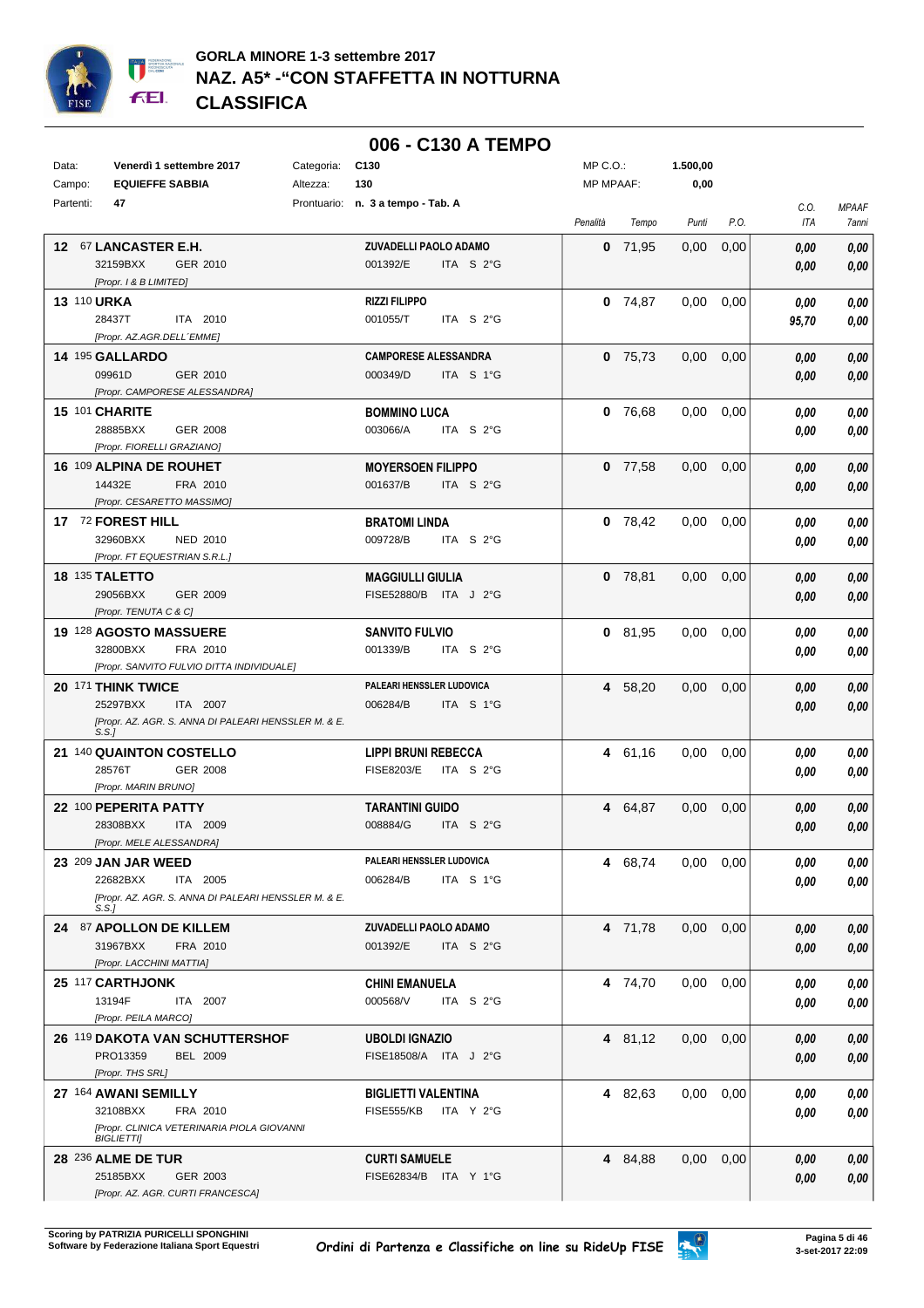

|           |                            |                             |                                              |            | 006 - C130 A TEMPO                             |                         |           |           |               |      |              |              |
|-----------|----------------------------|-----------------------------|----------------------------------------------|------------|------------------------------------------------|-------------------------|-----------|-----------|---------------|------|--------------|--------------|
| Data:     |                            | Venerdì 1 settembre 2017    |                                              | Categoria: | C <sub>130</sub>                               |                         | MP C.O.:  |           | 1.500,00      |      |              |              |
| Campo:    |                            | <b>EQUIEFFE SABBIA</b>      |                                              | Altezza:   | 130                                            |                         | MP MPAAF: |           | 0,00          |      |              |              |
| Partenti: | 47                         |                             |                                              |            | Prontuario: n. 3 a tempo - Tab. A              |                         |           |           |               |      | C.O.         | <b>MPAAF</b> |
|           |                            |                             |                                              |            |                                                |                         | Penalità  | Tempo     | Punti         | P.O. | ITA          | 7anni        |
|           |                            | 29 158 VALSE DU ROUET       |                                              |            | <b>ADDIS PIERPAOLO</b>                         |                         |           | 5 87,36   | 0,00          | 0,00 | 0.00         | 0.00         |
|           | 25259K                     |                             | FRA 2009                                     |            | 001241/N                                       | ITA $S2G$               |           |           |               |      | 0.00         | 0.00         |
|           | [Propr.]                   |                             |                                              |            |                                                |                         |           |           |               |      |              |              |
|           |                            | 30 124 FLANEUR D'HOUTVELD Z |                                              |            | <b>BIANCHI GIORGIO</b>                         |                         |           | 6 90,41   | 0,00          | 0,00 | 0,00         | 0,00         |
|           | 32000BXX                   |                             | BEL 2010                                     |            | FISE21845/B ITA S 2°G                          |                         |           |           |               |      | 0,00         | 0,00         |
|           |                            |                             | [Propr. MGS HORSES DI SARA GHILARDI E C SAS] |            |                                                |                         |           |           |               |      |              |              |
|           |                            | 31 118 GRUPO PROM COOLMAN   |                                              |            | <b>TABARINI FILIPPO</b>                        |                         |           | 6 90,59   | 0.00          | 0,00 | 0.00         | 0,00         |
|           | 26413K<br>[Propr.]         |                             | NED 2007                                     |            | 003518/A                                       | ITA $S2G$               |           |           |               |      | 0,00         | 0,00         |
|           | 32 163 CHADOSSA            |                             |                                              |            | <b>BAREA VANESSA</b>                           |                         |           | 7 97,72   | 0,00          | 0,00 | 0.00         | 0,00         |
|           | 28107BXX                   |                             | GER 2005                                     |            | FISE20740/B ITA S 2°G                          |                         |           |           |               |      | 0,00         | 0,00         |
|           |                            |                             | [Propr. TENUTA MONTEMAGNO HORSES S.R.L.]     |            |                                                |                         |           |           |               |      |              |              |
|           |                            | 33 116 CARTESIO STAR        |                                              |            | <b>FERRARIO MASSIMILIANO</b>                   |                         |           | 8 64,45   | 0.00          | 0,00 | 0.00         | 0,00         |
|           | 28305BXX                   |                             | <b>ITA 2008</b>                              |            | 007958/B                                       | ITA S $2^{\circ}$ G     |           |           |               |      | 0.00         | 0,00         |
|           |                            |                             | [Propr. AZIENDA AGRICOLA PAPETTI E C. SS]    |            |                                                |                         |           |           |               |      |              |              |
|           |                            | 34 202 NEVER GREY           |                                              |            | <b>LODI GIORGIA</b>                            |                         |           | 8 69,10   | $0.00\,$      | 0,00 | 0,00         | 0,00         |
|           | 02777N                     |                             | ITA 2006                                     |            | FISE52756/B ITA J 1°G                          |                         |           |           |               |      | 0.00         | 0,00         |
|           |                            | [Propr. FOIS ANTONIO]       |                                              |            |                                                |                         |           |           |               |      |              |              |
|           | 16736A                     | 35 149 CANNAVARRO           | FIN 2006                                     |            | <b>CHECCHI MATTEO</b><br>004393/B              | ITA S 2°G               |           | 8 72,10   | $0.00\,$      | 0,00 | 0,00         | 0,00         |
|           |                            | [Propr. MARCHESI STEFANO]   |                                              |            |                                                |                         |           |           |               |      | 0.00         | 0,00         |
|           | 36 176 PAUL                |                             |                                              |            | <b>SIMI VALENTINA</b>                          |                         |           | 8 76,86   | $0.00\,$      | 0,00 | 0,00         | 0,00         |
|           | 14205A                     |                             | GER 2003                                     |            | FISE28996/B ITA S 1°G                          |                         |           |           |               |      | 0.00         | 0,00         |
|           |                            | [Propr. VESCHI LUCA]        |                                              |            |                                                |                         |           |           |               |      |              |              |
|           | 37 77 CASPAR               |                             |                                              |            | <b>SANVITO FULVIO</b>                          |                         |           | 8 77,41   | $0.00\,$      | 0,00 | 0.00         | 0,00         |
|           | 31105BXX                   |                             | GER 2010                                     |            | 001339/B                                       | ITA $S2G$               |           |           |               |      | 0.00         | 0,00         |
|           |                            | [Propr. SANVITO FULVIO]     |                                              |            |                                                |                         |           |           |               |      |              |              |
|           | <b>38 125 ALISTAR</b>      |                             |                                              |            | <b>GAY SILVIA DESPINA</b>                      |                         |           | 12 65,15  | 0,00          | 0,00 | 0.00         | 0,00         |
|           | 10008A                     | [Propr. GAY DANIELE]        | ITA 2003                                     |            | 010590/B                                       | ITA $S2$ <sup>°</sup> G |           |           |               |      | 0.00         | 0,00         |
|           | 39 96 PAZZA IDEA           |                             |                                              |            | <b>FERRARIO MASSIMILIANO</b>                   |                         |           | 12 70,73  | 0,00          | 0,00 | 0.00         | 0,00         |
|           | 24270BXX                   |                             | ITA 2006                                     |            | 007958/B                                       | ITA S 2°G               |           |           |               |      | 0.00         | 0,00         |
|           |                            | [Propr. MORONE MARIA GUIA]  |                                              |            |                                                |                         |           |           |               |      |              |              |
|           | 40 214 VELOCITY            |                             |                                              |            | <b>SIMI VALENTINA</b>                          |                         |           | 12 74,48  | 0,00          | 0,00 | 0,00         | 0,00         |
|           | 25994BXX                   |                             | <b>NED 2002</b>                              |            | FISE28996/B ITA S 1°G                          |                         |           |           |               |      | 0,00         | 0,00         |
|           |                            | [Propr. SIMI VALENTINA]     |                                              |            |                                                |                         |           |           |               |      |              |              |
|           | 41 30 PIPIERINO            |                             |                                              |            | <b>BARRI ANDREA</b>                            |                         |           | 12 84,50  | $0,00$ $0,00$ |      | 0.00         | 0,00         |
|           | 27771BXX                   |                             | ITA 2008                                     |            | 000537/B                                       | ITA S 2°G               |           |           |               |      | 0,00         | 0,00         |
|           |                            | [Propr. LANDESCHI LUCIA]    |                                              |            |                                                |                         |           |           |               |      |              |              |
|           | 42 94 MA CAB J<br>PRO13358 |                             | <b>SWE 2010</b>                              |            | <b>UBOLDI IGNAZIO</b><br>FISE18508/A ITA J 2°G |                         |           | 13 88,13  | $0,00$ $0,00$ |      | 0,00         | 0,00         |
|           |                            | [Propr. THS SRL]            |                                              |            |                                                |                         |           |           |               |      | 0,00         | 0,00         |
|           |                            |                             | 43 68 CHURCHILL OF HERITAGE                  |            | <b>TABARINI FILIPPO</b>                        |                         |           | 14 92,57  | $0,00$ $0,00$ |      | 0,00         | 0,00         |
|           | 26412K                     |                             | POR 2007                                     |            | 003518/A                                       | ITA S 2°G               |           |           |               |      | 0,00         | 0,00         |
|           | [Propr.]                   |                             |                                              |            |                                                |                         |           |           |               |      |              |              |
|           | 44 178 ORMA                |                             |                                              |            | <b>ANTONINI LUDOVICA</b>                       |                         |           | 25 104,99 | $0,00$ $0,00$ |      | 0,00         | 0,00         |
|           | 03282N                     |                             | ITA 2007                                     |            | 022852/B                                       | ITA S 1°G               |           |           |               |      | 0,00         | 0,00         |
|           |                            | [Propr. PALA SILVIO]        |                                              |            |                                                |                         |           |           |               |      |              |              |
|           | 98 BARDOT                  |                             |                                              |            | <b>BIAZZI VALERIA</b>                          |                         | Elim      | 0,00      | $0,00$ $0,00$ |      | 0,00         | 0,00         |
|           | 16598A                     |                             | <b>NED 2006</b>                              |            | FISE25439/B ITA Y 2°G                          |                         |           |           |               |      | 0,00         | 0,00         |
|           | FC 86 JASMIN               | [Propr. HORSES ROAD SRL]    |                                              |            | PFYFFER CARLO                                  |                         |           | 0 84,34   | 0,00          | 0,00 |              |              |
|           | 26422K                     |                             | <b>BEL 2009</b>                              |            | GL000071                                       | SUI S 2°G               |           |           |               |      | 0,00<br>0,00 | 0,00<br>0,00 |
|           | [Propr.]                   |                             |                                              |            |                                                |                         |           |           |               |      |              |              |

**Scoring by PATRIZIA PURICELLI SPONGHINI<br>Software by Federazione Italiana Sport Equestri** 

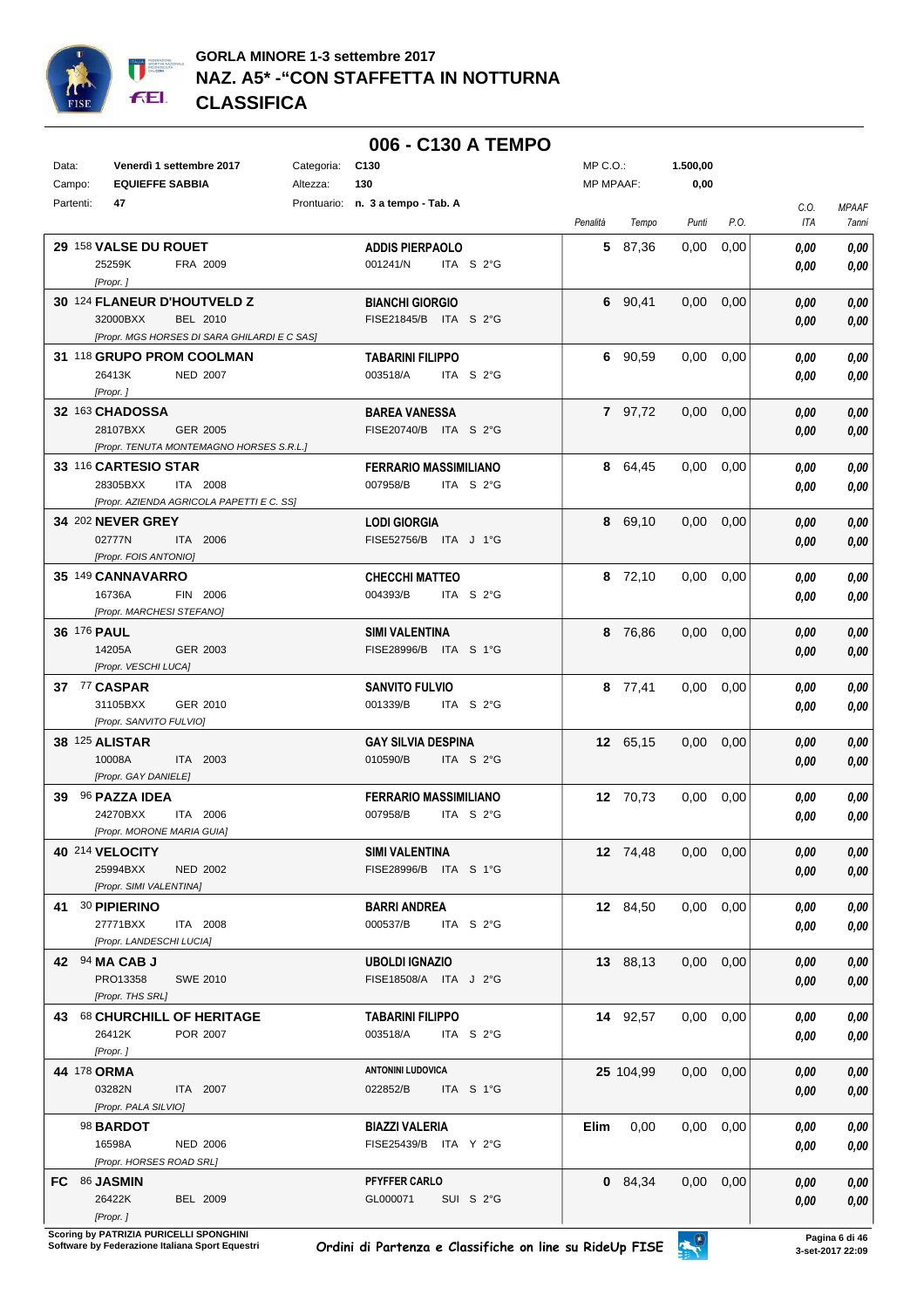

|                |                                        |             | 006 - C130 A TEMPO              |                  |       |          |      |            |              |
|----------------|----------------------------------------|-------------|---------------------------------|------------------|-------|----------|------|------------|--------------|
| Data:          | Venerdì 1 settembre 2017               | Categoria:  | C130                            | $MP C. O.$ :     |       | 1.500.00 |      |            |              |
| Campo:         | <b>EQUIEFFE SABBIA</b>                 | Altezza:    | 130                             | <b>MP MPAAF:</b> |       | 0,00     |      |            |              |
| Partenti:      | 47                                     | Prontuario: | n. 3 a tempo - Tab. A           |                  |       |          |      | C.0        | <b>MPAAF</b> |
|                |                                        |             |                                 | Penalità         | Tempo | Punti    | P.O. | <b>ITA</b> | 7anni        |
| FC 142 CHEWY Z |                                        |             | <b>BRATOMI LINDA</b>            | 0                | 84,65 | 0,00     | 0.00 | 0.00       | 0,00         |
|                | <b>NO FISE</b><br>BEL 2009<br>[Propr.] |             | ITA S $2^{\circ}$ G<br>009728/B |                  |       |          |      | 0,00       | 0,00         |

*[Propr. ]*

Collegio Giudicante *Presidente CARLA NICOLIS DAVIDE ANTONINI MARIANGELA BERGONZI ALICE BRUGNEROTTO FEDERICA CASSANI ELISA COLNAGHI*

## **007 - C120 A TEMPO**

| Data:     | Venerdì 1 settembre 2017                                                                    | Categoria: | C120                                                    | MP C.O.:  |           | 500,00 |               |                 |                       |
|-----------|---------------------------------------------------------------------------------------------|------------|---------------------------------------------------------|-----------|-----------|--------|---------------|-----------------|-----------------------|
| Campo:    | <b>DUE LEONI SABBIA</b>                                                                     | Altezza:   | 120                                                     | MP MPAAF: |           | 0,00   |               |                 |                       |
| Partenti: | 31                                                                                          |            | Prontuario: n. 3 a tempo - Tab. A                       | Penalità  | Tempo     | Punti  | P.O.          | C.O.<br>ITA     | <b>MPAAF</b><br>7anni |
|           | 1 175 ORCHID'S PRIMERA<br>28571BXX<br>NED 2007 Pony<br>[Propr. FIORELLI MARGHERITA]         |            | <b>FIORELLI MARGHERITA</b><br>FISE68207/B ITA C 1°G     | 0         | 53,01     | 0,00   | 0,00          | 75,00<br>0,00   | 0,00<br>0,00          |
|           | 2 194 ALICE<br>24382BXX<br>NED 2005<br>[Propr. AZ. AGR. F.LLI ALZATI]                       |            | <b>CORREDDU LORENZO</b><br>FISE27238/A ITA C 1°G        |           | 0, 53, 30 | 0,00   | 0,00          | 54,00<br>0.00   | 0,00<br>0,00          |
|           | 3 208 ELITE DE VIGO<br>25783BXX<br><b>BEL 2004</b><br>[Propr. FIORINI FEDERICA]             |            | <b>FRIGERIO FILIPPO</b><br>FISE37069/B ITA J 1°G        |           | 0 54,57   | 0,00   | 0,00          | 45,00<br>0.00   | 0,00<br>0,00          |
|           | 4 190 QUI VOILA Z<br>23620BXX<br><b>NED 2000 Pony</b><br>[Propr. ALGAROTTI NICOLO']         |            | <b>MARIANI ALESSANDRO</b><br>FISE40328/B ITA J 1°G      |           | 0, 56, 61 | 0,00   | 0,00          | 36,00<br>0.00   | 0,00<br>0,00          |
|           | 5 233 OH CARO DEL TERRICCIO<br>11926F<br>ITA 2008<br>[Propr. POZZI ALBERTO]                 |            | <b>ROSSI MARIO</b><br>010285/B<br>ITA S 1°G             |           | 0, 58,60  | 0,00   | 0,00          | 30,00<br>125,00 | 0,00<br>0,00          |
|           | 6 76 LINITE<br>30044BXX<br>ITA 2010<br>[Propr. PINA GABRIELE]                               |            | <b>BACCHETTA BEATRICE</b><br>FISE21510/A ITA C 1°G      |           | 0, 59, 18 | 0,00   | 0.00          | 12,00<br>75,00  | 0,00<br>0,00          |
|           | 7 200 LADY OF PARADISE<br>13362E<br><b>GER 2008</b><br>[Propr. A.M. TEAM DI ANDREA MARTINI] |            | <b>COMELLI GIULIA</b><br><b>FISE7244/E</b><br>ITA S 1°G |           | 0 60,47   | 0,00   | 0,00          | 12,00<br>0.00   | 0,00<br>0,00          |
|           | 8 241 ACAPULCO DELLA TORRIGGIA<br>30200BXX<br>ITA 2010<br>[Propr. AZ. AGR. "LA TORRIGGIA"]  |            | DI BERNARDO GAIA<br>FISE12193/T ITA J 1°G               |           | 0 61,94   | 0,00   | 0,00          | 12,00<br>0.00   | 0,00<br>0,00          |
|           | 9 225 BONAPARTE<br>23075K<br><b>NED 2006</b><br>[Propr.]                                    |            | <b>DENTE GERARDO</b><br>FISE2637/I<br>ITA S 1°G         |           | 0 63,07   | 0,00   | 0,00          | 0.00<br>0.00    | 0,00<br>0,00          |
|           | 10 244 LORD DEL ROGLIO<br>32874BXX<br><b>ITA 2008</b><br>[Propr. BINI CHIARA]               |            | <b>TEDESCHI FABIO</b><br>003702/E<br>ITA S 1°G          |           | 0 64,43   | 0,00   | 0,00          | 0.00<br>0,00    | 0,00<br>0,00          |
|           | 11 216 WILCO<br>16157A<br><b>NED 2003</b><br>[Propr. ZANNIER PAOLO]                         |            | LIVIERI LILIA<br>ITA S 1°G<br>013292/B                  |           | 0 67,66   | 0,00   | 0,00          | 0,00<br>0,00    | 0,00<br>0,00          |
|           | <b>12 201 RIVER LUX</b><br>09675A<br>IRL 2001<br>[Propr. VIRONDA ALESSANDRA]                |            | <b>BIFFIGNANDI VIRGINIA</b><br>012187/A<br>ITA S 1°G    |           | 0 68,18   | 0.00   | 0,00          | 0.00<br>0,00    | 0.00<br>0,00          |
|           | 13 13 ORALANDA<br>09619D<br>ITA 2011<br>[Propr. AZ. AG. DEL LUPO LUCIA]                     |            | <b>EMENDI ANDREA</b><br>022547/B<br>ITA S 1°G           |           | 4 58,01   |        | $0,00$ $0,00$ | 0,00<br>0,00    | 0,00<br>0,00          |
|           | 14 237 OLIGOPOL D'EGLEFIN<br>16238A<br>FRA 2002<br>[Propr. "IL MUSTANG" S.S.D. ARL]         |            | <b>BORI CAMILLA</b><br>FISE24282/A ITA S 1°G            |           | 4 60,28   |        | $0,00$ $0,00$ | 0,00<br>0,00    | 0,00<br>0,00          |

**Scoring by PATRIZIA PURICELLI SPONGHINI<br>Software by Federazione Italiana Sport Equestri**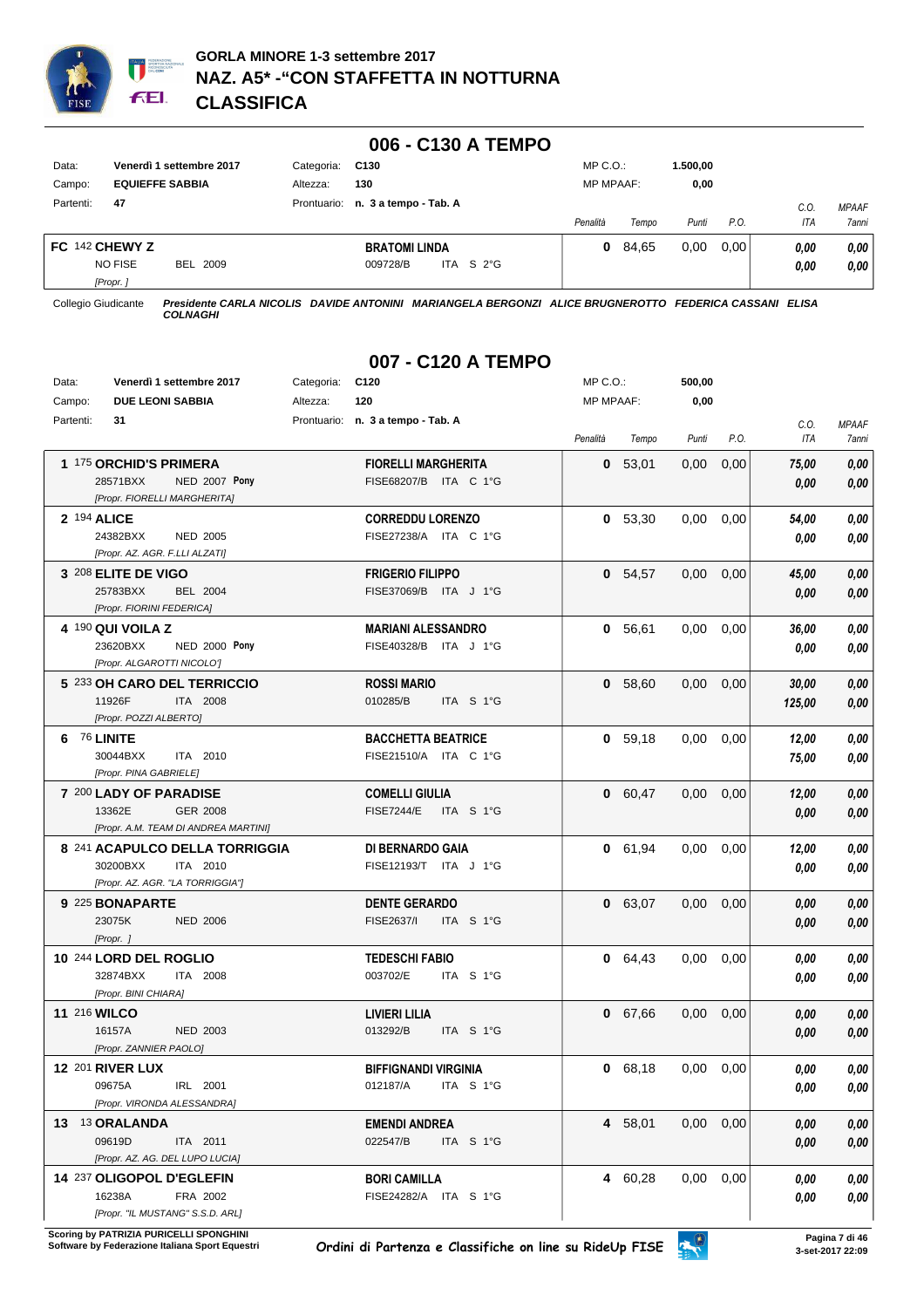

|                |                                                                    |            | 007 - C120 A TEMPO                                   |                  |           |                   |      |                    |                       |
|----------------|--------------------------------------------------------------------|------------|------------------------------------------------------|------------------|-----------|-------------------|------|--------------------|-----------------------|
| Data:          | Venerdì 1 settembre 2017                                           | Categoria: | C <sub>120</sub>                                     | $MP C. O.$ :     |           | 500,00            |      |                    |                       |
| Campo:         | <b>DUE LEONI SABBIA</b>                                            | Altezza:   | 120                                                  | <b>MP MPAAF:</b> |           | 0,00              |      |                    |                       |
| Partenti:      | 31                                                                 |            | Prontuario: n. 3 a tempo - Tab. A                    | Penalità         | Tempo     | Punti             | P.O. | C.O.<br><b>ITA</b> | <b>MPAAF</b><br>7anni |
|                | 15 239 ARIBO DES ROCHES                                            |            | <b>BUCCHI CAMILLA</b>                                | 4                | 63,94     | 0,00              | 0,00 | 0.00               | 0,00                  |
|                | 31235BXX<br>FRA 2010                                               |            | FISE27105/B ITA Y 1°G                                |                  |           |                   |      | 0.00               | 0,00                  |
|                | [Propr. BUCCHI CAMILLA]                                            |            |                                                      |                  |           |                   |      |                    |                       |
|                | 16 177 FENNA-ROSA                                                  |            | <b>ONDEI GAIA</b>                                    | 4                | 65,77     | 0.00              | 0,00 | 0.00               | 0,00                  |
|                | 32377BXX<br><b>NED 2010</b>                                        |            | FISE27353/B<br>ITA S 1°G                             |                  |           |                   |      | 0.00               | 0.00                  |
|                | [Propr. VEDANI FRANCESCO]                                          |            |                                                      |                  |           |                   |      |                    |                       |
|                | 17 193 VALDINO DELLE ROANE                                         |            | <b>MOYERSOEN ALBERTO</b>                             |                  | 4 66,15   | 0.00              | 0,00 | 0.00               | 0,00                  |
|                | 08849D<br><b>ITA 2008</b><br>[Propr. MOYERSOEN FILIPPO]            |            | FISE85502/B<br>ITA Y 1°G                             |                  |           |                   |      | 0.00               | 0,00                  |
|                | 18 185 SYMPHONIE DE ROY                                            |            | <b>DEGLI ANGELI DONATELLA</b>                        | 8                | 60,00     | 0,00              | 0,00 | 0.00               | 0,00                  |
|                | 28281T<br>FRA 2006                                                 |            | 000517/T<br>ITA S 1°G                                |                  |           |                   |      | 0.00               | 0.00                  |
|                | [Propr. RAMONDA LORENZO]                                           |            |                                                      |                  |           |                   |      |                    |                       |
|                | 19 172 CAPACITY ANIBELLE                                           |            | <b>BASSO VIRGINIA</b>                                |                  | 8 62,00   | 0.00              | 0,00 | 0.00               | 0,00                  |
|                | 28591T<br><b>DEN 2008</b>                                          |            | <b>FISE7266/T</b><br>ITA Y 1°G                       |                  |           |                   |      | 0.00               | 0.00                  |
|                | [Propr. DINDO S.A.S. DI DAVIDE KAINICH & C.]                       |            |                                                      |                  |           |                   |      |                    |                       |
|                | 20 191 ILANA VAN'T PRINSENVELD                                     |            | <b>ANZANI ALESSANDRO</b>                             | 8                | 68,54     | 0,00              | 0,00 | 0.00               | 0,00                  |
|                | 29775BXX<br><b>BEL 2008</b><br>[Propr. ANZANI ALESSANDRO]          |            | FISE12619/B ITA S 1°G                                |                  |           |                   |      | 0.00               | 0.00                  |
|                | 21 248 CAPICHERA                                                   |            | <b>VERH FRANCESCA</b>                                | 8                | 69,64     | 0.00              | 0,00 | 0.00               | 0,00                  |
|                | 30478BXX<br>ITA 2011                                               |            | FISE65254/B ITA J 1°G                                |                  |           |                   |      | 0.00               | 0,00                  |
|                | [Propr. AZ. AGR. GRAZIOTTI SILVANO]                                |            |                                                      |                  |           |                   |      |                    |                       |
| 22 183 UZEBIO  |                                                                    |            | <b>MUTI FRANCESCA</b>                                |                  | 14 83,63  | 0.00              | 0,00 | 0.00               | 0,00                  |
|                | 16313BXX<br><b>NED 2001</b>                                        |            | 007479/B<br>ITA S 1°G                                |                  |           |                   |      | 0.00               | 0.00                  |
|                | [Propr. MUTI FRANCESCA]                                            |            |                                                      |                  |           |                   |      |                    |                       |
|                | 23 228 BRAINSTORM DELLE SCHIAVE                                    |            | <b>COLOTTI FEDERICA</b>                              |                  | 18 81,61  | 0.00              | 0,00 | 0,00               | 0,00                  |
|                | 22999BXX<br>ITA 2004                                               |            | FISE32564/B ITA S 1°G                                |                  |           |                   |      | 0.00               | 0,00                  |
|                | [Propr. COLOTTI FEDERICA]                                          |            |                                                      |                  |           |                   |      |                    |                       |
|                | 170 FIDEL CASTRO VAN PAEMEL<br>08013D<br>BEL 2005                  |            | <b>CAMPORESE ALESSANDRA</b><br>ITA S 1°G<br>000349/D | Elim             | 0.00      | 0,00              | 0,00 | 0.00<br>0.00       | 0,00<br>0,00          |
|                | [Propr. SCUDERIA SAN GIORGIO ASSOCIAZIONE                          |            |                                                      |                  |           |                   |      |                    |                       |
|                | <b>SPORTIVA DILETTANTISTICAI</b>                                   |            |                                                      |                  |           |                   |      |                    |                       |
|                | 181 PIC POCKET D'AUBRAC                                            |            | <b>CONZATTI ERIKA</b>                                | <b>Elim</b>      | 0,00      | 0.00              | 0,00 | 0.00               | 0,00                  |
|                | 31626BXX FRA 2003<br>[Propr. CONZATTI ERIKA]                       |            | 013042/B ITA S 1°G                                   |                  |           |                   |      | 0,00               | 0,00                  |
|                | <b>226 VERD'ICK</b>                                                |            | <b>CANEPARI LEONARDO</b>                             | Elim             | 0,00      | $0,00$ $0,00$     |      | 0.00               | 0,00                  |
|                | 29255BXX<br>FRA 2009                                               |            | FISE55960/B ITA C 1°G                                |                  |           |                   |      | 0.00               | 0,00                  |
|                | [Propr. ANELLI ROBERTO]                                            |            |                                                      |                  |           |                   |      |                    |                       |
|                | 219 OLIMPIA DI VAL LITARA                                          |            | <b>CORREDDU LORENZO</b>                              | Rit              | 0,00      | $0.00 \quad 0.00$ |      | 0,00               | 0,00                  |
|                | ITA 2007<br>25470BXX                                               |            | FISE27238/A ITA C 1°G                                |                  |           |                   |      | 0,00               | 0,00                  |
|                | [Propr. SOC. AGR. S.S. CORREDDU GB. E PECCHIO<br><b>ESMERALDA]</b> |            |                                                      |                  |           |                   |      |                    |                       |
| FC 130 LUDWIG  |                                                                    |            | <b>CHECCHI MATTEO</b>                                |                  | $0$ 71,81 | $0.00\,$          | 0,00 | 0.00               | 0,00                  |
|                | 32724BXX<br>GER 2007                                               |            | 004393/B<br>ITA S 2°G                                |                  |           |                   |      | 0.00               | 0,00                  |
|                | [Propr.]                                                           |            |                                                      |                  |           |                   |      |                    |                       |
| FC 112 LUXILIA |                                                                    |            | <b>PINA GABRIELE</b>                                 |                  | 1 78,94   | $0.00\,$          | 0,00 | 0.00               | 0,00                  |
|                | 32458BXX<br>ITA 2012                                               |            | 000527/B<br>ITA S 2°G                                |                  |           |                   |      | 0,00               | 0,00                  |
|                | [Propr. BENINI SILVIO]                                             |            |                                                      |                  |           |                   |      |                    |                       |
| FC 115 VIOX W. |                                                                    |            | <b>LAMPIS EMANUELE</b>                               |                  | 1 79,19   | $0.00\,$          | 0,00 | 0.00               | 0,00                  |
|                | 12995D<br><b>NED 2002</b><br>[Propr. ROMAGNOLI MARTINA]            |            | 8341/N<br>ITA J 2°G                                  |                  |           |                   |      | 0.00               | 0,00                  |
|                | FC 156 HERACLES VAN'T HEUVELLAND                                   |            | <b>BIAZZI VALERIA</b>                                | Elim             | 0,00      | $0,00$ $0,00$     |      | 0,00               | 0,00                  |
|                | 26351K<br><b>BEL 2007</b>                                          |            | FISE25439/B ITA Y 2°G                                |                  |           |                   |      | 0,00               | 0,00                  |
|                | [Propr.]                                                           |            |                                                      |                  |           |                   |      |                    |                       |

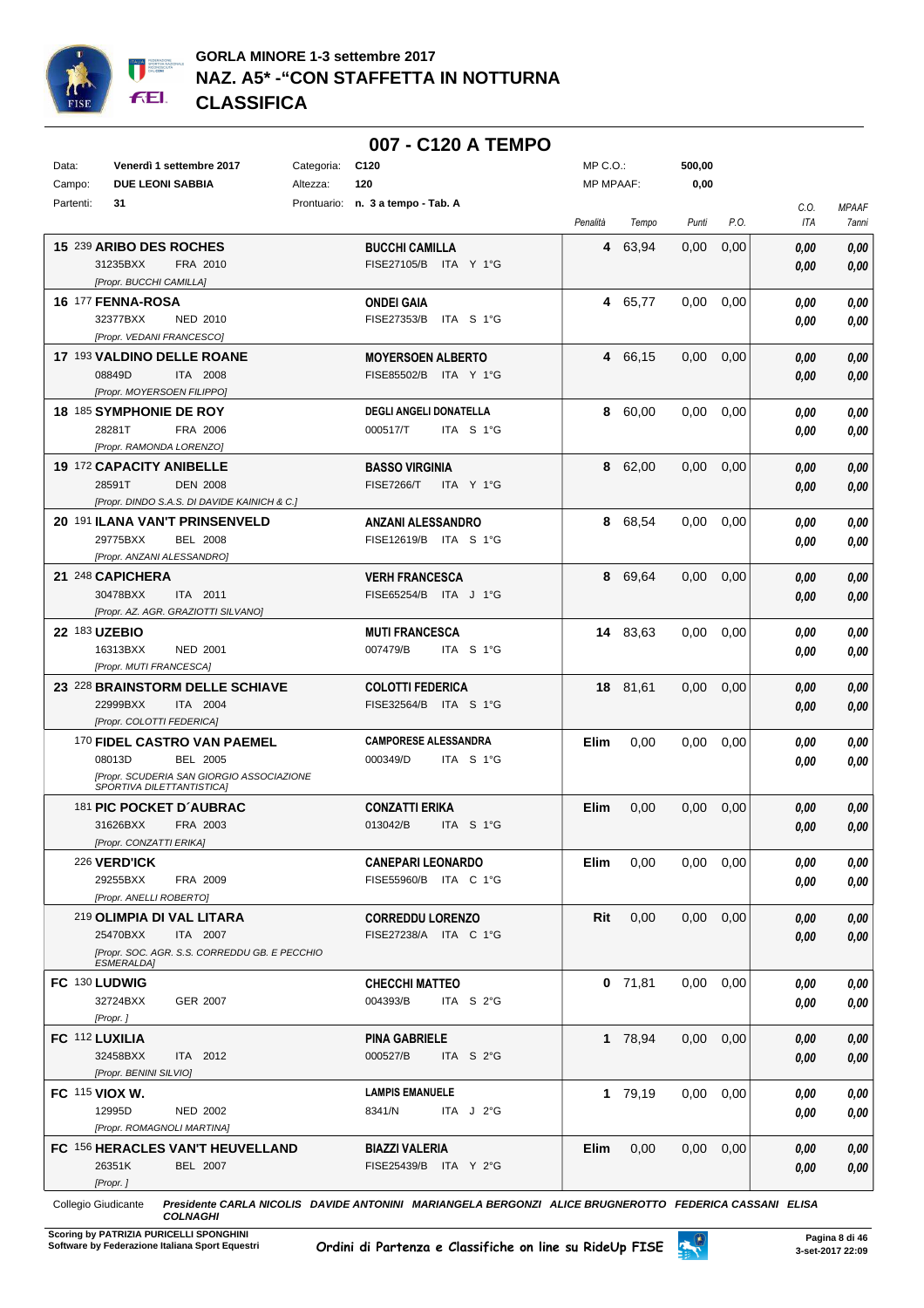

## **008 - C115 A TEMPO**

| Data:     | Venerdì 1 settembre 2017                                  | Categoria: | C <sub>115</sub>                                  | MP C.O.:  |           | 400,00        |      |        |              |
|-----------|-----------------------------------------------------------|------------|---------------------------------------------------|-----------|-----------|---------------|------|--------|--------------|
| Campo:    | <b>DUE LEONI SABBIA</b>                                   | Altezza:   | 115                                               | MP MPAAF: |           | 0,00          |      |        |              |
| Partenti: | 38                                                        |            | Prontuario: n. 3 a tempo - Tab. A                 |           |           |               |      | C.O.   | <b>MPAAF</b> |
|           |                                                           |            |                                                   | Penalità  | Tempo     | Punti         | P.O. | ITA    | 7anni        |
|           | 1 232 SMERALDA DEL GIGLIO                                 |            | <b>MARGAN MARELLA ARIANNA</b>                     |           | 0, 51, 35 | 0,00          | 0,00 | 50,00  | 0,00         |
|           | 26526BXX<br>ITA 2007                                      |            | FISE19867/B ITA S 1°G                             |           |           |               |      | 100,00 | 0,00         |
|           | [Propr. GIUSTI GABRIELE]                                  |            |                                                   |           |           |               |      |        |              |
|           | 2 274 COOL CASSIS 12                                      |            | <b>FIORELLI LEONARDO</b>                          |           | 0 56,17   | 0,00          | 0,00 | 36,00  | 0,00         |
|           | 25468BXX<br><b>GER 2004</b>                               |            | FISE38301/B ITA J Brev.                           |           |           |               |      | 0,00   | 0,00         |
|           | [Propr. AZIENDA AGR. ALLEVAMENTO MONTECHIARO]             |            |                                                   |           |           |               |      |        |              |
|           | 3 253 AQUIRA DE SAINT-PIERRE                              |            | <b>FIORELLI LEONARDO</b>                          |           | 0 58,24   | 0,00          | 0,00 | 30,00  | 0,00         |
|           | 30189BXX<br><b>BEL 2000</b>                               |            | FISE38301/B ITA J Brev.                           |           |           |               |      | 0,00   | 0,00         |
|           | [Propr. FIORELLI MARGHERITA]                              |            |                                                   |           |           |               |      |        |              |
|           | 4 203 AMBERFEE                                            |            | <b>VANNINI GIORGIA</b>                            |           | 0, 59, 90 | 0,00          | 0,00 | 24,00  | 0,00         |
|           | 29570BXX<br><b>NED 2005</b>                               |            | FISE36993/B ITA Y 1°G                             |           |           |               |      | 0,00   | 0,00         |
|           | [Propr. C. I. IL DOSSO]                                   |            |                                                   |           |           |               |      |        |              |
|           | 5 182 CORDALMEA FZ                                        |            | <b>SIEGA FRANCESCA SOFIA</b>                      |           | 0 61,07   | 0.00          | 0,00 | 20,00  | 0,00         |
|           | 08212D<br>ITA 2007                                        |            | FISE10759/T ITA J 1°G                             |           |           |               |      | 60,00  | 0,00         |
|           | [Propr. SIEGA FRANCESCA SOFIA]                            |            |                                                   |           |           |               |      |        |              |
|           | 6 235 ISPETTORE GINKO                                     |            | <b>BARBATI DANIELA</b>                            |           | 0 61,25   | 0,00          | 0,00 | 8,00   | 0,00         |
|           | 19215BXX<br>ITA 2003                                      |            | 002777/B<br>ITA S 1°G                             |           |           |               |      | 40,00  | 0,00         |
|           | [Propr. GRAZIOTTI SILVANO]                                |            |                                                   |           |           |               |      |        |              |
|           | 7 229 CONGLOVE GOLD                                       |            | <b>BACCHETTA BEATRICE</b>                         |           | 0 61,49   | 0,00          | 0,00 | 8,00   | 0,00         |
|           | 26396BXX<br>ITA 2007                                      |            | FISE21510/A ITA C 1°G                             |           |           |               |      | 0.00   | 0,00         |
|           | [Propr. CENTRO IPPICO PEGASO]                             |            |                                                   |           |           |               |      |        |              |
|           | 8 288 PM CHESSY                                           |            | <b>AMATI MARIASOLE</b>                            |           | 0 61,85   | 0,00          | 0,00 | 8,00   | 0,00         |
|           | 24449BXX<br><b>HUN 2003</b>                               |            | 63736/B<br>ITA J Brev.                            |           |           |               |      | 0,00   | 0,00         |
|           | [Propr. PONTIGGIA MANOLA]                                 |            |                                                   |           |           |               |      |        |              |
|           | 9 238 SALWIENER                                           |            | <b>CITTERIO CAMILLA</b>                           |           | 0 64,81   | 0,00          | 0,00 | 8,00   | 0,00         |
|           | 31104BXX<br>GER 2006                                      |            | FISE41192/B ITA Y 1°G                             |           |           |               |      | 0.00   | 0,00         |
|           | [Propr. CITTERIO PAOLO]                                   |            |                                                   |           |           |               |      |        |              |
|           | 10 215 CARADIENA Z                                        |            | <b>ONDEI GAIA</b>                                 |           | 0 65,34   | 0,00          | 0,00 | 8.00   | 0,00         |
|           | 24589BXX<br><b>NED 2003</b>                               |            | FISE27353/B<br>ITA S 1°G                          |           |           |               |      | 0,00   | 0,00         |
|           | [Propr. RONCATO RITA GIULIA]                              |            |                                                   |           |           |               |      |        |              |
|           | 11 281 IN-A-GADDA-DA-VIDA                                 |            | <b>PIGAZZI NICOLO</b>                             |           | 4 60,31   | 0,00          | 0,00 | 0.00   | 0,00         |
|           | 29494BXX<br><b>BEL 2008</b>                               |            | FISE71422/B ITA J Brev.                           |           |           |               |      | 0.00   | 0,00         |
|           | [Propr. PIGAZZI NICOLO]                                   |            |                                                   |           |           |               |      |        |              |
|           | 12 265 IGOR VAN DEN EEKHOORN                              |            | ASPESI ALESSIA                                    |           | 4 64,87   | $0,00$ $0,00$ |      | 0,00   | 0,00         |
|           | 12075F<br><b>BEL 2008</b>                                 |            | FISE79555/B ITA C Brev.                           |           |           |               |      | 0,00   | 0,00         |
|           | [Propr. OGGIONI NOEMI]                                    |            |                                                   |           |           |               |      |        |              |
|           | 13 256 QUININE VAN DE PLATAAN                             |            | <b>PIGAIANI GRETA</b>                             |           | 4 65,40   | $0,00$ $0,00$ |      | 0.00   | 0,00         |
|           | 11630A<br><b>BEL 2000</b>                                 |            | FISE52052/B ITA J Brev.                           |           |           |               |      | 0,00   | 0,00         |
|           | [Propr. DE RIU DIEGO]                                     |            |                                                   |           |           |               |      |        |              |
|           | 14 221 CINDY FZ                                           |            | <b>PASTORI CHIARA</b>                             |           | 4 66,44   | $0,00$ $0,00$ |      | 0,00   | 0,00         |
|           | 07150D<br>ITA 2005                                        |            | 021995/B<br>ITA S 1°G                             |           |           |               |      | 0,00   | 0,00         |
|           | [Propr. R.S. TEAM BREEDING S.R.L. DI RENATA<br>CARNIGLIA] |            |                                                   |           |           |               |      |        |              |
|           |                                                           |            |                                                   |           |           |               |      |        |              |
|           | 15 231 CHIDOR Z<br>28718BXX<br><b>NED 2009</b>            |            | <b>SCOTTI SARA</b><br>FISE23239/B ITA S 1°G       |           | 4 67,27   | $0,00$ $0,00$ |      | 0.00   | 0,00         |
|           | [Propr. TARANTINI GUIDO]                                  |            |                                                   |           |           |               |      | 0,00   | 0,00         |
|           |                                                           |            |                                                   |           |           |               |      |        |              |
|           | 16 242 DYJAN-SIJGJE<br>PRO13351<br><b>NED 2008</b>        |            | <b>SCIAINI GABRIELE</b><br>FISE76866/B ITA J 1°G  |           | 4 71,38   | $0,00$ $0,00$ |      | 0.00   | 0,00         |
|           | [Propr. SCIAINI GABRIELE]                                 |            |                                                   |           |           |               |      | 0,00   | 0,00         |
|           | 17 227 ECASSINA VAN ESSENE                                |            |                                                   |           | 6 82,41   | $0,00$ $0,00$ |      |        |              |
|           | 28575BXX<br><b>BEL 2004</b>                               |            | <b>CANEPARI FEDERICA</b><br>FISE48194/B ITA J 1°G |           |           |               |      | 0.00   | 0,00         |
|           | [Propr. LEONE FEDERICA]                                   |            |                                                   |           |           |               |      | 0,00   | 0,00         |
|           |                                                           |            |                                                   |           |           |               |      |        |              |

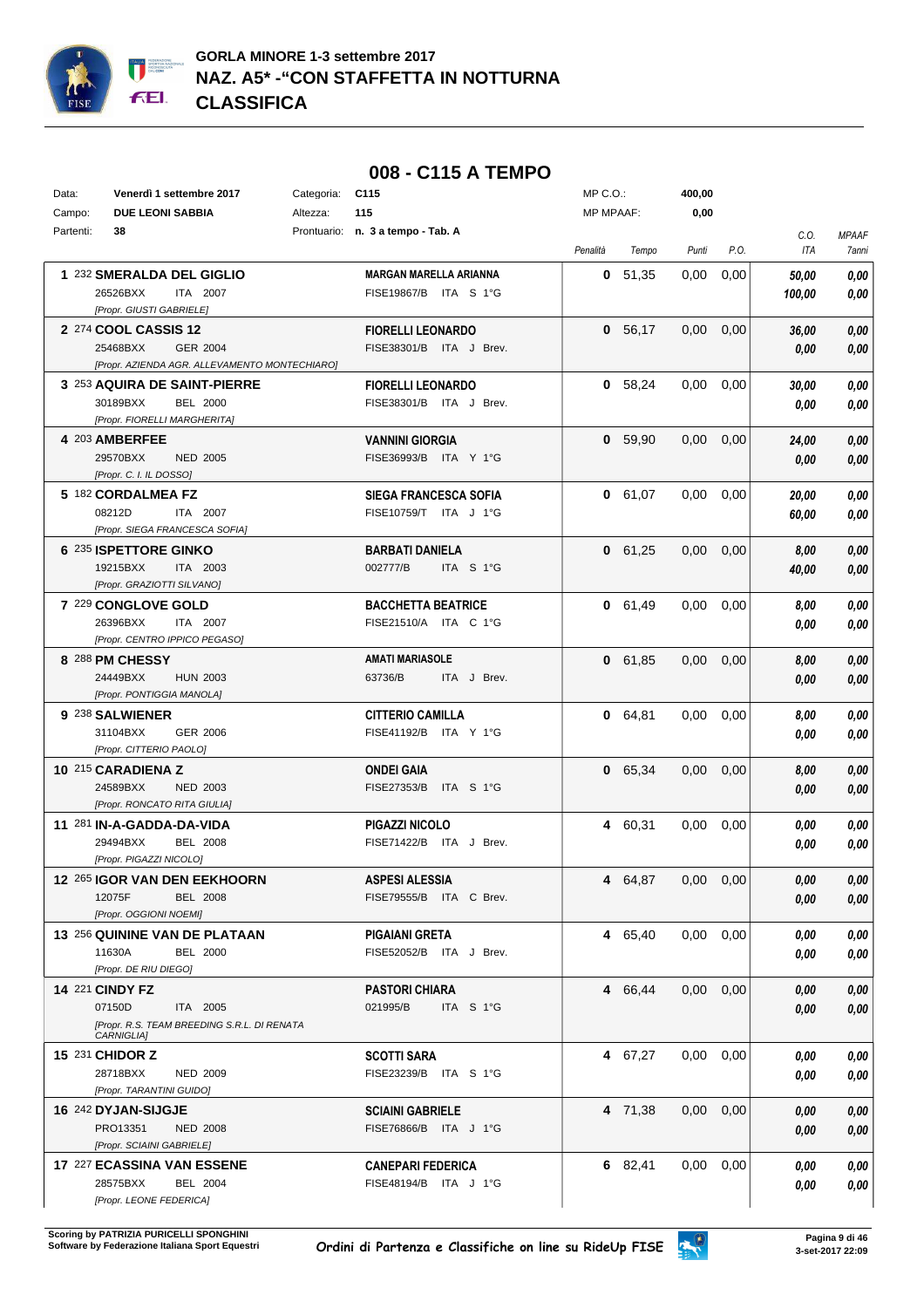

|              |                                                                               |            | 008 - C115 A TEMPO                              |                  |           |                   |                   |      |              |
|--------------|-------------------------------------------------------------------------------|------------|-------------------------------------------------|------------------|-----------|-------------------|-------------------|------|--------------|
| Data:        | Venerdì 1 settembre 2017                                                      | Categoria: | C <sub>115</sub>                                | MP C.O.:         |           | 400,00            |                   |      |              |
| Campo:       | <b>DUE LEONI SABBIA</b>                                                       | Altezza:   | 115                                             | <b>MP MPAAF:</b> |           | 0,00              |                   |      |              |
| Partenti:    | 38                                                                            |            | Prontuario: n. 3 a tempo - Tab. A               |                  |           |                   |                   | C.O. | <b>MPAAF</b> |
|              |                                                                               |            |                                                 | Penalità         | Tempo     | Punti             | P.O.              | ITA  | 7anni        |
|              | <b>18 189 SUBOTAY</b>                                                         |            | TRIDELLA ALESSANDRA                             |                  | 8 53,59   | 0,00              | 0,00              | 0.00 | 0,00         |
|              | 30140BXX<br>ITA 2006                                                          |            | FISE13108/KB ITA J 1°G                          |                  |           |                   |                   | 0,00 | 0,00         |
|              | [Propr. TRIDELLA MARCO GIUSEPPE]                                              |            |                                                 |                  |           |                   |                   |      |              |
|              | 19 263 CARIBE UNICO                                                           |            | <b>TAGLIABUE ALESSANDRO</b>                     |                  | 8 54,04   | 0.00              | 0,00              | 0,00 | 0,00         |
|              | 20723BXX<br>ITA 2004                                                          |            | FISE92484/B ITA J Brev.                         |                  |           |                   |                   | 0,00 | 0,00         |
|              | [Propr. MAPELLI GLORIA]                                                       |            |                                                 |                  |           |                   |                   |      |              |
|              | 20 210 CLARETTA                                                               |            | <b>BASSO VIRGINIA</b>                           |                  | 8 60,21   | 0,00              | 0,00              | 0,00 | 0,00         |
|              | 28828T<br>EST 2008                                                            |            | <b>FISE7266/T</b><br>ITA Y 1°G                  |                  |           |                   |                   | 0,00 | 0,00         |
|              | [Propr. OTTINO SERGIO]                                                        |            |                                                 |                  |           |                   |                   |      |              |
|              | 21 207 ORPHEE DE GULDENBOOM                                                   |            | <b>GHIDONI SIMONA</b>                           |                  | 8 63,28   | 0.00 <sub>1</sub> | 0,00              | 0,00 | $0,\!00$     |
|              | FRA 2002<br>12100A                                                            |            | 80428.<br>ITA S 1°G                             |                  |           |                   |                   | 0,00 | 0,00         |
|              | [Propr. GHIDONI SIMONA]                                                       |            |                                                 |                  |           |                   |                   |      |              |
| 22 269 RIAN  |                                                                               |            | <b>RIGAMONTI ALESSIA</b>                        |                  | 8 63,36   |                   | $0.00 \quad 0.00$ | 0,00 | 0,00         |
|              | 02441L<br>ITA 2010                                                            |            | 34947/B<br>ITA J Brev.                          |                  |           |                   |                   | 0,00 | 0,00         |
|              | [Propr. ROMANO PATRIZIO]                                                      |            |                                                 |                  |           |                   |                   |      |              |
|              | 23 218 VERY LALAN                                                             |            | <b>MOTTI CHIARA</b>                             |                  | 8 63,78   | 0.00              | 0,00              | 0,00 | 0,00         |
|              | 25843BXX<br><b>NED 2002</b>                                                   |            | FISE30493/B ITA S 1°G                           |                  |           |                   |                   | 0,00 | 0,00         |
|              | [Propr. SANVITO FULVIO]                                                       |            |                                                 |                  |           |                   |                   |      |              |
|              | 24 169 CANTICO SINGLE                                                         |            | <b>CORREDDU LORENZO</b>                         |                  | 8 65,94   |                   | $0.00 \quad 0.00$ | 0,00 | 0,00         |
|              | 32738BXX<br>ITA 2008                                                          |            | FISE27238/A ITA C 1°G                           |                  |           |                   |                   | 0,00 | 0,00         |
|              | [Propr. SOC. AGR. CORREDDU PECCHIO SAS]                                       |            |                                                 |                  |           |                   |                   |      |              |
|              | 25 196 CABALERO Z                                                             |            | <b>BAREA TIZIANO</b>                            |                  | 8 66,07   | 0,00              | 0,00              | 0,00 | 0,00         |
|              | 26406K<br>BEL 2009                                                            |            | 79694<br>ITA S 1°G                              |                  |           |                   |                   | 0,00 | 0,00         |
|              | [Propr.]                                                                      |            |                                                 |                  |           |                   |                   |      |              |
|              | 26 222 EL SINIA SANGE Z<br>29190BXX<br>FRA 2009                               |            | <b>LOTTI CHIARA</b><br>003908/A<br>ITA S 1°G    |                  | 8 66,21   | $0.00\,$          | 0,00              | 0,00 | 0,00         |
|              | [Propr. LOTTI CHIARA]                                                         |            |                                                 |                  |           |                   |                   | 0,00 | 0,00         |
| 27 187 CAYO  |                                                                               |            |                                                 |                  | 8 70,84   | $0.00\,$          |                   |      |              |
|              | 31072BXX<br><b>NED 2007</b>                                                   |            | <b>RUFFO ANTONELLA</b><br>FISE13683/C ITA S 1°G |                  |           |                   | 0,00              | 0,00 | 0,00         |
|              | [Propr. RUFFO ANTONELLA]                                                      |            |                                                 |                  |           |                   |                   | 0,00 | 0,00         |
| 28 186 DOBRE |                                                                               |            | <b>BAZZI ROBERTO</b>                            |                  | 8 73,64   |                   | $0,00$ $0,00$     | 0.00 | 0,00         |
|              | 30809BXX<br><b>NED 2008</b>                                                   |            | 005708/B<br>ITA S 1°G                           |                  |           |                   |                   | 0.00 | 0,00         |
|              | [Propr. BAZZI ROBERTO]                                                        |            |                                                 |                  |           |                   |                   |      |              |
|              | 29 291 FIGOR VAN'T HEIKE                                                      |            | <b>DUBOIS BARBARA</b>                           |                  | 9 77,17   |                   | $0,00$ $0,00$     | 0,00 | 0,00         |
|              | 30097BXX<br><b>BEL 2005</b>                                                   |            | FISE10798/A ITA S Brev.                         |                  |           |                   |                   | 0,00 | 0,00         |
|              | [Propr. PAGANI VERONICA]                                                      |            |                                                 |                  |           |                   |                   |      |              |
|              | 30 220 COSMO FLOWER DEL BARONCIO                                              |            | <b>CAMPORESE ALESSANDRA</b>                     |                  | 15 117,93 | 0.00              | 0,00              | 0,00 | 0,00         |
|              | 29121BXX<br>ITA 2010                                                          |            | 000349/D<br>ITA S 1°G                           |                  |           |                   |                   | 0,00 | 0,00         |
|              | [Propr. SALA LUIGI]                                                           |            |                                                 |                  |           |                   |                   |      |              |
|              | 184 STAKKABO                                                                  |            | <b>SALVANESCHI FRANCESCA</b>                    | Elim             | 0,00      | 0.00              | 0,00              | 0,00 | 0,00         |
|              | 25329G<br>GER 2008                                                            |            | 008520/B<br>ITA S 1°G                           |                  |           |                   |                   | 0,00 | 0,00         |
|              | [Propr. S.S.D. POLISPORTIVA SETTE COLLI S.R.L.]                               |            |                                                 |                  |           |                   |                   |      |              |
|              | <sup>198</sup> DARIO VD ROSHOEVE                                              |            | <b>DURANTE GIULIA</b>                           | Elim             | 0,00      |                   | $0.00 \quad 0.00$ | 0,00 | 0,00         |
|              | 17127A<br>BEL 2003                                                            |            | FISE27644/G ITA J 1°G                           |                  |           |                   |                   | 0,00 | 0,00         |
|              | [Propr. GEMESIO LUCIA]                                                        |            |                                                 |                  |           |                   |                   |      |              |
|              | 217 ANDROMACA MITICA                                                          |            | <b>ZANZOTTERA MICOL</b>                         | Elim             | 0,00      |                   | $0.00 \quad 0.00$ | 0,00 | 0,00         |
|              | ITA 2005<br>23842BXX                                                          |            | 009911/B<br>ITA S 1°G                           |                  |           |                   |                   | 0,00 | 0,00         |
|              | [Propr. SOC. AGR. NEVERLAND DI BERNARDI<br>GIAMPAOLO E ZANZOTTERA MICOL S.S.] |            |                                                 |                  |           |                   |                   |      |              |
|              | 230 <b>EFFIRA Z</b>                                                           |            | <b>CAVALLO MARTINA</b>                          | Elim             | 0,00      | 0,00              | 0,00              | 0,00 | 0,00         |
|              | 18357A<br><b>NED 2009</b>                                                     |            | FISE34706/A ITA Y 1°G                           |                  |           |                   |                   | 0,00 | 0,00         |
|              | [Propr. AMADEI RINALDO]                                                       |            |                                                 |                  |           |                   |                   |      |              |

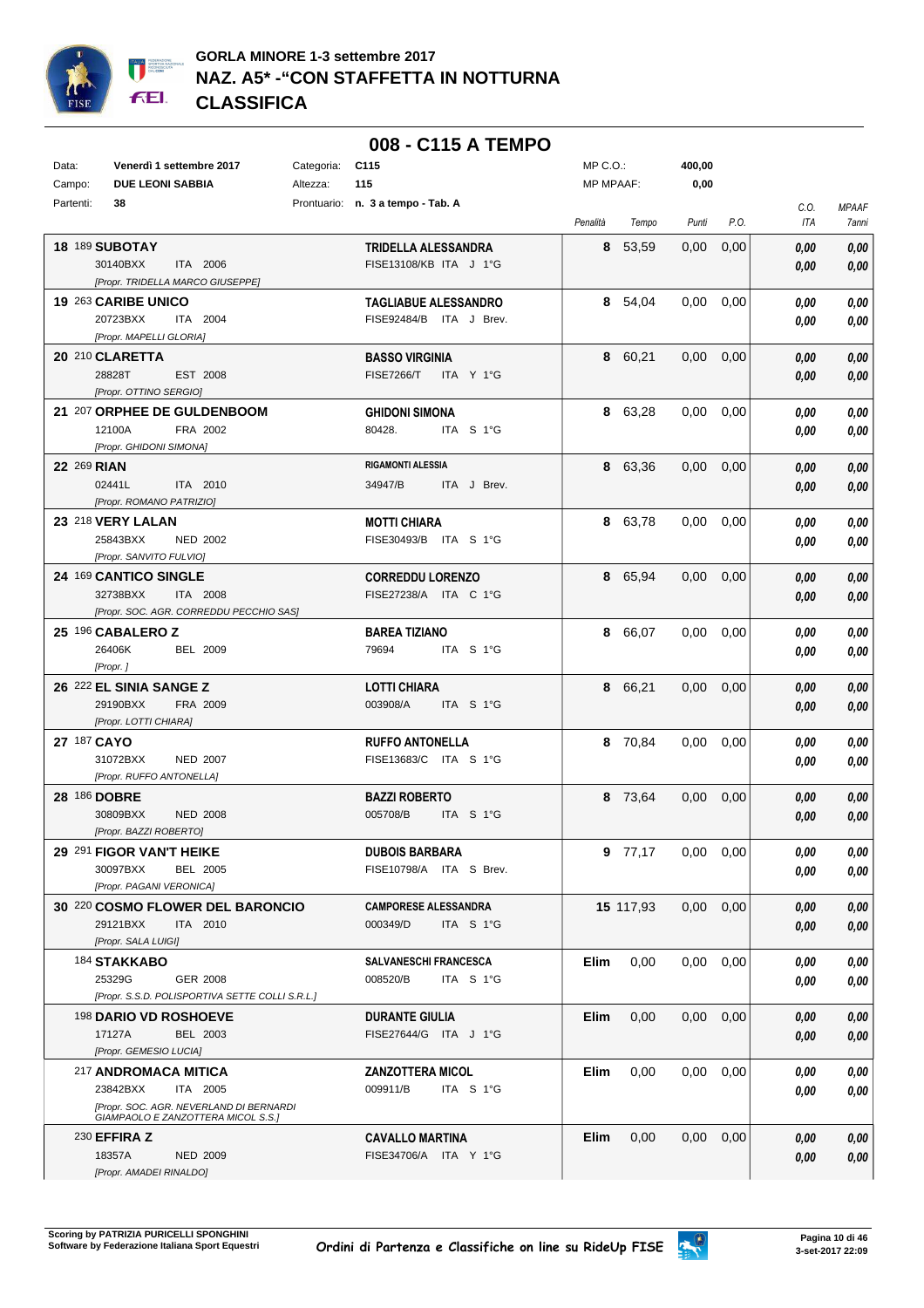

|           |                           |                              |             |                            | 008 - C115 A TEMPO    |                  |       |        |      |      |              |
|-----------|---------------------------|------------------------------|-------------|----------------------------|-----------------------|------------------|-------|--------|------|------|--------------|
| Data:     |                           | Venerdì 1 settembre 2017     | Categoria:  | C115                       |                       | $MP C. O.$ :     |       | 400,00 |      |      |              |
| Campo:    |                           | <b>DUE LEONI SABBIA</b>      | Altezza:    | 115                        |                       | <b>MP MPAAF:</b> |       | 0,00   |      |      |              |
| Partenti: | 38                        |                              | Prontuario: | n. 3 a tempo - Tab. A      |                       |                  |       |        |      | C.0. | <b>MPAAF</b> |
|           |                           |                              |             |                            |                       | Penalità         | Tempo | Punti  | P.O. | ITA  | 7anni        |
|           |                           | 255 HEURBIE VAN HET BONTEHOF |             | <b>GALIMBERTI CARLOTTA</b> |                       | <b>Elim</b>      | 0,00  | 0,00   | 0,00 | 0,00 | 0,00         |
|           | 31317BXX                  | BEL 2007                     |             | 010768/B                   | S 1°G<br><b>ITA</b>   |                  |       |        |      | 0,00 | 0,00         |
|           | [Propr. SABADINI ERNESTO] |                              |             |                            |                       |                  |       |        |      |      |              |
|           | 258 KANISTO               |                              |             | <b>SPINOSO ROBERTA</b>     |                       | <b>Elim</b>      | 0,00  | 0,00   | 0,00 | 0,00 | 0,00         |
|           | 28046T                    | CZE 2005                     |             | <b>FISE78849/B</b>         | <b>ITA</b><br>J Brev. |                  |       |        |      | 0,00 | 0,00         |
|           | [Propr. PARUTTO MONICA]   |                              |             |                            |                       |                  |       |        |      |      |              |
|           | 279 SKYLINE               |                              |             | <b>MELZI SILVIA</b>        |                       | <b>Elim</b>      | 0,00  | 0,00   | 0,00 | 0,00 | 0,00         |
|           | 27847BXX                  | GER 2009                     |             | FISE66502/B                | ITA Y Brev.           |                  |       |        |      | 0,00 | 0.00         |
|           | [Propr. MELZI SILVIA]     |                              |             |                            |                       |                  |       |        |      |      |              |
|           |                           | FC 211 EVEREST BELLBOY Z     |             | <b>ADDIS PIERPAOLO</b>     |                       | $\overline{7}$   | 84,79 | 0,00   | 0,00 | 0,00 | 0,00         |
|           | 25884K                    | <b>NED 2010</b>              |             | 001241/N                   | ITA S $2^{\circ}$ G   |                  |       |        |      | 0,00 | 0,00         |
|           | [Propr. ]                 |                              |             |                            |                       |                  |       |        |      |      |              |

*COLNAGHI*

## **009 - B110 A FASI**

| Data:     |                            | Venerdì 1 settembre 2017            | Categoria: | <b>B110</b>                                              | MP C.O.:         |             | 0,00  |      |            |                     |
|-----------|----------------------------|-------------------------------------|------------|----------------------------------------------------------|------------------|-------------|-------|------|------------|---------------------|
| Campo:    | <b>DUE LEONI SABBIA</b>    |                                     | Altezza:   | 110                                                      | <b>MP MPAAF:</b> |             | 0,00  |      |            |                     |
| Partenti: | 18                         |                                     |            | Prontuario: n. 19.2 speciale a fasi consecutive - Tab. A |                  |             |       |      | C.O.       | <b>MPAAF</b>        |
|           |                            |                                     |            |                                                          | Penalità         | Tempo       | Punti | P.O. | <b>ITA</b> | <i><b>7anni</b></i> |
|           | 1 282 QUIVERS              |                                     |            | <b>PAOLETTI CHIARA</b>                                   |                  | $0/0$ 25,35 | 0,00  | 0,00 | 0.00       | 0,00                |
|           | 20699BXX                   | ITA 2004                            |            | FISE49329/B ITA C Brev.                                  |                  |             |       |      | 0.00       | 0.00                |
|           | [Propr. PAOLETTI CHIARA]   |                                     |            |                                                          |                  |             |       |      |            |                     |
|           | 2 268 ROCCO                |                                     |            | <b>CRETTI ELENA</b>                                      |                  | $0/0$ 25,98 | 0,00  | 0,00 | 0.00       | 0,00                |
|           | 25111K                     | <b>SWE 2004</b>                     |            | FISE39248/B ITA J Brev.                                  |                  |             |       |      | 0.00       | 0.00                |
|           | [Propr.]                   |                                     |            |                                                          |                  |             |       |      |            |                     |
|           | 3 285 ANUKA                |                                     |            | <b>MOGLIA LAURA</b>                                      |                  | $0/0$ 26,38 | 0,00  | 0,00 | 0.00       | 0.00                |
|           | 07539D                     | ITA 2005                            |            | 006018/B<br>ITA S Brev.                                  |                  |             |       |      | 0.00       | 0,00                |
|           |                            | [Propr. CHINCHERINI ALBERTO]        |            |                                                          |                  |             |       |      |            |                     |
|           | 4 264 KENION               |                                     |            | <b>CAGLIO ALESSIA</b>                                    |                  | $0/0$ 27,41 | 0,00  | 0,00 | 0,00       | 0,00                |
|           | 29411BXX                   | <b>SCN 2005</b>                     |            | FISE88966/B ITA C Brev.                                  |                  |             |       |      | 0.00       | 0,00                |
|           | [Propr. ACHILLI GABRIELLA] |                                     |            |                                                          |                  |             |       |      |            |                     |
|           |                            | 5 259 FLIP VOM SCHLATTHOF CH        |            | <b>MALANGONE ANTONIETTA</b>                              |                  | $0/0$ 28,46 | 0.00  | 0,00 | 0.00       | 0.00                |
|           | 24704K                     | SUI 2005                            |            | FISE109141/K SUI S Brev.                                 |                  |             |       |      | 0.00       | 0.00                |
|           | [Propr.]                   |                                     |            |                                                          |                  |             |       |      |            |                     |
|           |                            | 6 284 BAKASHI VAN'T BROEKEND        |            | <b>MAMBRETTI DENISE</b>                                  |                  | $0/0$ 29,58 | 0,00  | 0,00 | 0.00       | 0,00                |
|           | 10510E                     | <b>BEL 2001</b>                     |            | FISE88979/B ITA Y Brev.                                  |                  |             |       |      | 0,00       | 0,00                |
|           | [Propr. C. I. IL DOSSO]    |                                     |            |                                                          |                  |             |       |      |            |                     |
|           | 7 252 VIVEUR DE LA CENSE   |                                     |            | <b>COLOMBO CRISTINA STEFANIA</b>                         |                  | $0/0$ 31,19 | 0,00  | 0,00 | 0,00       | 0,00                |
|           | 28535BXX                   | FRA 2009                            |            | FISE94045/B ITA S Brev.                                  |                  |             |       |      | 0.00       | 0,00                |
|           |                            | [Propr. COLOMBO CRISTINA STEFANIA]  |            |                                                          |                  |             |       |      |            |                     |
|           | 8 272 BUBBA                |                                     |            | <b>CANOBBIO GIULIA</b>                                   |                  | $0/0$ 35,35 | 0.00  | 0,00 | 0.00       | 0,00                |
|           | 28518BXX                   | <b>GER 2004</b>                     |            | FISE73249/B ITA J Brev.                                  |                  |             |       |      | 0.00       | 0.00                |
|           |                            | [Propr. AZ. AGR. GRAZIOTTI SILVANO] |            |                                                          |                  |             |       |      |            |                     |
|           |                            | 9 290 NIBBIO II DI VAL LITARA       |            | <b>MORONI CAROLINA</b>                                   |                  | $0/4$ 25,23 | 0,00  | 0,00 | 0.00       | 0.00                |
|           | 13552A                     | ITA 2006                            |            | FISE34042/KB ITA J Brev.                                 |                  |             |       |      | 0.00       | 0,00                |
|           |                            | [Propr. CORREDDU FRANCESCO]         |            |                                                          |                  |             |       |      |            |                     |
|           | <b>10 283 CANTHU</b>       |                                     |            | <b>CANDOLFI JESSICA</b>                                  |                  | $0/4$ 27,87 | 0,00  | 0,00 | 0.00       | 0,00                |
|           | 28182BXX                   | ITA 2009                            |            | FISE71287/B SUI J Brev.                                  |                  |             |       |      | 0.00       | 0,00                |
|           |                            | [Propr. ALL. ACERO DI G.GIORGI]     |            |                                                          |                  |             |       |      |            |                     |
|           | 11 260 FREEDOM             |                                     |            | <b>CASPANI ANNA</b>                                      |                  | $0/4$ 35,05 | 0.00  | 0,00 | 0.00       | 0,00                |
|           | PRO13052                   | <b>NED 2010</b>                     |            | 25006/B<br>ITA Y Brev.                                   |                  |             |       |      | 0.00       | 0,00                |
|           | [Propr. CASPANI MASSIMO]   |                                     |            |                                                          |                  |             |       |      |            |                     |

**Scoring by PATRIZIA PURICELLI SPONGHINI<br>Software by Federazione Italiana Sport Equestri** 

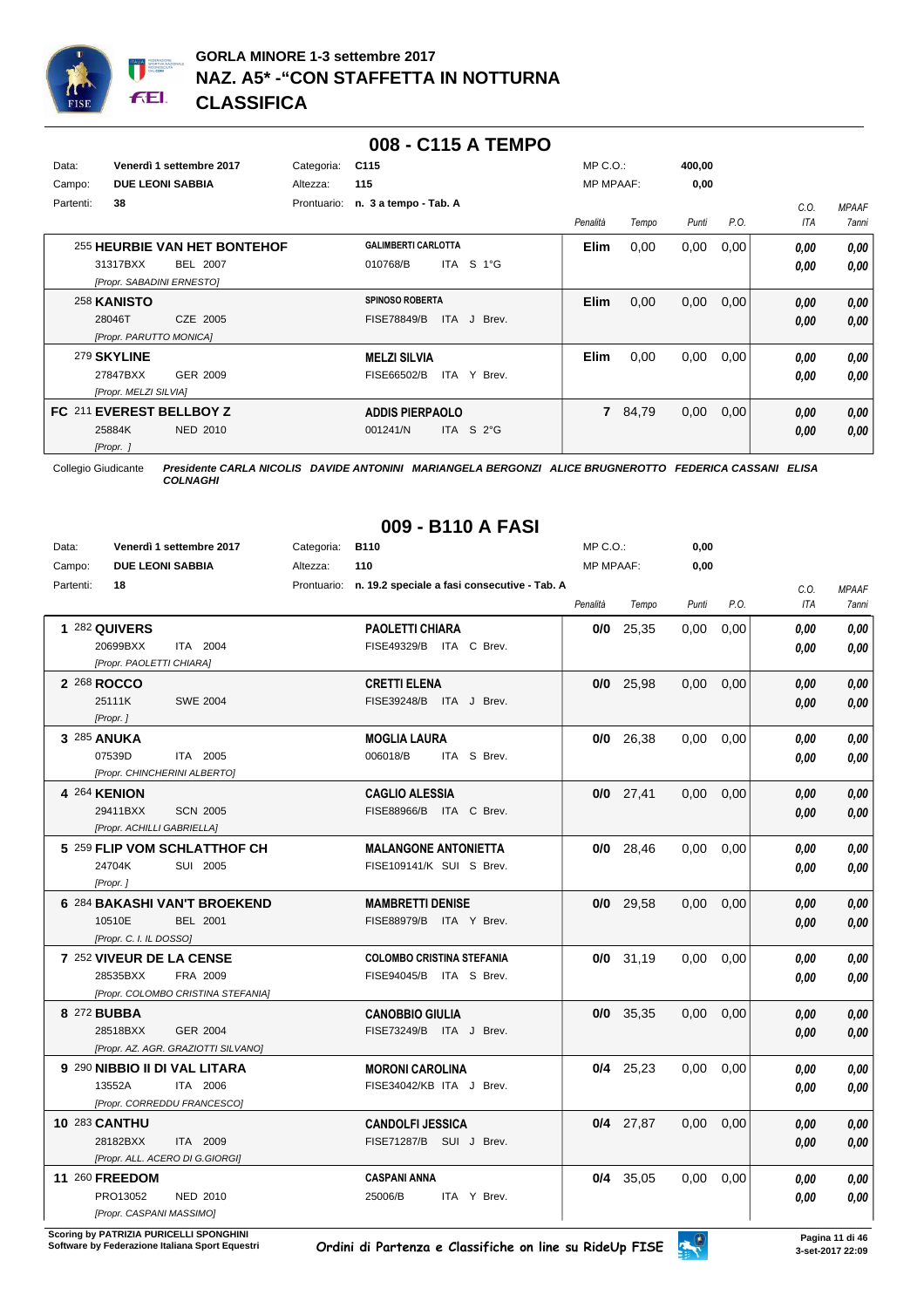

|           |                                              |            | 009 - B110 A FASI                                        |                  |             |       |      |            |              |
|-----------|----------------------------------------------|------------|----------------------------------------------------------|------------------|-------------|-------|------|------------|--------------|
| Data:     | Venerdì 1 settembre 2017                     | Categoria: | <b>B110</b>                                              | $MP C. O.$ :     |             | 0.00  |      |            |              |
| Campo:    | <b>DUE LEONI SABBIA</b>                      | Altezza:   | 110                                                      | <b>MP MPAAF:</b> |             | 0,00  |      |            |              |
| Partenti: | 18                                           |            | Prontuario: n. 19.2 speciale a fasi consecutive - Tab. A |                  |             |       |      | C.O.       | <b>MPAAF</b> |
|           |                                              |            |                                                          | Penalità         | Tempo       | Punti | P.O. | <b>ITA</b> | <b>7anni</b> |
|           | <b>12 266 SAINTLO'</b>                       |            | <b>PAOLETTI ELENA</b>                                    |                  | $0/4$ 42,55 | 0,00  | 0,00 | 0,00       | 0,00         |
|           | 24202BXX<br>ITA 2006                         |            | FISE49328/B<br>ITA C Brev.                               |                  |             |       |      | 0,00       | 0,00         |
|           | [Propr. PAOLETTI ELENA]                      |            |                                                          |                  |             |       |      |            |              |
|           | 13 280 PETITE PRINCESS                       |            | <b>FERLONI FILIPPO</b>                                   |                  | 4 50,19     | 0,00  | 0,00 | 0,00       | 0.00         |
|           | 16783A<br>ITA 2008                           |            | FISE43213/B ITA J Brev.                                  |                  |             |       |      | 0,00       | 0,00         |
|           | [Propr. GIORDANI GIORGIO]                    |            |                                                          |                  |             |       |      |            |              |
|           | 14 294 COSIMA DEL BUTTASELLA                 |            | <b>RIGAMONTI VALENTINA</b>                               |                  | 4 62,19     | 0,00  | 0,00 | 0,00       | 0,00         |
|           | 08891D<br>ITA 2008                           |            | FISE30635/B<br>ITA Y Brev.                               |                  |             |       |      | 0,00       | 0,00         |
|           | [Propr. RIGAMONTI VALENTINA]                 |            |                                                          |                  |             |       |      |            |              |
|           | 15 267 BALOU VD LITZE Z                      |            | <b>NOTO ALESSIA</b>                                      | 8                | 70,71       | 0.00  | 0,00 | 0,00       | 0.00         |
|           | 26462BXX<br>BEL 2004                         |            | FISE43924/B ITA J Brev.                                  |                  |             |       |      | 0,00       | 0,00         |
|           | [Propr. PIGNOLI PAOLO]                       |            |                                                          |                  |             |       |      |            |              |
|           | 262 ORCHID'S MARIO                           |            | <b>VALTULINI PRISCO OLIVIA</b>                           | Elim.            | 0,00        | 0,00  | 0,00 | 0,00       | 0,00         |
|           | <b>NED 2004 Pony</b><br>25633BXX             |            | FISE61960/B<br>ITA C Brev.                               |                  |             |       |      | 0,00       | 0,00         |
|           | [Propr. POLIZZI GERARD]                      |            |                                                          |                  |             |       |      |            |              |
|           | FC 180 CHIVA VH MOLENHOF Z                   |            | <b>PARMESANI ARIANNA</b>                                 |                  | 4 59,47     | 0.00  | 0,00 | 0,00       | 0,00         |
|           | 32636BXX<br><b>BEL 2008</b>                  |            | FISE22336/B<br>ITA S 1°G                                 |                  |             |       |      | 0,00       | 0.00         |
|           | [Propr. PARMESANI DIEGO]                     |            |                                                          |                  |             |       |      |            |              |
|           | FC 249 FIRENZE VAN DE VINUSAKKER             |            | <b>BIANCHI GIORGIO</b>                                   |                  | 4 59,97     | 0,00  | 0,00 | 0,00       | 0,00         |
|           | 32891BXX<br>BEL 2011                         |            | FISE21845/B<br>ITA S 2°G                                 |                  |             |       |      | 0,00       | 0,00         |
|           | [Propr. MGS HORSES DI SARA GHILARDI E C SAS] |            |                                                          |                  |             |       |      |            |              |

# **010 - B10 A FASI**

| Data:     | Venerdì 1 settembre 2017                   | Categoria:  | <b>B100</b>                                  | $MP C. O.$ :     |              | 0.00  |      |            |              |
|-----------|--------------------------------------------|-------------|----------------------------------------------|------------------|--------------|-------|------|------------|--------------|
| Campo:    | <b>DUE LEONI SABBIA</b>                    | Altezza:    | 100                                          | <b>MP MPAAF:</b> |              | 0,00  |      |            |              |
| Partenti: | 15                                         | Prontuario: | n. 19.2 speciale a fasi consecutive - Tab. A |                  |              |       |      | C.O.       | <b>MPAAF</b> |
|           |                                            |             |                                              | Penalità         | Tempo        | Punti | P.O. | <b>ITA</b> | <b>7anni</b> |
|           | 1 273 FERNHILL M2S                         |             | <b>COLOMBO CRISTINA STEFANIA</b>             | 0/0              | 26.41        | 0.00  | 0.00 | 0.00       | 0.00         |
|           | 13059E<br>IRL 2003                         |             | FISE94045/B ITA S Brev.                      |                  |              |       |      | 0,00       | 0,00         |
|           | [Propr. VILLA MARTINA]                     |             |                                              |                  |              |       |      |            |              |
|           | 2 292 STREBIANA SECONDA DE MARCHESAN       |             | DI CARLO PAOLO                               |                  | $0/0$ 27,68  | 0.00  | 0.00 | 0,00       | 0,00         |
|           | ITA 2011<br>32842BXX                       |             | FISE37296/B ITA S Brev.                      |                  |              |       |      | 0,00       | 0,00         |
|           | [Propr. DI CARLO PAOLO]                    |             |                                              |                  |              |       |      |            |              |
|           | 3 293 MELODY VAN BEMACE                    |             | <b>OLGIATI MANUELE</b>                       |                  | $0/0$ 29,42  | 0,00  | 0.00 | 0,00       | 0,00         |
|           | 28619BXX<br>NED 2007 Pony                  |             | FISE75518/B ITA G Brev.                      |                  |              |       |      | 0.00       | 0,00         |
|           | [Propr. OLGIATI MARCO]                     |             |                                              |                  |              |       |      |            |              |
|           | 4 270 CLOTHILDA                            |             | DE VIZIA ALESSANDRA                          |                  | $0/0$ 30,87  | 0,00  | 0,00 | 0,00       | 0,00         |
|           | 09744D<br>GER 2010                         |             | FISE14278/A ITA J Brev.                      |                  |              |       |      | 0,00       | 0,00         |
|           | [Propr. VINCOLI ARMANDO]                   |             |                                              |                  |              |       |      |            |              |
|           | 5 286 MISS BOOM                            |             | <b>LOVATO MATTIA</b>                         | 0/0              | 31,21        | 0,00  | 0,00 | 0,00       | 0,00         |
|           | IRL 2005 Pony<br>25662BXX                  |             | 96703/B<br>ITA G Brev.                       |                  |              |       |      | 0.00       | 0,00         |
|           | [Propr. CASIRAGHI MARIA ELENA]             |             |                                              |                  |              |       |      |            |              |
|           | 6 262 ORCHID'S MARIO                       |             | <b>VALTULINI PRISCO OLIVIA</b>               |                  | $0/10$ 51,06 | 0,00  | 0,00 | 0,00       | 0,00         |
|           | <b>NED 2004 Pony</b><br>25633BXX           |             | FISE61960/B ITA C Brev.                      |                  |              |       |      | 0,00       | 0,00         |
|           | [Propr. POLIZZI GERARD]                    |             |                                              |                  |              |       |      |            |              |
|           | 7 261 TRISTANO DI MONTEFIRIDOLFI           |             | <b>BELLOLI OLIVIA GLENDA MARIA</b>           | 4                | 59,57        | 0,00  | 0,00 | 0.00       | 0,00         |
|           | 26734BXX<br>ITA 2008                       |             | FISE78904/B ITA C Brev.                      |                  |              |       |      | 0,00       | 0,00         |
|           | [Propr. SOCIETA' AGRICOLA LA CHIMERA S.S.] |             |                                              |                  |              |       |      |            |              |
|           | 8 287 NEREOS                               |             | <b>ZOPPETTI DARIO</b>                        |                  | 4 62,52      | 0,00  | 0,00 | 0,00       | 0,00         |
|           | 25526BXX<br>ITA 2006                       |             | FISE85026/B<br>ITA S Brev.                   |                  |              |       |      | 0.00       | 0,00         |
|           | [Propr. SCHIAVI CRISTOFORO]                |             |                                              |                  |              |       |      |            |              |

**Scoring by PATRIZIA PURICELLI SPONGHINI<br>Software by Federazione Italiana Sport Equestri** 

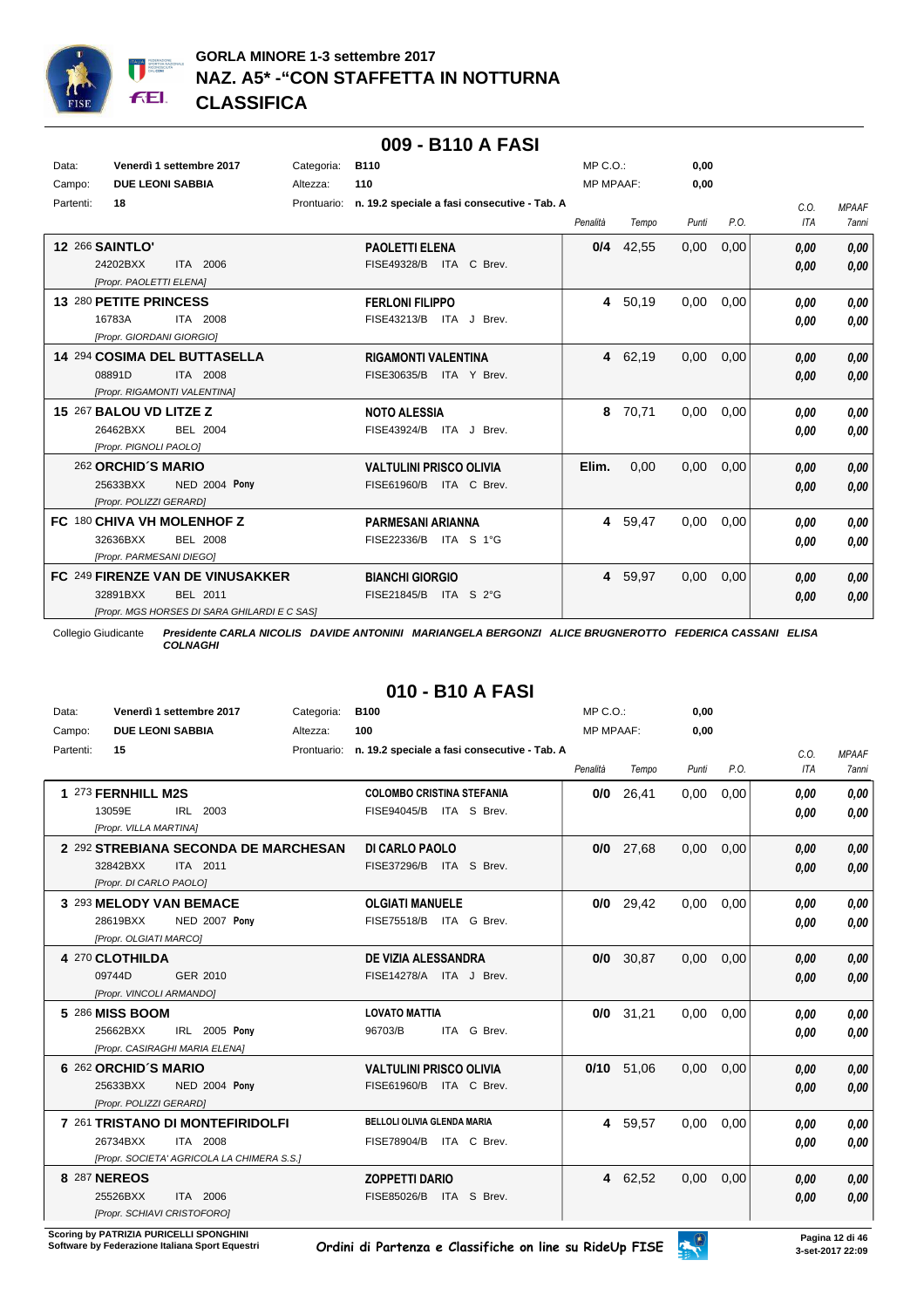

|           |                                   |             | 010 - B10 A FASI                             |                  |         |       |      |            |              |
|-----------|-----------------------------------|-------------|----------------------------------------------|------------------|---------|-------|------|------------|--------------|
| Data:     | Venerdì 1 settembre 2017          | Categoria:  | <b>B100</b>                                  | MP C.O.:         |         | 0,00  |      |            |              |
| Campo:    | <b>DUE LEONI SABBIA</b>           | Altezza:    | 100                                          | <b>MP MPAAF:</b> |         | 0,00  |      |            |              |
| Partenti: | 15                                | Prontuario: | n. 19.2 speciale a fasi consecutive - Tab. A |                  |         |       |      | C.O.       | <b>MPAAF</b> |
|           |                                   |             |                                              | Penalità         | Tempo   | Punti | P.O. | <b>ITA</b> | 7anni        |
|           | 9 289 PACIULLI                    |             | <b>FILIPPINI CARLOTTA INGRID</b>             | 4                | 63,89   | 0,00  | 0.00 | 0,00       | 0.00         |
|           | 31860BXX<br>ITA 2011              |             | FISE22414/A ITA S Brev.                      |                  |         |       |      | 0.00       | 0,00         |
|           | [Propr. VEZZOLI ITALO]            |             |                                              |                  |         |       |      |            |              |
|           | 10 278 TELEMACOS                  |             | <b>RIGIROLI SILVIA</b>                       |                  | 4 69,71 | 0,00  | 0,00 | 0,00       | 0,00         |
|           | ITA 2012<br>31962BXX              |             | <b>FISE81278/B</b><br>ITA J Brev.            |                  |         |       |      | 0,00       | 0,00         |
|           | [Propr. CARESIA CONSUELO]         |             |                                              |                  |         |       |      |            |              |
|           | 11 276 NADIR DI VAL LITARA        |             | <b>BELLOMI VIRGINIA</b>                      | 5.               | 80,11   | 0.00  | 0.00 | 0,00       | 0,00         |
|           | 13553A<br>ITA 2006                |             | FISE30678/B<br>ITA J Brev.                   |                  |         |       |      | 0.00       | 0.00         |
|           | [Propr. CORREDDU FRANCESCO]       |             |                                              |                  |         |       |      |            |              |
|           | 271 CONTE ARGO A.M.               |             | <b>PIERSIGILLI VIVIANA</b>                   | Elim             | 0,00    | 0,00  | 0,00 | 0,00       | 0,00         |
|           | 28964BXX<br>ITA 2009              |             | FISE43053/B<br>ITA S Brev.                   |                  |         |       |      | 0,00       | 0,00         |
|           | [Propr. AZ. AGR. "PRATO ROTONDO"] |             |                                              |                  |         |       |      |            |              |
|           | 257 SCAPIN DE BAZELLE             |             | <b>FRIGO TOMMASO</b>                         | Elim.            | 0,00    | 0,00  | 0,00 | 0,00       | 0,00         |
|           | <b>FRA 2006 Pony</b><br>32437BXX  |             | FISE81620/B<br>ITA C Brev.                   |                  |         |       |      | 0,00       | 0.00         |
|           | [Propr. FRIGO TOMMASO]            |             |                                              |                  |         |       |      |            |              |
|           | FC 247 SUMO JCCS                  |             | <b>FUMI CRISTINA</b>                         | 0/6              | 53,92   | 0,00  | 0,00 | 0,00       | 0,00         |
|           | <b>DEN 2011</b><br>15365E         |             | FISE15961/E ITA S 1°G                        |                  |         |       |      | 0,00       | 0,00         |
|           | [Propr. FUMI CRISTINA]            |             |                                              |                  |         |       |      |            |              |
|           | FC 234 PICOBELO                   |             | <b>ROSSI MARIA LUISA</b>                     | 4                | 58,27   | 0,00  | 0,00 | 0,00       | 0,00         |
|           | <b>NED 1997</b><br>17342BXX       |             | 001689/B<br>ITA S 1°G                        |                  |         |       |      | 0.00       | 0.00         |
|           | [Propr. C. I. DEL VIGNALE]        |             |                                              |                  |         |       |      |            |              |

# **011 - 4 ANNI DI PRECISIONE**

| Data:     |                                                                                                                |                                                                                                                                          |                                                                                                                                                                                                                                                                                                            |                                                                                          |                                                 |                                                                                                                                                                                                                                                                           |       | 0,00                         |      |      |              |
|-----------|----------------------------------------------------------------------------------------------------------------|------------------------------------------------------------------------------------------------------------------------------------------|------------------------------------------------------------------------------------------------------------------------------------------------------------------------------------------------------------------------------------------------------------------------------------------------------------|------------------------------------------------------------------------------------------|-------------------------------------------------|---------------------------------------------------------------------------------------------------------------------------------------------------------------------------------------------------------------------------------------------------------------------------|-------|------------------------------|------|------|--------------|
| Campo:    |                                                                                                                |                                                                                                                                          | Altezza:                                                                                                                                                                                                                                                                                                   | 110                                                                                      |                                                 |                                                                                                                                                                                                                                                                           |       |                              |      |      |              |
| Partenti: |                                                                                                                |                                                                                                                                          | Prontuario:                                                                                                                                                                                                                                                                                                |                                                                                          |                                                 |                                                                                                                                                                                                                                                                           |       |                              |      |      | <b>MPAAF</b> |
|           |                                                                                                                |                                                                                                                                          |                                                                                                                                                                                                                                                                                                            |                                                                                          |                                                 | Penalità                                                                                                                                                                                                                                                                  | Tempo | Punti                        | P.O. | ITA  | 7anni        |
|           |                                                                                                                |                                                                                                                                          |                                                                                                                                                                                                                                                                                                            |                                                                                          |                                                 | 0                                                                                                                                                                                                                                                                         | 0,00  | 0,00                         | 0,00 | 0,00 | 0.00         |
|           |                                                                                                                |                                                                                                                                          |                                                                                                                                                                                                                                                                                                            | 019379/B                                                                                 | ITA S $2^{\circ}$ G                             |                                                                                                                                                                                                                                                                           |       |                              |      | 0.00 | 0,00         |
|           |                                                                                                                |                                                                                                                                          |                                                                                                                                                                                                                                                                                                            |                                                                                          |                                                 |                                                                                                                                                                                                                                                                           |       |                              |      |      |              |
|           |                                                                                                                |                                                                                                                                          |                                                                                                                                                                                                                                                                                                            |                                                                                          |                                                 | 4                                                                                                                                                                                                                                                                         | 0,00  | 0,00                         | 0,00 | 0,00 | 0,00         |
|           |                                                                                                                |                                                                                                                                          |                                                                                                                                                                                                                                                                                                            | 000537/B                                                                                 | ITA S $2^{\circ}$ G                             |                                                                                                                                                                                                                                                                           |       |                              |      | 0.00 | 0,00         |
|           |                                                                                                                |                                                                                                                                          |                                                                                                                                                                                                                                                                                                            |                                                                                          |                                                 |                                                                                                                                                                                                                                                                           |       |                              |      |      |              |
|           |                                                                                                                |                                                                                                                                          |                                                                                                                                                                                                                                                                                                            |                                                                                          |                                                 | 4                                                                                                                                                                                                                                                                         | 0,00  | 0.00                         | 0.00 | 0,00 | 0,00         |
|           |                                                                                                                |                                                                                                                                          |                                                                                                                                                                                                                                                                                                            | 001637/B                                                                                 | ITA S 2°G                                       |                                                                                                                                                                                                                                                                           |       |                              |      | 0.00 | 0,00         |
|           |                                                                                                                |                                                                                                                                          |                                                                                                                                                                                                                                                                                                            |                                                                                          |                                                 |                                                                                                                                                                                                                                                                           |       |                              |      |      |              |
|           |                                                                                                                |                                                                                                                                          |                                                                                                                                                                                                                                                                                                            |                                                                                          |                                                 | 4                                                                                                                                                                                                                                                                         | 0,00  | 0,00                         | 0,00 | 0,00 | 0.00         |
|           |                                                                                                                |                                                                                                                                          |                                                                                                                                                                                                                                                                                                            | 000537/B                                                                                 | ITA S 2°G                                       |                                                                                                                                                                                                                                                                           |       |                              |      | 0.00 | 0,00         |
|           |                                                                                                                |                                                                                                                                          |                                                                                                                                                                                                                                                                                                            |                                                                                          |                                                 |                                                                                                                                                                                                                                                                           |       |                              |      |      |              |
|           |                                                                                                                |                                                                                                                                          |                                                                                                                                                                                                                                                                                                            |                                                                                          |                                                 | <b>Elim</b>                                                                                                                                                                                                                                                               | 0,00  | 0,00                         | 0,00 | 0.00 | 0,00         |
|           |                                                                                                                |                                                                                                                                          |                                                                                                                                                                                                                                                                                                            |                                                                                          |                                                 |                                                                                                                                                                                                                                                                           |       |                              |      | 0,00 | 0,00         |
|           |                                                                                                                |                                                                                                                                          |                                                                                                                                                                                                                                                                                                            |                                                                                          |                                                 |                                                                                                                                                                                                                                                                           |       |                              |      |      |              |
|           |                                                                                                                |                                                                                                                                          |                                                                                                                                                                                                                                                                                                            |                                                                                          |                                                 | 0                                                                                                                                                                                                                                                                         | 0,00  | 0.00                         | 0.00 | 0.00 | 0,00         |
|           |                                                                                                                |                                                                                                                                          |                                                                                                                                                                                                                                                                                                            | 013292/B                                                                                 | ITA S 1°G                                       |                                                                                                                                                                                                                                                                           |       |                              |      | 0,00 | 0.00         |
|           |                                                                                                                |                                                                                                                                          |                                                                                                                                                                                                                                                                                                            |                                                                                          |                                                 |                                                                                                                                                                                                                                                                           |       |                              |      |      |              |
|           |                                                                                                                |                                                                                                                                          |                                                                                                                                                                                                                                                                                                            |                                                                                          |                                                 | $\bf{0}$                                                                                                                                                                                                                                                                  | 0,00  | 0,00                         | 0,00 | 0,00 | 0,00         |
|           |                                                                                                                |                                                                                                                                          |                                                                                                                                                                                                                                                                                                            | 007805/B                                                                                 | ITA S 2°G                                       |                                                                                                                                                                                                                                                                           |       |                              |      | 0.00 | 0,00         |
|           |                                                                                                                |                                                                                                                                          |                                                                                                                                                                                                                                                                                                            |                                                                                          |                                                 |                                                                                                                                                                                                                                                                           |       |                              |      |      |              |
|           |                                                                                                                |                                                                                                                                          |                                                                                                                                                                                                                                                                                                            |                                                                                          |                                                 | 12                                                                                                                                                                                                                                                                        | 0,00  | 0,00                         | 0.00 | 0,00 | 0,00         |
|           |                                                                                                                |                                                                                                                                          |                                                                                                                                                                                                                                                                                                            | 003319/B                                                                                 | ITA S 2°G                                       |                                                                                                                                                                                                                                                                           |       |                              |      |      | 0.00         |
|           |                                                                                                                |                                                                                                                                          |                                                                                                                                                                                                                                                                                                            |                                                                                          |                                                 |                                                                                                                                                                                                                                                                           |       |                              |      |      |              |
|           | 11<br>62 UPPER<br>32534BXX<br>32146BXX<br>32406BXX<br>32140BXX<br>32575BXX<br>32286BXX<br>32608BXX<br>32603BXX | [Propr. PORRO PAOLA]<br>55 UNICU PEPITA<br>58 ARTURO FLEX<br>59 IGEA DEIANIRA<br>53 TAKE IT EASY<br>FC 531 KEC JAGGER<br>4 A CUM LAUDE Z | <b>DUE LEONI SABBIA</b><br>ITA 2013<br>ITA 2013<br>[Propr. SOC. AGR. DEIANIRA SRL]<br>ITA 2013<br>ITA 2013<br>[Propr. SOC. AGR. DEIANIRA SRL]<br>ITA 2013<br>[Propr. GUERRA EMILIA]<br>57 BRIGAND DE COURCEL<br>FRA 2011<br>[Propr. ASNAGHI JESSICA]<br>GBR 2009<br>BEL 2011<br>[Propr. PROSERPIO RUGGERO] | [Propr. FILIPPO MOYERSOEN DITTA INDIVIDUALE]<br>[Propr. NUOVA ASD CENTRO IPPICO CINQ FO] | Sabato 2 settembre 2017<br>Categoria:<br>4 Anni | n. 1 di Precisione - Tab. A<br><b>ROCCA MARGHERITA</b><br><b>BARRI ANDREA</b><br><b>MOYERSOEN FILIPPO</b><br><b>BARRI ANDREA</b><br><b>MAJOLINO PIETRO</b><br>FISE12255/E ITA Y 2°G COMP<br><b>LIVIERI LILIA</b><br><b>GRAZIOTTI GIANLUCA</b><br><b>PROSERPIO RUGGERO</b> |       | MP C.O.:<br><b>MP MPAAF:</b> |      | 0,00 | C.O.<br>0.00 |

**Scoring by PATRIZIA PURICELLI SPONGHINI<br>Software by Federazione Italiana Sport Equestri**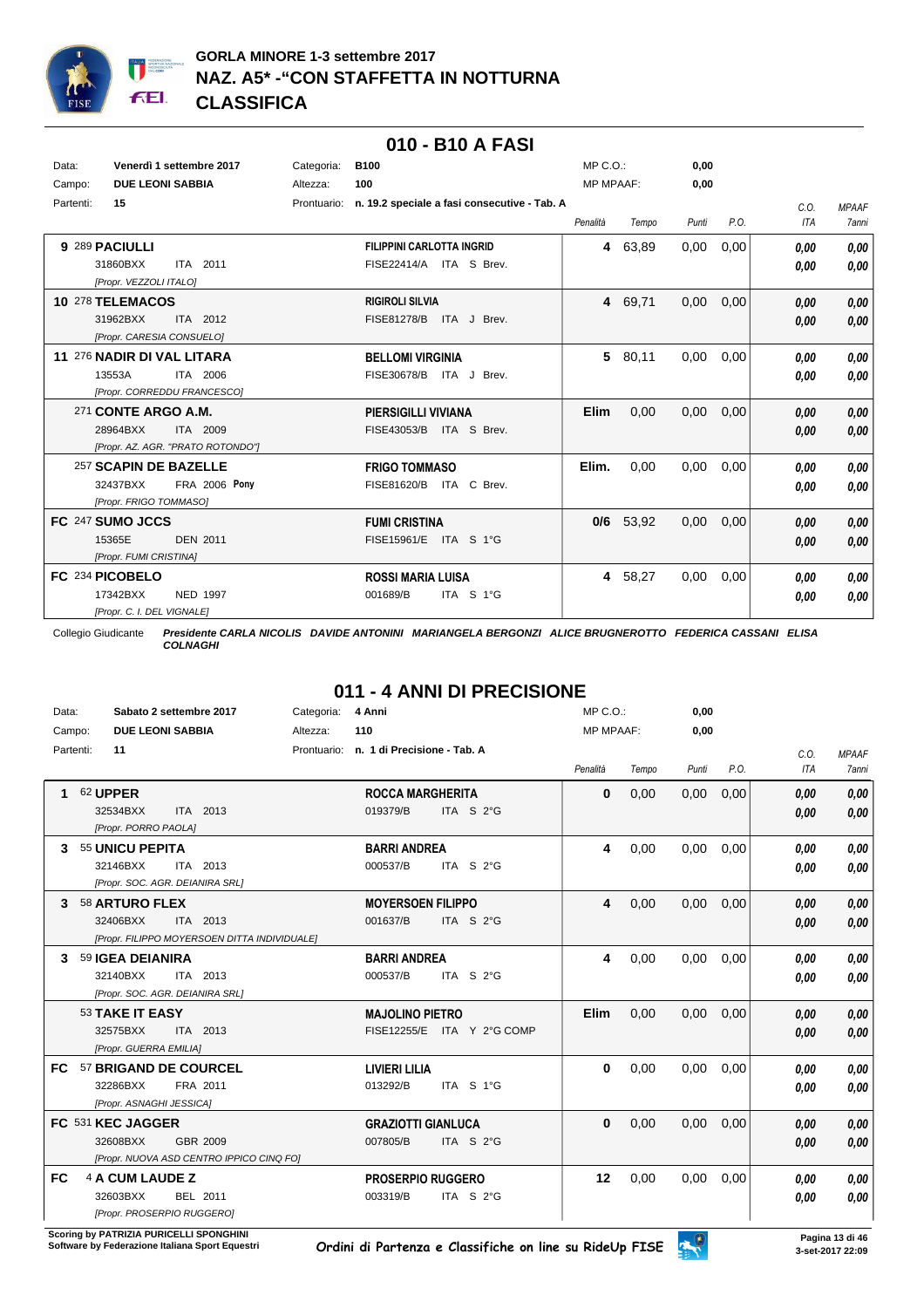

## **011 - 4 ANNI DI PRECISIONE**

| Data:<br>Campo: |           |                                                      | Sabato 2 settembre 2017<br><b>DUE LEONI SABBIA</b> | Categoria:<br>Altezza:                  | 4 Anni<br>110                       |                     | $MP C. O.$ :<br><b>MP MPAAF:</b> |       | 0,00<br>0,00 |      |              |                       |
|-----------------|-----------|------------------------------------------------------|----------------------------------------------------|-----------------------------------------|-------------------------------------|---------------------|----------------------------------|-------|--------------|------|--------------|-----------------------|
|                 | Partenti: | 11                                                   |                                                    | Prontuario:                             | n. 1 di Precisione - Tab. A         |                     | Penalità                         | Tempo | Punti        | P.O. | C.O<br>ITA   | <b>MPAAF</b><br>7anni |
| FC.             |           | 56 ROSENBAUM<br>32155BXX<br>[Propr. CRISPINO ILARIA] | GER 2009                                           |                                         | <b>SERAFIN GABRIELE</b><br>012601/B | ITA S $2^{\circ}$ G | 12                               | 0,00  | 0,00         | 0.00 | 0,00<br>0.00 | 0.00<br>0.00          |
| FC.             | 61        | 32645BXX                                             | <b>TOBIA DI VAL LITARA</b><br>2012<br>ITA          | [Propr. SOC. AGR. CORREDDU PECCHIO SAS] | <b>RIVA MASSIMO</b><br>FISE49143/B  | ITA J 1°G           | 4                                | 0,00  | 0,00         | 0.00 | 0.00<br>0,00 | 0.00<br>0.00          |

Collegio Giudicante *Presidente CARLA NICOLIS DAVIDE ANTONINI MARIANGELA BERGONZI ALICE BRUGNEROTTO FEDERICA CASSANI ELISA COLNAGHI*

# **012 - 5 ANNI DI PRECISIONE**

| Data:     | Sabato 2 settembre 2017                        | Categoria: | 5 Anni                                  | MP C.O.:         |       | 0,00  |      |            |              |
|-----------|------------------------------------------------|------------|-----------------------------------------|------------------|-------|-------|------|------------|--------------|
| Campo:    | <b>DUE LEONI SABBIA</b>                        | Altezza:   | 120                                     | <b>MP MPAAF:</b> |       | 0,00  |      |            |              |
| Partenti: | 23                                             |            | Prontuario: n. 1 di Precisione - Tab. A |                  |       |       |      | C.O.       | <b>MPAAF</b> |
|           |                                                |            |                                         | Penalità         | Tempo | Punti | P.O. | <b>ITA</b> | <b>7anni</b> |
|           | 1 31 CAPTAIN COLOMBO 2                         |            | <b>ADDIS PIERPAOLO</b>                  | 0                | 0,00  | 0,00  | 0,00 | 0.00       | 0,00         |
|           | 25970K<br>GER 2012                             |            | 001241/N<br>ITA S 2°G                   |                  |       |       |      | 0,00       | 0,00         |
|           | [Propr. ]                                      |            |                                         |                  |       |       |      |            |              |
|           | 1 32 CALUMA                                    |            | <b>CHECCHI MATTEO</b>                   | $\mathbf{0}$     | 0.00  | 0,00  | 0,00 | 0,00       | 0,00         |
|           | 31724BXX<br>GER 2012                           |            | 004393/B<br>ITA S 2°G                   |                  |       |       |      | 0.00       | 0,00         |
|           | [Propr. IL BOSCHETTO SOCIETA' AGRICOLA SRL]    |            |                                         |                  |       |       |      |            |              |
|           | 1 34 PAPAIA DEL SOLE                           |            | <b>NEBEL ARNEODO</b>                    | $\mathbf{0}$     | 0,00  | 0,00  | 0,00 | 0.00       | 0,00         |
|           | 31550BXX<br>ITA 2012                           |            | FISE50343/B ITA Y 2°G                   |                  |       |       |      | 0,00       | 0,00         |
|           | [Propr. ORSENIGO MARIARITA]                    |            |                                         |                  |       |       |      |            |              |
| 1.        | 36 COLOURFUL DREAMS                            |            | <b>MOROSOLI DOMENICO</b>                | 0                | 0,00  | 0,00  | 0,00 | 0.00       | 0,00         |
|           | 26411K<br>GER 2012                             |            | GL000136<br>SUI S 2°G                   |                  |       |       |      | 0,00       | 0,00         |
|           | [Propr. ]                                      |            |                                         |                  |       |       |      |            |              |
|           | 1 37 TALENTO DEL MENHIR                        |            | <b>D'OTTAVI DOBRINA</b>                 | $\bf{0}$         | 0,00  | 0,00  | 0,00 | 0,00       | 0,00         |
|           | 04968N<br>ITA 2012                             |            | 009395/G<br>ITA S 2°G                   |                  |       |       |      | 0.00       | 0.00         |
|           | [Propr. A.S.D. CENTRO DI EQUITAZIONE OZIERESE] |            |                                         |                  |       |       |      |            |              |
|           | 1 39 HAILY VAN CON AMPER                       |            | <b>BERTINI ALESSANDRO</b>               | $\mathbf{0}$     | 0,00  | 0,00  | 0,00 | 0.00       | 0,00         |
|           | 13068D<br><b>NED 2012</b>                      |            | ITA S 2°G<br><b>FISE6096/E</b>          |                  |       |       |      | 0,00       | 0,00         |
|           | [Propr. GIOVI SRL SOC.AGR.]                    |            |                                         |                  |       |       |      |            |              |
|           | 1 42 HALOS DEIANIRA                            |            | <b>BARRI ANDREA</b>                     | $\mathbf 0$      | 0,00  | 0,00  | 0,00 | 0.00       | 0,00         |
|           | 32143BXX<br>ITA 2012                           |            | 000537/B<br>ITA S 2°G                   |                  |       |       |      | 0,00       | $0,\!00$     |
|           | [Propr. SOC. AGR. DEIANIRA SRL]                |            |                                         |                  |       |       |      |            |              |
|           | 1 43 CHAMPAGNE DE L'HERIBUS                    |            | <b>ADDIS PIERPAOLO</b>                  | $\bf{0}$         | 0,00  | 0,00  | 0.00 | 0.00       | 0,00         |
|           | 26397K<br>LUX 2012                             |            | 001241/N<br>ITA S 2°G                   |                  |       |       |      | 0.00       | 0.00         |
|           | [Propr.]                                       |            |                                         |                  |       |       |      |            |              |
|           | 1 49 CHICAGO CHICAGO                           |            | <b>PATRESE CONTI BEATRICE</b>           | $\bf{0}$         | 0,00  | 0,00  | 0,00 | 0.00       | 0,00         |
|           | 26398K<br>FRA 2012                             |            | 37766/D<br>ITA S $2^{\circ}$ G          |                  |       |       |      | 0.00       | 0,00         |
|           | [Propr.]                                       |            |                                         |                  |       |       |      |            |              |
|           | 10 40 CHATEAU MARGAUX DELLA FICORA             |            | <b>NARDI ALESSANDRO</b>                 | 4                | 0,00  | 0,00  | 0,00 | 0.00       | 0,00         |
|           | 32162BXX<br>ITA 2012                           |            | 011835/B<br>ITA S 2°G                   |                  |       |       |      | 0,00       | 0,00         |
|           | [Propr. TAGLIABUE VALENTINA]                   |            |                                         |                  |       |       |      |            |              |
|           | 10 45 CAYENNE S Z                              |            | <b>CHECCHI MATTEO</b>                   | 4                | 0,00  | 0,00  | 0.00 | 0,00       | 0,00         |
|           | 32476BXX<br>ITA 2012                           |            | 004393/B<br>ITA S 2°G                   |                  |       |       |      | 0.00       | 0,00         |
|           | [Propr. CIAFFARAFA PAOLO]                      |            |                                         |                  |       |       |      |            |              |
|           | 10 50 VIGORELLI                                |            | <b>MAGISTRETTI EDOARDO</b>              | 4                | 0,00  | 0,00  | 0,00 | 0.00       | 0,00         |
|           | 31337BXX<br>ITA 2012                           |            | 008466/B<br>ITA S 2°G                   |                  |       |       |      | 0.00       | 0,00         |
|           | [Propr. VEZZOLI ITALO]                         |            |                                         |                  |       |       |      |            |              |
|           | <b>10 52 SANDY</b>                             |            | <b>PINA GABRIELE</b>                    | 4                | 0,00  | 0,00  | 0,00 | 0,00       | 0,00         |
|           | 32614BXX<br>ITA 2012                           |            | 000527/B<br>ITA S 2°G                   |                  |       |       |      | 0,00       | 0,00         |
|           | [Propr. ORLANDI SERGIO]                        |            |                                         |                  |       |       |      |            |              |

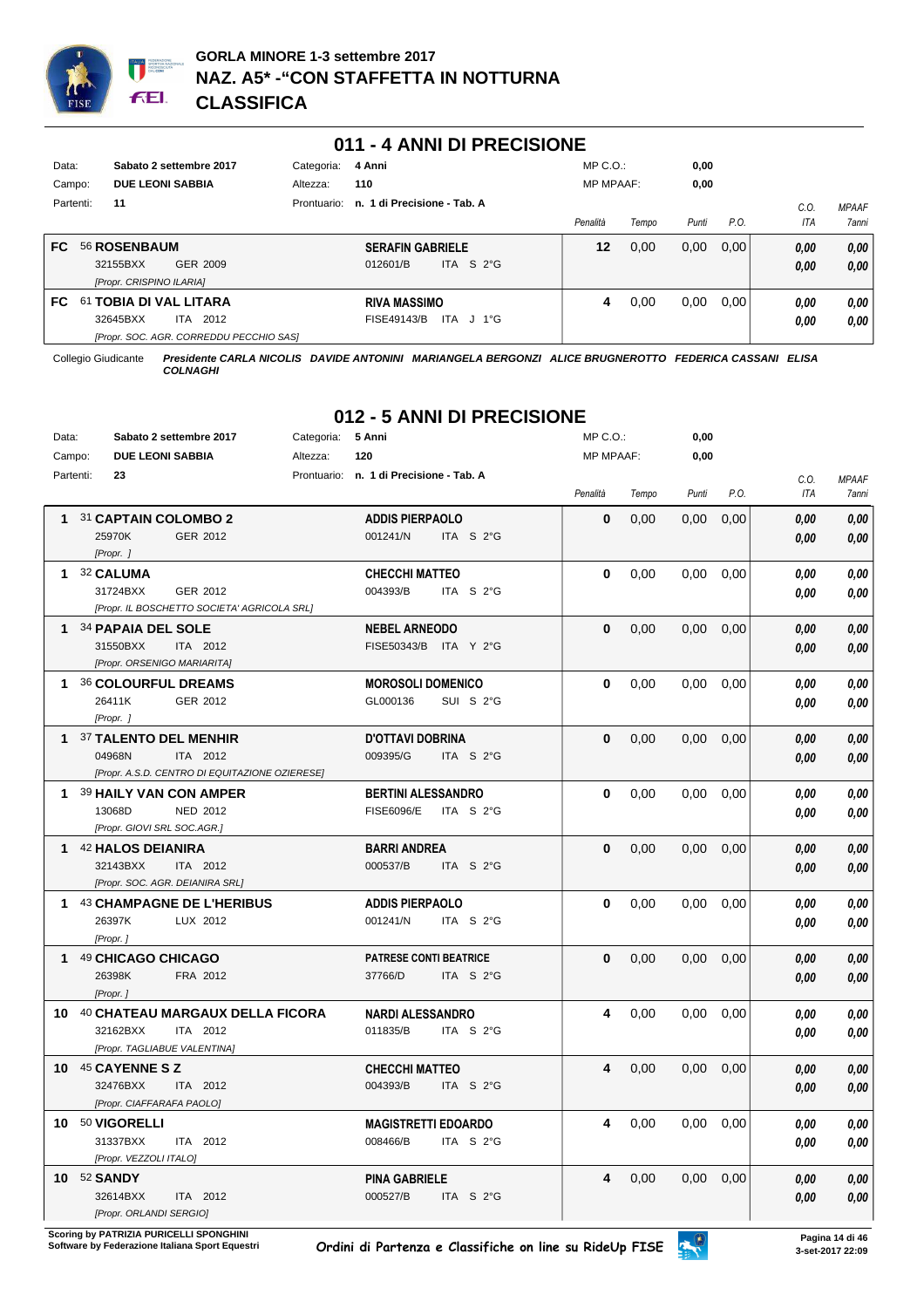

## **012 - 5 ANNI DI PRECISIONE**

| Data:     | Sabato 2 settembre 2017         |                                               | Categoria: | 5 Anni                                  |                       | $MP C. O.$ :     |       | 0,00              |      |      |              |
|-----------|---------------------------------|-----------------------------------------------|------------|-----------------------------------------|-----------------------|------------------|-------|-------------------|------|------|--------------|
| Campo:    | <b>DUE LEONI SABBIA</b>         |                                               | Altezza:   | 120                                     |                       | <b>MP MPAAF:</b> |       | 0,00              |      |      |              |
| Partenti: | 23                              |                                               |            | Prontuario: n. 1 di Precisione - Tab. A |                       |                  |       |                   |      | C.O. | <b>MPAAF</b> |
|           |                                 |                                               |            |                                         |                       | Penalità         | Tempo | Punti             | P.O. | ITA  | 7anni        |
|           | 14 48 REVENGE GIRL              |                                               |            | <b>MARASCALCHI NICOLE</b>               |                       | 5                | 0,00  | 0,00              | 0,00 | 0.00 | 0,00         |
|           | 31585BXX                        | ITA 2012                                      |            | 001616/D                                | ITA S 2°G             |                  |       |                   |      | 0.00 | 0,00         |
|           | [Propr. MARASCALCHI NICOLE]     |                                               |            |                                         |                       |                  |       |                   |      |      |              |
|           | 15 33 MAGA MAGO'                |                                               |            | <b>BOMMINO LUCA</b>                     |                       | 12               | 0,00  | 0,00              | 0,00 | 0.00 | 0,00         |
|           | 32831BXX                        | ITA 2012                                      |            | 003066/A                                | ITA S $2^{\circ}$ G   |                  |       |                   |      | 0.00 | 0.00         |
|           |                                 | [Propr. AZIENDA AGR. ALLEVAMENTO MONTECHIARO] |            |                                         |                       |                  |       |                   |      |      |              |
|           | FC 28 LOLLIE BOLLIE             |                                               |            | <b>MOROSOLI DOMENICO</b>                |                       | 0                | 0,00  | 0.00              | 0,00 | 0.00 | 0,00         |
|           | 24745K                          | GER 2010                                      |            | GL000136                                | SUI S 2°G             |                  |       |                   |      | 0.00 | 0.00         |
|           | [Propr.]                        |                                               |            |                                         |                       |                  |       |                   |      |      |              |
|           |                                 | FC 46 MATRUSCHKA VD CAATSHOEVE                |            | <b>BRATOMI LINDA</b>                    |                       | $\mathbf{0}$     | 0,00  | 0.00              | 0,00 | 0.00 | 0,00         |
|           | <b>NO FISE</b>                  | BEL 2012                                      |            | 009728/B                                | ITA S 2°G             |                  |       |                   |      | 0.00 | 0,00         |
|           | [Propr.]                        |                                               |            |                                         |                       |                  |       |                   |      |      |              |
|           |                                 | FC 156 HERACLES VAN'T HEUVELLAND              |            | <b>BIAZZI VALERIA</b>                   |                       | 0                | 0,00  | 0,00              | 0,00 | 0.00 | 0.00         |
|           | 26351K                          | <b>BEL 2007</b>                               |            |                                         | FISE25439/B ITA Y 2°G |                  |       |                   |      | 0.00 | 0,00         |
|           | [Propr.]                        |                                               |            |                                         |                       |                  |       |                   |      |      |              |
|           | FC 188 BYCICLE RACE             |                                               |            | <b>BARRI ANDREA</b>                     |                       | $\mathbf{0}$     | 0,00  | $0.00 \quad 0.00$ |      | 0,00 | 0,00         |
|           | 24549BXX                        | <b>ITA 2006</b>                               |            | 000537/B                                | ITA $S$ 2°G           |                  |       |                   |      | 0.00 | 0,00         |
|           | [Propr. SOC. AGR. DEIANIRA SRL] |                                               |            |                                         |                       |                  |       |                   |      |      |              |
|           | FC 143 GITTE OF HERITAGE        |                                               |            | <b>TABARINI FILIPPO</b>                 |                       | $\mathbf{2}$     | 0,00  | 0.00              | 0,00 | 0.00 | 0,00         |
|           | 26415K                          | <b>BEL 2006</b>                               |            | 003518/A                                | ITA S 2°G             |                  |       |                   |      | 0.00 | 0,00         |
|           | [Propr.]                        |                                               |            |                                         |                       |                  |       |                   |      |      |              |
|           | FC 196 CABALERO Z               |                                               |            | <b>BAREA TIZIANO</b>                    |                       | 4                | 0,00  | 0.00              | 0,00 | 0.00 | 0,00         |
|           | 26406K                          | <b>BEL 2009</b>                               |            | 79694                                   | ITA S 1°G             |                  |       |                   |      | 0.00 | 0.00         |
|           | [Propr.]                        |                                               |            |                                         |                       |                  |       |                   |      |      |              |
|           | FC 289 PACIULLI                 |                                               |            | <b>RIVA BEATRICE</b>                    |                       | 4                | 0,00  | 0.00              | 0,00 | 0.00 | 0,00         |
|           | 31860BXX                        | ITA 2011                                      |            |                                         | FISE22202/B ITA S 1°G |                  |       |                   |      | 0.00 | 0,00         |
|           | [Propr. VEZZOLI ITALO]          |                                               |            |                                         |                       |                  |       |                   |      |      |              |
|           | FC 51 IS ALREADY D'ACHERONTE    |                                               |            | <b>GALIMBERTI CARLOTTA</b>              |                       | 6                | 0,00  | 0,00              | 0,00 | 0.00 | 0,00         |
|           | 31906BXX                        | ITA 2011                                      |            | 010768/B                                | ITA S 1°G             |                  |       |                   |      | 0.00 | 0,00         |
|           |                                 | [Propr. SOCIETA' AGRICOLA IL CERRO S.R.L]     |            |                                         |                       |                  |       |                   |      |      |              |

Collegio Giudicante *Presidente CARLA NICOLIS DAVIDE ANTONINI MARIANGELA BERGONZI ALICE BRUGNEROTTO FEDERICA CASSANI ELISA COLNAGHI*

# **013 - 6 ANNI A FASI**

| Data:        |                                                          | Sabato 2 settembre 2017                                   | Categoria:  | 6 Anni                                   |                                                     | MP C.O.:         |       | 760,00 |      |                |                       |
|--------------|----------------------------------------------------------|-----------------------------------------------------------|-------------|------------------------------------------|-----------------------------------------------------|------------------|-------|--------|------|----------------|-----------------------|
| Campo:       |                                                          | <b>EQUIEFFE SABBIA</b>                                    | Altezza:    | 130                                      |                                                     | <b>MP MPAAF:</b> |       | 0,00   |      |                |                       |
| Partenti:    | 28                                                       |                                                           | Prontuario: |                                          | n. 19.2 speciale a fasi consecutive - Tab. A        | Penalità         | Tempo | Punti  | P.O. | C.0.<br>ITA    | <b>MPAAF</b><br>7anni |
|              | 24 FIRE FOX E.H.<br>32158BXX<br>[Propr. POGGIALI SILVIA] | GER 2011                                                  |             | <b>ZUVADELLI PAOLO ADAMO</b><br>001392/E | ITA $S2°G$                                          | 0/0              | 31,82 | 0,00   | 0,00 | 190,00<br>0.00 | 0,00<br>0,00          |
| $\mathbf{2}$ | <b>15 GERIONE DEIANIRA</b><br>30961BXX                   | ITA 2011<br>[Propr. SOC. AGR. DEIANIRA SRL]               |             | <b>BARRI ANDREA</b><br>000537/B          | ITA $S2G$                                           | 0/0              | 32,13 | 0,00   | 0,00 | 158,08<br>0,00 | 0,00<br>0,00          |
| 3            | 18 GINVINO<br>32168BXX                                   | NED 2011<br>[Propr. FT EQUESTRIAN S.R.L.]                 |             | <b>BRATOMI LINDA</b><br>009728/B         | ITA S 2°G                                           | 0/0              | 41,51 | 0,00   | 0,00 | 144,40<br>0.00 | 0,00<br>0,00          |
| 4            | 44 DUFTE BIEN 16<br>26047K<br>[Propr.]                   | GER 2011                                                  |             | <b>MOROSOLI DOMENICO</b><br>GL000136     | SUI S 2°G                                           | 0/0              | 47,17 | 0,00   | 0,00 | 130,72<br>0,00 | 0,00<br>0,00          |
| 5            | 14 GRAN CONDE'<br>31332BXX<br>MASSIMILIANOI              | 2011<br>ITA<br>IPropr. AZ. AGR. PRATO ROTONDO DI FERRARIO |             | 007958/B                                 | <b>FERRARIO MASSIMILIANO</b><br>ITA S $2^{\circ}$ G | 0/4              | 33,99 | 0,00   | 0,00 | 45,60<br>0,00  | 0,00<br>0,00          |

*MASSIMILIANO]* **Scoring by PATRIZIA PURICELLI SPONGHINI**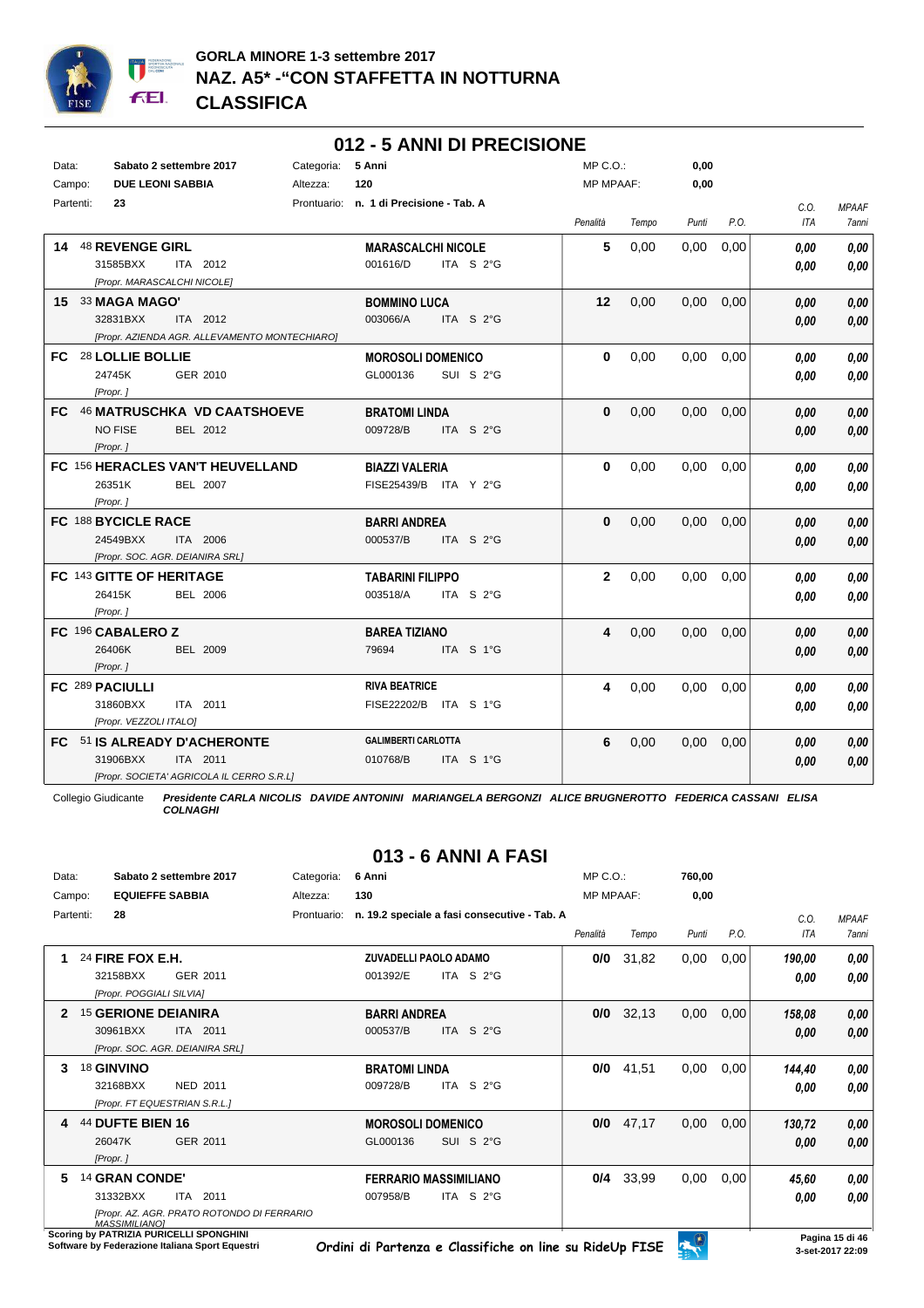

## **013 - 6 ANNI A FASI**

| Data:  | Sabato 2 settembre 2017<br>Categoria:                                                                      | 6 Anni                                                       | $MP C. O.$ :     |             | 760,00        |      |               |                       |
|--------|------------------------------------------------------------------------------------------------------------|--------------------------------------------------------------|------------------|-------------|---------------|------|---------------|-----------------------|
| Campo: | <b>EQUIEFFE SABBIA</b><br>Altezza:                                                                         | 130                                                          | <b>MP MPAAF:</b> |             | 0,00          |      |               |                       |
|        | Partenti:<br>28                                                                                            | Prontuario: n. 19.2 speciale a fasi consecutive - Tab. A     | Penalità         | Tempo       | Punti         | P.O. | C.O.<br>ITA   | <b>MPAAF</b><br>7anni |
| 6      | <b>3 BIG BOY DU BARY</b><br>29768BXX<br>FRA 2011<br>[Propr. PAOLETTI CARLOS JOSEF]                         | DURAND JULIEN<br>013505/B<br>FRA S 2°G                       |                  | $0/4$ 34,22 | 0,00          | 0,00 | 18,24<br>0,00 | 0,00<br>0,00          |
|        | 7 <sup>20</sup> COMBINAGUAI<br>31244BXX<br>ITA 2011<br>[Propr. AZIENDA AGRICOLA LA STELLA DI MAZZA GINO]   | <b>MAZZA DIEGO</b><br>005369/B<br>ITA S 1°G                  |                  | 4 47,58     | 0,00          | 0.00 | 0,00<br>0,00  | 0,00<br>0,00          |
|        | 8 10 FOUR WHITE LEGS D'ACHERONTE<br>30532BXX<br>ITA 2011<br>[Propr. BUONANOCE VINCENZO]                    | <b>PARILLO LORENZO</b><br>015746/B<br>ITA S 2°G              |                  | 4 48,89     | 0,00          | 0,00 | 0,00<br>0,00  | 0,00<br>0,00          |
|        | 9 11 LOVELY GIRL 25<br>26048K<br>GER 2011<br>[Propr.]                                                      | <b>MOROSOLI DOMENICO</b><br>GL000136<br>SUI S 2°G            |                  | 4 48,90     | 0,00          | 0,00 | 0.00<br>0,00  | 0,00<br>0,00          |
|        | 10 17 SCHOKOLADE<br>31734BXX<br>GER 2011<br>[Propr. IL BOSCHETTO SOCIETA' AGRICOLA SRL]                    | <b>CHECCHI MATTEO</b><br>004393/B<br>ITA S $2^{\circ}$ G     |                  | 4 49,73     | 0,00          | 0,00 | 0,00<br>0,00  | 0,00<br>0,00          |
| 11     | <b>9 ALEDIS</b><br>31670BXX<br>ITA 2011<br>[Propr. EQUITAGO SRL]                                           | <b>CHECCHI MATTEO</b><br>004393/B<br>ITA $S2$ <sup>°</sup> G |                  | 4 49,97     | 0,00          | 0,00 | 0,00<br>0,00  | 0,00<br>0,00          |
| 12     | 5 LOLLY POP<br>30901BXX<br>ITA 2011<br>[Propr. AZIENDA AGR. ALLEVAMENTO MONTECHIARO]                       | <b>BOMMINO LUCA</b><br>003066/A<br>ITA S $2^{\circ}$ G       |                  | 4 53,43     | 0,00          | 0,00 | 0,00<br>0,00  | 0,00<br>0,00          |
|        | 13 <sup>12</sup> FIRST PLEASURE<br>31552BXX<br>ITA 2011<br>[Propr. SUCIU DORINA SILVIA]                    | <b>TOSCA ANDREA</b><br>21140/B<br>ITA S 2°G                  |                  | 4 54,02     | 0,00          | 0,00 | 0,00<br>0,00  | 0,00<br>0,00          |
|        | 14 13 ORALANDA<br>09619D<br>ITA 2011<br>[Propr. AZ. AG. DEL LUPO LUCIA]                                    | <b>EMENDI ANDREA</b><br>022547/B<br>ITA S 1°G                |                  | 8 48,90     | 0,00          | 0,00 | 0.00<br>0,00  | 0,00<br>0,00          |
| 15     | 6 CONTOON<br>32586BXX<br>GER 2011<br>[Propr. AZ. AGR. BRESSANELLI DENIS]                                   | <b>BALDINI ARIELLE</b><br><b>FISE7150/C</b><br>ITA Y 2°G     |                  | 8 50,11     | 0,00          | 0,00 | 0,00<br>0,00  | 0,00<br>0,00          |
|        | 16 26 SIBILLA DI VAL LITARA<br>31160BXX<br>ITA 2011<br>[Propr. LEPRI VALTER]                               | DI PANCRAZIO LETIZIA<br>FISE34735/B ITA Y 1°G                |                  | 8 51,36     | $0.00\,$      | 0,00 | 0,00<br>0.00  | 0,00<br>0,00          |
|        | 17 21 STARCO VH VIJVERBOS Z<br>25556K<br>BEL 2011<br>[Propr.]                                              | <b>ADDIS PIERPAOLO</b><br>001241/N<br>ITA S $2^{\circ}$ G    |                  | 8 52,92     | $0,00$ $0,00$ |      | 0,00<br>0.00  | $\it 0,00$<br>0,00    |
| 18     | <b>7 LUISA</b><br>32092BXX<br>ITA 2011<br>[Propr. ARCAINI FRANCESCA]                                       | <b>ARCAINI FRANCESCA</b><br>FISE67474/B ITA Y 2°G            |                  | 10 64,14    | 0,00          | 0,00 | 0,00<br>0,00  | 0,00<br>0,00          |
| 19     | 2 ACQUERELLO<br>31407BXX<br>ITA 2011<br>[Propr. AZ. AGR. PRATO ROTONDO DI FERRARIO<br><b>MASSIMILIANO]</b> | <b>FERRARIO MASSIMILIANO</b><br>007958/B<br>ITA S 2°G        |                  | 11 66,72    | 0,00          | 0,00 | 0,00<br>0,00  | 0,00<br>0,00          |
| 20     | <b>1 ASTON MARTIN Z</b><br>31466BXX<br>ITA 2011<br>[Propr. CHINI MANUELA]                                  | <b>CHECCHI MATTEO</b><br>004393/B<br>ITA S 2°G               |                  | 13 74,89    | 0,00          | 0,00 | 0,00<br>0,00  | 0,00<br>0,00          |
| 21.    | 25 CAVANI DE MAHN<br>33012BXX<br>GER 2011<br>[Propr. TENUTA MONTEMAGNO HORSES S.R.L.]                      | <b>BAREA VANESSA</b><br>FISE20740/B ITA S 2°G                |                  | 16 52,90    | 0,00          | 0,00 | 0,00<br>0,00  | 0,00<br>0,00          |
|        | FC 93 CORALLO Z<br>26414K<br><b>BEL 2009</b><br>[Propr.]                                                   | <b>TABARINI FILIPPO</b><br>003518/A<br>ITA S 2°G             | 0/0              | 46,51       | 0,00          | 0,00 | 0.00<br>0,00  | 0,00<br>0,00          |

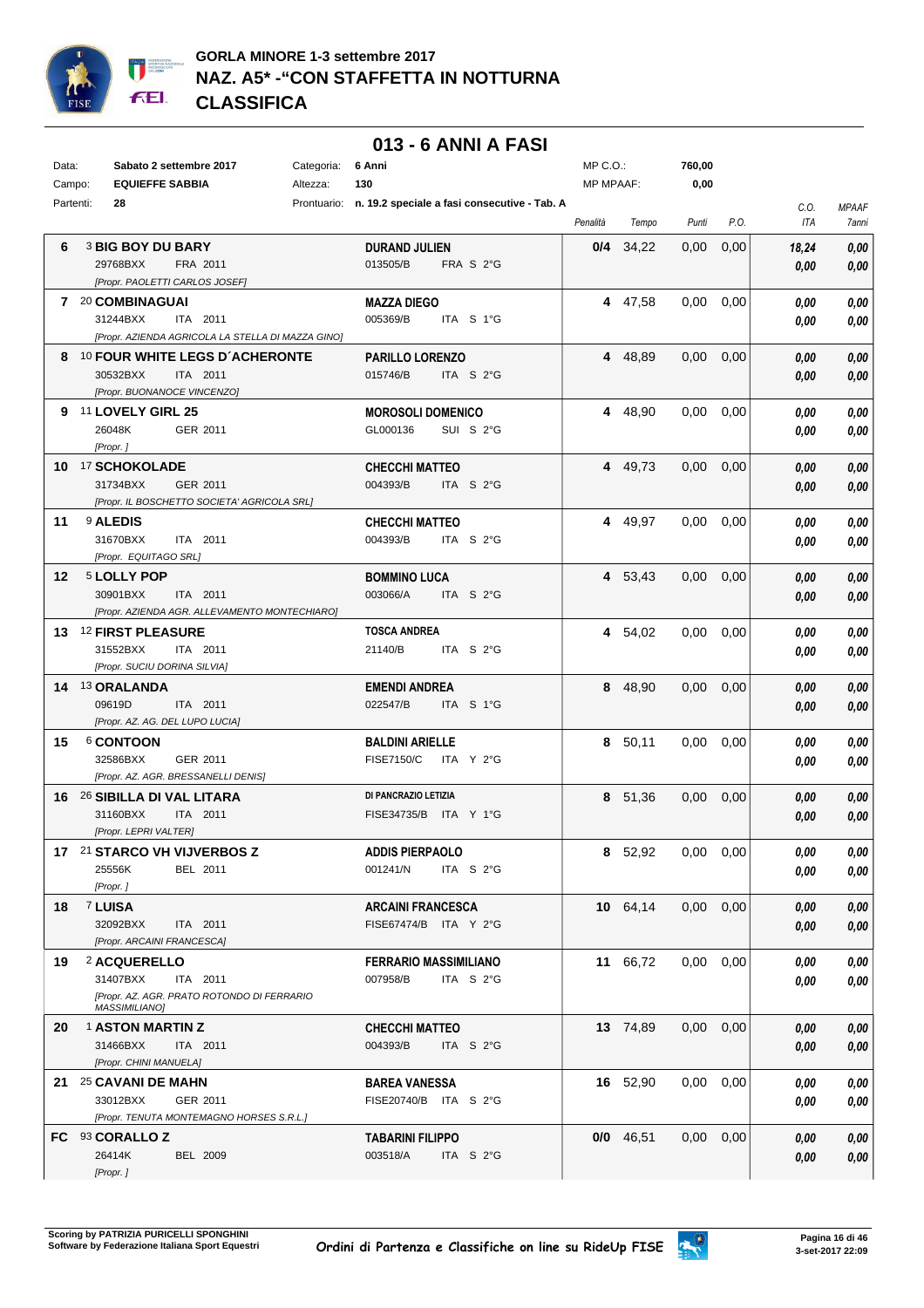

## **013 - 6 ANNI A FASI**

| Data:<br>Campo: |           | <b>EQUIEFFE SABBIA</b>                     | Sabato 2 settembre 2017                              | Categoria:<br>Altezza: | 6 Anni<br>130                                      |                                              | $MP C. O.$ :<br><b>MP MPAAF:</b> |       | 760,00<br>0,00 |      |              |                              |
|-----------------|-----------|--------------------------------------------|------------------------------------------------------|------------------------|----------------------------------------------------|----------------------------------------------|----------------------------------|-------|----------------|------|--------------|------------------------------|
|                 | Partenti: | 28                                         |                                                      | Prontuario:            |                                                    | n. 19.2 speciale a fasi consecutive - Tab. A | Penalità                         | Tempo | Punti          | P.O. | C.O.<br>ITA  | <b>MPAAF</b><br><b>7anni</b> |
|                 |           | FC 163 CHADOSSA<br>28107BXX                | GER 2005<br>[Propr. TENUTA MONTEMAGNO HORSES S.R.L.] |                        | <b>BAREA VANESSA</b><br><b>FISE20740/B</b>         | ITA S 2°G                                    | 0/0                              | 38,10 | 0,00           | 0,00 | 0.00<br>0,00 | 0,00<br>0.00                 |
| <b>FC</b>       |           | 19 KINGSTON<br>26416K<br>[Propr.]          | BEL 2010                                             |                        | <b>TABARINI FILIPPO</b><br>003518/A                | ITA S 2°G                                    | 0/5                              | 48,31 | 0,00           | 0,00 | 0,00<br>0,00 | 0,00<br>0,00                 |
| FC.             |           | <b>22 EN RICO</b><br>27699BXX              | GER 2003<br>[Propr. REITER MELANIE ATHINA]           |                        | <b>REITER MELANIE ATHINA</b><br><b>FISE28724/B</b> | ITA Y 2°G                                    | 1                                | 50,79 | 0,00           | 0,00 | 0.00<br>0,00 | 0,00<br>0,00                 |
| FC.             |           | 82 ZOE DI VILLAGANA<br>16128P              | ITA 2007<br>[Propr. C.I. SAN RAFFAELE ASD]           |                        | <b>FERRARIO MASSIMILIANO</b><br>007958/B           | ITA S 2°G                                    | $\overline{4}$                   | 53,07 | 0,00           | 0,00 | 0,00<br>0,00 | 0,00<br>0,00                 |
|                 |           | FC 162 SPAR ACOCERTO<br>26071K<br>[Propr.] | GER 2005                                             |                        | <b>TASSONI MARCO</b><br>001475/B                   | ITA S 2°G                                    | 8                                | 70,88 | 0,00           | 0,00 | 0,00<br>0,00 | 0,00<br>0,00                 |
|                 |           | 23394BXX<br>[Propr. VILLA GIOVANNA]        | FC 179 REMBRANDT DE JOUX<br>FRA 2005                 |                        | <b>MARZATICO ARIANNA</b><br><b>FISE75273/B</b>     | ITA Y 1°G                                    | Elim.                            | 0,00  | 0,00           | 0,00 | 0,00<br>0,00 | 0,00<br>0,00                 |

Collegio Giudicante *Presidente CARLA NICOLIS DAVIDE ANTONINI MARIANGELA BERGONZI ALICE BRUGNEROTTO FEDERICA CASSANI ELISA COLNAGHI*

# **014 - C140 A FASI**

| Data:<br>Campo: | <b>EQUIEFFE SABBIA</b>                                            | Sabato 2 settembre 2017                                 | Categoria:<br>Altezza: | C140<br>140                                      |                                                          | $MP C. O.$ :<br><b>MP MPAAF:</b> |             | 2.500.00<br>0,00 |      |                    |                       |
|-----------------|-------------------------------------------------------------------|---------------------------------------------------------|------------------------|--------------------------------------------------|----------------------------------------------------------|----------------------------------|-------------|------------------|------|--------------------|-----------------------|
| Partenti:       | 22                                                                |                                                         |                        |                                                  | Prontuario: n. 19.2 speciale a fasi consecutive - Tab. A | Penalità                         | Tempo       | Punti            | P.O. | C.O.<br><b>ITA</b> | <b>MPAAF</b><br>7anni |
| 1.              | 75 VALESCA<br>29787BXX                                            | GER 2008<br>[Propr. IL BOSCHETTO SOCIETA' AGRICOLA SRL] |                        | <b>CHECCHI MATTEO</b><br>004393/B                | ITA S 2°G                                                | 0/0                              | 30,84       | 0,00             | 0,00 | 625,00<br>0,00     | 0,00<br>0.00          |
|                 | 2 111 DAVIDOFF DE LASSUS<br>28370BXX<br>[Propr. BIANCHIN DANIELA] | BEL 2009                                                |                        | <b>CHECCHI MATTEO</b><br>004393/B                | ITA S 2°G                                                |                                  | 0/0 30,86   | 0,00             | 0,00 | 450,00<br>0.00     | 0.00<br>0.00          |
|                 | 3 113 ASCONA 77<br>26359BXX<br>[Propr. SOZZI MEDAGLIA S.R.L.]     | GER 2003                                                |                        | <b>DE ROCCO LORENZO</b><br>FISE17428/A ITA S 2°G |                                                          | 0/0                              | 31,61       | 0.00             | 0.00 | 375,00<br>0.00     | 0,00<br>0,00          |
|                 | 4 107 CEYLON 3 Z<br>31365BXX<br>[Propr. PANUCCIO DOMENICO]        | <b>BEL 2009</b>                                         |                        | <b>ZUVADELLI PAOLO ADAMO</b><br>001392/E         | ITA S 2°G                                                |                                  | $0/0$ 31,93 | 0,00             | 0,00 | 300,00<br>0.00     | 0,00<br>0.00          |
|                 | 5 66 INTERMEZZO<br>25031K<br>[Propr. ]                            | <b>BEL 2008</b>                                         |                        | <b>PFYFFER CARLO</b><br>GL000071                 | SUI S 2°G                                                |                                  | $0/0$ 32,43 | 0.00             | 0.00 | 250,00<br>0.00     | 0.00<br>0.00          |
|                 | 6 126 GIULIO 8<br>22793K<br>[Propr.]                              | <b>DEN 2006</b>                                         |                        | PFYFFER CARLO<br>GL000071                        | SUI S 2°G                                                |                                  | $0/0$ 33,57 | 0,00             | 0.00 | 100,00<br>0,00     | 0,00<br>0,00          |
|                 | 7 104 HICKSTEAD<br>25274G<br>[Propr. FT EQUESTRIAN]               | GER 2009                                                |                        | <b>TURTURIELLO FRANCESCO</b><br>000476/H         | ITA S $2^{\circ}$ G                                      |                                  | $0/0$ 35,85 | 0,00             | 0,00 | 100,00<br>0.00     | 0.00<br>0.00          |
| 8               | 79 BARETTA - S<br>18236G<br>[Propr. TOMMASO S.R.L.]               | <b>NED 2006</b>                                         |                        | <b>CONTI TOMMASO</b><br>003951/D                 | ITA S 2°G                                                | 0/0                              | 36,15       | 0,00             | 0,00 | 0.00<br>0.00       | 0.00<br>0.00          |
|                 | 9 165 TITUS<br>11320F<br>[Propr. TOMASI GAIA]                     | <b>NED 2000</b>                                         |                        | <b>TOMASI GAIA</b><br>013686/B                   | ITA S $2^{\circ}$ G                                      | 0/0                              | 38,08       | 0,00             | 0,00 | 0.00<br>0.00       | 0,00<br>0,00          |

**Scoring by PATRIZIA PURICELLI SPONGHINI<br>Software by Federazione Italiana Sport Equestri** 

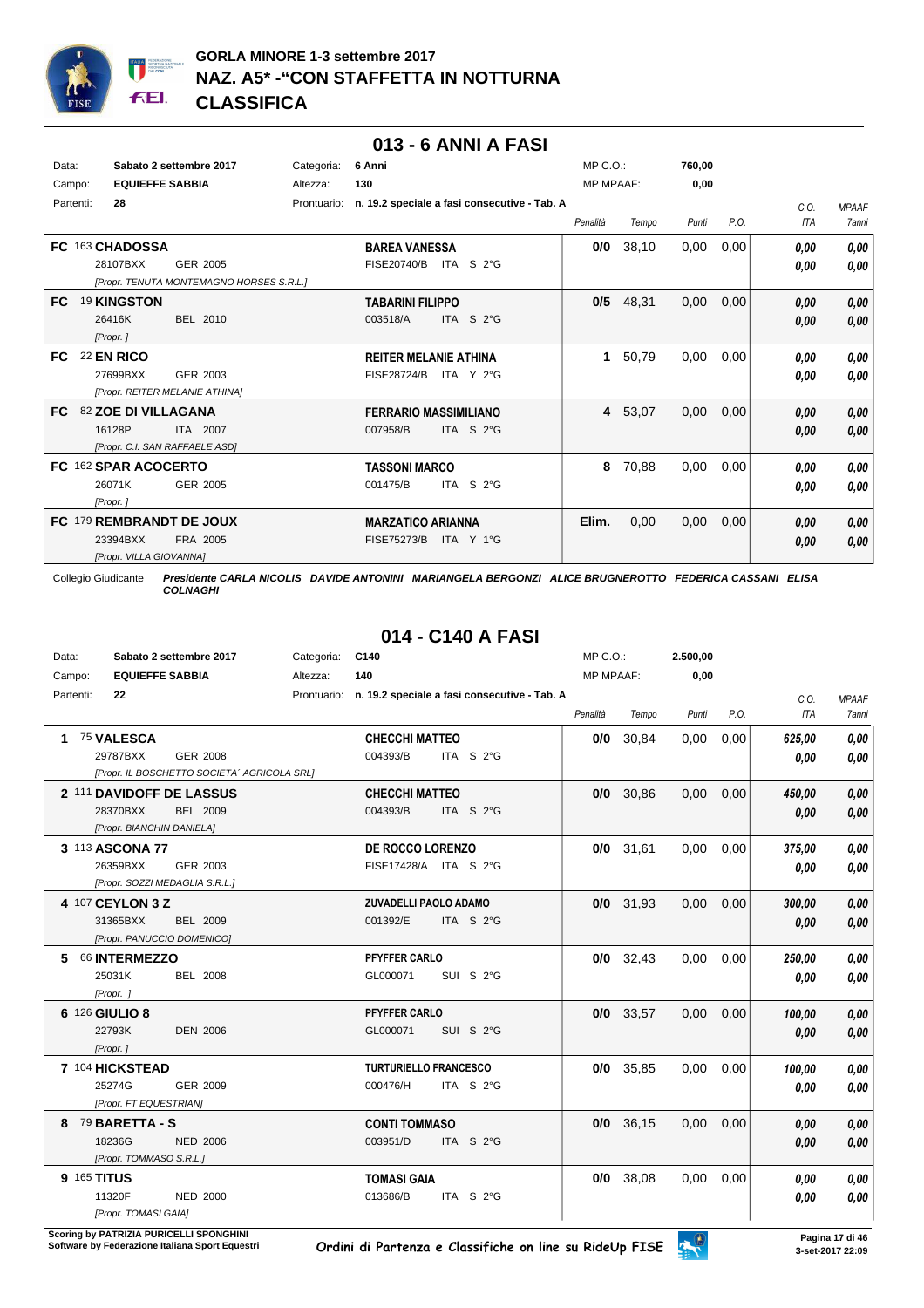

## **014 - C140 A FASI**

| Data:  |                                           | Sabato 2 settembre 2017             | Categoria: | C140                            |                                                          | MP C.O.:         |          | 2.500,00 |      |                    |                                     |
|--------|-------------------------------------------|-------------------------------------|------------|---------------------------------|----------------------------------------------------------|------------------|----------|----------|------|--------------------|-------------------------------------|
| Campo: | <b>EQUIEFFE SABBIA</b><br>Partenti:<br>22 |                                     | Altezza:   | 140                             | Prontuario: n. 19.2 speciale a fasi consecutive - Tab. A | <b>MP MPAAF:</b> |          | 0,00     |      |                    |                                     |
|        |                                           |                                     |            |                                 |                                                          | Penalità         | Tempo    | Punti    | P.O. | C.O.<br><b>ITA</b> | <b>MPAAF</b><br><i><b>7anni</b></i> |
|        | 10 95 VARIUS COT CHAT                     |                                     |            | <b>ROSSINI VALENTINA</b>        |                                                          | 0/Elim           | 0,00     | 0,00     | 0,00 | 0.00               | 0,00                                |
|        | 25565K<br>[Propr. ]                       | FRA 2009                            |            | GL000076                        | SUI S 2°G                                                |                  |          |          |      | 0,00               | 0,00                                |
|        | 11 69 DAKATA VD KNUFFEL                   |                                     |            | <b>UBOLDI IGNAZIO</b>           |                                                          |                  | 4 46,35  | 0.00     | 0,00 | 0.00               | 0.00                                |
|        | 24513K<br>[Propr.]                        | BEL 2003                            |            | FISE18508/A ITA J 2°G           |                                                          |                  |          |          |      | 0.00               | 0,00                                |
|        |                                           | 12 133 NON TI SCORDAR DEL SOLE      |            | <b>FERRARIO MASSIMILIANO</b>    |                                                          |                  | 4 46,39  | 0,00     | 0,00 | 0.00               | 0.00                                |
|        | 29079BXX                                  | ITA 2010                            |            | 007958/B                        | ITA S 2°G                                                |                  |          |          |      | 0.00               | 0.00                                |
|        | [Propr. ORSENIGO MARIARITA]               |                                     |            |                                 |                                                          |                  |          |          |      |                    |                                     |
|        | 13 70 CASALL DE FUSSIEUX                  |                                     |            | <b>ROSSINI VALENTINA</b>        |                                                          |                  | 4 47,20  | 0,00     | 0,00 | 0.00               | 0,00                                |
|        | 25885K                                    | SUI 2007                            |            | GL000076                        | SUI S 2°G                                                |                  |          |          |      | 0.00               | 0.00                                |
|        | [Propr.]                                  | 14 122 INDIGO VAN DE MEULENBERG     |            | <b>VIRONDA ALESSANDRA</b>       |                                                          |                  | 4 48,85  | 0.00     | 0,00 | 0,00               | 0,00                                |
|        | 18603A                                    | <b>BEL 2008</b>                     |            | 000774/A                        | ITA S 2°G                                                |                  |          |          |      | 0.00               | 0.00                                |
|        |                                           | [Propr. F.L. SPORT HORSES SRL]      |            |                                 |                                                          |                  |          |          |      |                    |                                     |
|        | 15 74 STAROUET                            |                                     |            | <b>RIZZI FILIPPO</b>            |                                                          |                  | 4 49,33  | 0.00     | 0,00 | 0.00               | 0.00                                |
|        | 28588T                                    | GER 2009                            |            | 001055/T                        | ITA S 2°G                                                |                  |          |          |      | 0.00               | 0.00                                |
|        | [Propr. AZ.AGR.DELL'EMME]                 |                                     |            |                                 |                                                          |                  |          |          |      |                    |                                     |
|        | 16 139 AL GRAND LAND P                    |                                     |            | <b>ORLANDI CLAUDIA</b>          |                                                          |                  | 4 49,95  | $0.00\,$ | 0,00 | 0,00               | 0,00                                |
|        | 14998E<br>[Propr. TECHNOJUMP S.R.L.S.]    | POL 2006                            |            | 014343/B                        | ITA S 2°G                                                |                  |          |          |      | 0.00               | 0,00                                |
|        | <b>17 159 ELIAS</b>                       |                                     |            | <b>REITER MELANIE ATHINA</b>    |                                                          |                  | 4 50,15  | 0.00     | 0,00 | 0.00               | 0.00                                |
|        | 30859BXX                                  | BEL 2004                            |            | FISE28724/B ITA Y 2°G           |                                                          |                  |          |          |      | 0.00               | 0.00                                |
|        |                                           | [Propr. REITER MELANIE ATHINA]      |            |                                 |                                                          |                  |          |          |      |                    |                                     |
|        | 18 105 JABADAO DE REVE                    |                                     |            | <b>ORLANDI CLAUDIA</b>          |                                                          |                  | 4 52,00  | 0,00     | 0,00 | 0.00               | 0.00                                |
|        | 13871E                                    | BEL 2009                            |            | 014343/B                        | ITA S 2°G                                                |                  |          |          |      | 0.00               | 0.00                                |
|        | [Propr. TECHNOJUMP S.R.L.S.]              |                                     |            |                                 |                                                          |                  |          |          |      |                    |                                     |
|        | <b>19 132 CLIMENE</b><br>25138BXX         | ITA 2007                            |            | <b>BARRI ANDREA</b><br>000537/B | ITA S 2°G                                                |                  | 8 43,97  | 0.00     | 0,00 | 0.00               | 0,00                                |
|        | [Propr. LANDESCHI LUCIA]                  |                                     |            |                                 |                                                          |                  |          |          |      | 0.00               | 0.00                                |
|        | 20 157 NOBILISSIMA DEL SOLE               |                                     |            | <b>GRAZIOTTI SILVANO</b>        |                                                          |                  | 8 47,82  | 0,00     | 0,00 | 0.00               | 0.00                                |
|        | 30451BXX                                  | ITA 2010                            |            | 000664/B                        | ITA S 2°G                                                |                  |          |          |      | 0.00               | 0.00                                |
|        |                                           | [Propr. AZ. AGR. GRAZIOTTI SILVANO] |            |                                 |                                                          |                  |          |          |      |                    |                                     |
|        | 21 80 LONDON BIG BANG                     |                                     |            | <b>TOSCA ANDREA</b>             |                                                          |                  | 16 46,00 | 0,00     | 0,00 | 0.00               | 0,00                                |
|        | 28969BXX                                  | ITA 2010                            |            | 21140/B                         | ITA S 2°G                                                |                  |          |          |      | 0.00               | 0.00                                |
|        |                                           | [Propr. AZ. AGR. "PRATO ROTONDO"]   |            |                                 |                                                          |                  |          |          |      |                    |                                     |
|        | 151 CENTO LINUS                           |                                     |            | <b>PINA GABRIELE</b>            |                                                          | Rit.             | 0,00     | 0.00     | 0,00 | 0,00               | 0,00                                |
|        | 13058E<br>[Propr. C.I. PEGASO]            | ITA 2010                            |            | 000527/B                        | ITA S 2°G                                                |                  |          |          |      | 0.00               | 0,00                                |
|        |                                           |                                     |            |                                 |                                                          |                  |          |          |      |                    |                                     |

Collegio Giudicante *Presidente CARLA NICOLIS DAVIDE ANTONINI MARIANGELA BERGONZI ALICE BRUGNEROTTO FEDERICA CASSANI ELISA COLNAGHI*

# **015 - C135 MISTA**

| Data: |           |                        | Sabato 2 settembre 2017                                                               | Categoria:  | C <sub>135</sub>                                                | $MP C. O.$ :     |       | 2.500.00 |      |                  |                              |
|-------|-----------|------------------------|---------------------------------------------------------------------------------------|-------------|-----------------------------------------------------------------|------------------|-------|----------|------|------------------|------------------------------|
|       | Campo:    | <b>EQUIEFFE SABBIA</b> |                                                                                       | Altezza:    | 135                                                             | <b>MP MPAAF:</b> |       | 0,00     |      |                  |                              |
|       | Partenti: | 25                     |                                                                                       | Prontuario: | n. 7 mista - Tab. A                                             | Penalità         | Tempo | Punti    | P.O. | C.0<br>ITA       | <b>MPAAF</b><br><b>7anni</b> |
|       |           | 99 CASSANO<br>25919BXX | 2005<br>ITA<br><b>IPropr. AZIENDA AGRICOLA PAPETTI E C. SSI</b>                       |             | <b>FERRARIO MASSIMILIANO</b><br>ITA S $2^{\circ}$ G<br>007958/B | 0/0              | 45,68 | 0,00     | 0.00 | 562.50<br>250.00 | 0.00<br>0.00                 |
| 2     |           | 31483BXX               | 91 TOURAINE PEGUIGNON<br><b>FRA 2007</b><br>[Propr. PRIMAVERA S.S. SOCIETA' AGRICOLA] |             | LACCHINI MATTIA<br>ITA Y 2°G<br>FISE27122/B                     | 0/0              | 47,13 | 0,00     | 0.00 | 405,00<br>0,00   | 0,00<br>0,00                 |

**Scoring by PATRIZIA PURICELLI SPONGHINI<br>Software by Federazione Italiana Sport Equestri** 

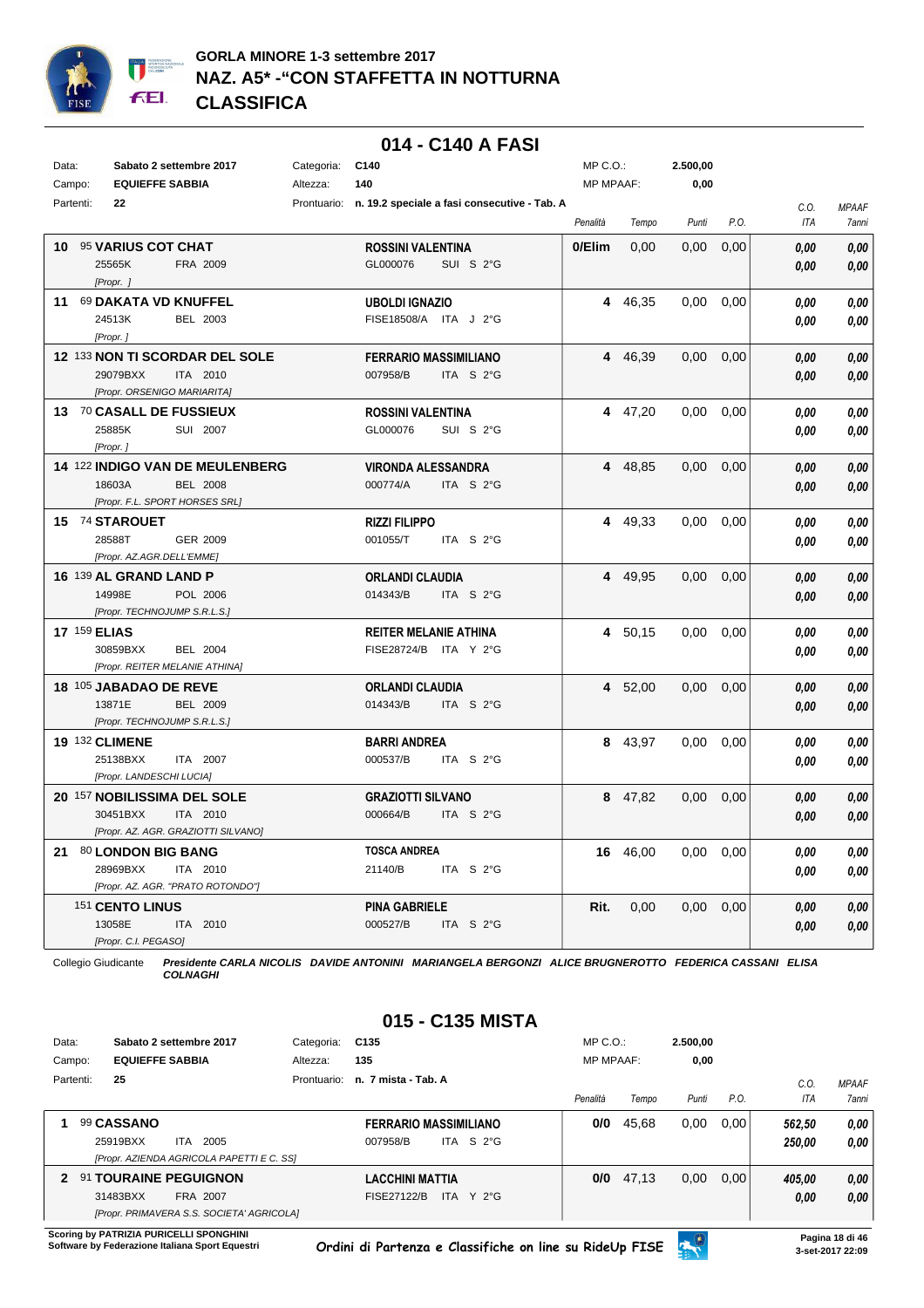

|        |           |                                                               |            | 015 - C135 MISTA                                  |                  |             |                   |      |                |                       |
|--------|-----------|---------------------------------------------------------------|------------|---------------------------------------------------|------------------|-------------|-------------------|------|----------------|-----------------------|
| Data:  |           | Sabato 2 settembre 2017                                       | Categoria: | C <sub>135</sub>                                  | $MP C. O.$ :     |             | 2.500,00          |      |                |                       |
| Campo: |           | <b>EQUIEFFE SABBIA</b>                                        | Altezza:   | 135                                               | <b>MP MPAAF:</b> |             | 0,00              |      |                |                       |
|        | Partenti: | 25                                                            |            | Prontuario: n. 7 mista - Tab. A                   | Penalità         | Tempo       | Punti             | P.O. | C.O.<br>ITA    | <b>MPAAF</b><br>7anni |
|        |           | 3 86 JASMIN                                                   |            | <b>PFYFFER CARLO</b>                              | 0/0              | 48,06       | 0,00              | 0,00 | 337,50         | 0,00                  |
|        |           | 26422K<br>BEL 2009<br>[Propr.]                                |            | GL000071<br>SUI S 2°G                             |                  |             |                   |      | 0.00           | 0,00                  |
|        |           | 4 155 CASSILIO                                                |            | <b>SEMINTENDI PAOLA</b>                           |                  | $0/0$ 50,35 | $0.00\,$          | 0,00 | 270,00         | 0,00                  |
|        |           | 16040G<br>GER 2004                                            |            | 001505/D<br>ITA S $2^{\circ}$ G                   |                  |             |                   |      | 0,00           | 0,00                  |
|        |           | [Propr. MICOTIS ITALIA]                                       |            | <b>PFYFFER CARLO</b>                              |                  |             |                   |      |                |                       |
|        |           | 5 106 BALLISTIC<br>24702K<br><b>NED 2006</b>                  |            | GL000071<br>SUI S 2°G                             |                  | $0/4$ 43.91 | 0,00              | 0,00 | 225,00<br>0,00 | 0,00<br>0,00          |
|        |           | [Propr.]                                                      |            |                                                   |                  |             |                   |      |                |                       |
|        |           | 6 146 CASSANDRO                                               |            | <b>PFYFFER CARLO</b>                              |                  | $0/4$ 48,24 | 0,00              | 0,00 | 90,00          | 0,00                  |
|        |           | 20641BXX<br>GER 2004                                          |            | GL000071<br>SUI S 2°G                             |                  |             |                   |      | 0,00           | 0,00                  |
|        |           | [Propr. GHELARDUCCI MARIA DEL MARE]                           |            |                                                   |                  |             |                   |      |                |                       |
|        |           | 7 108 LAURENTINA 5<br>32207BXX<br>GER 2010                    |            | <b>BRATOMI LINDA</b><br>009728/B<br>ITA S 2°G     |                  | $0/8$ 49,98 | 0.00              | 0.00 | 90,00          | 0,00                  |
|        |           | [Propr. FT EQUESTRIAN S.R.L.]                                 |            |                                                   |                  |             |                   |      | 0,00           | 250,00                |
|        |           | 8 121 FIGLIA BELLA                                            |            | <b>IERACI ALLEGRA</b>                             | $0/R$ it         | 0,00        | $0.00\,$          | 0,00 | 0,00           | 0,00                  |
|        |           | 32169BXX<br><b>NED 2010</b>                                   |            | FISE56927/B ITA Y 2°G                             |                  |             |                   |      | 0.00           | 150,00                |
|        |           | [Propr. FT EQUESTRIAN S.R.L.]                                 |            |                                                   |                  |             |                   |      |                |                       |
|        |           | <b>9 153 DANTOS</b>                                           |            | <b>CALDERARO MARCO</b>                            |                  | 4 71,78     | $0.00 \quad 0.00$ |      | 0,00           | 0,00                  |
|        |           | 23497G<br><b>NED 2008</b><br>[Propr. LM SRL]                  |            | FISE20763/B ITA J 2°G                             |                  |             |                   |      | 0.00           | 0,00                  |
|        |           | 10 161 ARAUCA NOESAR Z                                        |            | <b>ROCCA MARGHERITA</b>                           |                  | 4 73,26     | $0.00\,$          | 0,00 | 0,00           | 0,00                  |
|        |           | 27100BXX<br>ITA 2008                                          |            | 019379/B<br>ITA S 2°G                             |                  |             |                   |      | 0,00           | 0,00                  |
|        |           | [Propr. TANZI GIANCARLO]                                      |            |                                                   |                  |             |                   |      |                |                       |
|        |           | 11 102 LAURIE EH                                              |            | <b>BALDINI ARIELLE</b>                            |                  | 4 73,30     | 0.00              | 0,00 | 0.00           | 0,00                  |
|        |           | 29869BXX<br>ITA 2009<br>[Propr. 1 & B LIMITED]                |            | <b>FISE7150/C</b><br>ITA Y 2°G                    |                  |             |                   |      | 0.00           | 0,00                  |
|        |           | 12 135 TALETTO                                                |            | <b>MAGGIULLI GIULIA</b>                           |                  | 4 73,55     | 0,00              | 0,00 | 0,00           | 0,00                  |
|        |           | 29056BXX<br>GER 2009                                          |            | FISE52880/B ITA J 2°G                             |                  |             |                   |      | 0,00           | 0,00                  |
|        |           | [Propr. TENUTA C & C]                                         |            |                                                   |                  |             |                   |      |                |                       |
|        |           | 13 81 FLEGONE DEIANIRA                                        |            | <b>BARRI ANDREA</b>                               |                  | 4 74,12     | 0,00              | 0,00 | 0.00           | 0,00                  |
|        |           | 40133B<br>ITA 2010                                            |            | 000537/B<br>ITA S 2°G                             |                  |             |                   |      | 0.00           | 100,00                |
|        |           | [Propr. SOC. AGR. DEIANIRA SRL]<br>14 144 I SURVIVE DE KALURI |            | <b>UBOLDI IGNAZIO</b>                             |                  | 4 78,48     | $0.00 \quad 0.00$ |      | 0,00           | 0,00                  |
|        |           | 24457K<br><b>BEL 2008</b>                                     |            | FISE18508/A ITA J 2°G                             |                  |             |                   |      | 0,00           | 0,00                  |
|        |           | [Propr.]                                                      |            |                                                   |                  |             |                   |      |                |                       |
|        |           | 15 148 KIDIBUL DE MUZE                                        |            | <b>RIZZI FILIPPO</b>                              |                  | 8 73,83     | $0,00$ $0,00$     |      | 0,00           | 0,00                  |
|        |           | 25681K<br>BEL 2010                                            |            | 001055/T<br>ITA S 2°G                             |                  |             |                   |      | 0,00           | 0,00                  |
|        |           | [Propr. AZ.AGR.DELL'EMME]                                     |            |                                                   |                  |             |                   |      |                |                       |
|        |           | 16 103 ESCARLET<br>28322BXX<br>ESP 2005                       |            | <b>ARCAINI FRANCESCA</b><br>FISE67474/B ITA Y 2°G |                  | 8 75,71     | $0,00$ $0,00$     |      | 0,00           | 0,00                  |
|        |           | [Propr. ACCORNERO MARINETTE]                                  |            |                                                   |                  |             |                   |      | 0,00           | 0,00                  |
|        |           | 17 166 CHESTER                                                |            | <b>SERAFIN GABRIELE</b>                           |                  | 11 93,44    | $0,00$ $0,00$     |      | 0,00           | 0,00                  |
|        |           | 31969BXX<br>GER 2007                                          |            | 012601/B<br>ITA $S$ 2°G                           |                  |             |                   |      | 0,00           | 0,00                  |
|        |           | [Propr. MARASCO GIULIA]                                       |            |                                                   |                  |             |                   |      |                |                       |
|        |           | 18 160 GIOBS                                                  |            | <b>MAGISTRETTI EDOARDO</b>                        |                  | 12 75,84    | $0,00$ $0,00$     |      | 0,00           | 0,00                  |
|        |           | 21958G<br>ITA 2009<br>[Propr. SCUDERIE PACIOTTI SRL]          |            | 008466/B<br>ITA $S$ 2°G                           |                  |             |                   |      | 0,00           | 0,00                  |
|        |           | 19 88 ROGER MOORE                                             |            | <b>LIPPI BRUNI REBECCA</b>                        |                  | 12 77,16    | $0,00$ $0,00$     |      | 0,00           | 0,00                  |
|        |           | 23229K<br>ITA 2008                                            |            | FISE8203/E ITA S 2°G                              |                  |             |                   |      | 0,00           | 0,00                  |
|        |           | [Propr. DONATI DARIA]                                         |            |                                                   |                  |             |                   |      |                |                       |
|        |           | 20 152 ASH AND CASH                                           |            | <b>LACCHINI MATTIA</b>                            |                  | 12 80,23    | $0,00$ $0,00$     |      | 0,00           | 0,00                  |
|        |           | 26307M<br>ITA 2009                                            |            | FISE27122/B ITA Y 2°G                             |                  |             |                   |      | 0,00           | 0,00                  |
|        |           | [Propr. FLORA ADELE]                                          |            |                                                   |                  |             |                   |      |                |                       |

**.**<br>Scoring by PATRIZIA PURICELLI SPONGHINI<br>Software by Federazione Italiana Sport Equestri

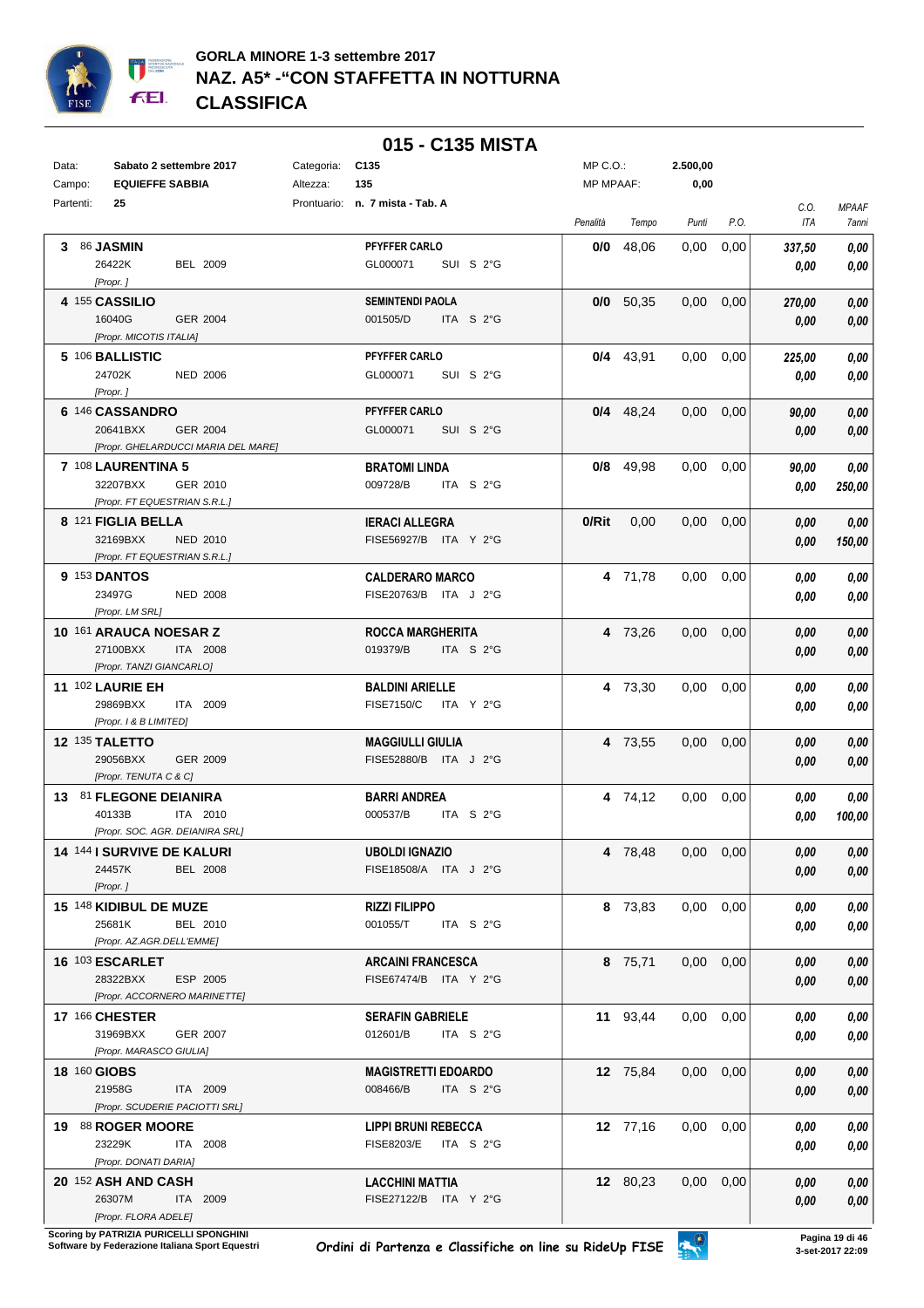

|                 |                                |             | 015 - C135 MISTA                |                   |                  |       |          |      |      |              |
|-----------------|--------------------------------|-------------|---------------------------------|-------------------|------------------|-------|----------|------|------|--------------|
| Data:           | Sabato 2 settembre 2017        | Categoria:  | C <sub>135</sub>                |                   | $MP C. O.$ :     |       | 2.500,00 |      |      |              |
| Campo:          | <b>EQUIEFFE SABBIA</b>         | Altezza:    | 135                             |                   | <b>MP MPAAF:</b> |       | 0,00     |      |      |              |
| Partenti:       | 25                             | Prontuario: | n. 7 mista - Tab. A             |                   |                  |       |          |      | C.0. | <b>MPAAF</b> |
|                 |                                |             |                                 |                   | Penalità         | Tempo | Punti    | P.O. | ITA  | 7anni        |
| 21              | <b>127 MIRANDA D'ACHERONTE</b> |             | <b>ZUVADELLI PAOLO ADAMO</b>    |                   | 20               | 81,55 | 0,00     | 0,00 | 0.00 | 0,00         |
|                 | ITA 2010<br>28873BXX           |             | ITA S $2^{\circ}$ G<br>001392/E |                   |                  |       |          |      | 0.00 | 0.00         |
|                 | [Propr. MASTER HORSE SRL]      |             |                                 |                   |                  |       |          |      |      |              |
| 22              | 87 APOLLON DE KILLEM           |             | <b>ZUVADELLI PAOLO ADAMO</b>    |                   | 20               | 95,59 | 0,00     | 0,00 | 0,00 | 0,00         |
|                 | 31967BXX<br>FRA 2010           |             | ITA S $2^{\circ}$ G<br>001392/E |                   |                  |       |          |      | 0,00 | 0,00         |
|                 | [Propr. LACCHINI MATTIA]       |             |                                 |                   |                  |       |          |      |      |              |
|                 | 92 CAPTAIN JACK SPARROW VS     |             | <b>CALDERARO MARCO</b>          |                   | <b>Elim</b>      | 0,00  | 0,00     | 0,00 | 0.00 | 0.00         |
|                 | 30006BXX<br><b>GER 2007</b>    |             | FISE20763/B<br>ITA $J$ 2°G      |                   |                  |       |          |      | 0,00 | 0.00         |
|                 | [Propr. CALDERARO PAOLO]       |             |                                 |                   |                  |       |          |      |      |              |
| <b>110 URKA</b> |                                |             | <b>RIZZI FILIPPO</b>            |                   | <b>Elim</b>      | 0,00  | 0,00     | 0,00 | 0,00 | 0,00         |
|                 | 2010<br>28437T<br><b>ITA</b>   |             | 001055/T<br><b>ITA</b>          | S <sub>2</sub> °G |                  |       |          |      | 0,00 | 0.00         |
|                 | [Propr. AZ.AGR.DELL'EMME]      |             |                                 |                   |                  |       |          |      |      |              |
|                 | 89 BOEMERANG                   |             | <b>MUCHETTI EDOARDO</b>         |                   | Rit              | 0,00  | 0,00     | 0,00 | 0.00 | 0.00         |
|                 | <b>NED 2006</b><br>29064BXX    |             | FISE43593/B<br>ITA              | J 2°G             |                  |       |          |      | 0,00 | 0.00         |
|                 | [Propr. SPINELLI CARLOTTA]     |             |                                 |                   |                  |       |          |      |      |              |

# **016 - C130 A FASI**

| Data:     | Sabato 2 settembre 2017                                       | Categoria: | C130                                                     | MP C.O.:         |             | 1.500,00 |      |        |              |
|-----------|---------------------------------------------------------------|------------|----------------------------------------------------------|------------------|-------------|----------|------|--------|--------------|
| Campo:    | <b>EQUIEFFE SABBIA</b>                                        | Altezza:   | 130                                                      | <b>MP MPAAF:</b> |             | 0,00     |      |        |              |
| Partenti: | 43                                                            |            | Prontuario: n. 19.2 speciale a fasi consecutive - Tab. A |                  |             |          |      | C.O.   | <b>MPAAF</b> |
|           |                                                               |            |                                                          | Penalità         | Tempo       | Punti    | P.O. | ITA    | 7anni        |
|           | 1 140 QUAINTON COSTELLO                                       |            | <b>LIPPI BRUNI REBECCA</b>                               | 0/0              | 32,17       | 0,00     | 0,00 | 307,60 | 0,00         |
|           | 28576T<br>GER 2008                                            |            | <b>FISE8203/E</b><br>ITA S $2^{\circ}$ G                 |                  |             |          |      | 0,00   | 0,00         |
|           | [Propr. MARIN BRUNO]                                          |            |                                                          |                  |             |          |      |        |              |
|           | 2 116 CARTESIO STAR                                           |            | <b>FERRARIO MASSIMILIANO</b>                             |                  | $0/0$ 32,65 | 0,00     | 0,00 | 221,47 | 0.00         |
|           | 28305BXX<br>ITA 2008                                          |            | 007958/B<br>ITA S $2^{\circ}$ G                          |                  |             |          |      | 153,80 | 0.00         |
|           | [Propr. AZIENDA AGRICOLA PAPETTI E C. SS]                     |            |                                                          |                  |             |          |      |        |              |
|           | 3 67 LANCASTER E.H.                                           |            | <b>ZUVADELLI PAOLO ADAMO</b>                             |                  | $0/0$ 33.19 | 0.00     | 0.00 | 184,56 | 0.00         |
|           | 32159BXX<br>GER 2010                                          |            | 001392/E<br>ITA S $2^{\circ}$ G                          |                  |             |          |      | 0.00   | 0,00         |
|           | [Propr. 1 & B LIMITED]                                        |            |                                                          |                  |             |          |      |        |              |
|           | 4 236 ALME DE TUR                                             |            | <b>CURTI SAMUELE</b>                                     | 0/0              | 34,57       | 0.00     | 0,00 | 147,65 | 0.00         |
|           | GER 2003<br>25185BXX                                          |            | FISE62834/B ITA Y 1°G                                    |                  |             |          |      | 0.00   | 0.00         |
|           | [Propr. AZ. AGR. CURTI FRANCESCA]                             |            |                                                          |                  |             |          |      |        |              |
|           | 5 205 CICELUSINA Z                                            |            | <b>FRIGERIO GIOVANNI</b>                                 |                  | $0/0$ 34,61 | 0,00     | 0,00 | 123,04 | 0,00         |
|           | 29423BXX<br><b>BEL 2009</b>                                   |            | 000625/B<br>ITA S 1°G                                    |                  |             |          |      | 0.00   | 0,00         |
|           | [Propr. FIORINI FEDERICA]                                     |            |                                                          |                  |             |          |      |        |              |
|           | 6 97 URBERRY IDYLLIC                                          |            | <b>SEMINTENDI PAOLA</b>                                  |                  | $0/0$ 37,18 | 0,00     | 0,00 | 49,22  | 0.00         |
|           | 13541F<br>FRA 2008                                            |            | 001505/D<br>ITA S $2^{\circ}$ G                          |                  |             |          |      | 0.00   | 0,00         |
|           | [Propr. SEMINTENDI PAOLA]                                     |            |                                                          |                  |             |          |      |        |              |
|           | 7 124 FLANEUR D'HOUTVELD Z                                    |            | <b>BIANCHI GIORGIO</b>                                   |                  | 0/0 38,98   | 0,00     | 0,00 | 49,22  | 0.00         |
|           | 32000BXX<br><b>BEL 2010</b>                                   |            | FISE21845/B ITA S 2°G                                    |                  |             |          |      | 0.00   | 0,00         |
|           | [Propr. MGS HORSES DI SARA GHILARDI E C SAS]                  |            |                                                          |                  |             |          |      |        |              |
|           | 8 119 DAKOTA VAN SCHUTTERSHOF                                 |            | <b>UBOLDI IGNAZIO</b>                                    | 0/1              | 49,51       | 0.00     | 0.00 | 49,22  | 0.00         |
|           | PRO13359<br><b>BEL 2009</b>                                   |            | FISE18508/A ITA J 2°G                                    |                  |             |          |      | 0.00   | 0.00         |
|           | [Propr. THS SRL]                                              |            |                                                          |                  |             |          |      |        |              |
|           | 9 171 THINK TWICE                                             |            | PALEARI HENSSLER LUDOVICA                                |                  | 0/4 33,75   | 0,00     | 0,00 | 49,22  | 0,00         |
|           | 25297BXX<br>ITA 2007                                          |            | 006284/B<br>ITA S 1°G                                    |                  |             |          |      | 92,28  | 0.00         |
|           | IPropr. AZ. AGR. S. ANNA DI PALEARI HENSSLER M. & E.<br>S.S.J |            |                                                          |                  |             |          |      |        |              |

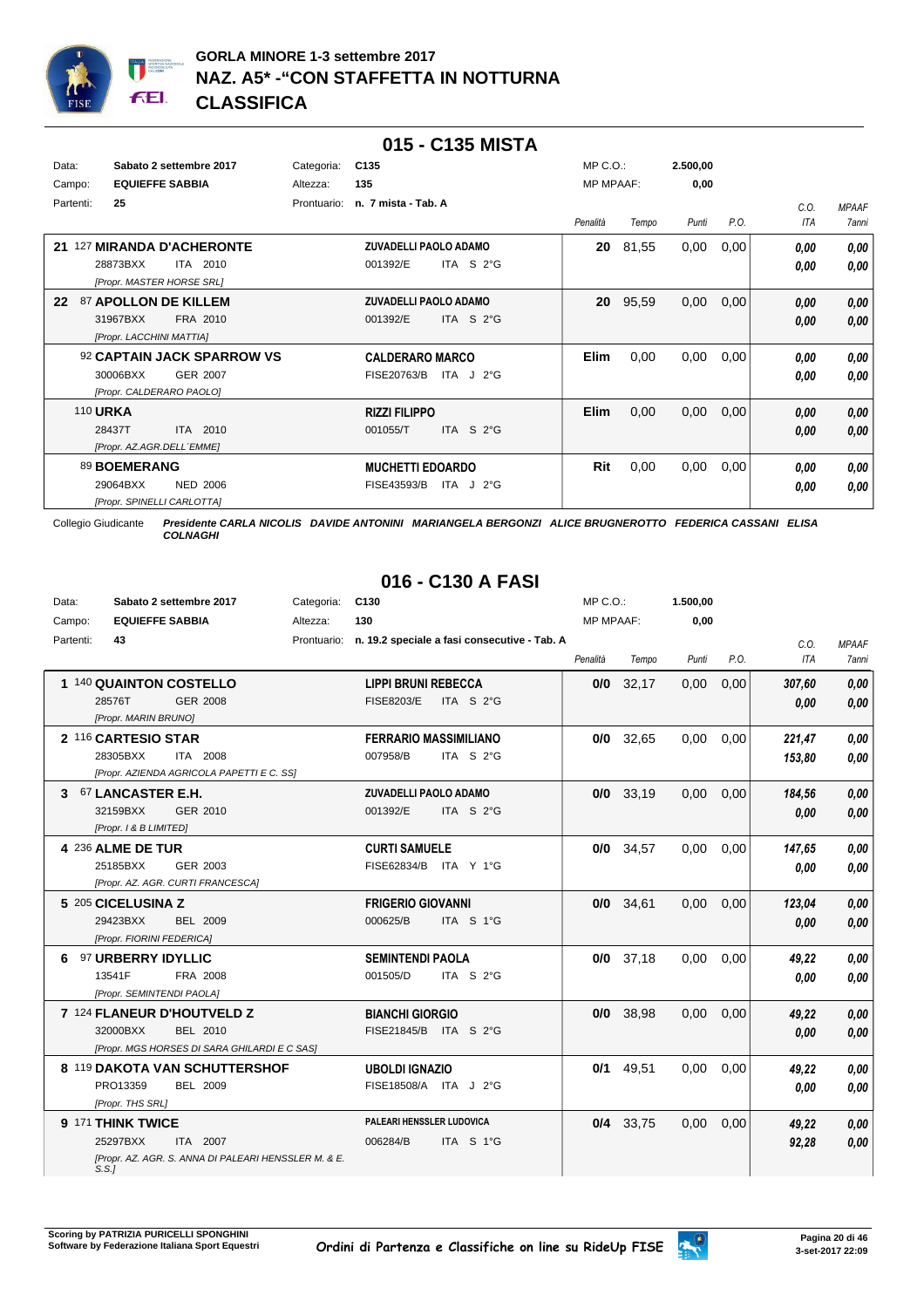

## **GORLA MINORE 1-3 settembre 2017 NAZ. A5\* -"CON STAFFETTA IN NOTTURNA CLASSIFICA**

|           |                                                               |            | 016 - C130 A FASI                                        |                  |             |               |      |            |              |
|-----------|---------------------------------------------------------------|------------|----------------------------------------------------------|------------------|-------------|---------------|------|------------|--------------|
| Data:     | Sabato 2 settembre 2017                                       | Categoria: | C <sub>130</sub>                                         | MP C.O.:         |             | 1.500,00      |      |            |              |
| Campo:    | <b>EQUIEFFE SABBIA</b>                                        | Altezza:   | 130                                                      | <b>MP MPAAF:</b> |             | 0,00          |      |            |              |
| Partenti: | 43                                                            |            | Prontuario: n. 19.2 speciale a fasi consecutive - Tab. A |                  |             |               |      | C.O.       | <b>MPAAF</b> |
|           |                                                               |            |                                                          | Penalità         | Tempo       | Punti         | P.O. | <b>ITA</b> | 7anni        |
|           | <b>10 209 JAN JAR WEED</b>                                    |            | PALEARI HENSSLER LUDOVICA                                | 0/4              | 34,71       | 0,00          | 0,00 | 49,22      | 0,00         |
|           | 22682BXX<br>ITA 2005                                          |            | ITA S 1°G<br>006284/B                                    |                  |             |               |      | 61,52      | 0,00         |
|           | [Propr. AZ. AGR. S. ANNA DI PALEARI HENSSLER M. & E.<br>S.S.1 |            |                                                          |                  |             |               |      |            |              |
|           | 11 96 PAZZA IDEA                                              |            | <b>FERRARIO MASSIMILIANO</b>                             |                  | 0/4 34,92   | 0,00          | 0,00 | 0,00       | 0,00         |
|           | 24270BXX<br>ITA 2006                                          |            | 007958/B<br>ITA $S2°G$                                   |                  |             |               |      | 0,00       | 0,00         |
|           | [Propr. MORONE MARIA GUIA]                                    |            |                                                          |                  |             |               |      |            |              |
|           | 12 84 FIXDESIGN WIPLALA                                       |            | <b>MAGGIULLI GIULIA</b>                                  |                  | $0/4$ 36,95 | 0,00          | 0.00 | 0.00       | 0,00         |
|           | 28232BXX<br><b>NED 2003</b>                                   |            | FISE52880/B ITA J 2°G                                    |                  |             |               |      | 0,00       | 0,00         |
|           | [Propr. INDUSTRIE GALVANICHE]                                 |            |                                                          |                  |             |               |      |            |              |
|           | 13 225 BONAPARTE                                              |            | <b>DENTE GERARDO</b>                                     |                  | $0/4$ 37,48 | 0,00          | 0,00 | 0,00       | 0,00         |
|           | 23075K<br><b>NED 2006</b>                                     |            | FISE2637/I<br>ITA S 1°G                                  |                  |             |               |      | 0,00       | 0,00         |
|           | [Propr. ]                                                     |            |                                                          |                  |             |               |      |            |              |
|           | 14 72 FOREST HILL                                             |            | <b>BRATOMI LINDA</b>                                     |                  | $0/4$ 39,41 | 0,00          | 0.00 | 0,00       | 0,00         |
|           | 32960BXX<br><b>NED 2010</b><br>[Propr. FT EQUESTRIAN S.R.L.]  |            | ITA S 2°G<br>009728/B                                    |                  |             |               |      | 0,00       | 0,00         |
|           | 15 30 PIPIERINO                                               |            | <b>BARRI ANDREA</b>                                      |                  | $0/4$ 41,66 | 0,00          | 0,00 | 0,00       | 0,00         |
|           | 27771BXX<br>ITA 2008                                          |            | 000537/B<br>ITA S 2°G                                    |                  |             |               |      | 0,00       | 0.00         |
|           | [Propr. LANDESCHI LUCIA]                                      |            |                                                          |                  |             |               |      |            |              |
|           | 16 118 GRUPO PROM COOLMAN                                     |            | <b>TABARINI FILIPPO</b>                                  |                  | $0/4$ 44,56 | 0,00          | 0.00 | 0,00       | 0,00         |
|           | 26413K<br><b>NED 2007</b>                                     |            | 003518/A<br>ITA S 2°G                                    |                  |             |               |      | 0,00       | 0.00         |
|           | [Propr.]                                                      |            |                                                          |                  |             |               |      |            |              |
|           | 17 197 DOLLARDPRINS                                           |            | <b>BARBERIS GIULIA</b>                                   |                  | $0/6$ 54,54 | 0,00          | 0,00 | 0,00       | 0,00         |
|           | 30298BXX<br><b>NED 2008</b>                                   |            | FISE38541/A ITA S 1°G                                    |                  |             |               |      | 0,00       | 0,00         |
|           | [Propr. SCHULER GIOVANNI]                                     |            |                                                          |                  |             |               |      |            |              |
|           | 18 100 PEPERITA PATTY                                         |            | <b>TARANTINI GUIDO</b>                                   |                  | 0/8 36,21   | 0,00          | 0,00 | 0.00       | 0,00         |
|           | 28308BXX<br>ITA 2009                                          |            | 008884/G<br>ITA S 2°G                                    |                  |             |               |      | 0.00       | 0,00         |
|           | [Propr. MELE ALESSANDRA]                                      |            |                                                          |                  | 0/8 37,44   |               |      |            |              |
|           | 19 90 BALLERINA<br>01211V<br>GER 2009                         |            | <b>KAINICH DAVIDE</b><br>001372/D<br>ITA S 2°G           |                  |             | 0,00          | 0,00 | 0,00       | 0,00         |
|           | [Propr. SANTER NATHALIE]                                      |            |                                                          |                  |             |               |      | 0,00       | 0,00         |
|           | 20 101 CHARITE                                                |            | <b>BOMMINO LUCA</b>                                      | 0/8              | 39,13       | 0.00          | 0,00 | 0.00       | 0,00         |
|           | 28885BXX<br>GER 2008                                          |            | 003066/A<br>ITA S 2°G                                    |                  |             |               |      | 0,00       | 0,00         |
|           | [Propr. FIORELLI GRAZIANO]                                    |            |                                                          |                  |             |               |      |            |              |
|           | 21 115 VIOX W.                                                |            | <b>LAMPIS EMANUELE</b>                                   | 0/Elim           | 0,00        | 0,00          | 0,00 | 0,00       | 0,00         |
|           | 12995D<br><b>NED 2002</b>                                     |            | 8341/N<br>ITA J 2°G                                      |                  |             |               |      | 0,00       | 0,00         |
|           | [Propr. ROMAGNOLI MARTINA]                                    |            |                                                          |                  |             |               |      |            |              |
|           | <b>21 130 LUDWIG</b>                                          |            | <b>CHECCHI MATTEO</b>                                    | 0/Elim           | 0,00        | 0,00          | 0,00 | 0,00       | 0,00         |
|           | GER 2007<br>32724BXX                                          |            | 004393/B<br>ITA S 2°G                                    |                  |             |               |      | 0,00       | 0,00         |
|           | [Propr.]                                                      |            |                                                          |                  |             |               |      |            |              |
|           | 23 224 DANCING RIVER VAN HET HELLEBOS<br>23559BXX<br>BEL 2003 |            | <b>ADAM VERONICA</b><br>FISE297F9/KA ITA Y 1°G           |                  | 4 42,57     | $0,00$ $0,00$ |      | 0.00       | 0,00         |
|           | [Propr. ADAM WILLIAM]                                         |            |                                                          |                  |             |               |      | 0,00       | 0,00         |
|           | <b>24 202 NEVER GREY</b>                                      |            | <b>LODI GIORGIA</b>                                      |                  | 4 44,53     | 0,00          | 0,00 | 0,00       | 0,00         |
|           | 02777N<br>ITA 2006                                            |            | FISE52756/B ITA J 1°G                                    |                  |             |               |      | 0,00       | 0,00         |
|           | [Propr. FOIS ANTONIO]                                         |            |                                                          |                  |             |               |      |            |              |
|           | 25 109 ALPINA DE ROUHET                                       |            | <b>MOYERSOEN FILIPPO</b>                                 |                  | 4 45,54     | 0,00          | 0.00 | 0,00       | 0,00         |
|           | 14432E<br>FRA 2010                                            |            | 001637/B<br>ITA S 2°G                                    |                  |             |               |      | 0,00       | 0,00         |
|           | [Propr. CESARETTO MASSIMO]                                    |            |                                                          |                  |             |               |      |            |              |
|           | 26 128 AGOSTO MASSUERE                                        |            | <b>SANVITO FULVIO</b>                                    |                  | 4 47,56     | 0,00          | 0,00 | 0,00       | 0,00         |
|           | 32800BXX<br>FRA 2010                                          |            | 001339/B<br>ITA S 2°G                                    |                  |             |               |      | 0,00       | 0,00         |
|           | [Propr. SANVITO FULVIO DITTA INDIVIDUALE]                     |            |                                                          |                  |             |               |      |            |              |

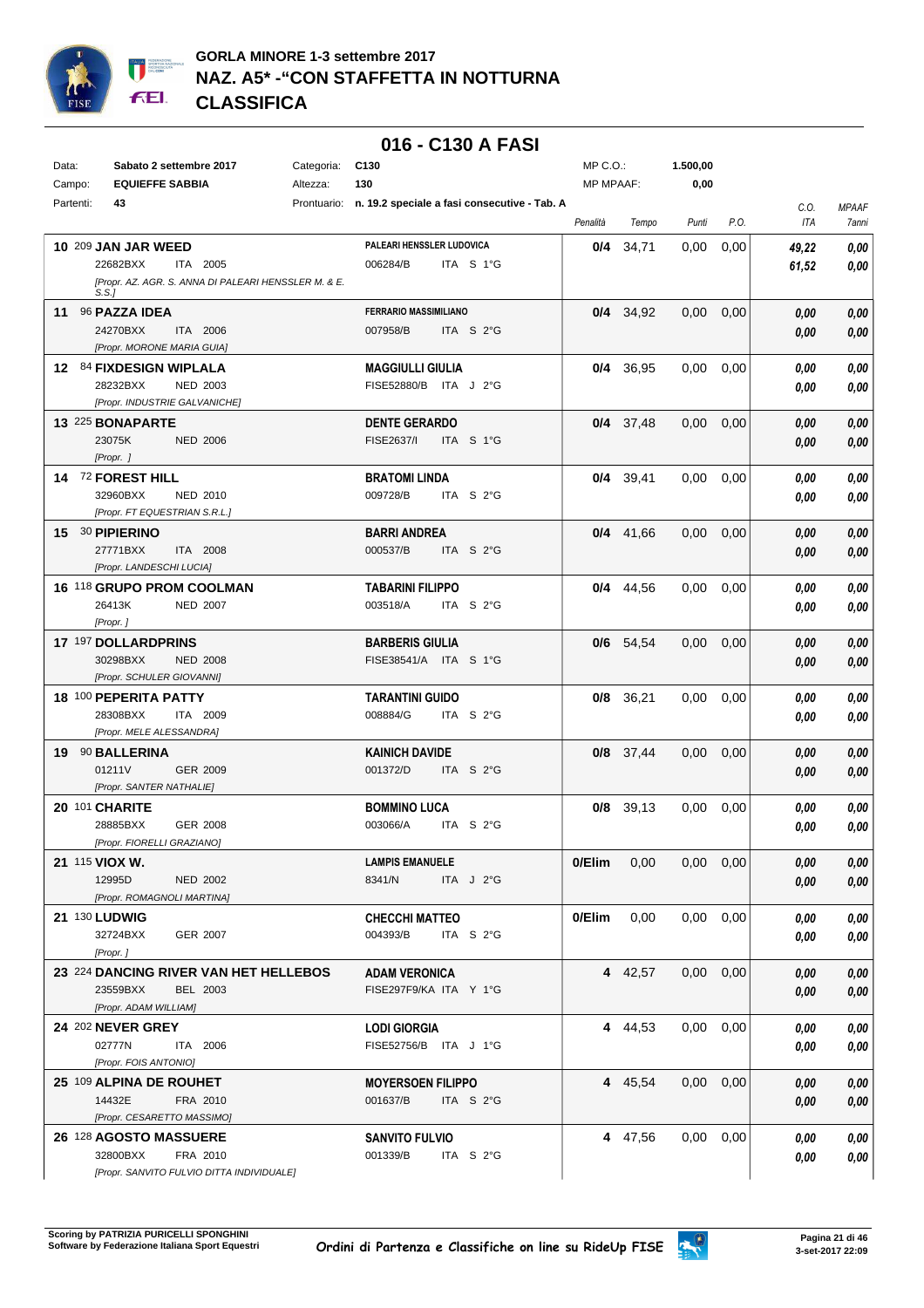

## **016 - C130 A FASI**

| Data:       | Sabato 2 settembre 2017                                               | Categoria: | C <sub>130</sub>                                         | MP C.O.:    |         | 1.500,00      |      |             |                       |
|-------------|-----------------------------------------------------------------------|------------|----------------------------------------------------------|-------------|---------|---------------|------|-------------|-----------------------|
| Campo:      | <b>EQUIEFFE SABBIA</b>                                                | Altezza:   | 130                                                      | MP MPAAF:   |         | 0,00          |      |             |                       |
| Partenti:   | 43                                                                    |            | Prontuario: n. 19.2 speciale a fasi consecutive - Tab. A | Penalità    | Tempo   | Punti         | P.O. | C.O.<br>ITA | <b>MPAAF</b><br>7anni |
| 27 178 ORMA |                                                                       |            | <b>ANTONINI LUDOVICA</b>                                 | 4           | 49,20   | 0,00          | 0,00 | 0.00        | 0,00                  |
|             | 03282N<br>ITA 2007                                                    |            | 022852/B<br>ITA S 1°G                                    |             |         |               |      | 0.00        | 0,00                  |
|             | [Propr. PALA SILVIO]                                                  |            |                                                          |             |         |               |      |             |                       |
|             | 28 177 FENNA-ROSA                                                     |            | <b>ONDEI GAIA</b>                                        | 4           | 49,24   | 0,00          | 0,00 | 0.00        | 0,00                  |
|             | 32377BXX<br>NED 2010                                                  |            | FISE27353/B<br>ITA S 1°G                                 |             |         |               |      | 0.00        | 0,00                  |
|             | [Propr. VEDANI FRANCESCO]                                             |            |                                                          |             |         |               |      |             |                       |
|             | 29 149 CANNAVARRO                                                     |            | <b>CHECCHI MATTEO</b>                                    |             | 4 50,02 | 0,00          | 0,00 | 0,00        | 0,00                  |
|             | 16736A<br>FIN 2006                                                    |            | 004393/B<br>ITA S 2°G                                    |             |         |               |      | 0,00        | 0,00                  |
|             | [Propr. MARCHESI STEFANO]                                             |            |                                                          |             |         |               |      |             |                       |
|             | 30 114 EJANDO B                                                       |            | <b>MOROSOLI DOMENICO</b>                                 |             | 4 50,07 | 0.00          | 0,00 | 0.00        | 0,00                  |
|             | 25664K<br><b>NED 2009</b>                                             |            | SUI S 2°G<br>GL000136                                    |             |         |               |      | 0,00        | 0.00                  |
|             | [Propr.]                                                              |            |                                                          |             |         |               |      |             |                       |
| 31          | 94 MA CAB J                                                           |            | <b>UBOLDI IGNAZIO</b>                                    |             | 4 51,09 | 0.00          | 0,00 | 0.00        | 0,00                  |
|             | PRO13358<br><b>SWE 2010</b>                                           |            | FISE18508/A ITA J 2°G                                    |             |         |               |      | 0,00        | 0,00                  |
|             | [Propr. THS SRL]                                                      |            |                                                          |             |         |               |      |             |                       |
|             | 32 158 VALSE DU ROUET                                                 |            | <b>ADDIS PIERPAOLO</b>                                   |             | 4 51,13 | 0,00          | 0,00 | 0.00        | 0,00                  |
|             | 25259K<br>FRA 2009                                                    |            | 001241/N<br>ITA S 2°G                                    |             |         |               |      | 0.00        | 0.00                  |
|             | [Propr.]                                                              |            |                                                          |             |         |               |      |             |                       |
|             | 33 134 FINN R                                                         |            | <b>BERTINI ALESSANDRO</b>                                |             | 4 52,23 | 0,00          | 0,00 | 0,00        | 0,00                  |
|             | 14996E<br>NED 2010                                                    |            | <b>FISE6096/E</b><br>ITA S 2°G                           |             |         |               |      | 0,00        | 0.00                  |
|             | [Propr. TECHNOJUMP S.R.L.S.]                                          |            |                                                          |             |         |               |      |             |                       |
|             | <b>34 154 ALINDOR</b>                                                 |            | <b>MORONE MARIA GUIA</b>                                 |             | 8 45,85 | 0,00          | 0,00 | 0,00        | 0,00                  |
|             | 30720BXX<br>ITA 2009                                                  |            | 003032/B<br>ITA S 2°G                                    |             |         |               |      | 0.00        | 0,00                  |
|             | [Propr. AZ. AGR. PRATO ROTONDO DI FERRARIO                            |            |                                                          |             |         |               |      |             |                       |
|             | <b>MASSIMILIANO]</b>                                                  |            |                                                          |             |         |               |      |             |                       |
|             | 35 123 CANOSO                                                         |            | <b>MONTANELLI VIOLA</b>                                  |             | 8 50,02 | 0,00          | 0,00 | 0,00        | 0,00                  |
|             | 31782BXX<br><b>GER 2008</b><br>[Propr. CIRCOLO IPPICO VITTORI A.S.D.] |            | FISE31818/B ITA S 2°G                                    |             |         |               |      | 0,00        | 0,00                  |
|             |                                                                       |            |                                                          |             |         |               |      |             |                       |
| 36          | <b>68 CHURCHILL OF HERITAGE</b><br>26412K<br>POR 2007                 |            | <b>TABARINI FILIPPO</b><br>ITA S 2°G<br>003518/A         | 9           | 59,75   | 0,00          | 0,00 | 0,00        | 0,00                  |
|             | [Propr.]                                                              |            |                                                          |             |         |               |      | 0.00        | 0,00                  |
|             | 164 AWANI SEMILLY                                                     |            | <b>BIGLIETTI VALENTINA</b>                               | <b>Elim</b> | 0,00    | 0,00          |      |             |                       |
|             | 32108BXX<br>FRA 2010                                                  |            | <b>FISE555/KB</b><br>ITA Y 2°G                           |             |         |               | 0,00 | 0,00        | 0,00                  |
|             | [Propr. CLINICA VETERINARIA PIOLA GIOVANNI                            |            |                                                          |             |         |               |      | 0.00        | 0,00                  |
|             | BIGLIETTI]                                                            |            |                                                          |             |         |               |      |             |                       |
|             | 98 BARDOT                                                             |            | <b>BIAZZI VALERIA</b>                                    | Elim.       | 0,00    | $0,00$ $0,00$ |      | 0,00        | 0,00                  |
|             | 16598A<br><b>NED 2006</b>                                             |            | FISE25439/B ITA Y 2°G                                    |             |         |               |      | 0.00        | 0,00                  |
|             | [Propr. HORSES ROAD SRL]                                              |            |                                                          |             |         |               |      |             |                       |
|             | <b>204 QUINTUS</b>                                                    |            | <b>COLOMBO GIOVANNI</b>                                  | Elim.       | 0,00    | $0,00$ $0,00$ |      | 0,00        | 0,00                  |
|             | 26085BXX<br><b>NED 2004</b>                                           |            | FISE23346/B ITA Y 1°G                                    |             |         |               |      | 0,00        | 0,00                  |
|             | [Propr. COLOMBO CARLO]                                                |            |                                                          |             |         |               |      |             |                       |
|             | 77 CASPAR                                                             |            | <b>SANVITO FULVIO</b>                                    | Rit.        | 0,00    | $0,00$ $0,00$ |      | 0,00        | 0,00                  |
|             | 31105BXX<br>GER 2010                                                  |            | 001339/B<br>ITA S $2^{\circ}$ G                          |             |         |               |      | 0,00        | 0,00                  |
|             | [Propr. SANVITO FULVIO]                                               |            |                                                          |             |         |               |      |             |                       |
|             | 117 CARTHJONK                                                         |            | <b>CHINI EMANUELA</b>                                    | Rit.        | 0,00    | $0,00$ $0,00$ |      | 0,00        | 0,00                  |
|             | 13194F<br>ITA 2007                                                    |            | 000568/V<br>ITA S 2°G                                    |             |         |               |      | 0,00        | 0,00                  |
|             | [Propr. PEILA MARCO]                                                  |            |                                                          |             |         |               |      |             |                       |
|             | 129 QUEEN DORATA                                                      |            | <b>CORREDDU FRANCESCO</b>                                | Rit.        | 0,00    | $0,00$ $0,00$ |      | 0,00        | 0,00                  |
|             | 28240T<br>ITA 2009                                                    |            | FISE24440/A ITA J 2°G                                    |             |         |               |      | 0,00        | 0,00                  |
|             | [Propr. SOC. AGR. CORREDDU PECCHIO SAS]                               |            |                                                          |             |         |               |      |             |                       |
|             | FC 142 CHEWY Z                                                        |            | <b>BRATOMI LINDA</b>                                     |             | 4 50,44 | $0,00$ $0,00$ |      | 0,00        | 0,00                  |
|             | <b>NO FISE</b><br><b>BEL 2009</b>                                     |            | 009728/B<br>ITA S 2°G                                    |             |         |               |      | 0,00        | 0,00                  |
|             | [Propr.]                                                              |            |                                                          |             |         |               |      |             |                       |

Collegio Giudicante *Presidente CARLA NICOLIS DAVIDE ANTONINI MARIANGELA BERGONZI ALICE BRUGNEROTTO FEDERICA CASSANI ELISA COLNAGHI*

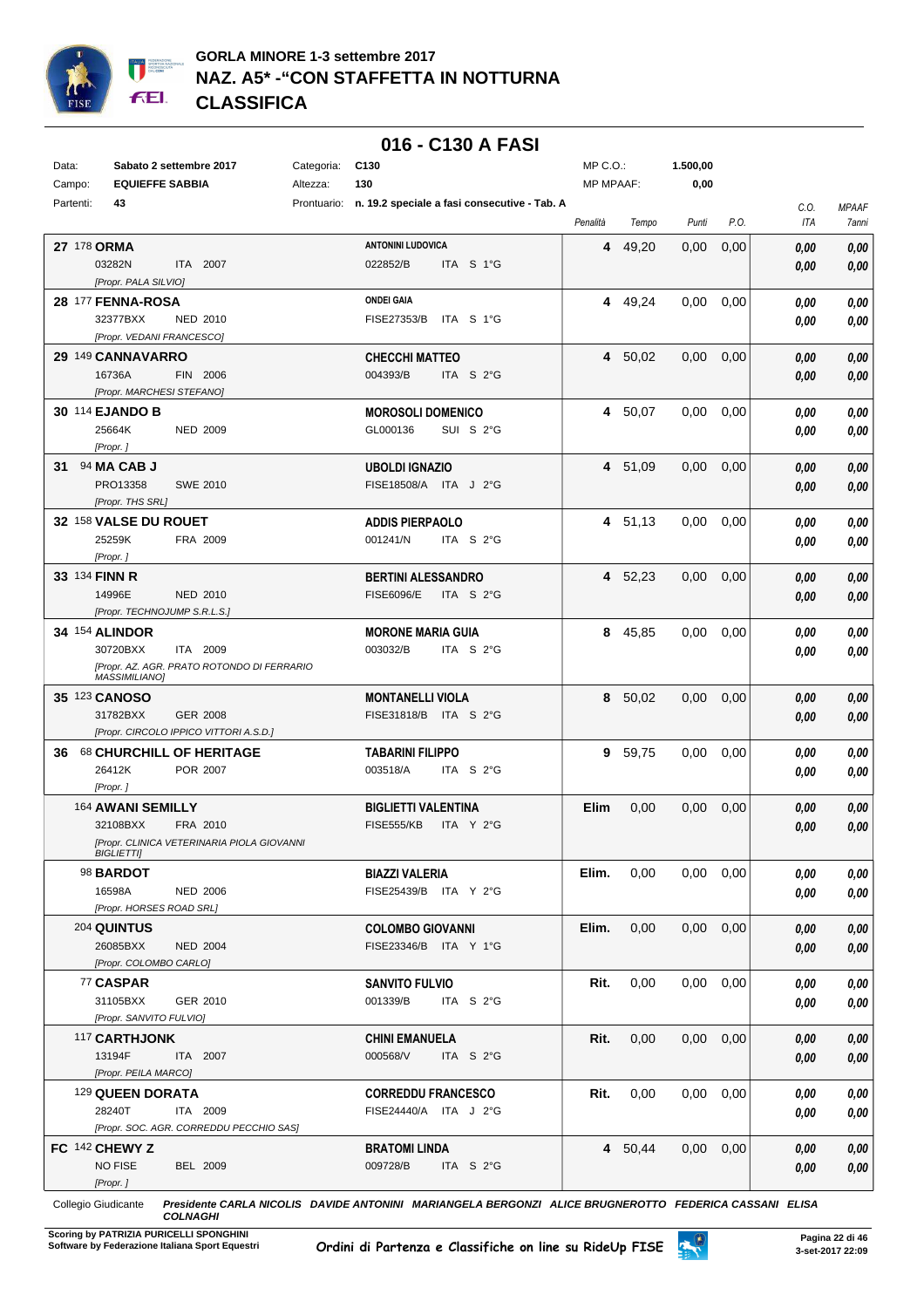

## **017 - C125 A TEMPO**

| Data:     | Sabato 2 settembre 2017                                     | Categoria: | C125                              | $MP C. O.$ :     |           | 1.000,00 |      |            |              |
|-----------|-------------------------------------------------------------|------------|-----------------------------------|------------------|-----------|----------|------|------------|--------------|
| Campo:    | <b>EQUIEFFE SABBIA</b>                                      | Altezza:   | 125                               | <b>MP MPAAF:</b> |           | 0,00     |      |            |              |
| Partenti: | 13                                                          |            | Prontuario: n. 3 a tempo - Tab. A |                  |           |          |      | C.O.       | <b>MPAAF</b> |
|           |                                                             |            |                                   | Penalità         | Tempo     | Punti    | P.O. | <b>ITA</b> | <b>7anni</b> |
|           | 1 239 ARIBO DES ROCHES                                      |            | <b>BUCCHI CAMILLA</b>             | 0                | 58,14     | 0,00     | 0,00 | 250,00     | 0.00         |
|           | 31235BXX<br>FRA 2010                                        |            | FISE27105/B ITA Y 1°G             |                  |           |          |      | 0.00       | 0.00         |
|           | [Propr. BUCCHI CAMILLA]                                     |            |                                   |                  |           |          |      |            |              |
|           | 2 208 ELITE DE VIGO                                         |            | <b>FRIGERIO FILIPPO</b>           |                  | 0, 59, 76 | 0,00     | 0,00 | 180,00     | 0.00         |
|           | 25783BXX<br><b>BEL 2004</b>                                 |            | FISE37069/B ITA J 1°G             |                  |           |          |      | 0,00       | 0,00         |
|           | [Propr. FIORINI FEDERICA]                                   |            |                                   |                  |           |          |      |            |              |
|           | 3 223 CARLOS                                                |            | <b>ASNAGHI JESSICA</b>            |                  | 0 66,90   | 0,00     | 0,00 | 150,00     | 0.00         |
|           | 00484Q<br>GER 2005                                          |            | FISE32713/B ITA S 1°G             |                  |           |          |      | 0,00       | 0.00         |
|           | [Propr. DENTE GERARDO]                                      |            |                                   |                  |           |          |      |            |              |
|           | 4 194 ALICE                                                 |            | <b>CORREDDU LORENZO</b>           |                  | 4 61,11   | 0,00     | 0,00 | 120,00     | 0,00         |
|           | 24382BXX<br><b>NED 2005</b>                                 |            | FISE27238/A ITA C 1°G             |                  |           |          |      | 0,00       | 0.00         |
|           | [Propr. AZ. AGR. F.LLI ALZATI]                              |            |                                   |                  |           |          |      |            |              |
|           | 5 244 LORD DEL ROGLIO                                       |            | <b>TEDESCHI FABIO</b>             |                  | 4 67,68   | 0,00     | 0,00 | 0,00       | 0,00         |
|           | 32874BXX<br>ITA 2008                                        |            | 003702/E<br>ITA S 1°G             |                  |           |          |      | 0,00       | 0.00         |
|           | [Propr. BINI CHIARA]                                        |            |                                   |                  |           |          |      |            |              |
|           | 6 191 ILANA VAN'T PRINSENVELD                               |            | <b>ANZANI ALESSANDRO</b>          |                  | 4 69.16   | 0.00     | 0.00 | 0,00       | 0,00         |
|           | 29775BXX<br><b>BEL 2008</b>                                 |            | FISE12619/B ITA S 1°G             |                  |           |          |      | 0,00       | 0.00         |
|           | [Propr. ANZANI ALESSANDRO]                                  |            |                                   |                  |           |          |      |            |              |
|           | 7 214 VELOCITY                                              |            | <b>SIMI VALENTINA</b>             |                  | 12 76,93  | 0.00     | 0,00 | 0.00       | 0.00         |
|           | 25994BXX<br><b>NED 2002</b>                                 |            | FISE28996/B ITA S 1°G             |                  |           |          |      | 0.00       | 0.00         |
|           | [Propr. SIMI VALENTINA]                                     |            |                                   |                  |           |          |      |            |              |
|           | 85 BLUFF                                                    |            | <b>MAFFEIS FRANCESCA</b>          | <b>Elim</b>      | 0.00      | 0.00     | 0,00 | 0.00       | 0.00         |
|           | 32001BXX<br><b>NED 2006</b>                                 |            | FISE59522/B ITA C 1°G             |                  |           |          |      | 0.00       | 0.00         |
|           | [Propr. MAFFEIS FRANCESCA]                                  |            |                                   |                  |           |          |      |            |              |
|           | 173 QUIET RIOT                                              |            | <b>NASI GIADA</b>                 | <b>Elim</b>      | 0.00      | 0.00     | 0,00 | 0.00       | 0.00         |
|           | 24627K<br><b>SWE 2002</b>                                   |            | 106575/K<br>SUI J 1°G             |                  |           |          |      | 0.00       | 0.00         |
|           | [Propr.]                                                    |            |                                   |                  |           |          |      |            |              |
|           | 176 <b>PAUL</b>                                             |            | <b>SIMI VALENTINA</b>             | <b>Elim</b>      | 0,00      | 0,00     | 0,00 | 0.00       | 0,00         |
|           | 14205A<br>GER 2003                                          |            | FISE28996/B ITA S 1°G             |                  |           |          |      | 0.00       | 0.00         |
|           | [Propr. VESCHI LUCA]                                        |            |                                   |                  |           |          |      |            |              |
|           | 199 WELKOM                                                  |            | <b>MARASCO GIULIA</b>             | Elim             | 0,00      | 0,00     | 0,00 | 0,00       | 0.00         |
|           | 25932BXX<br><b>NED 2003</b>                                 |            | FISE16828/B ITA S 1°G             |                  |           |          |      | 0,00       | 0.00         |
|           | [Propr. SERAFIN ALBERTO]                                    |            |                                   |                  |           |          |      |            |              |
|           | 206 ZITHARA NIEUWMOED                                       |            | <b>CALDERARO LINDA</b>            | <b>Elim</b>      | 0,00      | 0,00     | 0,00 | 0,00       | 0.00         |
|           | 21774G<br><b>NED 2004</b>                                   |            | FISE38527/B ITA J 1°G             |                  |           |          |      | 0.00       | 0,00         |
|           | [Propr. TORLONIA VITTORIA]                                  |            |                                   |                  |           |          |      |            |              |
|           | 219 OLIMPIA DI VAL LITARA                                   |            | <b>CORREDDU FRANCESCO</b>         | Rit              | 0,00      | 0,00     | 0,00 | 0,00       | 0,00         |
|           | 25470BXX<br>ITA 2007                                        |            | FISE24440/A ITA J 2°G             |                  |           |          |      | 0,00       | 0.00         |
|           | [Propr. SOC. AGR. S.S. CORREDDU GB. E PECCHIO<br>ESMERALDA1 |            |                                   |                  |           |          |      |            |              |

Collegio Giudicante *Presidente CARLA NICOLIS DAVIDE ANTONINI MARIANGELA BERGONZI ALICE BRUGNEROTTO FEDERICA CASSANI ELISA COLNAGHI*

# **018 - C120 A FASI**

| Data:     | Sabato 2 settembre 2017          | Categoria:  | C120                                         | $MP C. O.$ :     |       | 500.00 |      |            |              |
|-----------|----------------------------------|-------------|----------------------------------------------|------------------|-------|--------|------|------------|--------------|
| Campo:    | <b>DUE LEONI SABBIA</b>          | Altezza:    | 120                                          | <b>MP MPAAF:</b> |       | 0,00   |      |            |              |
| Partenti: | 27                               | Prontuario: | n. 19.2 speciale a fasi consecutive - Tab. A |                  |       |        |      | C.0        | <b>MPAAF</b> |
|           |                                  |             |                                              | Penalità         | Tempo | Punti  | P.O. | <b>ITA</b> | 7anni        |
|           | 1 237 OLIGOPOL D'EGLEFIN         |             | <b>BORI CAMILLA</b>                          | 0/0              | 31.32 | 0.00   | 0.00 | 75,00      | 0.00         |
|           | 16238A<br>FRA 2002               |             | ITA S 1°G<br>FISE24282/A                     |                  |       |        |      | 0,00       | 0,00         |
|           | [Propr. "IL MUSTANG" S.S.D. ARL] |             |                                              |                  |       |        |      |            |              |

**Scoring by PATRIZIA PURICELLI SPONGHINI<br>Software by Federazione Italiana Sport Equestri** 

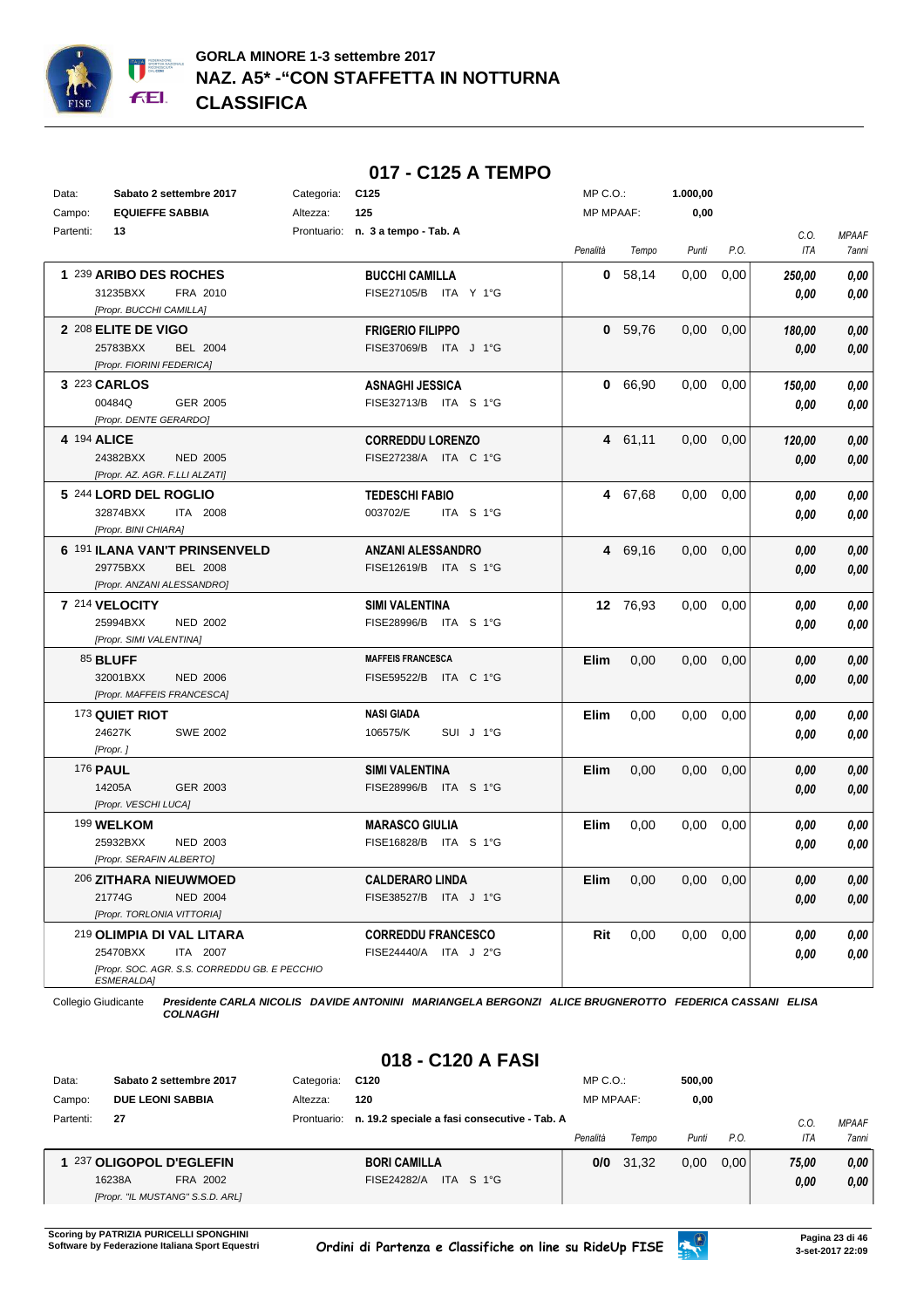

|             |                                                           |            | 018 - C120 A FASI                                        |                  |             |                   |      |        |              |
|-------------|-----------------------------------------------------------|------------|----------------------------------------------------------|------------------|-------------|-------------------|------|--------|--------------|
| Data:       | Sabato 2 settembre 2017                                   | Categoria: | C120                                                     | $MP C. O.$ :     |             | 500,00            |      |        |              |
| Campo:      | <b>DUE LEONI SABBIA</b>                                   | Altezza:   | 120                                                      | <b>MP MPAAF:</b> |             | 0,00              |      |        |              |
| Partenti:   | 27                                                        |            | Prontuario: n. 19.2 speciale a fasi consecutive - Tab. A |                  |             |                   |      | C.O.   | <b>MPAAF</b> |
|             |                                                           |            |                                                          | Penalità         | Tempo       | Punti             | P.O. | ITA    | 7anni        |
|             | 2 229 CONGLOVE GOLD                                       |            | <b>BACCHETTA BEATRICE</b>                                | 0/0              | 33,00       | 0,00              | 0,00 | 54,00  | 0,00         |
|             | 26396BXX<br>ITA 2007                                      |            | FISE21510/A ITA C 1°G                                    |                  |             |                   |      | 125,00 | 0,00         |
|             | [Propr. CENTRO IPPICO PEGASO]                             |            |                                                          |                  |             |                   |      |        |              |
|             | 3 179 REMBRANDT DE JOUX                                   |            | <b>MARZATICO ARIANNA</b>                                 |                  | $0/0$ 33,23 | 0,00              | 0,00 | 45,00  | $0,\!00$     |
|             | 23394BXX<br>FRA 2005<br>[Propr. VILLA GIOVANNA]           |            | FISE75273/B ITA Y 1°G                                    |                  |             |                   |      | 0,00   | 0,00         |
| 4 76 LINITE |                                                           |            | <b>BACCHETTA BEATRICE</b>                                |                  | $0/0$ 33,84 | 0.00              | 0,00 | 36,00  | 0,00         |
|             | 30044BXX<br>ITA 2010                                      |            | FISE21510/A ITA C 1°G                                    |                  |             |                   |      | 75,00  | 0,00         |
|             | [Propr. PINA GABRIELE]                                    |            |                                                          |                  |             |                   |      |        |              |
|             | 5 200 LADY OF PARADISE                                    |            | <b>COMELLI GIULIA</b>                                    |                  | $0/0$ 37,79 | 0,00              | 0,00 | 30,00  | 0,00         |
|             | 13362E<br>GER 2008                                        |            | <b>FISE7244/E</b><br>ITA S 1°G                           |                  |             |                   |      | 0,00   | 0,00         |
|             | [Propr. A.M. TEAM DI ANDREA MARTINI]                      |            |                                                          |                  |             |                   |      |        |              |
|             | 6 216 WILCO                                               |            | LIVIERI LILIA                                            |                  | $0/0$ 39,16 | 0,00              | 0,00 | 12,00  | 0,00         |
|             | <b>NED 2003</b><br>16157A                                 |            | 013292/B<br>ITA S 1°G                                    |                  |             |                   |      | 0,00   | 0,00         |
|             | [Propr. ZANNIER PAOLO]                                    |            |                                                          |                  |             |                   |      |        |              |
|             | <b>7 226 VERD'ICK</b><br>29255BXX                         |            | <b>CANEPARI LEONARDO</b><br>FISE55960/B ITA C 1°G        |                  | $0/4$ 33,63 | 0,00              | 0,00 | 12,00  | 0,00         |
|             | FRA 2009<br>[Propr. ANELLI ROBERTO]                       |            |                                                          |                  |             |                   |      | 0,00   | 0,00         |
|             | 8 185 SYMPHONIE DE ROY                                    |            | <b>DEGLI ANGELI DONATELLA</b>                            |                  | $0/4$ 38,81 | 0,00              | 0,00 | 0,00   | 0,00         |
|             | 28281T<br>FRA 2006                                        |            | 000517/T<br>ITA S 1°G                                    |                  |             |                   |      | 0,00   | 0,00         |
|             | [Propr. RAMONDA LORENZO]                                  |            |                                                          |                  |             |                   |      |        |              |
|             | <b>9 201 RIVER LUX</b>                                    |            | <b>BIFFIGNANDI VIRGINIA</b>                              |                  | $0/4$ 46,92 | 0,00              | 0,00 | 0,00   | 0,00         |
|             | 09675A<br>IRL 2001                                        |            | 012187/A<br>ITA S 1°G                                    |                  |             |                   |      | 0,00   | 0,00         |
|             | [Propr. VIRONDA ALESSANDRA]                               |            |                                                          |                  |             |                   |      |        |              |
|             | 10 215 CARADIENA Z                                        |            | <b>ONDEI GAIA</b>                                        |                  | $0/5$ 50,67 | 0.00              | 0,00 | 0,00   | 0,00         |
|             | 24589BXX<br><b>NED 2003</b>                               |            | FISE27353/B<br>ITA S 1°G                                 |                  |             |                   |      | 0,00   | 0,00         |
|             | [Propr. RONCATO RITA GIULIA]                              |            |                                                          |                  |             |                   |      |        |              |
|             | 11 227 ECASSINA VAN ESSENE<br>28575BXX<br><b>BEL 2004</b> |            | <b>CANEPARI FEDERICA</b><br>FISE48194/B ITA J 1°G        |                  | $0/8$ 43,21 | 0.00              | 0,00 | 0,00   | 0,00         |
|             | [Propr. LEONE FEDERICA]                                   |            |                                                          |                  |             |                   |      | 0,00   | 0,00         |
|             | 12 241 ACAPULCO DELLA TORRIGGIA                           |            | DI BERNARDO GAIA                                         | 0/Elim           | 0,00        | 0.00              | 0,00 | 0,00   | 0,00         |
|             | 30200BXX<br>ITA 2010                                      |            | FISE12193/T ITA J 1°G                                    |                  |             |                   |      | 0,00   | 0,00         |
|             | [Propr. AZ. AGR. "LA TORRIGGIA"]                          |            |                                                          |                  |             |                   |      |        |              |
|             | 13 182 CORDALMEA FZ                                       |            | SIEGA FRANCESCA SOFIA                                    |                  | 4 44,90     | $0.00 \quad 0.00$ |      | 0,00   | 0,00         |
|             | 08212D<br>ITA 2007                                        |            | FISE10759/T ITA J 1°G                                    |                  |             |                   |      | 0,00   | 0,00         |
|             | [Propr. SIEGA FRANCESCA SOFIA]                            |            |                                                          |                  |             |                   |      |        |              |
|             | 14 230 EFFIRA Z                                           |            | <b>CAVALLO MARTINA</b>                                   |                  | 4 46,71     | $0.00 \quad 0.00$ |      | 0,00   | 0,00         |
|             | 18357A<br><b>NED 2009</b><br>[Propr. AMADEI RINALDO]      |            | FISE34706/A ITA Y 1°G                                    |                  |             |                   |      | 0,00   | 0,00         |
|             | 15 172 CAPACITY ANIBELLE                                  |            | <b>BASSO VIRGINIA</b>                                    |                  | 4 47,61     | $0.00 \quad 0.00$ |      | 0,00   | 0,00         |
|             | 28591T<br><b>DEN 2008</b>                                 |            | <b>FISE7266/T</b><br>ITA Y 1°G                           |                  |             |                   |      | 0,00   | 0,00         |
|             | [Propr. DINDO S.A.S. DI DAVIDE KAINICH & C.]              |            |                                                          |                  |             |                   |      |        |              |
|             | 16 238 SALWIENER                                          |            | <b>CITTERIO CAMILLA</b>                                  |                  | 4 47,75     | $0,00$ $0,00$     |      | 0,00   | 0,00         |
|             | 31104BXX<br>GER 2006                                      |            | FISE41192/B ITA Y 1°G                                    |                  |             |                   |      | 0,00   | 0,00         |
|             | [Propr. CITTERIO PAOLO]                                   |            |                                                          |                  |             |                   |      |        |              |
|             | 17 193 VALDINO DELLE ROANE                                |            | <b>MOYERSOEN ALBERTO</b>                                 |                  | 4 48,82     | $0,00$ $0,00$     |      | 0,00   | 0,00         |
|             | 08849D<br>ITA 2008                                        |            | FISE85502/B ITA Y 1°G                                    |                  |             |                   |      | 0,00   | 0,00         |
|             | [Propr. MOYERSOEN FILIPPO]                                |            |                                                          |                  |             |                   |      |        |              |
|             | 18 212 UN BALOU D'ADRIERS                                 |            | <b>GALIMBERTI MATTEO JOSEPH</b>                          |                  | 4 50,04     | 0.00              | 0,00 | 0,00   | 0,00         |
|             | 32795BXX<br>FRA 2008<br>[Propr. GALIMBERTI CESARE]        |            | FISE70117/B ITA J 1°G                                    |                  |             |                   |      | 0,00   | 0,00         |
|             | <b>19 174 CELESTE VAN'T SUYBROUCK</b>                     |            | <b>GALIMBERTI MATTEO JOSEPH</b>                          |                  | 7 66,67     | $0,00$ $0,00$     |      | 0,00   | 0,00         |
|             | 30716BXX<br><b>BEL 2008</b>                               |            | FISE70117/B ITA J 1°G                                    |                  |             |                   |      | 0,00   | 0,00         |
|             | [Propr. GALIMBERTI CESARE]                                |            |                                                          |                  |             |                   |      |        |              |

**Scoring by PATRIZIA PURICELLI SPONGHINI<br>Software by Federazione Italiana Sport Equestri**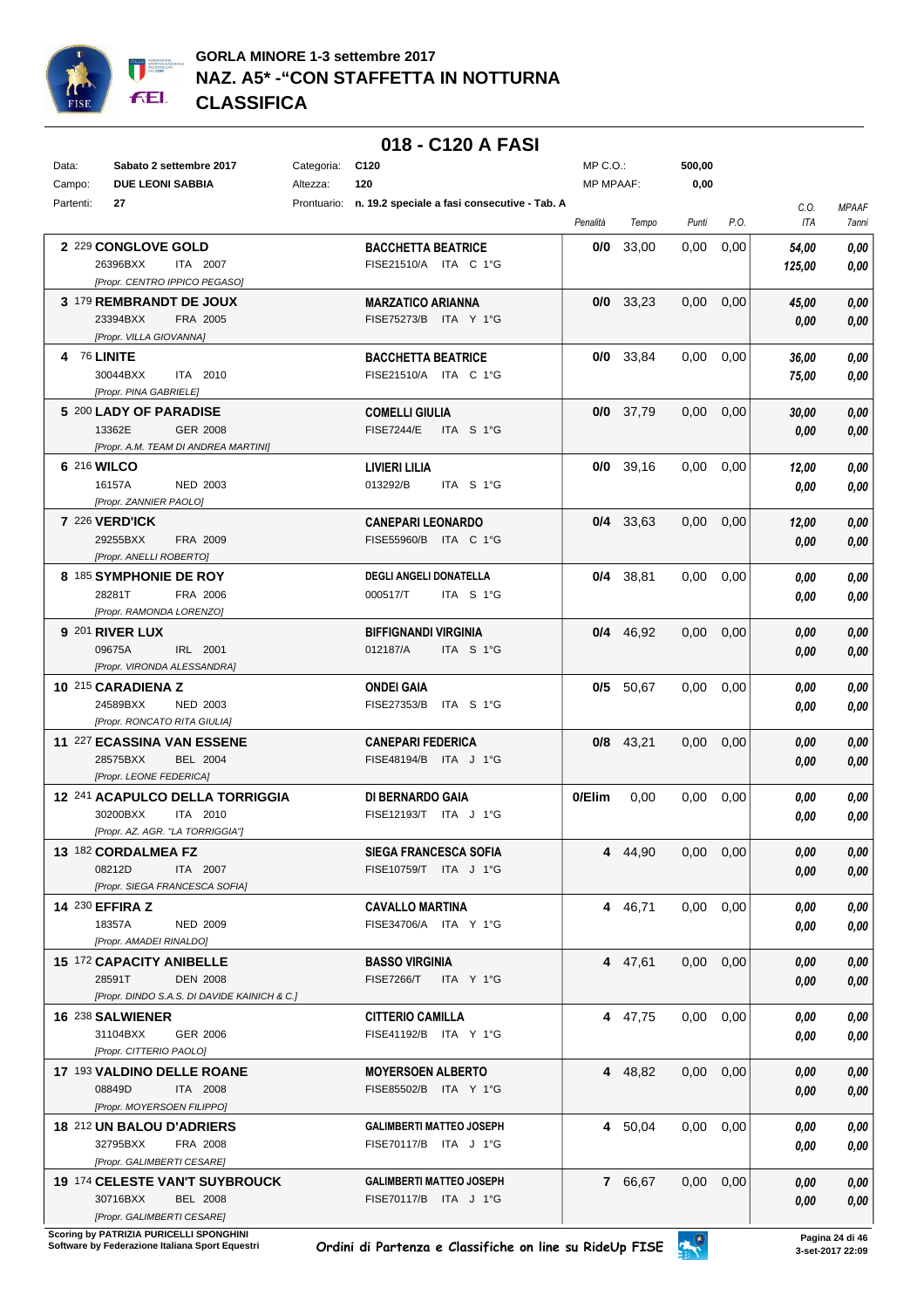

#### **018 - C120 A FASI** Data: **Sabato 2 settembre 2017** Categoria: C120 Prontuario: **n. 19.2 speciale a fasi consecutive - Tab. A** Campo: **DUE LEONI SABBIA** Partenti: **27** Altezza: **120** MP C.O.: MP MPAAF: **500,00 0,00** *Penalità Tempo Punti P.O. C.O. ITA MPAAF 7anni* **20** 189 **SUBOTAY** ITA 2006 **TRIDELLA ALESSANDRA** *[Propr. TRIDELLA MARCO GIUSEPPE]* 30140BXX ITA 2006 FISE13108/KB ITA J 1°G *0,00 0,00* **8** 48,85 0,00 0,00 *0,00 0,00 0,00* **21** 248 **CAPICHERA** ITA 2011 **VERH FRANCESCA** *[Propr. AZ. AGR. GRAZIOTTI SILVANO]* 30478BXX ITA 2011 FISE65254/B ITA J 1°G <mark>0,00 0,00</mark> **8** 49,51 0,00 0,00 *0,00 0,00 0,00* **22** 186 **DOBRE** NED 2008 **BAZZI ROBERTO** *[Propr. BAZZI ROBERTO]* ITA S 1°G **19** 67,41 0,00 0,00 *0,00 0,00 0,00* 30809BXX 005708/B *0,00* 183 **UZEBIO** NED 2001 **MUTI FRANCESCA** *[Propr. MUTI FRANCESCA]* ITA S 1°G **Elim.** 0,00 0,00 0,00 *0,00 0,00 0,00* 16313BXX 007479/B *0,00* 170 **FIDEL CASTRO VAN PAEMEL** BEL 2005 **CAMPORESE ALESSANDRA** *[Propr. SCUDERIA SAN GIORGIO ASSOCIAZIONE SPORTIVA DILETTANTISTICA]* ITA S 1°G **Rit.** 0,00 0,00 0,00 *0,00 0,00 0,00* 08013D BEL 2005 000349/D ITA S 1°G <mark> *0,00 0,00*</mark> 228 **BRAINSTORM DELLE SCHIAVE** ITA 2004 **COLOTTI FEDERICA** *[Propr. COLOTTI FEDERICA]* 22999BXX ITA 2004 FISE32564/B ITA S 1°G <mark>0,00 0,00</mark> **Rit.** 0,00 0,00 0,00 *0,00 0,00 0,00* **FC** 112 **LUXILIA** ITA 2012 **PINA GABRIELE** *[Propr. BENINI SILVIO]* ITA S 2°G **0/5** 47,57 0,00 0,00 *0,00 0,00 0,00* 32458BXX 000527/B *0,00* **FC** 243 **FILAN** GER 2009 **SERAFIN GABRIELE** ITA S 2°G **11** 66,31 0,00 0,00 *0,00 0,00 0,00*

*[Propr. MOTTA RAFFAELLA]* 13616E GER\_2009 012601/B ITA S\_2°G **0,00 0,00** 

Collegio Giudicante *Presidente CARLA NICOLIS DAVIDE ANTONINI MARIANGELA BERGONZI ALICE BRUGNEROTTO FEDERICA CASSANI ELISA COLNAGHI*

# **019 - G.P. C115 MISTA**

| Data:     | Sabato 2 settembre 2017                 | Categoria:  | C <sub>115</sub>              | $MP C. O.$ :     |         | 700,00 |      |        |              |
|-----------|-----------------------------------------|-------------|-------------------------------|------------------|---------|--------|------|--------|--------------|
| Campo:    | <b>DUE LEONI SABBIA</b>                 | Altezza:    | 115                           | <b>MP MPAAF:</b> |         | 0,00   |      |        |              |
| Partenti: | 26                                      | Prontuario: | n. 7 mista - Tab. A           |                  |         |        |      | C.0.   | <b>MPAAF</b> |
|           |                                         |             |                               | Penalità         | Tempo   | Punti  | P.O. | ITA    | <b>7anni</b> |
| 1         | 232 SMERALDA DEL GIGLIO                 |             | <b>MARGAN MARELLA ARIANNA</b> | 0/0              | 38,15   | 0,00   | 0,00 | 87,50  | 0,00         |
|           | ITA 2007<br>26526BXX                    |             | FISE19867/B ITA S 1°G         |                  |         |        |      | 175.00 | 0.00         |
|           | [Propr. GIUSTI GABRIELE]                |             |                               |                  |         |        |      |        |              |
|           | 2 256 QUININE VAN DE PLATAAN            |             | <b>PIGAIANI GRETA</b>         | 0/0              | 45.08   | 0,00   | 0.00 | 63,00  | 0.00         |
|           | 11630A<br><b>BEL 2000</b>               |             | FISE52052/B<br>ITA J Brev.    |                  |         |        |      | 0,00   | 0,00         |
|           | [Propr. DE RIU DIEGO]                   |             |                               |                  |         |        |      |        |              |
|           | 3 169 CANTICO SINGLE                    |             | <b>CORREDDU LORENZO</b>       | 0/4              | 42.01   | 0,00   | 0,00 | 52,50  | 0,00         |
|           | 32738BXX<br>ITA 2008                    |             | FISE27238/A ITA C 1°G         |                  |         |        |      | 105,00 | 0,00         |
|           | [Propr. SOC. AGR. CORREDDU PECCHIO SAS] |             |                               |                  |         |        |      |        |              |
|           | 4 235 ISPETTORE GINKO                   |             | <b>BARBATI DANIELA</b>        | 0/5              | 55,03   | 0,00   | 0,00 | 42,00  | 0,00         |
|           | ITA 2003<br>19215BXX                    |             | ITA S 1°G<br>002777/B         |                  |         |        |      | 70,00  | 0,00         |
|           | [Propr. GRAZIOTTI SILVANO]              |             |                               |                  |         |        |      |        |              |
|           | 5 187 CAYO                              |             | <b>RUFFO ANTONELLA</b>        | 0/8              | 49,84   | 0,00   | 0,00 | 35,00  | 0,00         |
|           | 31072BXX<br><b>NED 2007</b>             |             | FISE13683/C ITA S 1°G         |                  |         |        |      | 0,00   | 0,00         |
|           | [Propr. RUFFO ANTONELLA]                |             |                               |                  |         |        |      |        |              |
|           | 6 231 CHIDOR Z                          |             | <b>SCOTTI SARA</b>            | 4                | 58,32   | 0,00   | 0,00 | 14,00  | 0,00         |
|           | 28718BXX<br><b>NED 2009</b>             |             | FISE23239/B<br>ITA S 1°G      |                  |         |        |      | 0,00   | 0.00         |
|           | [Propr. TARANTINI GUIDO]                |             |                               |                  |         |        |      |        |              |
|           | 7 263 CARIBE UNICO                      |             | <b>TAGLIABUE ALESSANDRO</b>   |                  | 4 62,82 | 0,00   | 0,00 | 14,00  | 0,00         |
|           | 20723BXX<br>ITA 2004                    |             | FISE92484/B<br>ITA J Brev.    |                  |         |        |      | 0,00   | 0.00         |
|           | [Propr. MAPELLI GLORIA]                 |             |                               |                  |         |        |      |        |              |
|           | Scoring by PATRIZIA PHRICELLI SPONGHINI |             |                               |                  |         |        |      |        |              |

**Software by Federazione Italiana Sport Equestri**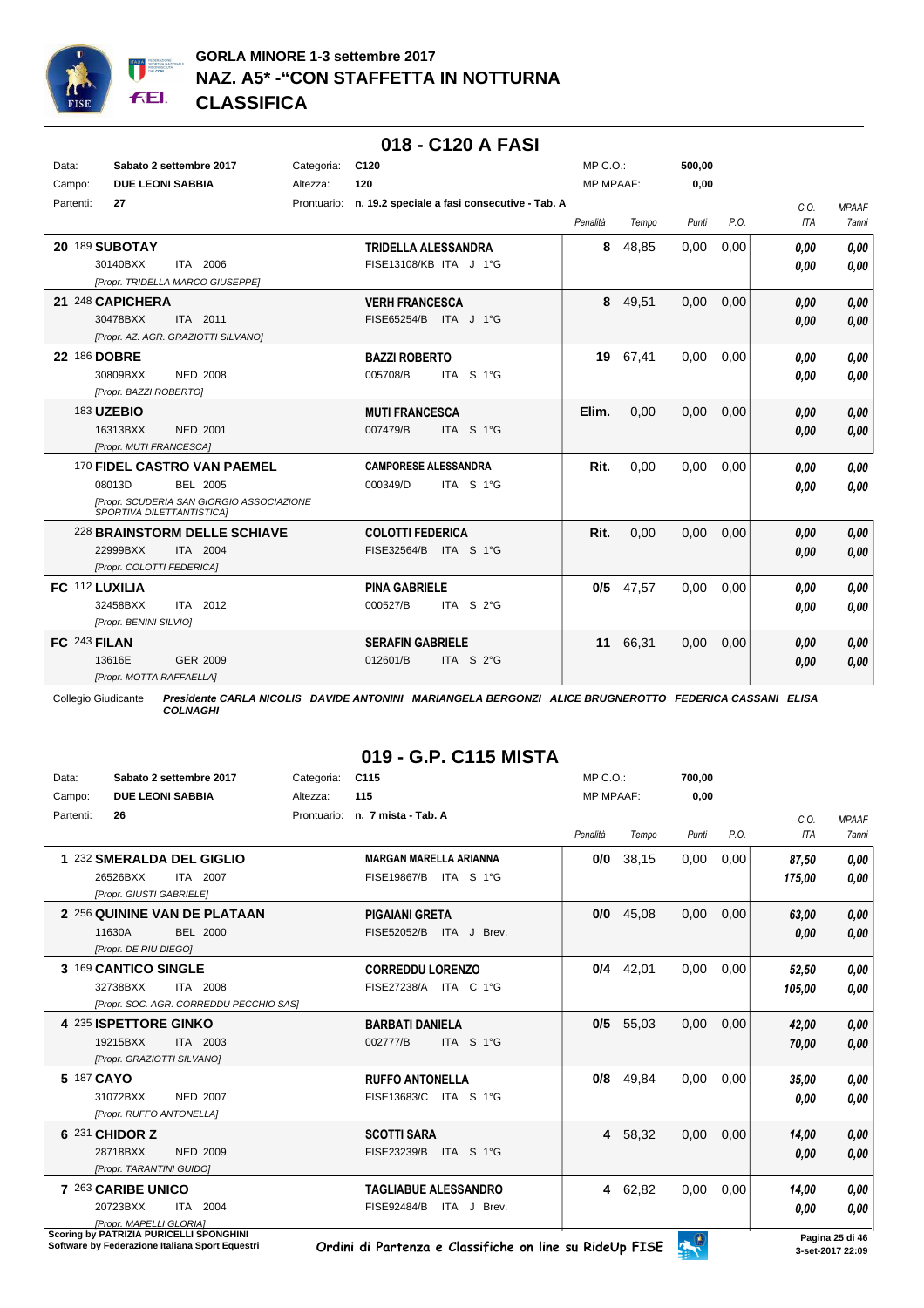

|                    |                                                                   |            | 019 - G.P. C115 MISTA           |                  |          |                   |      |            |              |
|--------------------|-------------------------------------------------------------------|------------|---------------------------------|------------------|----------|-------------------|------|------------|--------------|
| Data:              | Sabato 2 settembre 2017                                           | Categoria: | C <sub>115</sub>                | $MP C. O.$ :     |          | 700,00            |      |            |              |
| Campo:             | <b>DUE LEONI SABBIA</b>                                           | Altezza:   | 115                             | <b>MP MPAAF:</b> |          | 0,00              |      |            |              |
| Partenti:          | 26                                                                |            | Prontuario: n. 7 mista - Tab. A |                  |          |                   |      | C.O.       | <b>MPAAF</b> |
|                    |                                                                   |            |                                 | Penalità         | Tempo    | Punti             | P.O. | <b>ITA</b> | 7anni        |
|                    | 8 181 PIC POCKET D'AUBRAC                                         |            | <b>CONZATTI ERIKA</b>           |                  | 5 77.27  | 0,00              | 0,00 | 14,00      | 0,00         |
|                    | 31626BXX<br>FRA 2003                                              |            | 013042/B<br>ITA S 1°G           |                  |          |                   |      | 0.00       | 0,00         |
|                    | [Propr. CONZATTI ERIKA]                                           |            |                                 |                  |          |                   |      |            |              |
|                    | 9 217 ANDROMACA MITICA                                            |            | <b>ZANZOTTERA MICOL</b>         |                  | 7 85,79  | 0.00              | 0,00 | 0.00       | 0,00         |
|                    | 23842BXX<br>ITA 2005                                              |            | 009911/B<br>ITA S 1°G           |                  |          |                   |      | 0.00       | 0,00         |
|                    | [Propr. SOC. AGR. NEVERLAND DI BERNARDI                           |            |                                 |                  |          |                   |      |            |              |
|                    | GIAMPAOLO E ZANZOTTERA MICOL S.S.]                                |            |                                 |                  |          |                   |      |            |              |
| <b>10 269 RIAN</b> |                                                                   |            | <b>RIGAMONTI ALESSIA</b>        |                  | 8 57,84  | 0.00              | 0,00 | 0.00       | 0,00         |
|                    | 02441L<br>ITA 2010                                                |            | 34947/B<br>ITA J Brev.          |                  |          |                   |      | 0.00       | 0,00         |
|                    | [Propr. ROMANO PATRIZIO]                                          |            |                                 |                  |          |                   |      |            |              |
|                    | 11 253 AQUIRA DE SAINT-PIERRE                                     |            | <b>FIORELLI LEONARDO</b>        | 8                | 65,57    | 0,00              | 0,00 | 0.00       | 0,00         |
|                    | 30189BXX<br><b>BEL 2000</b>                                       |            | FISE38301/B ITA J Brev.         |                  |          |                   |      | 0.00       | 0.00         |
|                    | [Propr. FIORELLI MARGHERITA]                                      |            |                                 |                  |          |                   |      |            |              |
|                    | <b>12 221 CINDY FZ</b>                                            |            | <b>PASTORI CHIARA</b>           | 8                | 67,09    | 0.00              | 0,00 | 0.00       | 0,00         |
|                    | 07150D<br>ITA 2005<br>[Propr. R.S. TEAM BREEDING S.R.L. DI RENATA |            | 021995/B<br>ITA S 1°G           |                  |          |                   |      | 0.00       | 0,00         |
|                    | <b>CARNIGLIAI</b>                                                 |            |                                 |                  |          |                   |      |            |              |
|                    | 13 218 VERY LALAN                                                 |            | <b>MOTTI CHIARA</b>             | 8                | 89,30    | 0.00              | 0,00 | 0.00       | 0,00         |
|                    | 25843BXX<br><b>NED 2002</b>                                       |            | FISE30493/B ITA S 1°G           |                  |          |                   |      | 0.00       | 0,00         |
|                    | [Propr. SANVITO FULVIO]                                           |            |                                 |                  |          |                   |      |            |              |
|                    | 14 192 CARULHA                                                    |            | <b>SAVINI ALESSANDRA</b>        |                  | 9 76,71  | 0.00              | 0,00 | 0.00       | 0,00         |
|                    | 15978BXX<br>ITA 2002                                              |            | 006146/E<br>ITA S 1°G           |                  |          |                   |      | 0.00       | 0,00         |
|                    | [Propr. PROSERPIO RUGGERO]                                        |            |                                 |                  |          |                   |      |            |              |
|                    | 15 265 IGOR VAN DEN EEKHOORN                                      |            | <b>ASPESI ALESSIA</b>           |                  | 12 60,86 | $0.00\,$          | 0,00 | 0.00       | 0,00         |
|                    | 12075F<br><b>BEL 2008</b>                                         |            | FISE79555/B ITA C Brev.         |                  |          |                   |      | 0.00       | $\it 0,00$   |
|                    | [Propr. OGGIONI NOEMI]                                            |            |                                 |                  |          |                   |      |            |              |
|                    | <b>16 203 AMBERFEE</b>                                            |            | <b>VANNINI GIORGIA</b>          |                  | 12 62,33 | 0.00              | 0,00 | 0.00       | 0,00         |
|                    | 29570BXX<br><b>NED 2005</b>                                       |            | FISE36993/B ITA Y 1°G           |                  |          |                   |      | 0,00       | 0,00         |
|                    | [Propr. C. I. IL DOSSO]                                           |            |                                 |                  |          |                   |      |            |              |
|                    | <b>17 279 SKYLINE</b>                                             |            | <b>MELZI SILVIA</b>             |                  | 16 68,57 | 0.00              | 0,00 | 0.00       | 0,00         |
|                    | GER 2009<br>27847BXX                                              |            | FISE66502/B ITA Y Brev.         |                  |          |                   |      | 0.00       | 0.00         |
|                    | [Propr. MELZI SILVIA]                                             |            | <b>SALVANESCHI FRANCESCA</b>    |                  |          |                   |      |            |              |
|                    | 184 STAKKABO<br>25329G<br>GER 2008                                |            | 008520/B<br>ITA S 1°G           | Elim             | 0,00     | 0.00              | 0,00 | 0.00       | 0,00         |
|                    | [Propr. S.S.D. POLISPORTIVA SETTE COLLI S.R.L.]                   |            |                                 |                  |          |                   |      | 0,00       | 0,00         |
|                    | 207 ORPHEE DE GULDENBOOM                                          |            | <b>GHIDONI SIMONA</b>           | Elim             | 0,00     | $0.00 \quad 0.00$ |      | 0.00       | 0,00         |
|                    | FRA 2002<br>12100A                                                |            | 80428.<br>ITA S 1°G             |                  |          |                   |      | 0.00       | 0,00         |
|                    | [Propr. GHIDONI SIMONA]                                           |            |                                 |                  |          |                   |      |            |              |
|                    | 210 CLARETTA                                                      |            | <b>BASSO VIRGINIA</b>           | Elim             | 0,00     | $0.00 \quad 0.00$ |      | 0,00       | 0,00         |
|                    | 28828T<br>EST 2008                                                |            | FISE7266/T ITA Y 1°G            |                  |          |                   |      | 0.00       | 0,00         |
|                    | [Propr. OTTINO SERGIO]                                            |            |                                 |                  |          |                   |      |            |              |
|                    | 222 EL SINIA SANGE Z                                              |            | <b>LOTTI CHIARA</b>             | Elim             | 0,00     | $0.00 \quad 0.00$ |      | 0,00       | 0,00         |
|                    | 29190BXX<br>FRA 2009                                              |            | 003908/A<br>ITA S 1°G           |                  |          |                   |      | 0.00       | 0,00         |
|                    | [Propr. LOTTI CHIARA]                                             |            |                                 |                  |          |                   |      |            |              |
|                    | 259 FLIP VOM SCHLATTHOF CH                                        |            | <b>MALANGONE ANTONIETTA</b>     | Elim             | 0,00     | $0.00 \quad 0.00$ |      | 0,00       | 0,00         |
|                    | 24704K<br>SUI 2005                                                |            | FISE109141/K SUI S Brev.        |                  |          |                   |      | 0.00       | 0,00         |
|                    | [Propr.]                                                          |            |                                 |                  |          |                   |      |            |              |
|                    | 281 IN-A-GADDA-DA-VIDA                                            |            | PIGAZZI NICOLO                  | Elim             | 0,00     | $0.00 \quad 0.00$ |      | 0,00       | 0,00         |
|                    | 29494BXX<br><b>BEL 2008</b>                                       |            | FISE71422/B ITA J Brev.         |                  |          |                   |      | 0.00       | 0,00         |
|                    | [Propr. PIGAZZI NICOLO]                                           |            |                                 |                  |          |                   |      |            |              |
|                    | 288 PM CHESSY                                                     |            | <b>AMATI MARIASOLE</b>          | Elim             | 0,00     | $0.00 \quad 0.00$ |      | 0,00       | 0,00         |
|                    | 24449BXX<br><b>HUN 2003</b>                                       |            | 63736/B<br>ITA J Brev.          |                  |          |                   |      | 0,00       | 0,00         |
|                    | [Propr. PONTIGGIA MANOLA]                                         |            |                                 |                  |          |                   |      |            |              |

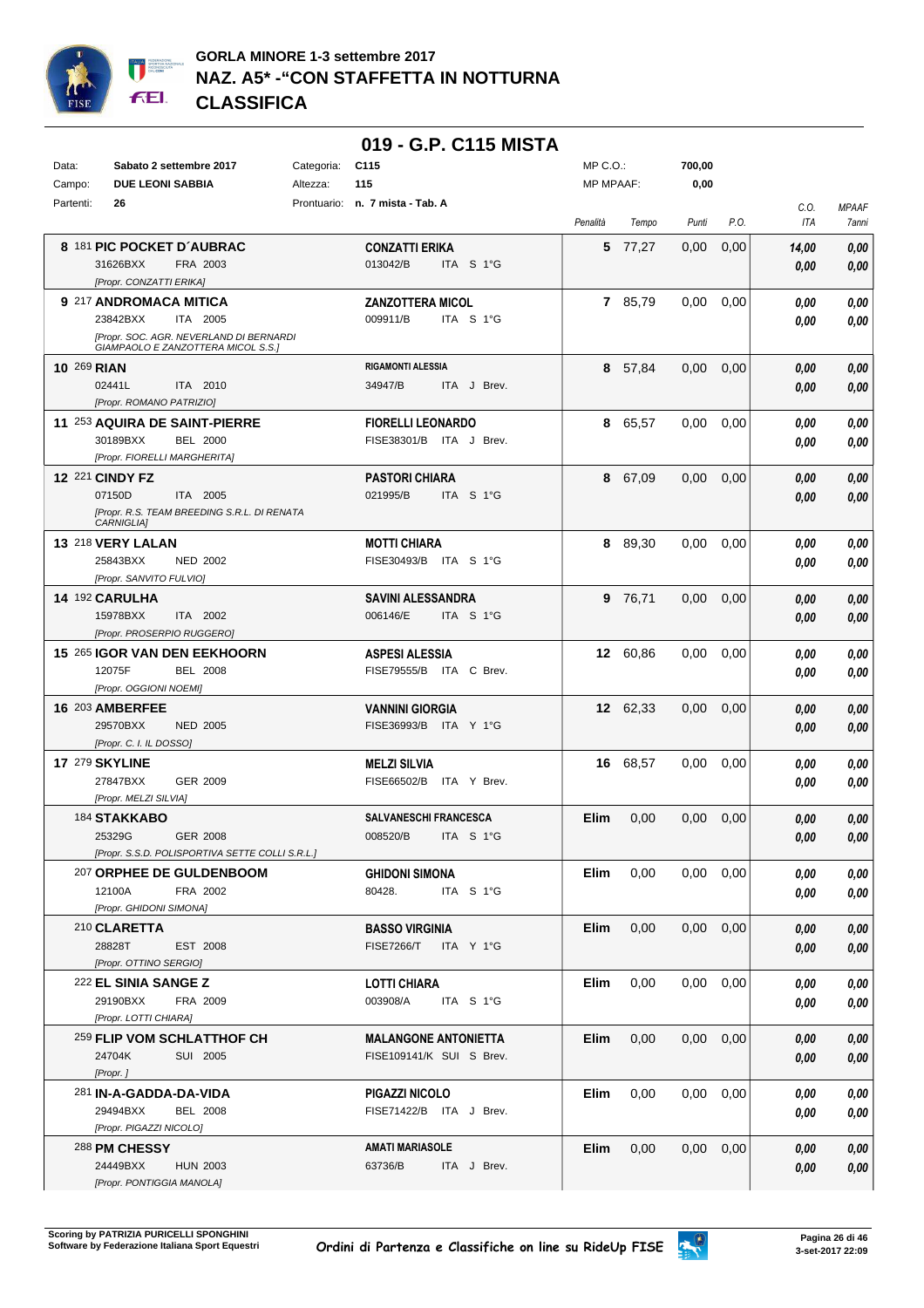

|           |                                  |             | 019 - G.P. C115 MISTA      |                  |       |        |      |      |              |
|-----------|----------------------------------|-------------|----------------------------|------------------|-------|--------|------|------|--------------|
| Data:     | Sabato 2 settembre 2017          | Categoria:  | C <sub>115</sub>           | $MP C. O.$ :     |       | 700,00 |      |      |              |
| Campo:    | <b>DUE LEONI SABBIA</b>          | Altezza:    | 115                        | <b>MP MPAAF:</b> |       | 0,00   |      |      |              |
| Partenti: | 26                               | Prontuario: | n. 7 mista - Tab. A        |                  |       |        |      | C.0  | <b>MPAAF</b> |
|           |                                  |             |                            | Penalità         | Tempo | Punti  | P.O. | ITA  | <b>7anni</b> |
|           | 291 FIGOR VAN'T HEIKE            |             | <b>DUBOIS BARBARA</b>      | <b>Elim</b>      | 0.00  | 0.00   | 0.00 | 0,00 | 0,00         |
|           | BEL 2005<br>30097BXX             |             | ITA S Brev.<br>FISE10798/A |                  |       |        |      | 0,00 | 0.00         |
|           | [Propr. PAGANI VERONICA]         |             |                            |                  |       |        |      |      |              |
|           | 242 DYJAN-SIJGJE                 |             | <b>SCIAINI GABRIELE</b>    | Rit              | 0,00  | 0,00   | 0,00 | 0,00 | 0,00         |
|           | PRO13351<br><b>NED 2008</b>      |             | FISE76866/B<br>ITA J 1°G   |                  |       |        |      | 0,00 | 0,00         |
|           | <b>IPropr. SCIAINI GABRIELEI</b> |             |                            |                  |       |        |      |      |              |

# **020 - B110 A TEMPO**

| Data:     |                              | Sabato 2 settembre 2017              | Categoria: | B110                              | MP C.O.:         |           | 0,00  |      |            |              |
|-----------|------------------------------|--------------------------------------|------------|-----------------------------------|------------------|-----------|-------|------|------------|--------------|
| Campo:    | <b>DUE LEONI SABBIA</b>      |                                      | Altezza:   | 110                               | <b>MP MPAAF:</b> |           | 0,00  |      |            |              |
| Partenti: | 20                           |                                      |            | Prontuario: n. 3 a tempo - Tab. A |                  |           |       |      | C.O.       | <b>MPAAF</b> |
|           |                              |                                      |            |                                   | Penalità         | Tempo     | Punti | P.O. | <b>ITA</b> | <b>7anni</b> |
|           | 1 268 ROCCO                  |                                      |            | <b>CRETTI ELENA</b>               | 0                | 61,25     | 0,00  | 0,00 | 0.00       | 0,00         |
|           | 25111K                       | <b>SWE 2004</b>                      |            | FISE39248/B ITA J Brev.           |                  |           |       |      | 0.00       | 0,00         |
|           | [Propr.]                     |                                      |            |                                   |                  |           |       |      |            |              |
|           | 2 270 CLOTHILDA              |                                      |            | DE VIZIA ALESSANDRA               |                  | 0 62,88   | 0,00  | 0,00 | 0.00       | 0,00         |
|           | 09744D                       | GER 2010                             |            | FISE14278/A ITA J Brev.           |                  |           |       |      | 0.00       | 0.00         |
|           | [Propr. VINCOLI ARMANDO]     |                                      |            |                                   |                  |           |       |      |            |              |
|           |                              | 3 292 STREBIANA SECONDA DE MARCHESAN |            | DI CARLO PAOLO                    |                  | 0 68,94   | 0,00  | 0,00 | 0.00       | 0,00         |
|           | 32842BXX                     | ITA 2011                             |            | FISE37296/B ITA S Brev.           |                  |           |       |      | 0.00       | 0,00         |
|           | [Propr. DI CARLO PAOLO]      |                                      |            |                                   |                  |           |       |      |            |              |
|           |                              | 4 290 NIBBIO II DI VAL LITARA        |            | <b>MORONI CAROLINA</b>            |                  | 0 69,04   | 0,00  | 0,00 | 0,00       | $0,\!00$     |
|           | 13552A                       | ITA 2006                             |            | FISE34042/KB ITA J Brev.          |                  |           |       |      | 0.00       | 0.00         |
|           |                              | [Propr. CORREDDU FRANCESCO]          |            |                                   |                  |           |       |      |            |              |
|           | 5 260 FREEDOM                |                                      |            | <b>CASPANI ANNA</b>               |                  | $0$ 70,05 | 0,00  | 0,00 | 0.00       | 0,00         |
|           | PRO13052                     | NED 2010                             |            | 25006/B<br>ITA Y Brev.            |                  |           |       |      | 0.00       | 0,00         |
|           | [Propr. CASPANI MASSIMO]     |                                      |            |                                   |                  |           |       |      |            |              |
|           | 6 272 BUBBA                  |                                      |            | <b>CANOBBIO GIULIA</b>            |                  | $0$ 73,70 | 0,00  | 0,00 | 0.00       | 0,00         |
|           | 28518BXX                     | <b>GER 2004</b>                      |            | FISE73249/B ITA J Brev.           |                  |           |       |      | 0.00       | 0.00         |
|           |                              | [Propr. AZ. AGR. GRAZIOTTI SILVANO]  |            |                                   |                  |           |       |      |            |              |
|           | 7 282 QUIVERS                |                                      |            | <b>PAOLETTI CHIARA</b>            |                  | 4 63,99   | 0,00  | 0,00 | 0.00       | 0,00         |
|           | 20699BXX                     | ITA 2004                             |            | FISE49329/B ITA C Brev.           |                  |           |       |      | 0.00       | 0,00         |
|           | [Propr. PAOLETTI CHIARA]     |                                      |            |                                   |                  |           |       |      |            |              |
|           | 8 264 KENION                 |                                      |            | <b>CAGLIO ALESSIA</b>             |                  | 4 65.80   | 0.00  | 0.00 | 0,00       | 0,00         |
|           | 29411BXX                     | <b>SCN 2005</b>                      |            | FISE88966/B ITA C Brev.           |                  |           |       |      | 0.00       | 0.00         |
|           | [Propr. ACHILLI GABRIELLA]   |                                      |            |                                   |                  |           |       |      |            |              |
|           | 9 285 ANUKA                  |                                      |            | <b>MOGLIA LAURA</b>               |                  | 4 65,96   | 0.00  | 0,00 | 0.00       | 0,00         |
|           | 07539D                       | ITA 2005                             |            | 006018/B<br>ITA S Brev.           |                  |           |       |      | 0.00       | 0,00         |
|           | [Propr. CHINCHERINI ALBERTO] |                                      |            |                                   |                  |           |       |      |            |              |
|           | <b>10 283 CANTHU</b>         |                                      |            | <b>CANDOLFI JESSICA</b>           |                  | 4 71,58   | 0.00  | 0,00 | 0.00       | 0,00         |
|           | 28182BXX                     | ITA 2009                             |            | FISE71287/B SUI J Brev.           |                  |           |       |      | 0.00       | 0.00         |
|           |                              | [Propr. ALL. ACERO DI G.GIORGI]      |            |                                   |                  |           |       |      |            |              |
|           |                              | 11 294 COSIMA DEL BUTTASELLA         |            | <b>RIGAMONTI VALENTINA</b>        |                  | 4 74,83   | 0,00  | 0,00 | 0.00       | 0,00         |
|           | 08891D                       | ITA 2008                             |            | FISE30635/B ITA Y Brev.           |                  |           |       |      | 0.00       | 0,00         |
|           | [Propr. RIGAMONTI VALENTINA] |                                      |            |                                   |                  |           |       |      |            |              |
|           | <b>12 266 SAINTLO'</b>       |                                      |            | <b>PAOLETTI ELENA</b>             |                  | 7 92.32   | 0.00  | 0,00 | 0,00       | 0,00         |
|           | 24202BXX                     | ITA 2006                             |            | FISE49328/B ITA C Brev.           |                  |           |       |      | 0.00       | 0.00         |
|           | [Propr. PAOLETTI ELENA]      |                                      |            |                                   |                  |           |       |      |            |              |
|           |                              | 13 284 BAKASHI VAN'T BROEKEND        |            | <b>MAMBRETTI DENISE</b>           |                  | 8 70,39   | 0,00  | 0,00 | 0.00       | 0,00         |
|           | 10510E                       | BEL 2001                             |            | FISE88979/B ITA Y Brev.           |                  |           |       |      | 0,00       | 0,00         |
|           | [Propr. C. I. IL DOSSO]      |                                      |            |                                   |                  |           |       |      |            |              |

**Scoring by PATRIZIA PURICELLI SPONGHINI<br>Software by Federazione Italiana Sport Equestri** 

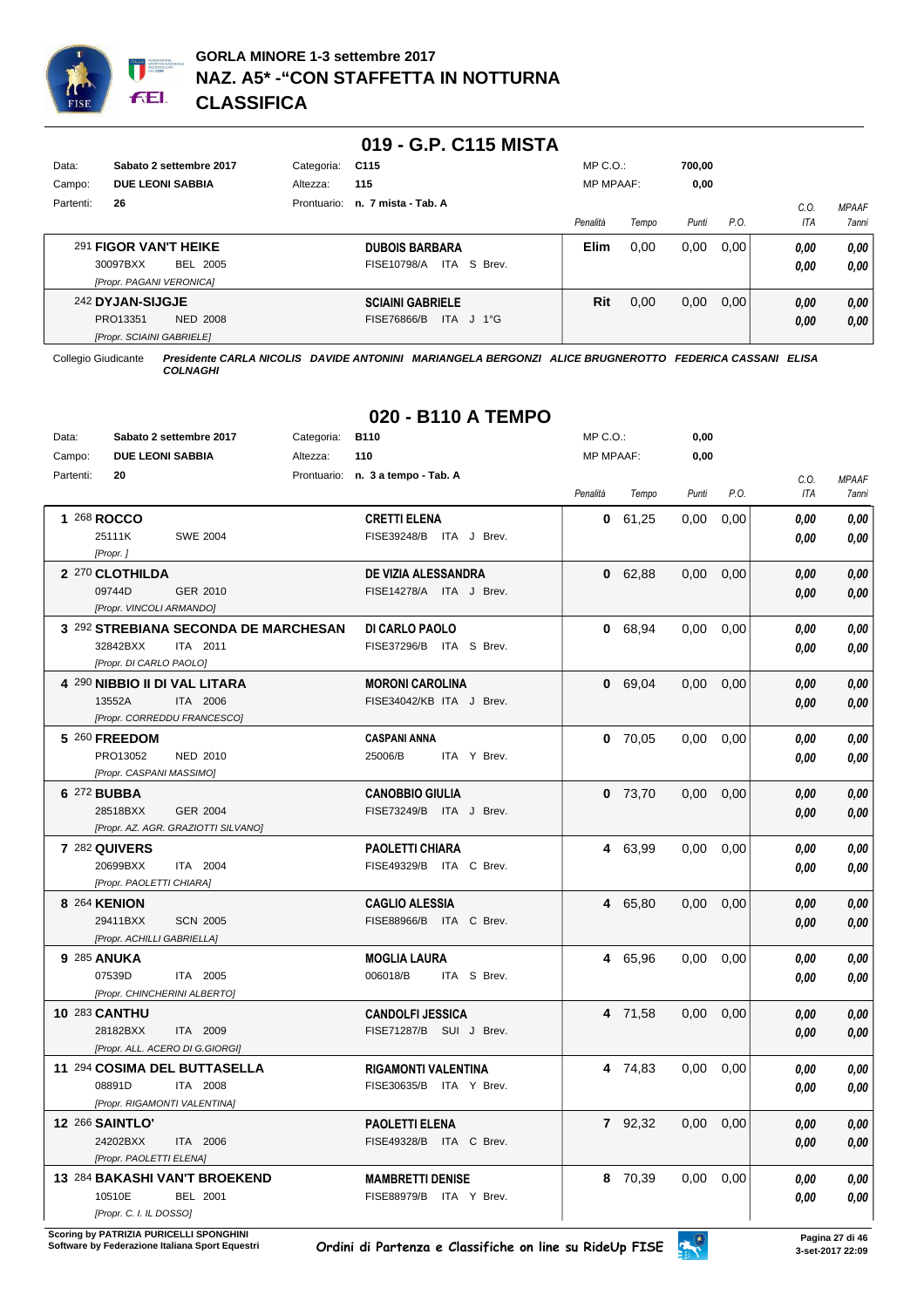

|           |                           |                                              |            |                                   |             | 020 - B110 A TEMPO |                  |           |       |      |      |              |
|-----------|---------------------------|----------------------------------------------|------------|-----------------------------------|-------------|--------------------|------------------|-----------|-------|------|------|--------------|
| Data:     |                           | Sabato 2 settembre 2017                      | Categoria: | <b>B110</b>                       |             |                    | $MP C. O.$ :     |           | 0,00  |      |      |              |
| Campo:    | <b>DUE LEONI SABBIA</b>   |                                              | Altezza:   | 110                               |             |                    | <b>MP MPAAF:</b> |           | 0,00  |      |      |              |
| Partenti: | 20                        |                                              |            | Prontuario: n. 3 a tempo - Tab. A |             |                    |                  |           |       |      | C.O. | <b>MPAAF</b> |
|           |                           |                                              |            |                                   |             |                    | Penalità         | Tempo     | Punti | P.O. | ITA  | <b>7anni</b> |
|           | 14 289 PACIULLI           |                                              |            | <b>FILIPPINI CARLOTTA INGRID</b>  |             |                    | 8                | 77,35     | 0,00  | 0,00 | 0.00 | 0,00         |
|           | 31860BXX                  | ITA 2011                                     |            | FISE22414/A ITA S Brev.           |             |                    |                  |           |       |      | 0,00 | 0.00         |
|           | [Propr. VEZZOLI ITALO]    |                                              |            |                                   |             |                    |                  |           |       |      |      |              |
|           | 258 KANISTO               |                                              |            | <b>SPINOSO ROBERTA</b>            |             |                    | <b>Elim</b>      | 0,00      | 0.00  | 0,00 | 0,00 | 0,00         |
|           | 28046T                    | CZE 2005                                     |            | <b>FISE78849/B</b>                | ITA J Brev. |                    |                  |           |       |      | 0.00 | 0,00         |
|           | [Propr. PARUTTO MONICA]   |                                              |            |                                   |             |                    |                  |           |       |      |      |              |
|           | 267 BALOU VD LITZE Z      |                                              |            | <b>NOTO ALESSIA</b>               |             |                    | <b>Elim</b>      | 0.00      | 0.00  | 0,00 | 0,00 | 0.00         |
|           | 26462BXX                  | BEL 2004                                     |            | FISE43924/B ITA J Brev.           |             |                    |                  |           |       |      | 0,00 | 0,00         |
|           | [Propr. PIGNOLI PAOLO]    |                                              |            |                                   |             |                    |                  |           |       |      |      |              |
|           | 280 PETITE PRINCESS       |                                              |            | <b>FERLONI FILIPPO</b>            |             |                    | Elim             | 0,00      | 0.00  | 0.00 | 0,00 | 0.00         |
|           | 16783A                    | ITA 2008                                     |            | FISE43213/B ITA J Brev.           |             |                    |                  |           |       |      | 0.00 | 0.00         |
|           | [Propr. GIORDANI GIORGIO] |                                              |            |                                   |             |                    |                  |           |       |      |      |              |
|           |                           | FC 180 CHIVA VH MOLENHOF Z                   |            | <b>PARMESANI ARIANNA</b>          |             |                    |                  | $0$ 71,24 | 0,00  | 0,00 | 0,00 | 0,00         |
|           | 32636BXX                  | <b>BEL 2008</b>                              |            | FISE22336/B                       | ITA S 1°G   |                    |                  |           |       |      | 0,00 | 0,00         |
|           | [Propr. PARMESANI DIEGO]  |                                              |            |                                   |             |                    |                  |           |       |      |      |              |
|           |                           | FC 249 FIRENZE VAN DE VINUSAKKER             |            | <b>BIANCHI GIORGIO</b>            |             |                    | $\mathbf{0}$     | 80,25     | 0,00  | 0,00 | 0.00 | 0,00         |
|           | 32891BXX                  | BEL 2011                                     |            | FISE21845/B                       | ITA S 2°G   |                    |                  |           |       |      | 0,00 | 0.00         |
|           |                           | [Propr. MGS HORSES DI SARA GHILARDI E C SAS] |            |                                   |             |                    |                  |           |       |      |      |              |
|           | FC 211 EVEREST BELLBOY Z  |                                              |            | <b>NASI GIADA</b>                 |             |                    |                  | 19 107,79 | 0,00  | 0,00 | 0,00 | 0,00         |
|           | 25884K                    | NED 2010                                     |            | 106575/K                          | SUI J 1°G   |                    |                  |           |       |      | 0,00 | 0,00         |
|           | [Propr. ]                 |                                              |            |                                   |             |                    |                  |           |       |      |      |              |

# **021 - B100 A TEMPO**

| Data:     | Sabato 2 settembre 2017                    | Categoria:  | <b>B100</b>                        | MP C. O.         |         | 0,00  |      |      |              |
|-----------|--------------------------------------------|-------------|------------------------------------|------------------|---------|-------|------|------|--------------|
| Campo:    | <b>DUE LEONI SABBIA</b>                    | Altezza:    | 100                                | <b>MP MPAAF:</b> |         | 0,00  |      |      |              |
| Partenti: | 14                                         | Prontuario: | n. 3 a tempo - Tab. A              |                  |         |       |      | C.O. | <b>MPAAF</b> |
|           |                                            |             |                                    | Penalità         | Tempo   | Punti | P.O. | ITA  | 7anni        |
|           | 1 258 KANISTO                              |             | <b>SPINOSO ROBERTA</b>             | 0                | 69,99   | 0,00  | 0,00 | 0,00 | 0.00         |
|           | CZE 2005<br>28046T                         |             | <b>FISE78849/B</b><br>ITA J Brev.  |                  |         |       |      | 0.00 | 0.00         |
|           | [Propr. PARUTTO MONICA]                    |             |                                    |                  |         |       |      |      |              |
|           | 2 287 NEREOS                               |             | <b>ZOPPETTI DARIO</b>              | $\bf{0}$         | 72,44   | 0,00  | 0,00 | 0.00 | 0.00         |
|           | ITA 2006<br>25526BXX                       |             | FISE85026/B<br>ITA S Brev.         |                  |         |       |      | 0.00 | 0.00         |
|           | [Propr. SCHIAVI CRISTOFORO]                |             |                                    |                  |         |       |      |      |              |
|           | 3 261 TRISTANO DI MONTEFIRIDOLFI           |             | <b>BELLOLI OLIVIA GLENDA MARIA</b> | 0                | 78,39   | 0,00  | 0,00 | 0,00 | 0.00         |
|           | ITA 2008<br>26734BXX                       |             | <b>FISE78904/B</b><br>ITA C Brev.  |                  |         |       |      | 0.00 | 0.00         |
|           | [Propr. SOCIETA' AGRICOLA LA CHIMERA S.S.] |             |                                    |                  |         |       |      |      |              |
|           | 4 293 MELODY VAN BEMACE                    |             | <b>OLGIATI MANUELE</b>             | 4                | 66,08   | 0,00  | 0,00 | 0.00 | 0.00         |
|           | <b>NED 2007 Pony</b><br>28619BXX           |             | <b>FISE75518/B</b><br>ITA G Brev.  |                  |         |       |      | 0.00 | 0,00         |
|           | [Propr. OLGIATI MARCO]                     |             |                                    |                  |         |       |      |      |              |
|           | 5 275 ZAJOTTIE                             |             | <b>MODONI GIULIA</b>               | 4                | 72,67   | 0,00  | 0,00 | 0.00 | 0.00         |
|           | <b>NED 2004</b><br>23416BXX                |             | FISE25423/B<br>ITA Y Brev.         |                  |         |       |      | 0.00 | 0.00         |
|           | [Propr. MODONI GIULIA]                     |             |                                    |                  |         |       |      |      |              |
|           | 6 276 NADIR DI VAL LITARA                  |             | <b>BELLOMI VIRGINIA</b>            | 4                | 75,28   | 0,00  | 0,00 | 0.00 | 0.00         |
|           | 13553A<br>ITA 2006                         |             | FISE30678/B<br>ITA J Brev.         |                  |         |       |      | 0,00 | 0.00         |
|           | [Propr. CORREDDU FRANCESCO]                |             |                                    |                  |         |       |      |      |              |
|           | 7 271 CONTE ARGO A.M.                      |             | <b>PIERSIGILLI VIVIANA</b>         | 4                | 78,33   | 0,00  | 0,00 | 0.00 | 0.00         |
|           | 28964BXX<br>ITA 2009                       |             | FISE43053/B<br>ITA S Brev.         |                  |         |       |      | 0,00 | 0.00         |
|           | [Propr. AZ. AGR. "PRATO ROTONDO"]          |             |                                    |                  |         |       |      |      |              |
|           | 8 255 HEURBIE VAN HET BONTEHOF             |             | <b>SABADINI ERNESTO</b>            |                  | 4 83,87 | 0,00  | 0,00 | 0,00 | 0.00         |
|           | 31317BXX<br>BEL 2007                       |             | ITA S Brev.<br>80589/B             |                  |         |       |      | 0.00 | 0,00         |
|           | [Propr. SABADINI ERNESTO]                  |             |                                    |                  |         |       |      |      |              |

**Scoring by PATRIZIA PURICELLI SPONGHINI<br>Software by Federazione Italiana Sport Equestri** 

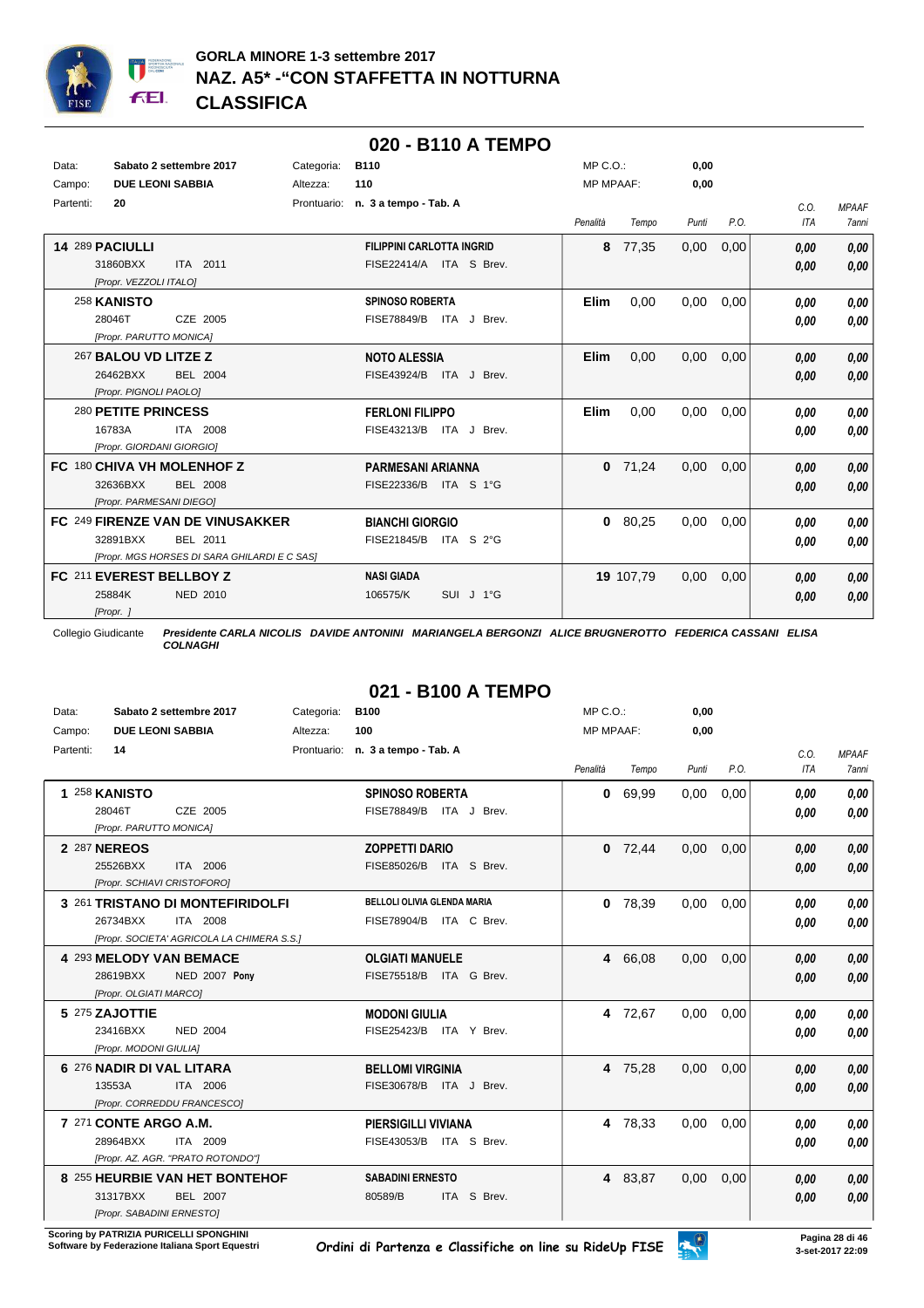

|           |                            |                                |             |                                |            | 021 - B100 A TEMPO |                  |       |       |      |             |                              |
|-----------|----------------------------|--------------------------------|-------------|--------------------------------|------------|--------------------|------------------|-------|-------|------|-------------|------------------------------|
| Data:     |                            | Sabato 2 settembre 2017        | Categoria:  | <b>B100</b>                    |            |                    | $MP C. O.$ :     |       | 0,00  |      |             |                              |
| Campo:    | <b>DUE LEONI SABBIA</b>    |                                | Altezza:    | 100                            |            |                    | <b>MP MPAAF:</b> |       | 0,00  |      |             |                              |
| Partenti: | 14                         |                                | Prontuario: | n. 3 a tempo - Tab. A          |            |                    | Penalità         | Tempo | Punti | P.O. | C.O.<br>ITA | <b>MPAAF</b><br><b>7anni</b> |
|           |                            |                                |             |                                |            |                    |                  |       |       |      |             |                              |
|           | 257 SCAPIN DE BAZELLE      |                                |             | <b>FRIGO TOMMASO</b>           |            |                    | <b>Elim</b>      | 0,00  | 0,00  | 0,00 | 0,00        | 0.00                         |
|           | 32437BXX                   | <b>FRA 2006 Pony</b>           |             | FISE81620/B                    |            | ITA C Brev.        |                  |       |       |      | 0.00        | 0.00                         |
|           | [Propr. FRIGO TOMMASO]     |                                |             |                                |            |                    |                  |       |       |      |             |                              |
|           | 262 ORCHID'S MARIO         |                                |             | <b>VALTULINI PRISCO OLIVIA</b> |            |                    | <b>Elim</b>      | 0,00  | 0,00  | 0,00 | 0,00        | 0,00                         |
|           | 25633BXX                   | <b>NED 2004 Pony</b>           |             | FISE61960/B                    |            | ITA C Brev.        |                  |       |       |      | 0,00        | 0,00                         |
|           | [Propr. POLIZZI GERARD]    |                                |             |                                |            |                    |                  |       |       |      |             |                              |
|           | 278 TELEMACOS              |                                |             | <b>RIGIROLI SILVIA</b>         |            |                    | <b>Elim</b>      | 0,00  | 0.00  | 0,00 | 0,00        | 0,00                         |
|           | 31962BXX                   | ITA 2012                       |             | <b>FISE81278/B</b>             |            | ITA J Brev.        |                  |       |       |      | 0,00        | 0,00                         |
|           | [Propr. CARESIA CONSUELO]  |                                |             |                                |            |                    |                  |       |       |      |             |                              |
|           | <b>286 MISS BOOM</b>       |                                |             | <b>LOVATO MATTIA</b>           |            |                    | Elim             | 0,00  | 0,00  | 0,00 | 0.00        | 0,00                         |
|           | 25662BXX                   | IRL 2005 Pony                  |             | 96703/B                        | <b>ITA</b> | G Brev.            |                  |       |       |      | 0.00        | 0,00                         |
|           |                            | [Propr. CASIRAGHI MARIA ELENA] |             |                                |            |                    |                  |       |       |      |             |                              |
|           | FC 234 PICOBELO            |                                |             | <b>ROSSI MARIA LUISA</b>       |            |                    | 4                | 73,23 | 0,00  | 0,00 | 0.00        | 0,00                         |
|           | 17342BXX                   | <b>NED 1997</b>                |             | 001689/B                       |            | ITA S 1°G          |                  |       |       |      | 0,00        | 0,00                         |
|           | [Propr. C. I. DEL VIGNALE] |                                |             |                                |            |                    |                  |       |       |      |             |                              |
|           | FC 247 SUMO JCCS           |                                |             | <b>FUMI CRISTINA</b>           |            |                    | 8                | 75,28 | 0,00  | 0,00 | 0.00        | 0,00                         |
|           | 15365E                     | <b>DEN 2011</b>                |             | FISE15961/E                    |            | ITA S 1°G          |                  |       |       |      | 0,00        | 0,00                         |
|           | [Propr. FUMI CRISTINA]     |                                |             |                                |            |                    |                  |       |       |      |             |                              |

# **022 - STAFFETTA CM. 130/CM. 115 TAB C IN NOTTURNA**

| Data:                          | Sabato 2 settembre 2017                                                                              | Categoria:  | C <sub>130</sub>                                                    | MP C. O.         |         | 3.000,00 |      |                |              |
|--------------------------------|------------------------------------------------------------------------------------------------------|-------------|---------------------------------------------------------------------|------------------|---------|----------|------|----------------|--------------|
| Campo:                         | <b>EQUIEFFE SABBIA</b>                                                                               | Altezza:    | 0                                                                   | <b>MP MPAAF:</b> |         | 0,00     |      |                |              |
| Partenti:                      | 10                                                                                                   | Prontuario: | n. 33 speciale a staffetta su percorsi diversi a tempo - Tab. A o C |                  |         |          |      | C.0.           | <b>MPAAF</b> |
|                                |                                                                                                      |             |                                                                     | Penalità         | Tempo   | Punti    | P.O. | <b>ITA</b>     | <b>7anni</b> |
| $\overline{2}$<br>$\mathbf{1}$ |                                                                                                      |             | <b>C.E.: GUIDO TARANTINI</b>                                        | $\bf{0}$         | 60,73   | 0,00     | 0,00 |                |              |
|                                | 1 100 PEPERITA PATTY<br>28308BXX<br>ITA 2009                                                         |             | <b>TARANTINI GUIDO</b><br>ITA S 2°G<br>008884/G                     | 0                | 60,73   | 0,00     | 0,00 | 375,00<br>0,00 | 0.00<br>0.00 |
|                                | [Propr. MELE ALESSANDRA]                                                                             |             |                                                                     |                  |         |          |      |                |              |
|                                | 1 231 CHIDOR Z<br>28718BXX<br><b>NED 2009</b>                                                        |             | <b>SCOTTI SARA</b><br>FISE23239/B<br>ITA S 1°G                      | 0                | 60,73   | 0,00     | 0,00 | 375,00<br>0,00 | 0.00<br>0.00 |
|                                | [Propr. TARANTINI GUIDO]                                                                             |             |                                                                     |                  |         |          |      |                |              |
| 2 <sub>1</sub>                 |                                                                                                      |             | <b>C.E.: EMANUELE FIORELLI</b>                                      | 0                | 63,27   | 0,00     | 0,00 |                |              |
|                                | 2 213 CARGO-O.H.<br>23597BXX<br><b>BEL 2002</b><br>[Propr. FIORELLI GRAZIANO]                        |             | <b>FIORELLI MARGHERITA</b><br>FISE68207/B ITA C 1°G                 | 4                | 63,27   | 0,00     | 0,00 | 270,00<br>0,00 | 0.00<br>0.00 |
|                                | 2 274 COOL CASSIS 12<br>25468BXX<br><b>GER 2004</b><br>[Propr. AZIENDA AGR. ALLEVAMENTO MONTECHIARO] |             | <b>FIORELLI LEONARDO</b><br>FISE38301/B ITA J Brev.                 |                  | 4 63,27 | 0,00     | 0,00 | 270,00<br>0,00 | 0.00<br>0.00 |
| 3 <sub>3</sub>                 |                                                                                                      |             | <b>C.E.: DAVIDE KAINICH</b>                                         | $\bf{0}$         | 69,65   | 0,00     | 0,00 |                |              |
|                                | 3 172 CAPACITY ANIBELLE<br>28591T<br><b>DEN 2008</b><br>[Propr. DINDO S.A.S. DI DAVIDE KAINICH & C.] |             | <b>BASSO VIRGINIA</b><br><b>FISE7266/T</b><br>ITA Y 1°G             | 4                | 69,65   | 0,00     | 0,00 | 225,00<br>0,00 | 0.00<br>0.00 |
|                                | 3 600 CLARETTA<br>28828T<br>EST 2008<br>[Propr. OTTINO SERGIO]                                       |             | <b>LIPPI BRUNI REBECCA</b><br><b>FISE8203/E</b><br>ITA S 2°G        |                  | 4 69,65 | 0,00     | 0,00 | 225,00<br>0,00 | 0,00<br>0,00 |

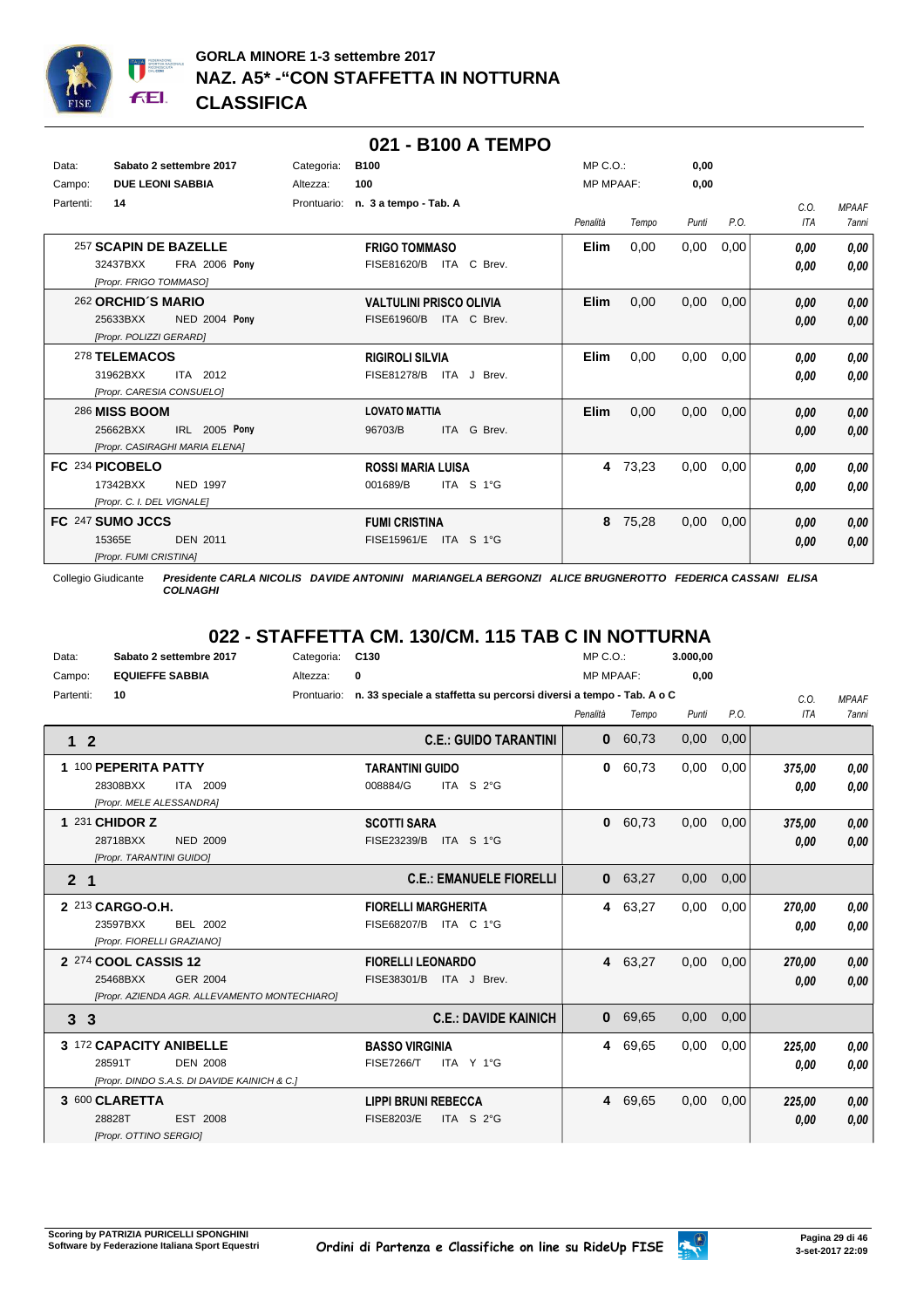

#### **022 - STAFFETTA CM. 130/CM. 115 TAB C IN NOTTURNA**

|                        |                        | ◡▴▴                            |             | הוווט ו טווי ט שהו טווייוטוטעין. וווע הווב ו הוס                    |                  |         |          |      |      |              |
|------------------------|------------------------|--------------------------------|-------------|---------------------------------------------------------------------|------------------|---------|----------|------|------|--------------|
| Data:                  |                        | Sabato 2 settembre 2017        | Categoria:  | C <sub>130</sub>                                                    | $MP C. O.$ :     |         | 3.000,00 |      |      |              |
| Campo:                 | <b>EQUIEFFE SABBIA</b> |                                | Altezza:    | 0                                                                   | <b>MP MPAAF:</b> |         | 0,00     |      |      |              |
| Partenti:              | 10                     |                                | Prontuario: | n. 33 speciale a staffetta su percorsi diversi a tempo - Tab. A o C |                  |         |          |      | C.O. | <b>MPAAF</b> |
|                        |                        |                                |             |                                                                     | Penalità         | Tempo   | Punti    | P.O. | ITA  | 7anni        |
| 4 5                    |                        |                                |             | <b>C.E.: EMANUELE FIORELLI</b>                                      | 0                | 84,78   | 0,00     | 0,00 |      |              |
| 4 175 ORCHID'S PRIMERA |                        |                                |             | <b>FIORELLI MARGHERITA</b>                                          | 4                | 84,78   | 0,00     | 0,00 | 0.00 | 0,00         |
|                        | 28571BXX               | NED 2007 Pony                  |             | ITA C 1°G<br>FISE68207/B                                            |                  |         |          |      | 0.00 | 0,00         |
|                        |                        | [Propr. FIORELLI MARGHERITA]   |             |                                                                     |                  |         |          |      |      |              |
| 4 190 QUI VOILA Z      |                        |                                |             | <b>MARIANI ALESSANDRO</b>                                           |                  | 4 84,78 | 0,00     | 0,00 | 0,00 | 0,00         |
|                        | 23620BXX               | <b>NED 2000 Pony</b>           |             | FISE40328/B<br>ITA J 1°G                                            |                  |         |          |      | 0,00 | 0,00         |
|                        |                        | [Propr. ALGAROTTI NICOLO']     |             |                                                                     |                  |         |          |      |      |              |
| 910 4                  |                        |                                |             | <b>C.E.: ESMERALDA PECCHIO</b>                                      | Rit.             | 0,00    | 0,00     | 0,00 |      |              |
| 194 ALICE              |                        |                                |             | <b>CORREDDU LORENZO</b>                                             | Rit              | 0,00    | 0.00     | 0,00 | 0,00 | 0,00         |
|                        | 24382BXX               | <b>NED 2005</b>                |             | ITA C 1°G<br><b>FISE27238/A</b>                                     |                  |         |          |      | 0.00 | 0,00         |
|                        |                        | [Propr. AZ. AGR. F.LLI ALZATI] |             |                                                                     |                  |         |          |      |      |              |
|                        |                        | 601 OLIMPIA DI VAL LITARA      |             | <b>CORREDDU FRANCESCO</b>                                           | Rit              | 0,00    | 0,00     | 0,00 | 0,00 | 0,00         |
|                        | 25470BXX               | <b>ITA 2007</b>                |             | FISE24440/A<br>ITA $J$ 2°G                                          |                  |         |          |      | 0.00 | 0,00         |

*[Propr. ]*

Collegio Giudicante *Presidente CARLA NICOLIS DAVIDE ANTONINI MARIANGELA BERGONZI ALICE BRUGNEROTTO FEDERICA CASSANI ELISA COLNAGHI*

# **023 - 4 ANNI DI PRECISIONE**

| Data:     | Domenica 3 settembre 2017                    | Categoria:<br>4 Anni                    | MP C.O.:         |       | 0,00  |      |            |              |
|-----------|----------------------------------------------|-----------------------------------------|------------------|-------|-------|------|------------|--------------|
| Campo:    | <b>DUE LEONI SABBIA</b>                      | 110<br>Altezza:                         | <b>MP MPAAF:</b> |       | 0,00  |      |            |              |
|           | Partenti:<br>11                              | Prontuario: n. 1 di Precisione - Tab. A |                  |       |       |      | C.O.       | <b>MPAAF</b> |
|           |                                              |                                         | Penalità         | Tempo | Punti | P.O. | <b>ITA</b> | 7anni        |
|           | 53 TAKE IT EASY                              | <b>MAJOLINO PIETRO</b>                  | 0                | 0,00  | 0,00  | 0,00 | 0.00       | 0.00         |
|           | 32575BXX<br>ITA 2013                         | FISE12255/E ITA Y 2°G COMP              |                  |       |       |      | 0.00       | 0,00         |
|           | [Propr. GUERRA EMILIA]                       |                                         |                  |       |       |      |            |              |
| 1.        | 58 ARTURO FLEX                               | <b>MOYERSOEN FILIPPO</b>                | $\bf{0}$         | 0,00  | 0,00  | 0.00 | 0.00       | 0,00         |
|           | 32406BXX<br>ITA 2013                         | 001637/B<br>ITA S 2°G                   |                  |       |       |      | 0,00       | 0,00         |
|           | [Propr. FILIPPO MOYERSOEN DITTA INDIVIDUALE] |                                         |                  |       |       |      |            |              |
|           | 59 IGEA DEIANIRA                             | <b>BARRI ANDREA</b>                     | $\bf{0}$         | 0.00  | 0.00  | 0.00 | 0.00       | 0,00         |
|           | 32140BXX<br>ITA 2013                         | 000537/B<br>ITA S $2^{\circ}$ G         |                  |       |       |      | 0,00       | 0,00         |
|           | [Propr. SOC. AGR. DEIANIRA SRL]              |                                         |                  |       |       |      |            |              |
| 5         | 55 UNICU PEPITA                              | <b>BARRI ANDREA</b>                     | 4                | 0,00  | 0,00  | 0,00 | 0.00       | 0,00         |
|           | 32146BXX<br>ITA 2013                         | 000537/B<br>ITA S 2°G                   |                  |       |       |      | 0.00       | 0,00         |
|           | [Propr. SOC. AGR. DEIANIRA SRL]              |                                         |                  |       |       |      |            |              |
| 5.        | 62 UPPER                                     | <b>ROCCA MARGHERITA</b>                 | 4                | 0,00  | 0,00  | 0,00 | 0.00       | 0,00         |
|           | 32534BXX<br><b>ITA 2013</b>                  | 019379/B<br>ITA S $2^{\circ}$ G         |                  |       |       |      | 0.00       | 0.00         |
|           | [Propr. PORRO PAOLA]                         |                                         |                  |       |       |      |            |              |
|           | 7 267 BALOU VD LITZE Z                       | <b>SANVITO FULVIO</b>                   | 8                | 0,00  | 0,00  | 0,00 | 0.00       | 0,00         |
|           | 26462BXX<br><b>BEL 2004</b>                  | 001339/B<br>ITA S $2^{\circ}$ G         |                  |       |       |      | 0.00       | 0,00         |
|           | [Propr. PIGNOLI PAOLO]                       |                                         |                  |       |       |      |            |              |
| <b>FC</b> | 4 A CUM LAUDE Z                              | <b>PROSERPIO RUGGERO</b>                | $\bf{0}$         | 0,00  | 0,00  | 0,00 | 0.00       | 0,00         |
|           | 32603BXX<br>BEL 2011                         | 003319/B<br>ITA S 2°G                   |                  |       |       |      | 0.00       | 0,00         |
|           | [Propr. PROSERPIO RUGGERO]                   |                                         |                  |       |       |      |            |              |
|           | FC 531 KEC JAGGER                            | <b>GRAZIOTTI GIANLUCA</b>               | $\bf{0}$         | 0,00  | 0,00  | 0,00 | 0.00       | 0,00         |
|           | 32608BXX<br>GBR 2009                         | 007805/B<br>ITA S $2^{\circ}$ G         |                  |       |       |      | 0.00       | 0,00         |
|           | [Propr. NUOVA ASD CENTRO IPPICO CINQ FO]     |                                         |                  |       |       |      |            |              |
|           | FC 540 COSMO LA RIVIERA                      | <b>MAJOLINO PIETRO</b>                  | $\bf{0}$         | 0,00  | 0.00  | 0,00 | 0.00       | 0,00         |
|           | NO FISE<br>ITA 2013                          | FISE12255/E ITA Y 2°G COMP              |                  |       |       |      | 0,00       | 0,00         |
|           | [Propr.]                                     |                                         |                  |       |       |      |            |              |
|           | FC 57 BRIGAND DE COURCEL                     | <b>LIVIERI LILIA</b>                    | 4                | 0,00  | 0,00  | 0,00 | 0.00       | 0,00         |
|           | 32286BXX<br>FRA 2011                         | 013292/B<br>ITA S 1°G                   |                  |       |       |      | 0,00       | 0,00         |
|           | [Propr. ASNAGHI JESSICA]                     |                                         |                  |       |       |      |            |              |

**.**<br>Scoring by PATRIZIA PURICELLI SPONGHINI<br>Software by Federazione Italiana Sport Equestri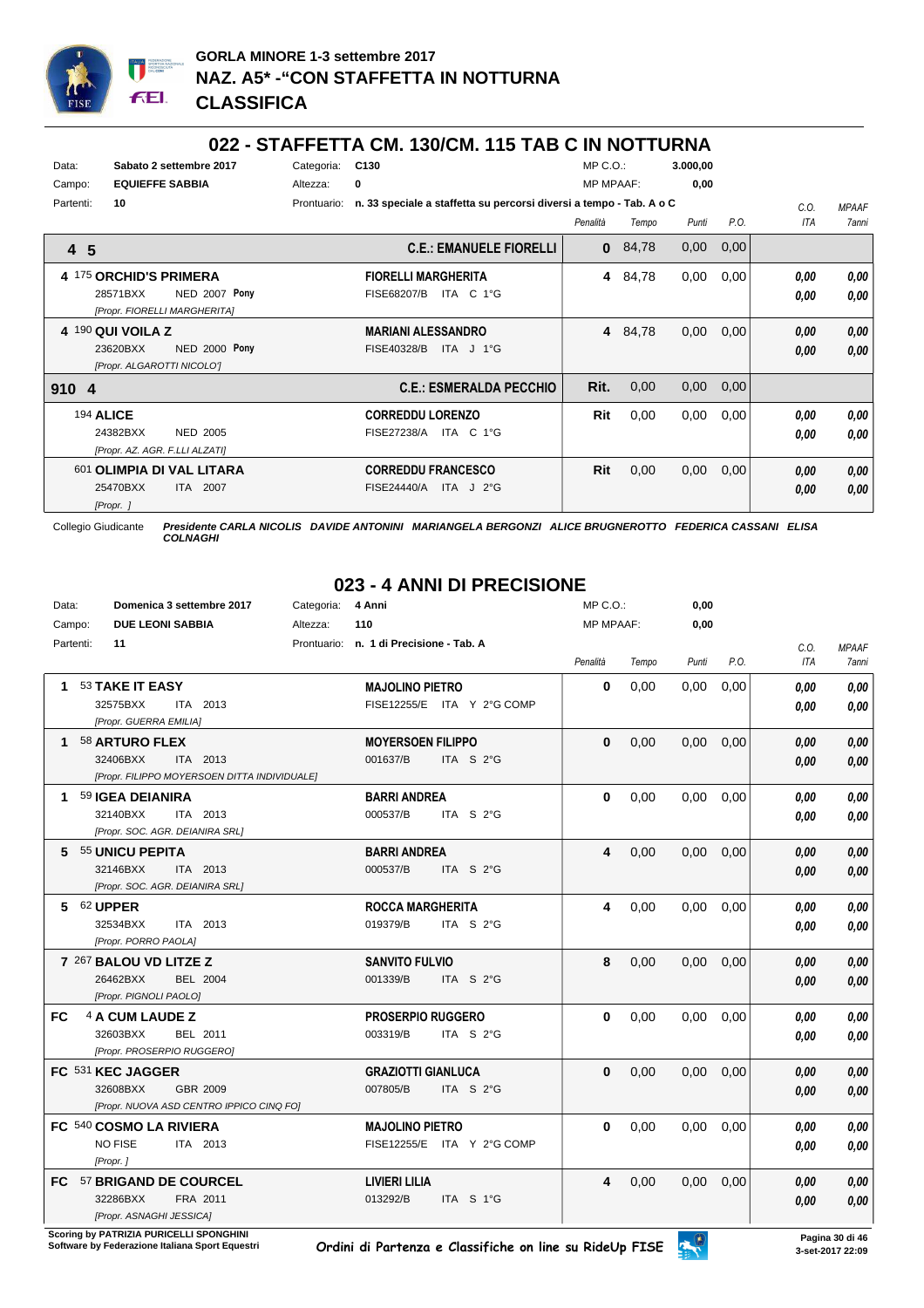

## **GORLA MINORE 1-3 settembre 2017 NAZ. A5\* -"CON STAFFETTA IN NOTTURNA CLASSIFICA**

Collegio Giudicante *Presidente CARLA NICOLIS DAVIDE ANTONINI MARIANGELA BERGONZI ALICE BRUGNEROTTO FEDERICA CASSANI ELISA COLNAGHI*

# **024 - 5 ANNI DI PRECISIONE**

| Data: | Domenica 3 settembre 2017<br>Categoria:        | 5 Anni                                           | $MP C. O.$ :     |       | 0,00          |      |      |              |
|-------|------------------------------------------------|--------------------------------------------------|------------------|-------|---------------|------|------|--------------|
|       | Campo:<br><b>DUE LEONI SABBIA</b><br>Altezza:  | 120                                              | <b>MP MPAAF:</b> |       | 0,00          |      |      |              |
|       | Partenti:<br>25                                | Prontuario: n. 1 di Precisione - Tab. A          |                  |       |               |      | C.O. | <b>MPAAF</b> |
|       |                                                |                                                  | Penalità         | Tempo | Punti         | P.O. | ITA  | 7anni        |
|       | 32 CALUMA                                      | <b>CHECCHI MATTEO</b>                            | $\bf{0}$         | 0,00  | 0,00          | 0,00 | 0.00 | 0.00         |
|       | 31724BXX<br>GER 2012                           | 004393/B<br>ITA S 2°G                            |                  |       |               |      | 0.00 | 0,00         |
|       | [Propr. IL BOSCHETTO SOCIETA' AGRICOLA SRL]    |                                                  |                  |       |               |      |      |              |
|       | 1 37 TALENTO DEL MENHIR                        | <b>D'OTTAVI DOBRINA</b>                          | $\bf{0}$         | 0,00  | 0,00          | 0,00 | 0,00 | 0,00         |
|       | 04968N<br>ITA 2012                             | 009395/G<br>ITA S 2°G                            |                  |       |               |      | 0,00 | 0,00         |
|       | [Propr. A.S.D. CENTRO DI EQUITAZIONE OZIERESE] |                                                  |                  |       |               |      |      |              |
| 1.    | 39 HAILY VAN CON AMPER                         | <b>BERTINI ALESSANDRO</b>                        | $\bf{0}$         | 0,00  | 0,00          | 0,00 | 0.00 | 0,00         |
|       | 13068D<br>NED 2012                             | <b>FISE6096/E</b><br>ITA S 2°G                   |                  |       |               |      |      |              |
|       | [Propr. GIOVI SRL SOC.AGR.]                    |                                                  |                  |       |               |      | 0.00 | 0,00         |
| 1.    | 40 CHATEAU MARGAUX DELLA FICORA                |                                                  | $\bf{0}$         | 0,00  | 0,00          | 0,00 |      |              |
|       | 32162BXX<br>ITA 2012                           | <b>NARDI ALESSANDRO</b><br>011835/B<br>ITA S 2°G |                  |       |               |      | 0,00 | 0,00         |
|       | [Propr. TAGLIABUE VALENTINA]                   |                                                  |                  |       |               |      | 0,00 | 0,00         |
|       |                                                |                                                  |                  |       |               |      |      |              |
|       | 42 HALOS DEIANIRA                              | <b>BARRI ANDREA</b>                              | $\mathbf{0}$     | 0,00  | 0,00          | 0,00 | 0,00 | 0,00         |
|       | 32143BXX<br>ITA 2012                           | 000537/B<br>ITA S 2°G                            |                  |       |               |      | 0,00 | 0,00         |
|       | [Propr. SOC. AGR. DEIANIRA SRL]                |                                                  |                  |       |               |      |      |              |
|       | <b>1 48 REVENGE GIRL</b>                       | <b>MARASCALCHI NICOLE</b>                        | $\bf{0}$         | 0,00  | 0,00          | 0,00 | 0,00 | 0,00         |
|       | 31585BXX<br>ITA 2012                           | 001616/D<br>ITA S 2°G                            |                  |       |               |      | 0,00 | 0,00         |
|       | [Propr. MARASCALCHI NICOLE]                    |                                                  |                  |       |               |      |      |              |
|       | 7 31 CAPTAIN COLOMBO 2                         | <b>ADDIS PIERPAOLO</b>                           | 1                | 0,00  | 0,00          | 0,00 | 0.00 | 0,00         |
|       | 25970K<br>GER 2012                             | ITA S 2°G<br>001241/N                            |                  |       |               |      | 0.00 | 0,00         |
|       | [Propr.]                                       |                                                  |                  |       |               |      |      |              |
|       | 7 49 CHICAGO CHICAGO                           | <b>PATRESE CONTI BEATRICE</b>                    | 1                | 0,00  | 0,00          | 0,00 | 0,00 | 0,00         |
|       | 26398K<br>FRA 2012                             | 37766/D<br>ITA S 2°G                             |                  |       |               |      | 0.00 | 0,00         |
|       | [Propr.]                                       |                                                  |                  |       |               |      |      |              |
| 9     | <b>36 COLOURFUL DREAMS</b>                     | <b>MOROSOLI DOMENICO</b>                         | 4                | 0,00  | 0,00          | 0,00 | 0.00 | 0,00         |
|       | GER 2012<br>26411K                             | GL000136<br>SUI S 2°G                            |                  |       |               |      | 0.00 | 0,00         |
|       | [Propr. ]                                      |                                                  |                  |       |               |      |      |              |
| 9     | 50 VIGORELLI                                   | <b>MAGISTRETTI EDOARDO</b>                       | 4                | 0,00  | 0,00          | 0,00 | 0,00 | 0,00         |
|       | 31337BXX<br>ITA 2012                           | 008466/B<br>ITA S 2°G                            |                  |       |               |      | 0,00 | 0,00         |
|       | [Propr. VEZZOLI ITALO]                         |                                                  |                  |       |               |      |      |              |
|       | 11 33 MAGA MAGO'                               | <b>BOMMINO LUCA</b>                              | 8                | 0,00  | 0,00          | 0,00 | 0.00 | 0,00         |
|       | 32831BXX<br>ITA 2012                           | 003066/A<br>ITA S 2°G                            |                  |       |               |      | 0,00 | 0,00         |
|       | [Propr. AZIENDA AGR. ALLEVAMENTO MONTECHIARO]  |                                                  |                  |       |               |      |      |              |
|       | 11 34 PAPAIA DEL SOLE                          | <b>NEBEL ARNEODO</b>                             | 8                | 0,00  | $0,00$ $0,00$ |      | 0.00 | 0,00         |
|       | 31550BXX<br>ITA 2012                           | FISE50343/B ITA Y 2°G                            |                  |       |               |      | 0,00 | 0,00         |
|       | [Propr. ORSENIGO MARIARITA]                    |                                                  |                  |       |               |      |      |              |
|       | 11 43 CHAMPAGNE DE L'HERIBUS                   | <b>ADDIS PIERPAOLO</b>                           | 8                | 0,00  | 0,00          | 0,00 | 0.00 | 0,00         |
|       | 26397K<br>LUX 2012                             | 001241/N<br>ITA S 2°G                            |                  |       |               |      | 0.00 | 0,00         |
|       | [Propr.]                                       |                                                  |                  |       |               |      |      |              |
|       | 14 52 SANDY                                    | <b>PINA GABRIELE</b>                             | 9                | 0,00  | 0,00          | 0,00 | 0.00 | 0,00         |
|       | 32614BXX<br>ITA 2012                           | 000527/B<br>ITA S 2°G                            |                  |       |               |      | 0.00 | 0,00         |
|       | [Propr. ORLANDI SERGIO]                        |                                                  |                  |       |               |      |      |              |
|       | 15 45 CAYENNE S Z                              | <b>CHECCHI MATTEO</b>                            | 12               | 0,00  | 0,00          | 0,00 | 0,00 | 0,00         |
|       | 32476BXX<br>ITA 2012                           | 004393/B<br>ITA S 2°G                            |                  |       |               |      | 0.00 | 0,00         |
|       | [Propr. CIAFFARAFA PAOLO]                      |                                                  |                  |       |               |      |      |              |
|       | FC 172 CAPACITY ANIBELLE                       | <b>BASSO VIRGINIA</b>                            | 0                | 0,00  | 0,00          | 0,00 | 0,00 | 0,00         |
|       | 28591T<br><b>DEN 2008</b>                      | <b>FISE7266/T</b><br>ITA Y 1°G                   |                  |       |               |      | 0,00 | 0,00         |
|       | [Propr. DINDO S.A.S. DI DAVIDE KAINICH & C.]   |                                                  |                  |       |               |      |      |              |
|       | FC 188 BYCICLE RACE                            | <b>BARRI ANDREA</b>                              | 0                | 0,00  | 0,00          | 0,00 | 0.00 | 0,00         |
|       | 24549BXX<br>ITA 2006                           | 000537/B<br>ITA S 2°G                            |                  |       |               |      | 0,00 | 0,00         |
|       | [Propr. SOC. AGR. DEIANIRA SRL]                |                                                  |                  |       |               |      |      |              |

**Scoring by PATRIZIA PURICELLI SPONGHINI**<br>Software by Federazione Italiana Sport Equestri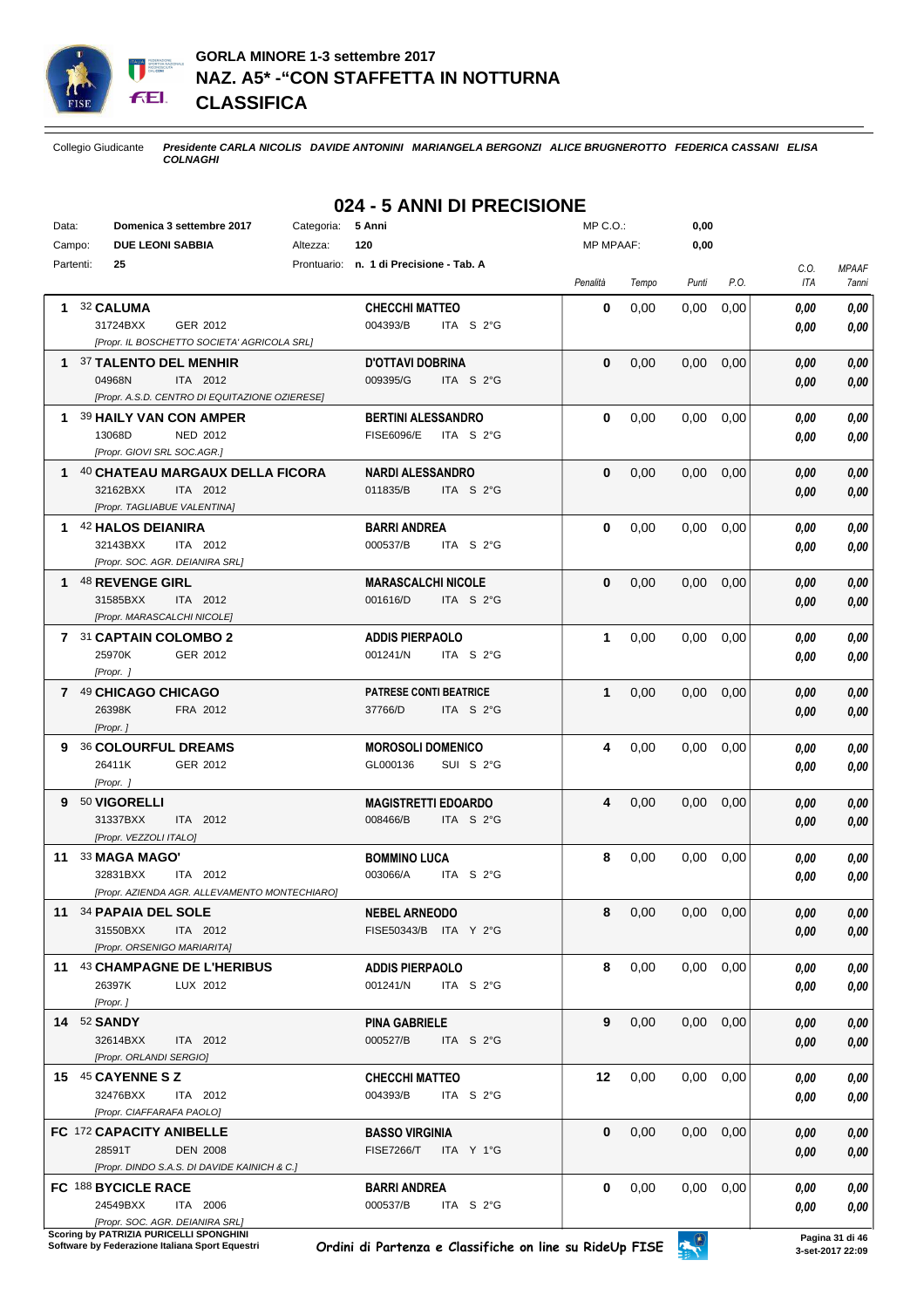

## **024 - 5 ANNI DI PRECISIONE**

| Data:<br>Campo: | Domenica 3 settembre 2017<br><b>DUE LEONI SABBIA</b>                                           | Categoria:<br>Altezza: | 5 Anni<br>120                                           | MP C.O.:<br><b>MP MPAAF:</b> |       | 0,00<br>0,00 |      |              |                       |
|-----------------|------------------------------------------------------------------------------------------------|------------------------|---------------------------------------------------------|------------------------------|-------|--------------|------|--------------|-----------------------|
| Partenti:       | 25                                                                                             |                        | Prontuario: n. 1 di Precisione - Tab. A                 | Penalità                     | Tempo | Punti        | P.O. | C.O.<br>ITA  | <b>MPAAF</b><br>7anni |
|                 | FC 210 CLARETTA<br>28828T<br>EST 2008<br>[Propr. OTTINO SERGIO]                                |                        | <b>BASSO VIRGINIA</b><br><b>FISE7266/T</b><br>ITA Y 1°G | 0                            | 0,00  | 0,00         | 0,00 | 0,00<br>0,00 | 0.00<br>0.00          |
| FC.             | 56 ROSENBAUM<br>32155BXX<br>GER 2009<br>[Propr. CRISPINO ILARIA]                               |                        | <b>SERAFIN GABRIELE</b><br>012601/B<br>ITA S 2°G        | 16                           | 0,00  | 0.00         | 0.00 | 0.00<br>0.00 | 0.00<br>0,00          |
| FC.             | 28 LOLLIE BOLLIE<br>24745K<br>GER 2010<br>[Propr.]                                             |                        | <b>MOROSOLI DOMENICO</b><br>SUI S 2°G<br>GL000136       | 4                            | 0,00  | 0,00         | 0,00 | 0,00<br>0,00 | 0.00<br>0.00          |
| FC.             | 51 IS ALREADY D'ACHERONTE<br>31906BXX<br>ITA 2011<br>[Propr. SOCIETA' AGRICOLA IL CERRO S.R.L] |                        | <b>GALIMBERTI CARLOTTA</b><br>ITA S 1°G<br>010768/B     | 4                            | 0,00  | 0,00         | 0,00 | 0.00<br>0,00 | 0,00<br>0,00          |
| FC 199 WELKOM   | <b>NED 2003</b><br>25932BXX<br>[Propr. SERAFIN ALBERTO]                                        |                        | <b>MARASCO GIULIA</b><br>FISE16828/B ITA S 1°G          | 4                            | 0,00  | 0,00         | 0,00 | 0,00<br>0,00 | 0.00<br>0.00          |
| FC.             | 46 MATRUSCHKA VD CAATSHOEVE<br><b>NO FISE</b><br>BEL 2012<br>[Propr.]                          |                        | <b>BRATOMI LINDA</b><br>009728/B<br>ITA S 2°G           | 8                            | 0,00  | 0,00         | 0,00 | 0.00<br>0.00 | 0.00<br>0.00          |
|                 | FC 241 ACAPULCO DELLA TORRIGGIA<br>30200BXX<br>ITA 2010<br>[Propr. AZ. AGR. "LA TORRIGGIA"]    |                        | DI BERNARDO GAIA<br>FISE12193/T ITA J 1°G               | 9                            | 0,00  | 0,00         | 0,00 | 0,00<br>0,00 | 0,00<br>0.00          |
|                 | FC 156 HERACLES VAN'T HEUVELLAND<br>26351K<br>BEL 2007<br>[Propr.]                             |                        | <b>BIAZZI VALERIA</b><br>FISE25439/B<br>ITA Y 2°G       | Rit                          | 0,00  | 0,00         | 0,00 | 0.00<br>0.00 | 0,00<br>0.00          |

Collegio Giudicante *Presidente CARLA NICOLIS DAVIDE ANTONINI MARIANGELA BERGONZI ALICE BRUGNEROTTO FEDERICA CASSANI ELISA COLNAGHI*

# **025 - 6 ANNI MISTA**

| Data:  |                                                                      | Domenica 3 settembre 2017                                                 | Categoria:  | 6 Anni                                      |                     | $MP C. O.$ :     |       | 1.140,00 |      |                    |                              |
|--------|----------------------------------------------------------------------|---------------------------------------------------------------------------|-------------|---------------------------------------------|---------------------|------------------|-------|----------|------|--------------------|------------------------------|
| Campo: | <b>EQUIEFFE SABBIA</b>                                               |                                                                           | Altezza:    | 130                                         |                     | <b>MP MPAAF:</b> |       | 0,00     |      |                    |                              |
|        | Partenti:<br>23                                                      |                                                                           | Prontuario: | n. 7 mista - Tab. A                         |                     | Penalità         | Tempo | Punti    | P.O. | C.0.<br><b>ITA</b> | <b>MPAAF</b><br><b>7anni</b> |
|        | 24 FIRE FOX E.H.<br>32158BXX<br>[Propr. POGGIALI SILVIA]             | GER 2011                                                                  |             | <b>ZUVADELLI PAOLO ADAMO</b><br>001392/E    | ITA S $2^{\circ}$ G | 0/0              | 39,82 | 0,00     | 0,00 | 272,33<br>0,00     | 0,00<br>0,00                 |
|        | <b>15 GERIONE DEIANIRA</b><br>30961BXX                               | ITA 2011<br>[Propr. SOC. AGR. DEIANIRA SRL]                               |             | <b>BARRI ANDREA</b><br>000537/B             | ITA S 2°G           | 0/0              | 40,92 | 0,00     | 0,00 | 224,45<br>0.00     | 0,00<br>0,00                 |
| 3      | 11 LOVELY GIRL 25<br>26048K<br>[Propr.]                              | GER 2011                                                                  |             | <b>MOROSOLI DOMENICO</b><br>GL000136        | SUI S 2°G           | 0/0              | 47,80 | 0,00     | 0,00 | 203,93<br>0,00     | 0,00<br>0,00                 |
|        | 9 ALEDIS<br>31670BXX<br>[Propr. EQUITAGO SRL]                        | ITA 2011                                                                  |             | <b>CHECCHI MATTEO</b><br>004393/B           | ITA S 2°G           | 0/4              | 40.68 | 0,00     | 0,00 | 132,75<br>0.00     | 0,00<br>0,00                 |
| 5      | 30532BXX                                                             | 10 FOUR WHITE LEGS D'ACHERONTE<br>ITA 2011<br>[Propr. BUONANOCE VINCENZO] |             | <b>PARILLO LORENZO</b><br>015746/B          | ITA S 2°G           | 0/8              | 46.54 | 0.00     | 0.00 | 119,07<br>0,00     | 0,00<br>0,00                 |
| 6      | 6 CONTOON<br>32586BXX                                                | GER 2011<br>[Propr. AZ. AGR. BRESSANELLI DENIS]                           |             | <b>BALDINI ARIELLE</b><br><b>FISE7150/C</b> | ITA Y 2°G           | 0/8              | 48,99 | 0,00     | 0,00 | 78,03<br>0,00      | 0,00<br>0,00                 |
| 7      | <b>12 FIRST PLEASURE</b><br>31552BXX<br>[Propr. SUCIU DORINA SILVIA] | ITA 2011                                                                  |             | <b>TOSCA ANDREA</b><br>21140/B              | ITA S 2°G           | $\overline{4}$   | 72,20 | 0,00     | 0,00 | 0,00<br>0.00       | 0,00<br>0,00                 |

**Scoring by PATRIZIA PURICELLI SPONGHINI<br>Software by Federazione Italiana Sport Equestri**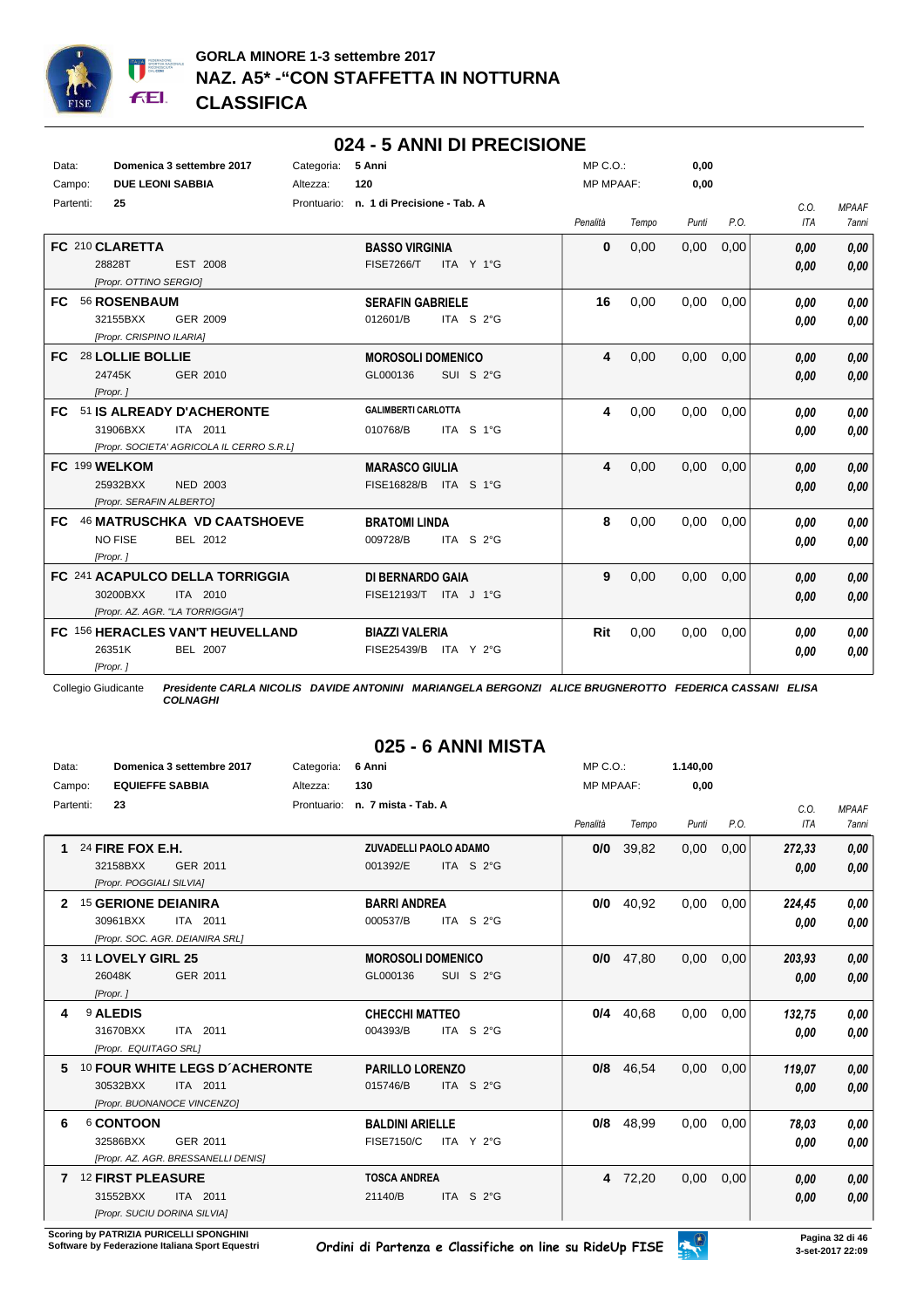

#### Data: **Domenica 3 settembre 2017** Categoria: 6 Anni Prontuario: **n. 7 mista - Tab. A** Campo: **EQUIEFFE SABBIA** Partenti: **23** Altezza: **130** MP C.O.: MP MPAAF: **1.140,00 0,00** *Penalità Tempo Punti P.O. C.O. ITA MPAAF 7anni* **8** 7 **LUISA** ITA 2011 **ARCAINI FRANCESCA** *[Propr. ARCAINI FRANCESCA]* 32092BXX ITA 2011 FISE67474/B ITA Y 2°G **0,00 0,00 4** 75,76 0,00 0,00 *0,00 0,00 0,00* **9** 26 **SIBILLA DI VAL LITARA** ITA 2011 **DI PANCRAZIO LETIZIA** *[Propr. LEPRI VALTER]* 31160BXX ITA 2011 FISE34735/B ITA Y 1°G <mark>0,00 0,00</mark> **4** 76,77 0,00 0,00 *0,00 0,00 0,00* **10** 18 **GINVINO** NED 2011 **BRATOMI LINDA** *[Propr. FT EQUESTRIAN S.R.L.]* ITA S 2°G **4** 78,15 0,00 0,00 *0,00 0,00 0,00* 32168BXX 009728/B *0,00* **11** 3 **BIG BOY DU BARY** FRA 2011 **DURAND JULIEN** *[Propr. PAOLETTI CARLOS JOSEF]* FRA S 2°G **4** 79,17 0,00 0,00 *0,00 0,00 0,00* 29768BXX FRA 2011 013505/B FRA S 2°G <mark> 0,00 0,00</mark> **12** 21 **STARCO VH VIJVERBOS Z** BEL 2011 **ADDIS PIERPAOLO** *[Propr. ]* ITA S 2°G **4** 80,15 0,00 0,00 *0,00 0,00 0,00* 25556K BEL 2011 001241/N ITA S 2°G <mark> *0,00 0,00*</mark> **13** 5 **LOLLY POP** ITA 2011 **BOMMINO LUCA** *[Propr. AZIENDA AGR. ALLEVAMENTO MONTECHIARO]* ITA S 2°G **4** 80,99 0,00 0,00 *0,00 0,00 0,00* 30901BXX ITA 2011 003066/A ITA S 2°G <mark> 0,00 0,00</mark> **14** 17 **SCHOKOLADE** GER 2011 **CHECCHI MATTEO** *[Propr. IL BOSCHETTO SOCIETA' AGRICOLA SRL]* ITA S 2°G **8** 73,33 0,00 0,00 *0,00 0,00 0,00* 31734BXX GER\_2011 004393/B ITA S\_2°G <mark> 0,00 0,00</mark> **15** 13 **ORALANDA** ITA 2011 **EMENDI ANDREA** *[Propr. AZ. AG. DEL LUPO LUCIA]* ITA S 1°G **8** 80,91 0,00 0,00 *0,00 0,00 0,00* 09619D 022547/B *0,00* **16** 1 **ASTON MARTIN Z** ITA 2011 **CHECCHI MATTEO** *[Propr. CHINI MANUELA]* ITA S 2°G **11** 92,97 0,00 0,00 *0,00 0,00 0,00* 31466BXX ITA 2011 004393/B ITA S 2°G <mark> 0,00 0,00</mark> **17** 2 **ACQUERELLO** ITA 2011 **FERRARIO MASSIMILIANO** *[Propr. AZ. AGR. PRATO ROTONDO DI FERRARIO MASSIMILIANO]* ITA S 2°G **17** 81,73 0,00 0,00 *0,00 0,00 0,00* 31407BXX 007958/B *0,00* **18** 44 **DUFTE BIEN 16** GER 2011 **MOROSOLI DOMENICO** *[Propr. ]* SUI S 2°G **26** 101,62 0,00 0,00 *0,00 0,00 0,00* 26047K GL000136 *0,00* 14 **GRAN CONDE'** ITA 2011 **FERRARIO MASSIMILIANO** *[Propr. AZ. AGR. PRATO ROTONDO DI FERRARIO MASSIMILIANO]* ITA S 2°G **Elim** 0,00 0,00 0,00 *0,00 0,00 0,00* 31332BXX ITA 2011 007958/B ITA S 2°G <mark> 0,00 0,00</mark> 98 **BARDOT** NED 2006 **BIAZZI VALERIA** *[Propr. HORSES ROAD SRL]* 16598A NED 2006 FISE25439/B ITA Y 2°G **0,00 0,00 Elim** 0,00 0,00 0,00 *0,00 0,00 0,00* **FC** 93 **CORALLO Z** BEL 2009 **TABARINI FILIPPO** *[Propr. ]* ITA S 2°G **1** 83,84 0,00 0,00 *0,00 0,00 0,00* 26414K 003518/A *0,00* **FC** 143 **GITTE OF HERITAGE** BEL 2006 **TABARINI FILIPPO** *[Propr. ]* ITA S 2°G **4** 80,17 0,00 0,00 *0,00 0,00 0,00* 26415K BEL 2006 003518/A ITA S 2°G <mark> 0,00 0,00</mark> **FC** 243 **FILAN** GER 2009 **SERAFIN GABRIELE** *[Propr. MOTTA RAFFAELLA]* ITA S 2°G **Elim** 0,00 0,00 0,00 *0,00 0,00 0,00* 13616E GER\_2009 012601/B ITA S\_2°G **0,00 0,00**

**025 - 6 ANNI MISTA**

Collegio Giudicante *Presidente CARLA NICOLIS DAVIDE ANTONINI MARIANGELA BERGONZI ALICE BRUGNEROTTO FEDERICA CASSANI ELISA COLNAGHI*

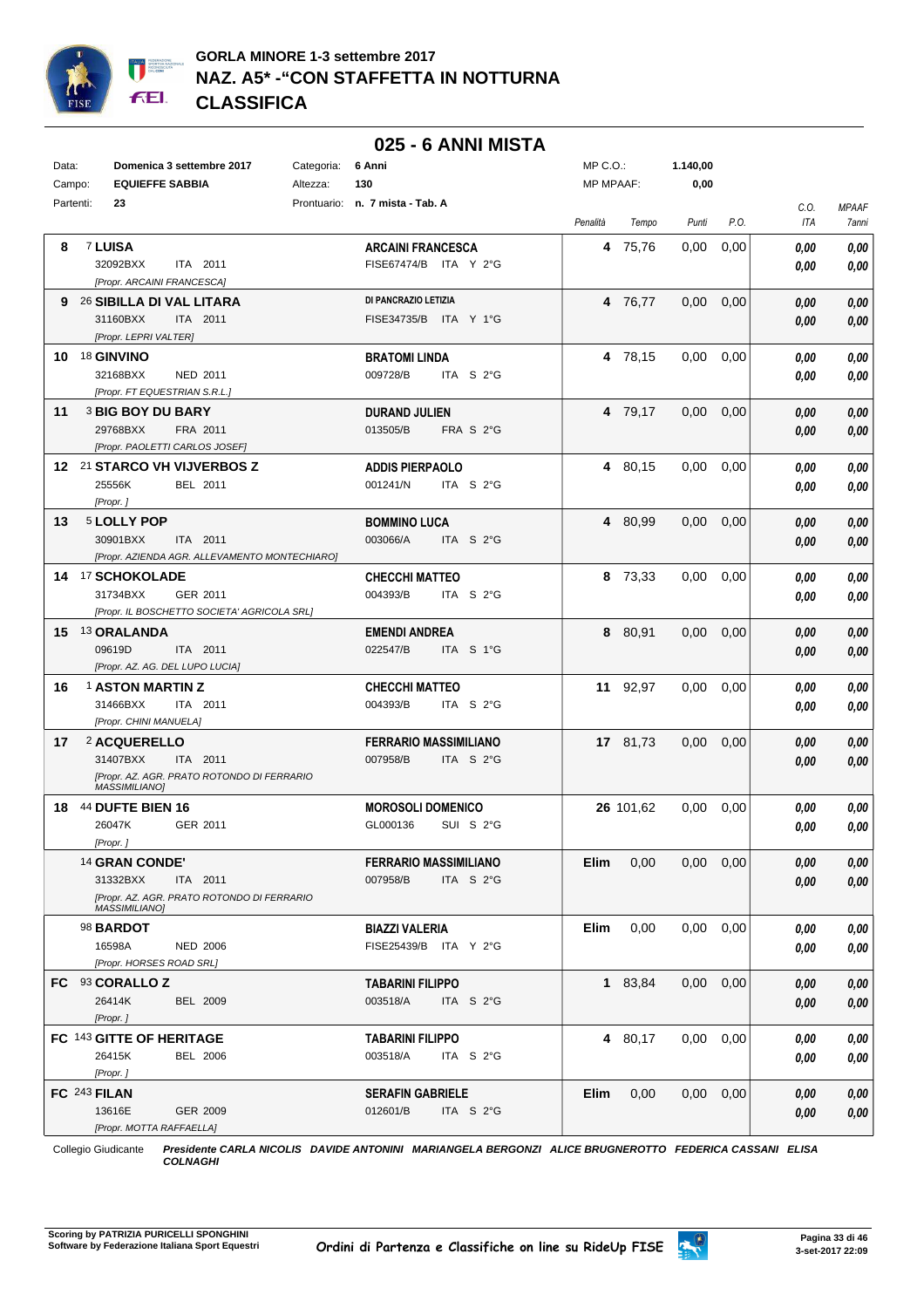

## **026 - C130 A TEMPO**

| Data:              | Domenica 3 settembre 2017                    | Categoria: | C <sub>130</sub>                  | MP C.O.:         |           | 1.500,00          |      |            |              |
|--------------------|----------------------------------------------|------------|-----------------------------------|------------------|-----------|-------------------|------|------------|--------------|
| Campo:             | <b>EQUIEFFE SABBIA</b>                       | Altezza:   | 130                               | <b>MP MPAAF:</b> |           | 0,00              |      |            |              |
| Partenti:          | 32                                           |            | Prontuario: n. 3 a tempo - Tab. A |                  |           |                   |      | C.O.       | <b>MPAAF</b> |
|                    |                                              |            |                                   | Penalità         | Tempo     | Punti             | P.O. | <b>ITA</b> | 7anni        |
|                    | 1 116 CARTESIO STAR                          |            | <b>FERRARIO MASSIMILIANO</b>      |                  | 0 61,59   | 0,00              | 0,00 | 337,50     | 0,00         |
|                    | 28305BXX<br>ITA 2008                         |            | ITA S 2°G<br>007958/B             |                  |           |                   |      | 150,00     | 0,00         |
|                    | [Propr. AZIENDA AGRICOLA PAPETTI E C. SS]    |            |                                   |                  |           |                   |      |            |              |
|                    | 2 149 CANNAVARRO                             |            | <b>CHECCHI MATTEO</b>             |                  | 0 61,67   | 0,00              | 0,00 | 243,00     | 0,00         |
|                    | 16736A<br>FIN 2006                           |            | 004393/B<br>ITA S 2°G             |                  |           |                   |      | 0,00       | 0,00         |
|                    | [Propr. MARCHESI STEFANO]                    |            |                                   |                  |           |                   |      |            |              |
|                    | 3 213 CARGO-O.H.                             |            | <b>FIORELLI MARGHERITA</b>        |                  | 0 62,14   | 0,00              | 0,00 | 202,50     | 0,00         |
|                    | 23597BXX<br>BEL 2002                         |            | FISE68207/B ITA C 1°G             |                  |           |                   |      | 0,00       | 0,00         |
|                    | [Propr. FIORELLI GRAZIANO]                   |            |                                   |                  |           |                   |      |            |              |
|                    | 4 84 FIXDESIGN WIPLALA                       |            | <b>MAGGIULLI GIULIA</b>           |                  | $0$ 70,77 | 0,00              | 0,00 | 162,00     | 0,00         |
|                    | 28232BXX<br><b>NED 2003</b>                  |            | FISE52880/B ITA J 2°G             |                  |           |                   |      | 0,00       | 0,00         |
|                    | [Propr. INDUSTRIE GALVANICHE]                |            |                                   |                  |           |                   |      |            |              |
|                    | 5 124 FLANEUR D'HOUTVELD Z                   |            | <b>BIANCHI GIORGIO</b>            |                  | $0$ 71,75 | 0,00              | 0,00 | 135,00     | 0,00         |
|                    | 32000BXX<br>BEL 2010                         |            | FISE21845/B ITA S 2°G             |                  |           |                   |      | 0,00       | 0,00         |
|                    | [Propr. MGS HORSES DI SARA GHILARDI E C SAS] |            |                                   |                  |           |                   |      |            |              |
|                    | 6 225 BONAPARTE                              |            | <b>DENTE GERARDO</b>              |                  | $0$ 73,33 | 0,00              | 0,00 | 54,00      | 0,00         |
|                    | 23075K<br><b>NED 2006</b>                    |            | FISE2637/I<br>ITA S 1°G           |                  |           |                   |      | 0,00       | 0,00         |
|                    | [Propr. ]                                    |            |                                   |                  |           |                   |      |            |              |
|                    | 7 123 CANOSO                                 |            | <b>MONTANELLI VIOLA</b>           |                  | $0$ 78,22 | 0,00              | 0,00 | 54,00      | 0,00         |
|                    | <b>GER 2008</b><br>31782BXX                  |            | FISE31818/B ITA S 2°G             |                  |           |                   |      | 0,00       | 0,00         |
|                    | [Propr. CIRCOLO IPPICO VITTORI A.S.D.]       |            |                                   |                  |           |                   |      |            |              |
|                    | 8 94 MA CAB J                                |            | <b>UBOLDI IGNAZIO</b>             |                  | 0 80,83   | 0,00              | 0,00 | 54,00      | 0,00         |
|                    | PRO13358<br><b>SWE 2010</b>                  |            | FISE18508/A ITA J 2°G             |                  |           |                   |      | 0,00       | 0,00         |
|                    | [Propr. THS SRL]                             |            |                                   |                  |           |                   |      |            |              |
|                    | 9 68 CHURCHILL OF HERITAGE                   |            | <b>TABARINI FILIPPO</b>           |                  | 2 88,51   | 0,00              | 0,00 | 54,00      | 0,00         |
|                    | 26412K<br>POR 2007                           |            | 003518/A<br>ITA S 2°G             |                  |           |                   |      | 0,00       | 0,00         |
|                    | [Propr.]                                     |            |                                   |                  |           |                   |      |            |              |
|                    | 10 90 BALLERINA                              |            | <b>KAINICH DAVIDE</b>             |                  | 4 66,20   | 0,00              | 0,00 | 0,00       | 0,00         |
|                    | 01211V<br>GER 2009                           |            | 001372/D<br>ITA S 2°G             |                  |           |                   |      | 0,00       | 0,00         |
|                    | [Propr. SANTER NATHALIE]                     |            |                                   |                  |           |                   |      |            |              |
|                    | 11 101 CHARITE                               |            | <b>BOMMINO LUCA</b>               |                  | 4 67,09   | 0,00              | 0,00 | 0.00       | 0,00         |
|                    | 28885BXX<br><b>GER 2008</b>                  |            | 003066/A<br>ITA S 2°G             |                  |           |                   |      | 0.00       | 0,00         |
|                    | [Propr. FIORELLI GRAZIANO]                   |            |                                   |                  |           |                   |      |            |              |
|                    | 12 96 PAZZA IDEA                             |            | <b>FERRARIO MASSIMILIANO</b>      |                  | 4 68,11   | $0,00$ $0,00$     |      | 0,00       | 0,00         |
|                    | 24270BXX<br>ITA 2006                         |            | 007958/B<br>ITA $S2°G$            |                  |           |                   |      | 0,00       | 0,00         |
|                    | [Propr. MORONE MARIA GUIA]                   |            |                                   |                  |           |                   |      |            |              |
|                    | 13 100 PEPERITA PATTY                        |            | <b>TARANTINI GUIDO</b>            |                  | 4 69,22   | $0,00$ $0,00$     |      | 0.00       | 0,00         |
|                    | 28308BXX<br>ITA 2009                         |            | 008884/G<br>ITA $S$ 2°G           |                  |           |                   |      | 0,00       | 0,00         |
|                    | [Propr. MELE ALESSANDRA]                     |            |                                   |                  |           |                   |      |            |              |
|                    | 14 92 CAPTAIN JACK SPARROW VS                |            | <b>CALDERARO MARCO</b>            |                  | 4 71,16   | $0,00$ $0,00$     |      | 0,00       | 0,00         |
|                    | 30006BXX<br>GER 2007                         |            | FISE20763/B ITA J 2°G             |                  |           |                   |      | 0,00       | 0,00         |
|                    | [Propr. CALDERARO PAOLO]                     |            |                                   |                  |           |                   |      |            |              |
| <b>15 110 URKA</b> |                                              |            | <b>RIZZI FILIPPO</b>              |                  | 4 71,87   | 0,00              | 0,00 | 0.00       | 0,00         |
|                    | 28437T<br>ITA 2010                           |            | 001055/T<br>ITA $S$ 2°G           |                  |           |                   |      | 0,00       | 0,00         |
|                    | [Propr. AZ.AGR.DELL'EMME]                    |            |                                   |                  |           |                   |      |            |              |
|                    | 16 30 PIPIERINO                              |            | <b>BARRI ANDREA</b>               |                  | 4 72,41   | $0.00 \quad 0.00$ |      | 0,00       | 0,00         |
|                    | 27771BXX<br>ITA 2008                         |            | 000537/B<br>ITA S 2°G             |                  |           |                   |      | 0,00       | 0,00         |
|                    | [Propr. LANDESCHI LUCIA]                     |            |                                   |                  |           |                   |      |            |              |
|                    | <b>17 158 VALSE DU ROUET</b>                 |            | <b>ADDIS PIERPAOLO</b>            |                  | 5 83,22   | $0,00$ $0,00$     |      | 0,00       | 0,00         |
|                    | 25259K<br>FRA 2009                           |            | 001241/N<br>ITA $S$ 2°G           |                  |           |                   |      | 0,00       | 0,00         |
|                    | [Propr.]                                     |            |                                   |                  |           |                   |      |            |              |
|                    | 18 109 ALPINA DE ROUHET                      |            | <b>MOYERSOEN FILIPPO</b>          |                  | 5 84,64   | $0,00$ $0,00$     |      | 0,00       | 0,00         |
|                    | 14432E<br>FRA 2010                           |            | 001637/B<br>ITA $S$ 2°G           |                  |           |                   |      | 0,00       | 0,00         |
|                    | [Propr. CESARETTO MASSIMO]                   |            |                                   |                  |           |                   |      |            |              |

**.**<br>Scoring by PATRIZIA PURICELLI SPONGHINI<br>Software by Federazione Italiana Sport Equestri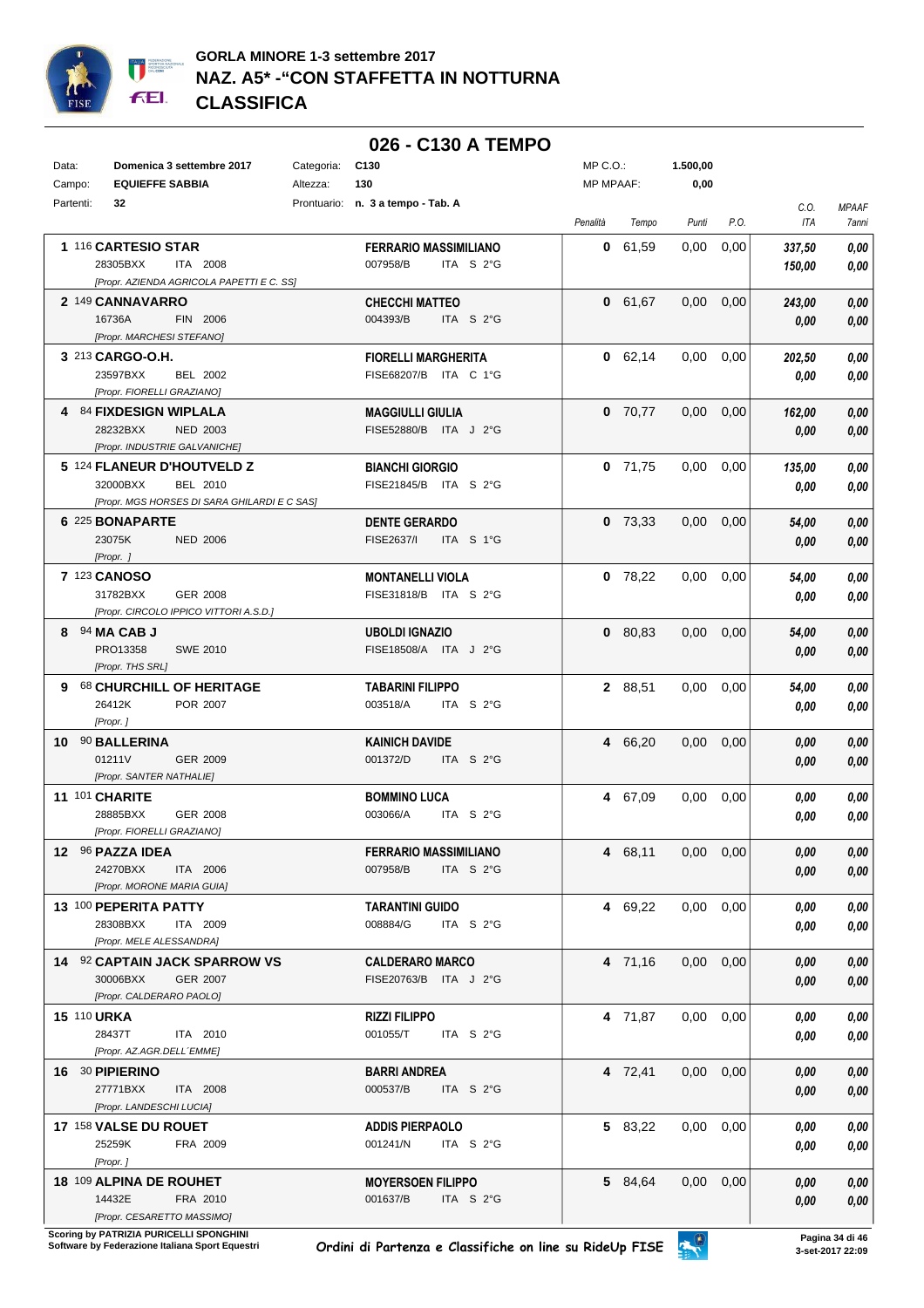

## **026 - C130 A TEMPO**

| Data:<br>Campo: | Domenica 3 settembre 2017<br><b>EQUIEFFE SABBIA</b>                | Categoria:<br>Altezza: | C <sub>130</sub><br>130                               | $MP C. O.$ :<br><b>MP MPAAF:</b> |          | 1.500,00<br>0,00  |      |                    |                       |
|-----------------|--------------------------------------------------------------------|------------------------|-------------------------------------------------------|----------------------------------|----------|-------------------|------|--------------------|-----------------------|
| Partenti:       | 32                                                                 |                        | Prontuario: n. 3 a tempo - Tab. A                     |                                  |          |                   |      |                    |                       |
|                 |                                                                    |                        |                                                       | Penalità                         | Tempo    | Punti             | P.O. | C.O.<br><b>ITA</b> | <b>MPAAF</b><br>7anni |
|                 | <b>19 22 EN RICO</b>                                               |                        | <b>REITER MELANIE ATHINA</b>                          |                                  | 7 92,23  | 0,00              | 0,00 | 0.00               | 0,00                  |
|                 | 27699BXX<br>GER 2003                                               |                        | FISE28724/B ITA Y 2°G                                 |                                  |          |                   |      | 0.00               | 0,00                  |
|                 | [Propr. REITER MELANIE ATHINA]                                     |                        |                                                       |                                  |          |                   |      |                    |                       |
|                 | 20 87 APOLLON DE KILLEM                                            |                        | ZUVADELLI PAOLO ADAMO                                 |                                  | 8 66,06  | 0,00              | 0,00 | 0,00               | 0,00                  |
|                 | 31967BXX<br>FRA 2010                                               |                        | 001392/E<br>ITA S 2°G                                 |                                  |          |                   |      | 0,00               | 0,00                  |
|                 | [Propr. LACCHINI MATTIA]<br>21 82 ZOE DI VILLAGANA                 |                        |                                                       |                                  |          |                   |      |                    |                       |
|                 | 16128P<br>ITA 2007                                                 |                        | <b>FERRARIO MASSIMILIANO</b><br>007958/B<br>ITA S 2°G |                                  | 8 75,41  | 0,00              | 0,00 | 0,00               | 0,00<br>0,00          |
|                 | [Propr. C.I. SAN RAFFAELE ASD]                                     |                        |                                                       |                                  |          |                   |      | 0,00               |                       |
|                 | 22 128 AGOSTO MASSUERE                                             |                        | <b>SANVITO FULVIO</b>                                 |                                  | 8 75,73  | 0,00              | 0.00 | 0,00               | 0,00                  |
|                 | 32800BXX<br>FRA 2010                                               |                        | ITA S 2°G<br>001339/B                                 |                                  |          |                   |      | 0,00               | 0,00                  |
|                 | [Propr. SANVITO FULVIO DITTA INDIVIDUALE]                          |                        |                                                       |                                  |          |                   |      |                    |                       |
|                 | 23 77 CASPAR                                                       |                        | <b>SANVITO FULVIO</b>                                 |                                  | 8 76,02  | 0,00              | 0.00 | 0.00               | 0,00                  |
|                 | 31105BXX<br>GER 2010                                               |                        | 001339/B<br>ITA S 2°G                                 |                                  |          |                   |      | 0.00               | 0,00                  |
|                 | [Propr. SANVITO FULVIO]                                            |                        |                                                       |                                  |          |                   |      |                    |                       |
|                 | 24 117 CARTHJONK                                                   |                        | CHINI EMANUELA                                        |                                  | 8 76,81  | 0,00              | 0,00 | 0.00               | $0,\!00$              |
|                 | 13194F<br>ITA 2007                                                 |                        | 000568/V<br>ITA S 2°G                                 |                                  |          |                   |      | 0.00               | 0,00                  |
|                 | [Propr. PEILA MARCO]                                               |                        |                                                       |                                  |          |                   |      |                    |                       |
|                 | <b>25 114 EJANDO B</b>                                             |                        | <b>MOROSOLI DOMENICO</b>                              |                                  | 10 87,63 | 0,00              | 0.00 | 0.00               | $0,\!00$              |
|                 | 25664K<br><b>NED 2009</b>                                          |                        | GL000136<br>SUI S 2°G                                 |                                  |          |                   |      | 0.00               | 0,00                  |
|                 | [Propr.]                                                           |                        |                                                       |                                  |          |                   |      |                    |                       |
|                 | 26 223 CARLOS<br>00484Q<br>GER 2005                                |                        | <b>ASNAGHI JESSICA</b><br>FISE32713/B ITA S 1°G       |                                  | 11 93,50 | 0,00              | 0,00 | 0.00               | 0,00                  |
|                 | [Propr. DENTE GERARDO]                                             |                        |                                                       |                                  |          |                   |      | 0,00               | 0,00                  |
|                 | 27 130 LUDWIG                                                      |                        | <b>CHECCHI MATTEO</b>                                 |                                  | 16 77,30 | 0,00              | 0.00 | 0,00               | 0,00                  |
|                 | 32724BXX<br><b>GER 2007</b>                                        |                        | ITA S 2°G<br>004393/B                                 |                                  |          |                   |      | 0,00               | 0,00                  |
|                 | [Propr.]                                                           |                        |                                                       |                                  |          |                   |      |                    |                       |
|                 | <b>28 154 ALINDOR</b>                                              |                        | <b>MORONE MARIA GUIA</b>                              |                                  | 28 97,47 | 0,00              | 0,00 | 0,00               | 0,00                  |
|                 | 30720BXX<br>ITA 2009                                               |                        | 003032/B<br>ITA S 2°G                                 |                                  |          |                   |      | 0,00               | 0,00                  |
|                 | [Propr. AZ. AGR. PRATO ROTONDO DI FERRARIO<br><b>MASSIMILIANO]</b> |                        |                                                       |                                  |          |                   |      |                    |                       |
|                 | 164 AWANI SEMILLY                                                  |                        | <b>BIGLIETTI VALENTINA</b>                            | Elim                             | 0,00     | 0,00              | 0,00 | 0.00               | $\it 0,00$            |
|                 | 32108BXX<br>FRA 2010                                               |                        | <b>FISE555/KB</b><br>ITA Y 2°G                        |                                  |          |                   |      | 0.00               | 0,00                  |
|                 | [Propr. CLINICA VETERINARIA PIOLA GIOVANNI                         |                        |                                                       |                                  |          |                   |      |                    |                       |
|                 | BIGLIETTIJ                                                         |                        |                                                       |                                  |          |                   |      |                    |                       |
|                 | 173 QUIET RIOT                                                     |                        | <b>NASI GIADA</b>                                     | Elim                             | 0,00     | $0.00 \quad 0.00$ |      | 0,00               | 0,00                  |
|                 | 24627K<br><b>SWE 2002</b>                                          |                        | 106575/K<br>SUI J 1°G                                 |                                  |          |                   |      | 0,00               | 0,00                  |
|                 | [Propr.]                                                           |                        |                                                       |                                  |          |                   |      |                    |                       |
|                 | 177 FENNA-ROSA                                                     |                        | <b>ONDEI GAIA</b>                                     | Elim                             | 0,00     | $0,00$ $0,00$     |      | 0,00               | 0,00                  |
|                 | 32377BXX<br>NED 2010<br>[Propr. VEDANI FRANCESCO]                  |                        | FISE27353/B ITA S 1°G                                 |                                  |          |                   |      | 0,00               | 0,00                  |
|                 | <b>204 QUINTUS</b>                                                 |                        |                                                       | <b>Elim</b>                      | 0,00     | $0,00$ $0,00$     |      |                    |                       |
|                 | 26085BXX<br><b>NED 2004</b>                                        |                        | <b>COLOMBO GIOVANNI</b><br>FISE23346/B ITA Y 1°G      |                                  |          |                   |      | 0,00               | 0,00                  |
|                 | [Propr. COLOMBO CARLO]                                             |                        |                                                       |                                  |          |                   |      | 0,00               | 0,00                  |

Collegio Giudicante *Presidente CARLA NICOLIS DAVIDE ANTONINI MARIANGELA BERGONZI ALICE BRUGNEROTTO FEDERICA CASSANI ELISA COLNAGHI*

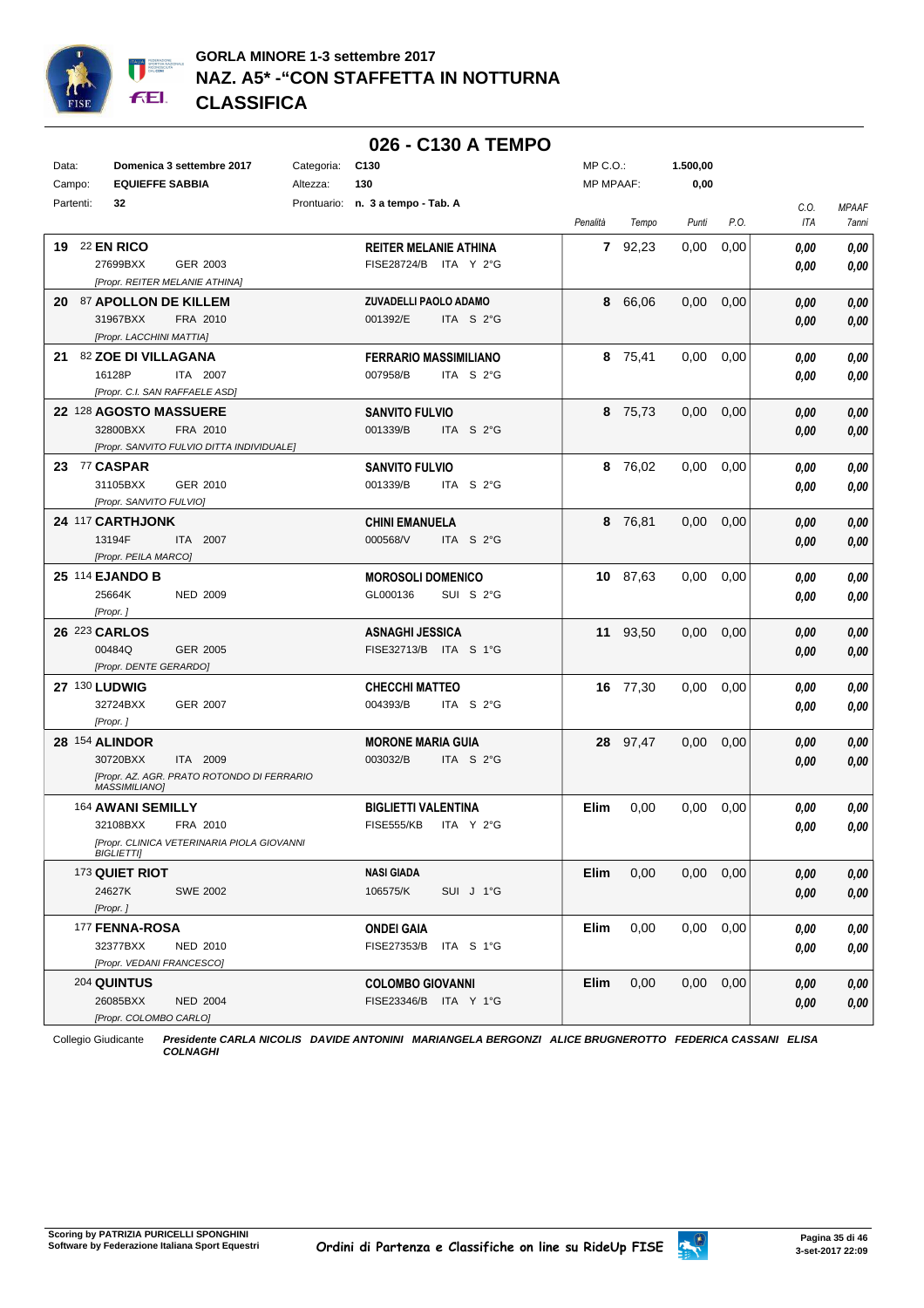

## **027 - C135 A TEMPO**

| Data: | Domenica 3 settembre 2017<br>Categoria:                                                        | C135                                                         | MP C.O.:          | 2.000,00          |                  |                       |
|-------|------------------------------------------------------------------------------------------------|--------------------------------------------------------------|-------------------|-------------------|------------------|-----------------------|
|       | <b>EQUIEFFE SABBIA</b><br>Campo:<br>Altezza:                                                   | 135                                                          | <b>MP MPAAF:</b>  | 0,00              |                  |                       |
|       | Partenti:<br>33                                                                                | Prontuario: n. 3 a tempo - Tab. A                            | Penalità<br>Tempo | Punti<br>P.O.     | C.O.<br>ITA      | <b>MPAAF</b><br>7anni |
|       | 1 99 CASSANO<br>25919BXX<br>ITA 2005<br>[Propr. AZIENDA AGRICOLA PAPETTI E C. SS]              | <b>FERRARIO MASSIMILIANO</b><br>007958/B<br>ITA S 2°G        | 0 61,29           | 0,00<br>0,00      | 450,00<br>200,00 | 0,00<br>0,00          |
|       | 2 106 BALLISTIC<br>24702K<br><b>NED 2006</b><br>[Propr.]                                       | PFYFFER CARLO<br>GL000071<br>SUI S 2°G                       | 0 61,43           | $0.00 \quad 0.00$ | 324,00<br>0,00   | 0,00<br>0,00          |
|       | 3 140 QUAINTON COSTELLO<br>28576T<br>GER 2008<br>[Propr. MARIN BRUNO]                          | <b>LIPPI BRUNI REBECCA</b><br><b>FISE8203/E</b><br>ITA S 2°G | 0 62,67           | $0,00$ $0,00$     | 270,00<br>0.00   | 0,00<br>0,00          |
|       | 4 67 LANCASTER E.H.<br>32159BXX<br>GER 2010<br>[Propr. 1 & B LIMITED]                          | ZUVADELLI PAOLO ADAMO<br>001392/E<br>ITA S 2°G               | 0 65,53           | $0,00$ $0,00$     | 216,00<br>0,00   | 0,00<br>250,00        |
|       | 5 97 URBERRY IDYLLIC<br>13541F<br>FRA 2008<br>[Propr. SEMINTENDI PAOLA]                        | <b>SEMINTENDI PAOLA</b><br>001505/D<br>ITA S 2°G             | 0 68,96           | $0,00$ $0,00$     | 180,00<br>0.00   | 0,00<br>0,00          |
|       | 6 108 LAURENTINA 5<br>32207BXX<br>GER 2010<br>[Propr. FT EQUESTRIAN S.R.L.]                    | <b>BRATOMI LINDA</b><br>009728/B<br>ITA S 2°G                | $0$ 72,87         | $0.00 \quad 0.00$ | 72,00<br>0.00    | 0,00<br>150,00        |
|       | 7 144 I SURVIVE DE KALURI<br>24457K<br><b>BEL 2008</b><br>[Propr.]                             | <b>UBOLDI IGNAZIO</b><br>FISE18508/A ITA J 2°G               | $0$ 73.23         | $0.00 \quad 0.00$ | 72,00<br>0,00    | 0,00<br>0.00          |
|       | 8 72 FOREST HILL<br>32960BXX<br>NED 2010<br>[Propr. FT EQUESTRIAN S.R.L.]                      | <b>BRATOMI LINDA</b><br>009728/B<br>ITA S 2°G                | $0$ 75,69         | $0,00$ $0,00$     | 72,00<br>0.00    | 0,00<br>100,00        |
|       | 9 119 DAKOTA VAN SCHUTTERSHOF<br>PRO13359<br>BEL 2009<br>[Propr. THS SRL]                      | <b>UBOLDI IGNAZIO</b><br>FISE18508/A ITA J 2°G               | 0, 77, 78         | $0.00 \quad 0.00$ | 72,00<br>0.00    | 0,00<br>0,00          |
|       | 10 79 BARETTA - S<br>18236G<br>NED 2006<br>[Propr. TOMMASO S.R.L.]                             | <b>CONTI TOMMASO</b><br>ITA S 2°G<br>003951/D                | $0$ 79,70         | $0,00$ $0,00$     | 0.00<br>0,00     | 0,00<br>0,00          |
|       | 11 160 GIOBS<br>21958G<br>ITA 2009<br>[Propr. SCUDERIE PACIOTTI SRL]                           | <b>MAGISTRETTI EDOARDO</b><br>008466/B<br>ITA $S2°G$         | 4 60,73           | $0,00$ $0,00$     | 0.00<br>0.00     | 0,00<br>0,00          |
|       | 12 <sup>121</sup> FIGLIA BELLA<br>32169BXX<br>NED 2010<br>[Propr. FT EQUESTRIAN S.R.L.]        | <b>IERACI ALLEGRA</b><br>FISE56927/B ITA Y 2°G               | 4 68,73           | $0,00$ $0,00$     | 0,00<br>0,00     | 0,00<br>0,00          |
|       | 13 122 INDIGO VAN DE MEULENBERG<br>18603A<br><b>BEL 2008</b><br>[Propr. F.L. SPORT HORSES SRL] | <b>VIRONDA ALESSANDRA</b><br>000774/A<br>ITA S 2°G           | 4 68,99           | $0,00$ $0,00$     | 0.00<br>0.00     | 0,00<br>0,00          |
|       | 14 81 FLEGONE DEIANIRA<br>40133B<br>ITA 2010<br>[Propr. SOC. AGR. DEIANIRA SRL]                | BARRI ANDREA<br>000537/B<br>ITA $S2$ °G                      | 4 70,84           | $0,00$ $0,00$     | 0,00<br>0,00     | 0,00<br>0,00          |
|       | 15 127 MIRANDA D'ACHERONTE<br>28873BXX<br>ITA 2010<br>[Propr. MASTER HORSE SRL]                | ZUVADELLI PAOLO ADAMO<br>001392/E<br>ITA $S2°G$              | 4 74,06           | $0,00$ $0,00$     | 0.00<br>0,00     | 0,00<br>0,00          |
|       | 16 120 ARSOUIL DE LA CHAPEL<br>26417K<br>FRA 2010<br>[Propr.]                                  | <b>ROSSINI VALENTINA</b><br>GL000076<br>SUI S 2°G            | 4 74,69           | $0,00$ $0,00$     | 0,00<br>0,00     | 0,00<br>0,00          |
|       | <b>17 86 JASMIN</b><br>26422K<br>BEL 2009<br>[Propr.]                                          | PFYFFER CARLO<br>GL000071<br>SUI S 2°G                       | 4 75,00           | $0.00 \quad 0.00$ | 0,00<br>0,00     | 0,00<br>0,00          |
|       | 18 118 GRUPO PROM COOLMAN<br>26413K<br><b>NED 2007</b><br>[Propr.]                             | <b>TABARINI FILIPPO</b><br>003518/A<br>ITA S 2°G             | 5 84,11           | $0,00$ $0,00$     | 0,00<br>0,00     | 0,00<br>0,00          |

**.**<br>Scoring by PATRIZIA PURICELLI SPONGHINI<br>Software by Federazione Italiana Sport Equestri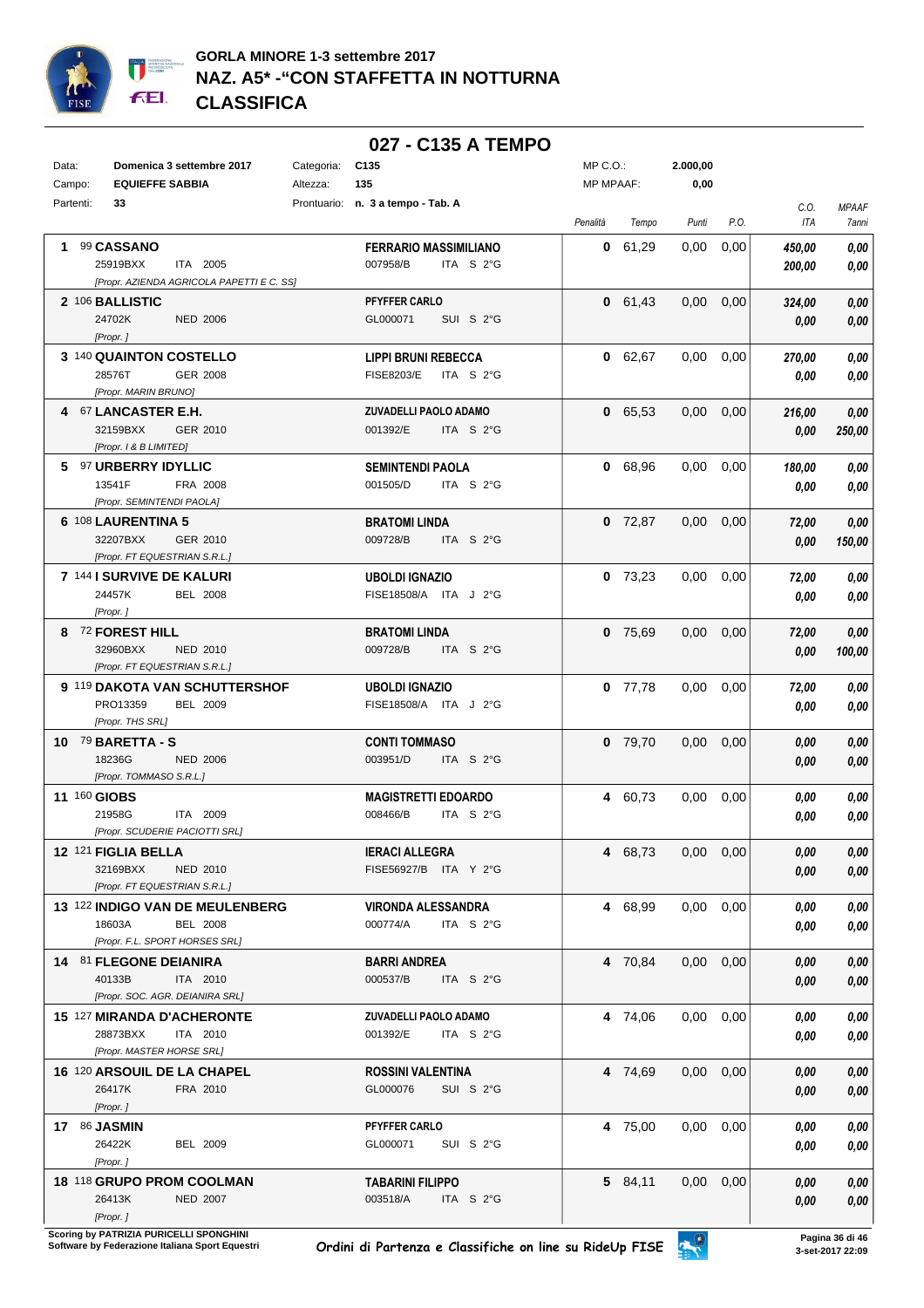

|                                           |                 | 027 - C135 A TEMPO                            |                  |           |                   |      |      |              |
|-------------------------------------------|-----------------|-----------------------------------------------|------------------|-----------|-------------------|------|------|--------------|
| Data:<br>Domenica 3 settembre 2017        | Categoria:      | C <sub>135</sub>                              | MP C.O.:         |           | 2.000,00          |      |      |              |
| <b>EQUIEFFE SABBIA</b><br>Campo:          | Altezza:        | 135                                           | <b>MP MPAAF:</b> |           | 0,00              |      |      |              |
| Partenti:<br>33                           |                 | Prontuario: n. 3 a tempo - Tab. A             |                  |           |                   |      | C.O. | <b>MPAAF</b> |
|                                           |                 |                                               | Penalità         | Tempo     | Punti             | P.O. | ITA  | 7anni        |
| 19 148 KIDIBUL DE MUZE                    |                 | <b>RIZZI FILIPPO</b>                          |                  | 8 65,21   | 0,00              | 0,00 | 0.00 | 0,00         |
| 25681K                                    | BEL 2010        | 001055/T<br>ITA $S2G$                         |                  |           |                   |      | 0,00 | 0,00         |
| [Propr. AZ.AGR.DELL'EMME]                 |                 |                                               |                  |           |                   |      |      |              |
| 20 152 ASH AND CASH                       |                 | <b>LACCHINI MATTIA</b>                        |                  | 8 69,86   | $0,00$ $0,00$     |      | 0,00 | 0,00         |
| 26307M                                    | ITA 2009        | FISE27122/B ITA Y 2°G                         |                  |           |                   |      | 0,00 | 0,00         |
| [Propr. FLORA ADELE]                      |                 |                                               |                  |           |                   |      |      |              |
| 21 145 BURGUNDY ROSE SOW                  |                 | <b>ROSSINI VALENTINA</b>                      |                  | 8 71,25   | 0,00              | 0,00 | 0.00 | 0,00         |
| 23491K                                    | <b>BEL 2006</b> | GL000076<br>SUI S 2°G                         |                  |           |                   |      | 0.00 | 0,00         |
| [Propr.]                                  |                 |                                               |                  |           |                   |      |      |              |
| <b>22 202 NEVER GREY</b>                  |                 | <b>LODI GIORGIA</b>                           |                  | 8 72,02   | $0.00 \quad 0.00$ |      | 0,00 | 0,00         |
| 02777N                                    | ITA 2006        | FISE52756/B ITA J 1°G                         |                  |           |                   |      | 0.00 | 0,00         |
| [Propr. FOIS ANTONIO]                     |                 |                                               |                  |           |                   |      |      |              |
| 23 88 ROGER MOORE                         |                 | <b>LIPPI BRUNI REBECCA</b>                    |                  | 8 73,72   | $0,00$ $0,00$     |      | 0,00 | 0,00         |
| 23229K                                    | ITA 2008        | <b>FISE8203/E</b><br>ITA S 2°G                |                  |           |                   |      | 0.00 | 0,00         |
| [Propr. DONATI DARIA]                     |                 |                                               |                  |           |                   |      |      |              |
| 24 157 NOBILISSIMA DEL SOLE               |                 | <b>GRAZIOTTI SILVANO</b>                      |                  | 9 83,44   | $0,00$ $0,00$     |      | 0,00 | 0,00         |
| 30451BXX                                  | ITA 2010        | 000664/B<br>ITA S 2°G                         |                  |           |                   |      | 0,00 | 0,00         |
| [Propr. AZ. AGR. GRAZIOTTI SILVANO]       |                 | <b>FERRARIO MASSIMILIANO</b>                  |                  |           |                   |      |      |              |
| 25 150 QUICK SILVER BOY<br>30555BXX       | ITA 2009        | 007958/B<br>ITA S 2°G                         |                  | 12 77,10  | $0.00 \quad 0.00$ |      | 0.00 | 0,00         |
| [Propr. AZIENDA AGRICOLA PAPETTI E C. SS] |                 |                                               |                  |           |                   |      | 0.00 | 0,00         |
| <b>26 236 ALME DE TUR</b>                 |                 | <b>CURTI SAMUELE</b>                          |                  | 13 86,45  | $0,00$ $0,00$     |      | 0,00 | 0,00         |
| 25185BXX                                  | GER 2003        | FISE62834/B ITA Y 1°G                         |                  |           |                   |      | 0.00 | 0,00         |
| [Propr. AZ. AGR. CURTI FRANCESCA]         |                 |                                               |                  |           |                   |      |      |              |
| 80 LONDON BIG BANG                        |                 | <b>TOSCA ANDREA</b>                           | <b>Elim</b>      | 0,00      | $0,00$ $0,00$     |      | 0.00 | $\it 0,00$   |
| 28969BXX                                  | ITA 2010        | 21140/B<br>ITA $S2G$                          |                  |           |                   |      | 0.00 | 0,00         |
| [Propr. AZ. AGR. "PRATO ROTONDO"]         |                 |                                               |                  |           |                   |      |      |              |
| <b>153 DANTOS</b>                         |                 | <b>CALDERARO MARCO</b>                        | Elim             | 0,00      | $0,00$ $0,00$     |      | 0,00 | 0,00         |
| 23497G                                    | <b>NED 2008</b> | FISE20763/B ITA J 2°G                         |                  |           |                   |      | 0,00 | 0,00         |
| [Propr. LM SRL]                           |                 |                                               |                  |           |                   |      |      |              |
| 166 CHESTER                               |                 | <b>SERAFIN GABRIELE</b>                       | <b>Elim</b>      | 0,00      | $0.00\,$          | 0,00 | 0.00 | 0,00         |
| 31969BXX                                  | GER 2007        | 012601/B<br>ITA S 2°G                         |                  |           |                   |      | 0,00 | 0,00         |
| [Propr. MARASCO GIULIA]                   |                 |                                               |                  |           |                   |      |      |              |
| 102 LAURIE EH                             |                 | <b>BALDINI ARIELLE</b>                        | Rit              | 0,00      | $0,00$ $0,00$     |      | 0,00 | 0,00         |
| 29869BXX                                  | ITA 2009        | <b>FISE7150/C</b><br>ITA Y 2°G                |                  |           |                   |      | 0,00 | 0,00         |
| [Propr. 1 & B LIMITED]                    |                 |                                               |                  |           |                   |      |      |              |
| 134 <b>FINN R</b>                         |                 | <b>BERTINI ALESSANDRO</b>                     | Rit              | 0,00      | $0,00$ $0,00$     |      | 0,00 | $0,\!00$     |
| 14996E                                    | NED 2010        | <b>FISE6096/E</b><br>ITA S 2°G                |                  |           |                   |      | 0,00 | 0,00         |
| [Propr. TECHNOJUMP S.R.L.S.]              |                 |                                               |                  |           |                   |      |      |              |
| 155 CASSILIO                              |                 | <b>SEMINTENDI PAOLA</b>                       | Rit              | 0,00      | $0,00$ $0,00$     |      | 0,00 | 0,00         |
| 16040G                                    | <b>GER 2004</b> | 001505/D<br>ITA S 2°G                         |                  |           |                   |      | 0,00 | 0,00         |
| [Propr. MICOTIS ITALIA]                   |                 |                                               |                  |           |                   |      |      |              |
| FC 142 CHEWY Z<br><b>NO FISE</b>          | BEL 2009        | <b>BRATOMI LINDA</b><br>009728/B<br>ITA S 2°G |                  | $0$ 79,65 | $0,00$ $0,00$     |      | 0,00 | 0,00         |
| [Propr.]                                  |                 |                                               |                  |           |                   |      | 0,00 | 0,00         |

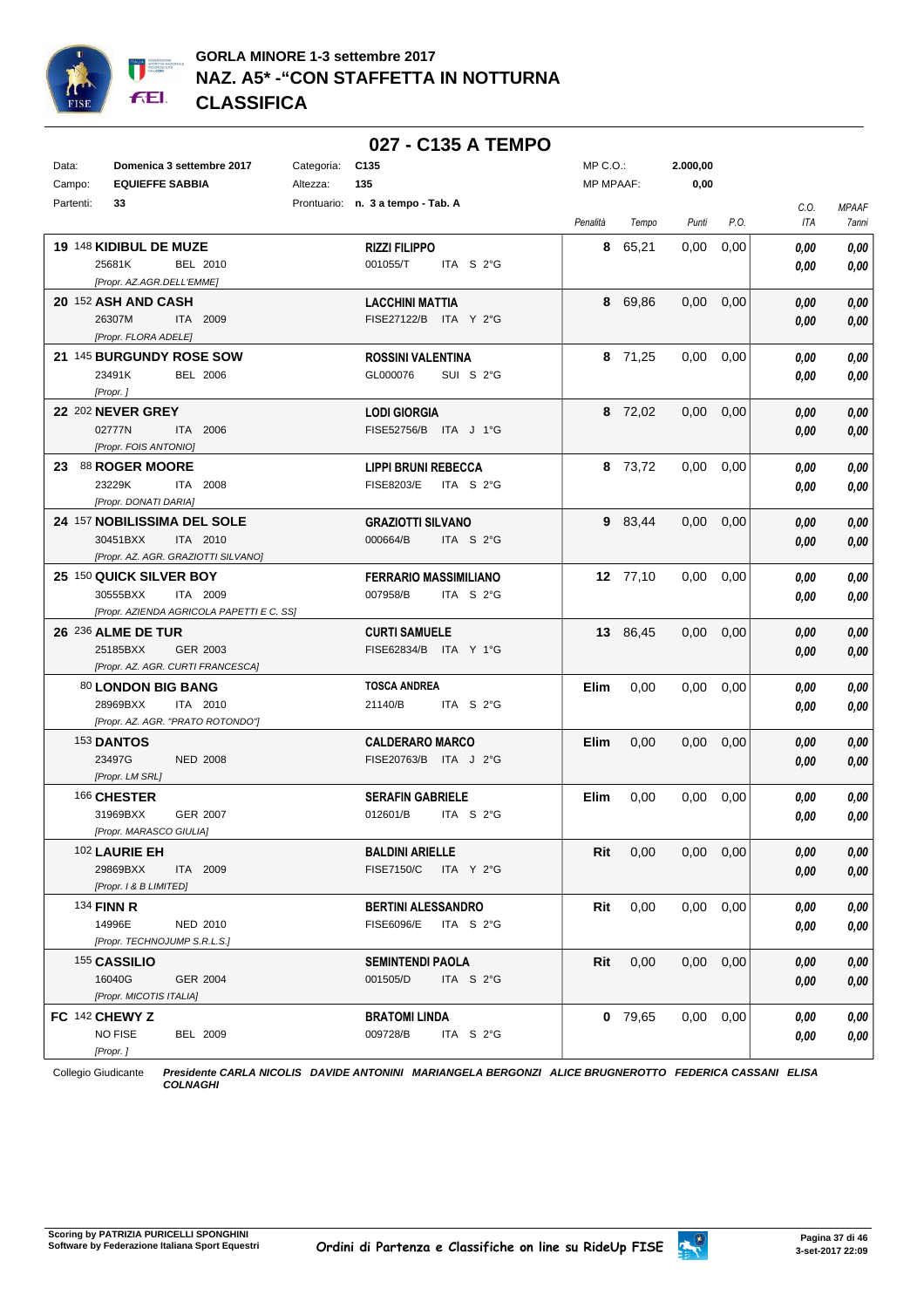

## **028 - GRAN PREMIO C145 MISTA**

| Data:     | Domenica 3 settembre 2017                                                                                  | Categoria: | C145                                                  | MP C.O.:  |             | 9.000,00          |      |                    |                       |
|-----------|------------------------------------------------------------------------------------------------------------|------------|-------------------------------------------------------|-----------|-------------|-------------------|------|--------------------|-----------------------|
| Campo:    | <b>EQUIEFFE SABBIA</b>                                                                                     | Altezza:   | 145                                                   | MP MPAAF: |             | 0,00              |      |                    |                       |
| Partenti: | 23                                                                                                         |            | Prontuario: n. 7 mista - Tab. A                       | Penalità  | Tempo       | Punti             | P.O. | C.0.<br>ITA        | <b>MPAAF</b><br>7anni |
|           | 1 65 RIGOLETTO DELLA FLORIDA<br>24738BXX<br>ITA 2006<br>[Propr. AZ. AGR. PRATOROTONDO]                     |            | <b>FERRARIO MASSIMILIANO</b><br>007958/B<br>ITA S 2°G | 0/0       | 37,80       | 0,00              | 0,00 | 1.890,00<br>900,00 | 0,00<br>0,00          |
|           | 2 111 DAVIDOFF DE LASSUS<br>28370BXX<br><b>BEL 2009</b><br>[Propr. BIANCHIN DANIELA]                       |            | <b>CHECCHI MATTEO</b><br>004393/B<br>ITA $S2G$        |           | $0/0$ 39,11 | 0,00              | 0,00 | 1.360,80<br>0.00   | 0,00<br>0,00          |
|           | 3 66 INTERMEZZO<br>25031K<br><b>BEL 2008</b><br>[Propr. ]                                                  |            | PFYFFER CARLO<br>GL000071<br>SUI S 2°G                |           | $0/0$ 42,24 | 0,00              | 0,00 | 1.134,00<br>0,00   | 0,00<br>0,00          |
|           | 4 70 CASALL DE FUSSIEUX<br>25885K<br>SUI 2007<br>[Propr.]                                                  |            | <b>ROSSINI VALENTINA</b><br>GL000076<br>SUI S 2°G     |           | $0/0$ 45,84 | 0.00              | 0,00 | 907,20<br>0,00     | 0,00<br>0,00          |
|           | 5 136 CRACK UNO<br>28317BXX<br><b>NED 2007</b><br>[Propr. ABBRESCIA GUIA]                                  |            | <b>GRAZIOTTI GIANLUCA</b><br>007805/B<br>ITA S 2°G    |           | $0/4$ 41,41 | 0,00              | 0,00 | 756,00<br>0,00     | 0,00<br>0,00          |
|           | 6 78 NECOFIX<br>23982BXX<br>ITA 2006<br>[Propr. SOC. AGR. S.S. CORREDDU GB. E PECCHIO<br><b>ESMERALDA]</b> |            | <b>CORREDDU FRANCESCO</b><br>FISE24440/A ITA J 2°G    |           | $0/8$ 42,06 | 0,00              | 0,00 | 302,40<br>540,00   | 0,00<br>0,00          |
|           | 7 105 JABADAO DE REVE<br>13871E<br><b>BEL 2009</b><br>[Propr. TECHNOJUMP S.R.L.S.]                         |            | <b>ORLANDI CLAUDIA</b><br>014343/B<br>ITA S 2°G       |           | 182,01      | 0,00              | 0,00 | 302,40<br>0,00     | 0,00<br>0,00          |
|           | 8 73 BELLAMI<br>23071BXX<br>GER 2005<br>[Propr. AMOIA IVANA MARIA]                                         |            | <b>MOYERSOEN FILIPPO</b><br>001637/B<br>ITA $S2G$     |           | 4 73,83     | 0,00              | 0,00 | 0.00<br>0.00       | 0,00<br>0.00          |
|           | 9 107 CEYLON 3 Z<br>31365BXX<br><b>BEL 2009</b><br>[Propr. PANUCCIO DOMENICO]                              |            | ZUVADELLI PAOLO ADAMO<br>001392/E<br>ITA S 2°G        |           | 4 76,51     | 0,00              | 0,00 | 0,00<br>0,00       | 0,00<br>0,00          |
|           | 10 139 AL GRAND LAND P<br>14998E<br>POL 2006<br>[Propr. TECHNOJUMP S.R.L.S.]                               |            | ORLANDI CLAUDIA<br>014343/B<br>ITA $S2G$              |           | 4 78,04     | 0,00              | 0,00 | 0,00<br>0,00       | 0,00<br>0,00          |
|           | <b>11 126 GIULIO 8</b><br>22793K<br><b>DEN 2006</b><br>[Propr. ]                                           |            | PFYFFER CARLO<br>GL000071<br>SUI S 2°G                |           | 4 78,59     | 0,00              | 0,00 | 0,00<br>0,00       | 0,00<br>0,00          |
|           | 12 159 ELIAS<br>30859BXX<br>BEL 2004<br>[Propr. REITER MELANIE ATHINA]                                     |            | <b>REITER MELANIE ATHINA</b><br>FISE28724/B ITA Y 2°G |           | 5 80,68     | $0.00 \quad 0.00$ |      | 0,00<br>0.00       | 0,00<br>0,00          |
|           | 13 137 CALOTTA<br>28453T<br>GER 2009<br>[Propr. PITTONI MENAZZI DANIELA]                                   |            | <b>KAINICH DAVIDE</b><br>001372/D<br>ITA S 2°G        |           | 8 69,04     | $0.00 \quad 0.00$ |      | 0.00<br>0,00       | 0,00<br>0,00          |
|           | <b>14 147 LINCON PARK E.H.</b><br>28734BXX<br>GER 2009<br>[Propr. 1 & B LIMITED]                           |            | <b>ZUVADELLI PAOLO ADAMO</b><br>001392/E<br>ITA S 2°G |           | 8 74,00     | $0,00$ $0,00$     |      | 0.00<br>0,00       | 0,00<br>0,00          |
|           | 15 161 ARAUCA NOESAR Z<br>27100BXX<br>ITA 2008<br>[Propr. TANZI GIANCARLO]                                 |            | <b>ROCCA MARGHERITA</b><br>019379/B<br>ITA S 2°G      |           | 12 75,66    | $0,00$ $0,00$     |      | 0.00<br>0,00       | 0,00<br>0,00          |
|           | 16 104 HICKSTEAD<br>25274G<br>GER 2009<br>[Propr. FT EQUESTRIAN]                                           |            | <b>TURTURIELLO FRANCESCO</b><br>000476/H<br>ITA S 2°G |           | 12 76,59    | $0,00$ $0,00$     |      | 0.00<br>0,00       | 0,00<br>0,00          |
|           | 17 89 BOEMERANG<br>29064BXX<br><b>NED 2006</b><br>[Propr. SPINELLI CARLOTTA]                               |            | <b>MUCHETTI EDOARDO</b><br>FISE43593/B ITA J 2°G      |           | 13 81,62    | $0,00$ $0,00$     |      | 0,00<br>0,00       | 0,00<br>0,00          |

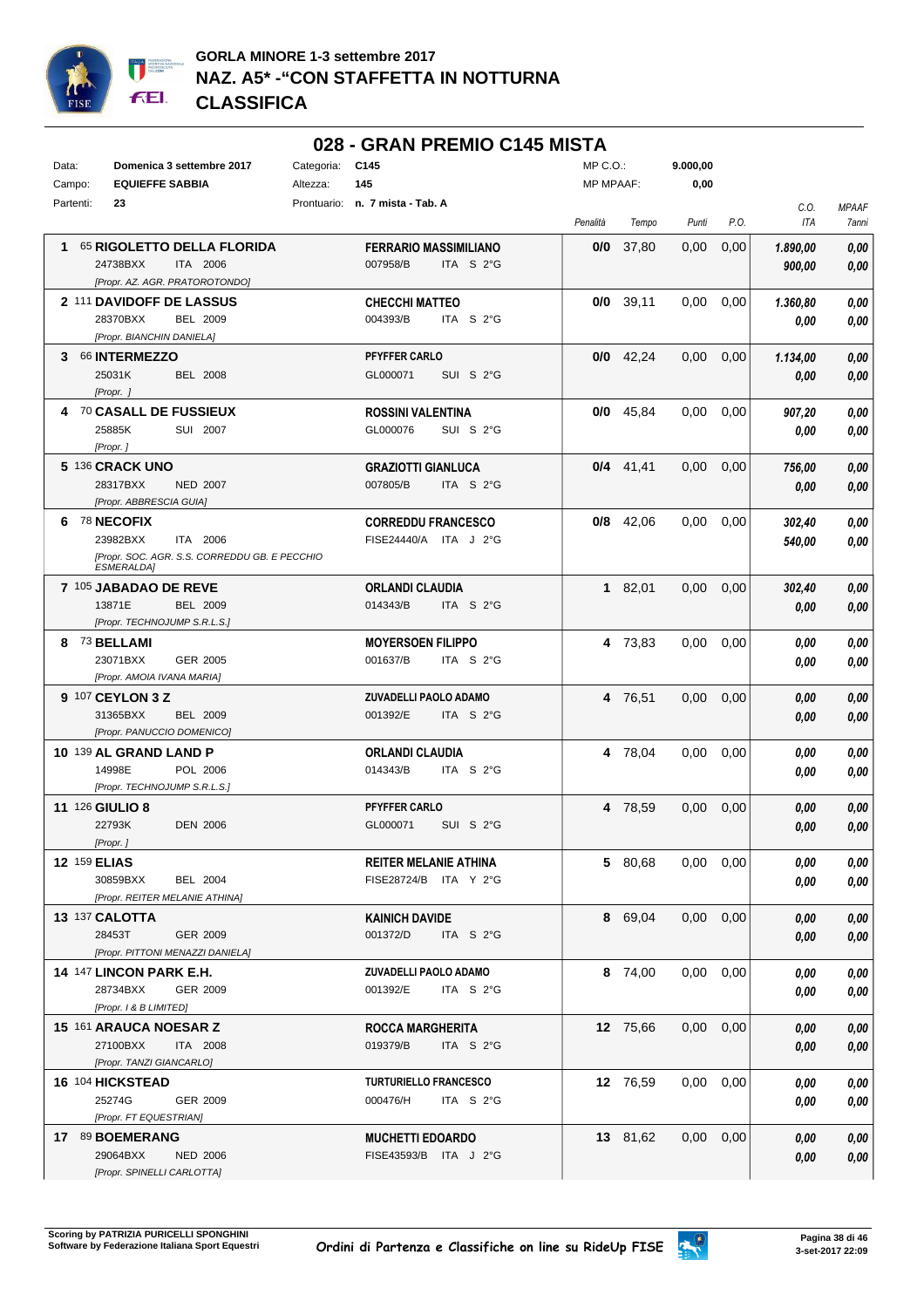

## **028 - GRAN PREMIO C145 MISTA**

| Data:<br>Campo: | <b>EQUIEFFE SABBIA</b>                                        | Domenica 3 settembre 2017                  | Categoria:<br>Altezza: | C <sub>145</sub><br>145                  |                      | $MP C. O.$ :<br><b>MP MPAAF:</b> |       | 9.000.00<br>0,00 |      |              |                       |
|-----------------|---------------------------------------------------------------|--------------------------------------------|------------------------|------------------------------------------|----------------------|----------------------------------|-------|------------------|------|--------------|-----------------------|
| Partenti:       | 23                                                            |                                            | Prontuario:            | n. 7 mista - Tab. A                      |                      | Penalità                         | Tempo | Punti            | P.O. | C.0.<br>ITA  | <b>MPAAF</b><br>7anni |
|                 | <b>18 132 CLIMENE</b><br>25138BXX<br>[Propr. LANDESCHI LUCIA] | ITA 2007                                   |                        | <b>BARRI ANDREA</b><br>000537/B          | ITA S 2°G            | 16                               | 70,99 | 0,00             | 0,00 | 0.00<br>0,00 | 0,00<br>0,00          |
|                 | 29079BXX<br>[Propr. ORSENIGO MARIARITA]                       | 19 133 NON TI SCORDAR DEL SOLE<br>ITA 2010 |                        | <b>FERRARIO MASSIMILIANO</b><br>007958/B | ITA S 2°G            | 16                               | 77,88 | 0,00             | 0,00 | 0,00<br>0,00 | 0,00<br>0,00          |
|                 | <b>74 STAROUET</b><br>28588T<br>[Propr. AZ.AGR.DELL'EMME]     | GER 2009                                   |                        | <b>RIZZI FILIPPO</b><br>001055/T         | ITA S $2^{\circ}$ G  | Elim                             | 0,00  | 0,00             | 0,00 | 0,00<br>0,00 | 0,00<br>0,00          |
|                 | 95 VARIUS COT CHAT<br>25565K<br>[Propr. ]                     | FRA 2009                                   |                        | <b>ROSSINI VALENTINA</b><br>GL000076     | SUI S 2°G            | Rit                              | 0,00  | 0,00             | 0,00 | 0,00<br>0,00 | 0,00<br>0,00          |
|                 | 131 DIAMANT<br>28593BXX<br>[Propr. C.I. SAN RAFFAELE ASD]     | ITA 2009                                   |                        | <b>TOSCA ANDREA</b><br>21140/B           | $ITA$ S $2^{\circ}G$ | Rit                              | 0,00  | 0,00             | 0.00 | 0,00<br>0,00 | 0,00<br>0,00          |
|                 | 141 BIRICCHINA BELLA<br>09735E<br>[Propr. ANDREA MARTINI]     | ITA 2005                                   |                        | <b>MOYERSOEN FILIPPO</b><br>001637/B     | ITA S $2^{\circ}$ G  | Rit                              | 0,00  | 0,00             | 0,00 | 0,00<br>0,00 | 0,00<br>0,00          |

Collegio Giudicante *Presidente CARLA NICOLIS DAVIDE ANTONINI MARIANGELA BERGONZI ALICE BRUGNEROTTO FEDERICA CASSANI ELISA COLNAGHI*

# **029 - G.P. C125 MISTA**

| Data:     | Domenica 3 settembre 2017                                     | Categoria: | C <sub>125</sub>                |                       | $MP C. O.$ :     |             | 2.600,00 |      |            |              |
|-----------|---------------------------------------------------------------|------------|---------------------------------|-----------------------|------------------|-------------|----------|------|------------|--------------|
| Campo:    | <b>EQUIEFFE SABBIA</b>                                        | Altezza:   | 125                             |                       | <b>MP MPAAF:</b> |             | 0,00     |      |            |              |
| Partenti: | 19                                                            |            | Prontuario: n. 7 mista - Tab. A |                       |                  |             |          |      | C.O.       | <b>MPAAF</b> |
|           |                                                               |            |                                 |                       | Penalità         | Tempo       | Punti    | P.O. | <b>ITA</b> | <b>7anni</b> |
|           | 1 208 ELITE DE VIGO                                           |            | <b>FRIGERIO FILIPPO</b>         |                       | 0/0              | 43,24       | 0,00     | 0,00 | 487,50     | 0.00         |
|           | 25783BXX<br><b>BEL 2004</b>                                   |            |                                 | FISE37069/B ITA J 1°G |                  |             |          |      | 0.00       | 0.00         |
|           | [Propr. FIORINI FEDERICA]                                     |            |                                 |                       |                  |             |          |      |            |              |
|           | 2 226 VERD'ICK                                                |            | <b>CANEPARI LEONARDO</b>        |                       | 0/0              | 44.00       | 0,00     | 0,00 | 351,00     | 0.00         |
|           | 29255BXX<br>FRA 2009                                          |            |                                 | FISE55960/B ITA C 1°G |                  |             |          |      | 0,00       | 0.00         |
|           | [Propr. ANELLI ROBERTO]                                       |            |                                 |                       |                  |             |          |      |            |              |
|           | 3 115 VIOX W.                                                 |            | <b>LAMPIS EMANUELE</b>          |                       |                  | $0/0$ 45.34 | 0,00     | 0,00 | 292,50     | 0.00         |
|           | 12995D<br>NED 2002                                            |            | 8341/N                          | ITA J 2°G             |                  |             |          |      | 0.00       | 0.00         |
|           | [Propr. ROMAGNOLI MARTINA]                                    |            |                                 |                       |                  |             |          |      |            |              |
|           | 4 200 LADY OF PARADISE                                        |            | <b>COMELLI GIULIA</b>           |                       | 0/0              | 47.60       | 0,00     | 0.00 | 234,00     | 0,00         |
|           | 13362E<br><b>GER 2008</b>                                     |            | <b>FISE7244/E</b>               | ITA S 1°G             |                  |             |          |      | 0.00       | 0,00         |
|           | [Propr. A.M. TEAM DI ANDREA MARTINI]                          |            |                                 |                       |                  |             |          |      |            |              |
|           | 5 209 JAN JAR WEED                                            |            | PALEARI HENSSLER LUDOVICA       |                       |                  | 0/4 39,91   | 0,00     | 0,00 | 195,00     | 0.00         |
|           | 22682BXX<br>ITA 2005                                          |            | 006284/B                        | ITA S 1°G             |                  |             |          |      | 650,00     | 0.00         |
|           | [Propr. AZ. AGR. S. ANNA DI PALEARI HENSSLER M. & E.<br>S.S.  |            |                                 |                       |                  |             |          |      |            |              |
|           | 6 205 CICELUSINA Z                                            |            | <b>FRIGERIO GIOVANNI</b>        |                       |                  | $0/4$ 42.41 | 0.00     | 0,00 | 78,00      | 0,00         |
|           | 29423BXX<br><b>BEL 2009</b>                                   |            | 000625/B                        | ITA S 1°G             |                  |             |          |      | 0.00       | 0.00         |
|           | [Propr. FIORINI FEDERICA]                                     |            |                                 |                       |                  |             |          |      |            |              |
|           | 7 171 THINK TWICE                                             |            | PALEARI HENSSLER LUDOVICA       |                       | 0/8              | 40.17       | 0,00     | 0.00 | 0.00       | 0,00         |
|           | 25297BXX<br>ITA 2007                                          |            | 006284/B                        | ITA S 1°G             |                  |             |          |      | 0.00       | 0.00         |
|           | [Propr. AZ. AGR. S. ANNA DI PALEARI HENSSLER M. & E.<br>S.S.1 |            |                                 |                       |                  |             |          |      |            |              |
| 8         | 76 LINITE                                                     |            | <b>BACCHETTA BEATRICE</b>       |                       | 4                | 64,08       | 0,00     | 0,00 | 0.00       | 0,00         |
|           | 30044BXX<br>ITA 2010                                          |            |                                 | FISE21510/A ITA C 1°G |                  |             |          |      | 0.00       | 0.00         |
|           | [Propr. PINA GABRIELE]                                        |            |                                 |                       |                  |             |          |      |            |              |

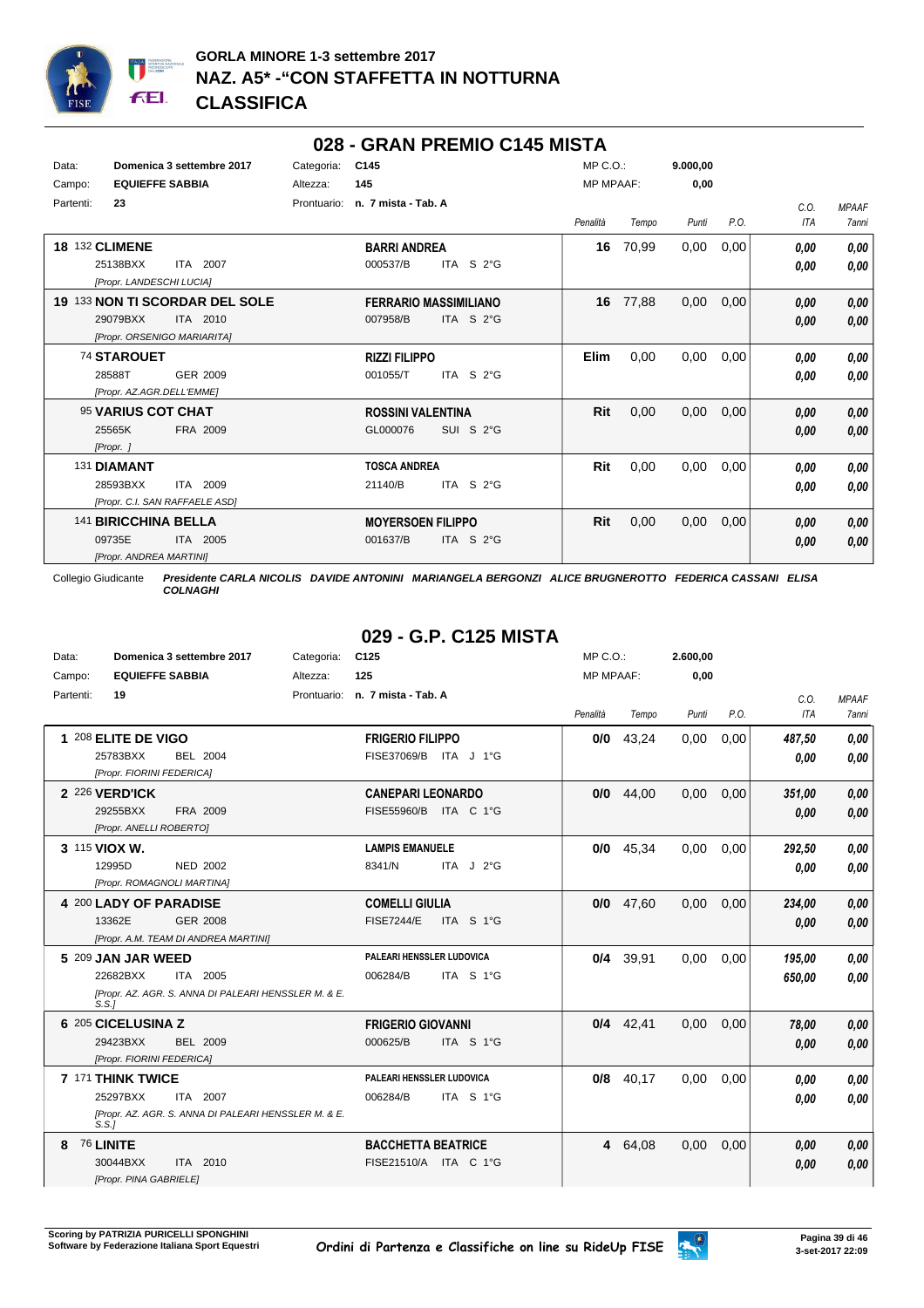

#### **029 - G.P. C125 MISTA** Data: **Domenica 3 settembre 2017** Categoria: C125 Prontuario: **n. 7 mista - Tab. A** Campo: **EQUIEFFE SABBIA** Partenti: **19** Altezza: **125** MP C.O.: MP MPAAF: **2.600,00 0,00** *Penalità Tempo Punti P.O. C.O. ITA MPAAF 7anni* **9** 239 **ARIBO DES ROCHES** FRA 2010 **BUCCHI CAMILLA** *[Propr. BUCCHI CAMILLA]* ITA Y 1°G 31235BXX FISE27105/B *0,00* **4** 67,32 0,00 0,00 *0,00 0,00 0,00* **10** 194 **ALICE** NED 2005 **CORREDDU LORENZO** *[Propr. AZ. AGR. F.LLI ALZATI]* ITA C 1°G 24382BXX FISE27238/A *0,00* **4** 69,95 0,00 0,00 *0,00 0,00 0,00* **11** 219 **OLIMPIA DI VAL LITARA** ITA 2007 **CORREDDU FRANCESCO** *[Propr. SOC. AGR. S.S. CORREDDU GB. E PECCHIO ESMERALDA]* 25470BXX ITA 2007 FISE24440/A ITA J 2°G **0,00 0,00 7** 90,12 0,00 0,00 *0,00 0,00 0,00* **12** 224 **DANCING RIVER VAN HET HELLEBOS** BEL 2003 **ADAM VERONICA** *[Propr. ADAM WILLIAM]* ITA Y 1°G 23559BXX FISE297F9/KA *0,00* **8** 68,72 0,00 0,00 *0,00 0,00 0,00* **13** 229 **CONGLOVE GOLD** ITA 2007 **BACCHETTA BEATRICE** *[Propr. CENTRO IPPICO PEGASO]* 26396BXX ITA 2007 FISE21510/A ITA C 1°G <mark>0,00 0,00</mark> **8** 79,95 0,00 0,00 *0,00 0,00 0,00* **14** 197 **DOLLARDPRINS** NED 2008 **BARBERIS GIULIA** *[Propr. SCHULER GIOVANNI]* ITA S 1°G 30298BXX FISE38541/A *0,00* **10** 85,87 0,00 0,00 *0,00 0,00 0,00* **15** 206 **ZITHARA NIEUWMOED** NED 2004 **CALDERARO LINDA** *[Propr. TORLONIA VITTORIA]* ITA J 1°G 21774G FISE38527/B *0,00* **10** 86,23 0,00 0,00 *0,00 0,00 0,00* **16** 233 **OH CARO DEL TERRICCIO** ITA 2008 **ROSSI MARIO** *[Propr. POZZI ALBERTO]* ITA S 1°G **15** 106,44 0,00 0,00 *0,00 0,00 0,00* 11926F 010285/B *0,00* **17** 175 **ORCHID'S PRIMERA NED 2007 Pony FIORELLI MARGHERITA** *[Propr. FIORELLI MARGHERITA]* ITA C 1°G 28571BXX FISE68207/B *0,00* **Pony 16** 93,26 0,00 0,00 *0,00 0,00 0,00* 178 **ORMA** ITA 2007 **ANTONINI LUDOVICA** *[Propr. PALA SILVIO]* ITA S 1°G **Elim** 0,00 0,00 0,00 *0,00 0,00 0,00* 03282N 022852/B *0,00* 193 **VALDINO DELLE ROANE** ITA 2008 **MOYERSOEN ALBERTO** *[Propr. MOYERSOEN FILIPPO]* ITA Y 1°G 08849D FISE85502/B *0,00* **Elim** 0,00 0,00 0,00 *0,00 0,00 0,00*

Collegio Giudicante *Presidente CARLA NICOLIS DAVIDE ANTONINI MARIANGELA BERGONZI ALICE BRUGNEROTTO FEDERICA CASSANI ELISA*

*COLNAGHI*

# **030 - C120 A TEMPO**

| Data:     | Domenica 3 settembre 2017                      | Categoria:  | C120                        | $MP C. O.$ :     |       | 500,00 |      |        |                 |
|-----------|------------------------------------------------|-------------|-----------------------------|------------------|-------|--------|------|--------|-----------------|
| Campo:    | <b>DUE LEONI SABBIA</b>                        | Altezza:    | 120                         | <b>MP MPAAF:</b> |       | 0,00   |      |        |                 |
| Partenti: | 21                                             | Prontuario: | n. 3 a tempo - Tab. A       |                  |       |        |      | C.O.   | <b>MPAAF</b>    |
|           |                                                |             |                             | Penalità         | Tempo | Punti  | P.O. | ITA    | 7anni           |
|           | $190$ QUI VOILA Z                              |             | <b>MARIANI ALESSANDRO</b>   | 0                | 56,09 | 0,00   | 0,00 | 125,00 | 0,00            |
|           | NED 2000 Pony<br>23620BXX                      |             | FISE40328/B<br>ITA J 1°G    |                  |       |        |      | 0,00   | 0,00            |
|           | [Propr. ALGAROTTI NICOLOT                      |             |                             |                  |       |        |      |        |                 |
|           | 2 214 VELOCITY                                 |             | <b>SIMI VALENTINA</b>       | 0                | 60,32 | 0,00   | 0,00 | 90,00  | 0,00            |
|           | 25994BXX<br><b>NED 2002</b>                    |             | FISE28996/B<br>ITA<br>S 1°G |                  |       |        |      | 0.00   | 0,00            |
|           | [Propr. SIMI VALENTINA]                        |             |                             |                  |       |        |      |        |                 |
|           | 3 248 CAPICHERA                                |             | <b>VERH FRANCESCA</b>       | $\mathbf{0}$     | 61,72 | 0,00   | 0,00 | 75,00  | 0,00            |
|           | 30478BXX<br>ITA 2011                           |             | FISE65254/B<br>ITA J 1°G    |                  |       |        |      | 0,00   | 0.00            |
|           | [Propr. AZ. AGR. GRAZIOTTI SILVANO]            |             |                             |                  |       |        |      |        |                 |
|           | 4 191 ILANA VAN'T PRINSENVELD                  |             | <b>ANZANI ALESSANDRO</b>    | 0                | 61,82 | 0,00   | 0,00 | 60,00  | 0,00            |
|           | 29775BXX<br><b>BEL 2008</b>                    |             | FISE12619/B<br>ITA S 1°G    |                  |       |        |      | 0,00   | 0,00            |
|           | <b>IPropr. ANZANI ALESSANDRO1</b>              |             |                             |                  |       |        |      |        |                 |
|           | <b>Scoring by PATRIZIA PURICELLI SPONGHINI</b> |             |                             |                  |       | ⋒      |      |        | Pagina 40 di 46 |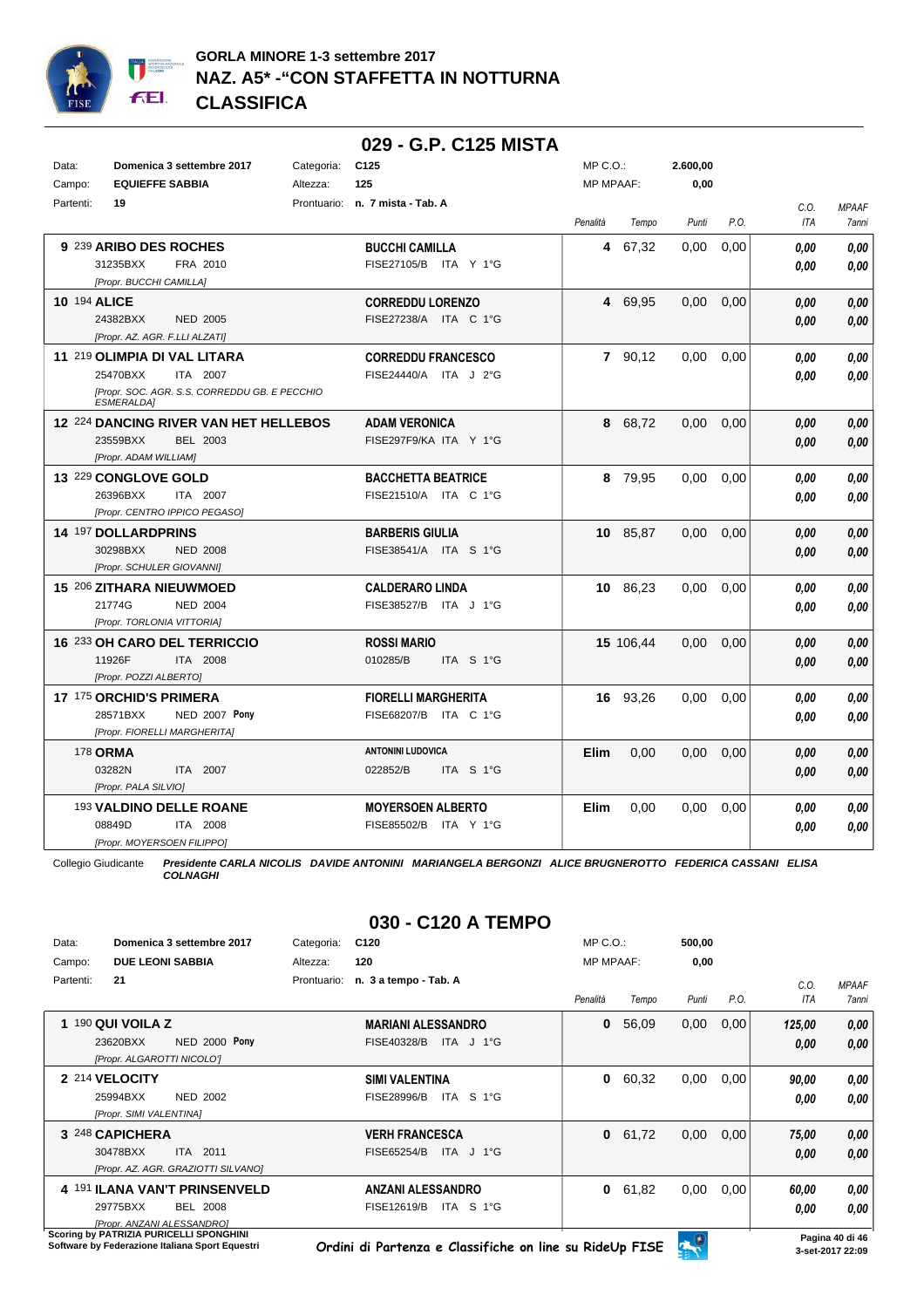

|                    |                                                   |            | 030 - C120 A TEMPO                               |              |          |               |      |              |              |
|--------------------|---------------------------------------------------|------------|--------------------------------------------------|--------------|----------|---------------|------|--------------|--------------|
| Data:              | Domenica 3 settembre 2017                         | Categoria: | C <sub>120</sub>                                 | $MP C. O.$ : |          | 500,00        |      |              |              |
| Campo:             | <b>DUE LEONI SABBIA</b>                           | Altezza:   | 120                                              | MP MPAAF:    |          | 0,00          |      |              |              |
| Partenti:          | 21                                                |            | Prontuario: n. 3 a tempo - Tab. A                |              |          |               |      | C.0.         | <b>MPAAF</b> |
|                    |                                                   |            |                                                  | Penalità     | Tempo    | Punti         | P.O. | ITA          | 7anni        |
|                    | 5 212 UN BALOU D'ADRIERS                          |            | <b>GALIMBERTI MATTEO JOSEPH</b>                  |              | 0 64,44  | 0,00          | 0,00 | 50,00        | 0,00         |
|                    | 32795BXX<br>FRA 2008                              |            | FISE70117/B ITA J 1°G                            |              |          |               |      | 0.00         | 0,00         |
|                    | [Propr. GALIMBERTI CESARE]                        |            |                                                  |              |          |               |      |              |              |
|                    | 6 174 CELESTE VAN'T SUYBROUCK                     |            | <b>GALIMBERTI MATTEO JOSEPH</b>                  |              | 4 61,46  | 0,00          | 0,00 | 20.00        | 0,00         |
|                    | 30716BXX<br><b>BEL 2008</b>                       |            | FISE70117/B ITA J 1°G                            |              |          |               |      | 0.00         | 0,00         |
|                    | [Propr. GALIMBERTI CESARE]                        |            |                                                  |              |          |               |      |              |              |
|                    | 7 227 ECASSINA VAN ESSENE                         |            | <b>CANEPARI FEDERICA</b>                         |              | 4 63,12  | 0,00          | 0,00 | 0.00         | 0,00         |
|                    | 28575BXX<br><b>BEL 2004</b>                       |            | FISE48194/B ITA J 1°G                            |              |          |               |      | 0,00         | 0,00         |
|                    | [Propr. LEONE FEDERICA]                           |            |                                                  |              |          |               |      |              |              |
|                    | 8 244 LORD DEL ROGLIO                             |            | <b>TEDESCHI FABIO</b>                            |              | 4 64,59  | 0.00          | 0,00 | 0.00         | 0,00         |
|                    | 32874BXX<br><b>ITA 2008</b>                       |            | 003702/E<br>ITA S 1°G                            |              |          |               |      | 0.00         | 0,00         |
|                    | [Propr. BINI CHIARA]                              |            |                                                  |              |          |               |      |              |              |
|                    | 9 204 QUINTUS                                     |            | <b>COLOMBO GIOVANNI</b>                          |              | 4 64,99  | $0.00\,$      | 0,00 | 0.00         | 0,00         |
|                    | 26085BXX<br><b>NED 2004</b>                       |            | FISE23346/B ITA Y 1°G                            |              |          |               |      | 0.00         | 0,00         |
|                    | [Propr. COLOMBO CARLO]                            |            |                                                  |              |          |               |      |              |              |
|                    | 10 216 WILCO                                      |            | LIVIERI LILIA                                    |              | 4 65,30  | 0.00          | 0,00 | 0.00         | 0,00         |
|                    | 16157A<br><b>NED 2003</b>                         |            | 013292/B<br>ITA S 1°G                            |              |          |               |      | 0,00         | 0,00         |
|                    | [Propr. ZANNIER PAOLO]                            |            |                                                  |              |          |               |      |              |              |
|                    | 11 232 SMERALDA DEL GIGLIO                        |            | <b>MARGAN MARELLA ARIANNA</b>                    |              | 8 53,74  | $0.00\,$      | 0,00 | 0.00         | 0,00         |
|                    | 26526BXX<br>ITA 2007                              |            | FISE19867/B ITA S 1°G                            |              |          |               |      | 0,00         | 0,00         |
|                    | [Propr. GIUSTI GABRIELE]                          |            |                                                  |              |          |               |      |              |              |
|                    | 12 237 OLIGOPOL D'EGLEFIN                         |            | <b>BORI CAMILLA</b>                              |              | 8 58,53  | 0,00          | 0,00 | 0.00         | 0,00         |
|                    | 16238A<br>FRA 2002                                |            | FISE24282/A ITA S 1°G                            |              |          |               |      | 0,00         | 0,00         |
|                    | [Propr. "IL MUSTANG" S.S.D. ARL]                  |            |                                                  |              |          |               |      |              |              |
|                    | <b>13 201 RIVER LUX</b>                           |            | <b>BIFFIGNANDI VIRGINIA</b>                      |              | 8 67,09  | 0.00          | 0,00 | 0,00         | 0,00         |
|                    | 09675A<br>IRL 2001                                |            | 012187/A<br>ITA S 1°G                            |              |          |               |      | 0.00         | 0,00         |
|                    | [Propr. VIRONDA ALESSANDRA]                       |            |                                                  |              |          |               |      |              |              |
|                    | <b>14 189 SUBOTAY</b>                             |            | TRIDELLA ALESSANDRA                              |              | 10 78,32 | $0,00$ $0,00$ |      | 0.00         | 0,00         |
|                    | 30140BXX<br>ITA 2006                              |            | FISE13108/KB ITA J 1°G                           |              |          |               |      | 0.00         | 0,00         |
|                    | [Propr. TRIDELLA MARCO GIUSEPPE]                  |            |                                                  |              |          |               |      |              |              |
| <b>15 176 PAUL</b> |                                                   |            | <b>SIMI VALENTINA</b>                            |              | 10 78,53 | 0,00          | 0,00 | 0,00         | 0,00         |
|                    | 14205A<br>GER 2003                                |            | FISE28996/B ITA S 1°G                            |              |          |               |      | 0,00         | 0,00         |
|                    | [Propr. VESCHI LUCA]                              |            |                                                  |              |          |               |      |              |              |
|                    | 16 228 BRAINSTORM DELLE SCHIAVE                   |            | <b>COLOTTI FEDERICA</b>                          |              | 11 84,60 | $0,00$ $0,00$ |      | 0,00         | 0,00         |
|                    | ITA 2004<br>22999BXX<br>[Propr. COLOTTI FEDERICA] |            | FISE32564/B ITA S 1°G                            |              |          |               |      | 0,00         | 0,00         |
|                    | 17 238 SALWIENER                                  |            |                                                  |              | 11 98,73 | $0,00$ $0,00$ |      |              |              |
|                    | 31104BXX<br><b>GER 2006</b>                       |            | <b>CITTERIO CAMILLA</b><br>FISE41192/B ITA Y 1°G |              |          |               |      | 0.00<br>0.00 | 0,00<br>0,00 |
|                    | [Propr. CITTERIO PAOLO]                           |            |                                                  |              |          |               |      |              |              |
|                    | 182 CORDALMEA FZ                                  |            | <b>SIEGA FRANCESCA SOFIA</b>                     | Elim         | 0,00     | $0,00$ $0,00$ |      | 0,00         | 0,00         |
|                    | 08212D<br>ITA 2007                                |            | FISE10759/T ITA J 1°G                            |              |          |               |      | 0.00         | 0,00         |
|                    | [Propr. SIEGA FRANCESCA SOFIA]                    |            |                                                  |              |          |               |      |              |              |
|                    | 230 <b>EFFIRA Z</b>                               |            | <b>CAVALLO MARTINA</b>                           | Elim         | 0,00     | $0,00$ $0,00$ |      | 0.00         | 0,00         |
|                    | 18357A<br><b>NED 2009</b>                         |            | FISE34706/A ITA Y 1°G                            |              |          |               |      | 0,00         | 0,00         |
|                    | [Propr. AMADEI RINALDO]                           |            |                                                  |              |          |               |      |              |              |
|                    | FC 134 FINN R                                     |            | <b>BERTINI ALESSANDRO</b>                        |              | 0 68,88  | $0,00$ $0,00$ |      | 0,00         | 0,00         |
|                    | 14996E<br>NED 2010                                |            | FISE6096/E ITA S 2°G                             |              |          |               |      | 0,00         | 0,00         |
|                    | [Propr. TECHNOJUMP S.R.L.S.]                      |            |                                                  |              |          |               |      |              |              |
|                    | FC 112 LUXILIA                                    |            | <b>PINA GABRIELE</b>                             | Elim         | 0,00     | $0,00$ $0,00$ |      | 0,00         | 0,00         |
|                    | 32458BXX<br>ITA 2012                              |            | 000527/B<br>ITA S 2°G                            |              |          |               |      | 0,00         | 0,00         |
|                    | [Propr. BENINI SILVIO]                            |            |                                                  |              |          |               |      |              |              |

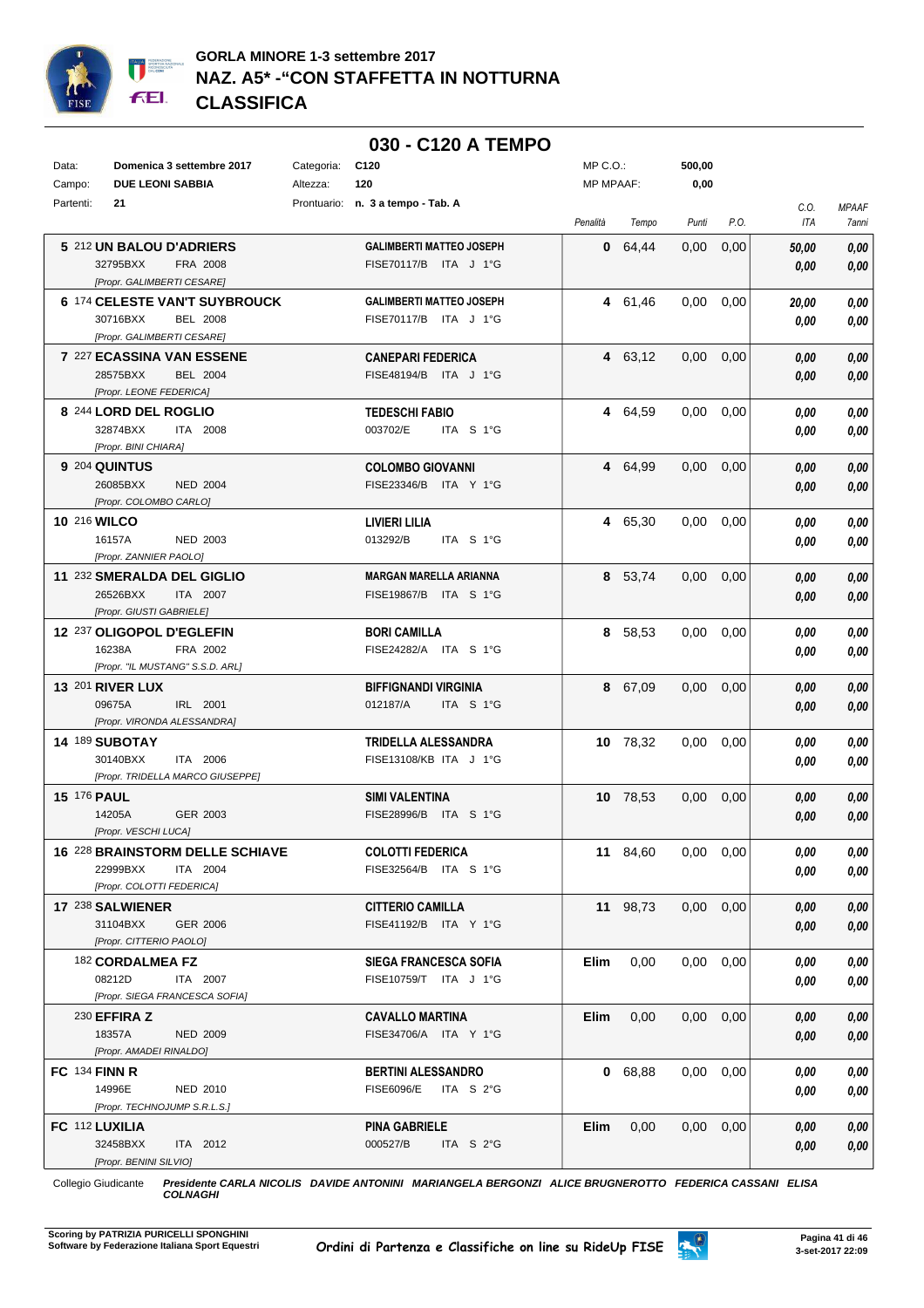

## **GORLA MINORE 1-3 settembre 2017 NAZ. A5\* -"CON STAFFETTA IN NOTTURNA CLASSIFICA**

|           |                              |                                               |             | 031 - C115 A FASI                            |                  |             |                   |      |            |              |
|-----------|------------------------------|-----------------------------------------------|-------------|----------------------------------------------|------------------|-------------|-------------------|------|------------|--------------|
| Data:     |                              | Domenica 3 settembre 2017                     | Categoria:  | C <sub>115</sub>                             | $MP C. O.$ :     |             | 400,00            |      |            |              |
| Campo:    |                              | <b>DUE LEONI SABBIA</b>                       | Altezza:    | 115                                          | <b>MP MPAAF:</b> |             | 0,00              |      |            |              |
| Partenti: | 23                           |                                               | Prontuario: | n. 19.2 speciale a fasi consecutive - Tab. A |                  |             |                   |      | C.0.       | <b>MPAAF</b> |
|           |                              |                                               |             |                                              | Penalità         | Tempo       | Punti             | P.O. | <b>ITA</b> | 7anni        |
|           |                              |                                               |             |                                              |                  |             |                   |      |            |              |
|           | 1 274 COOL CASSIS 12         |                                               |             | <b>FIORELLI LEONARDO</b>                     | 0/0              | 25.58       | 0,00              | 0,00 | 60,00      | 0,00         |
|           | 25468BXX                     | GER 2004                                      |             | FISE38301/B ITA J Brev.                      |                  |             |                   |      | 0.00       | 0.00         |
|           |                              | [Propr. AZIENDA AGR. ALLEVAMENTO MONTECHIARO] |             |                                              |                  |             |                   |      |            |              |
|           |                              | 2 253 AQUIRA DE SAINT-PIERRE                  |             | <b>FIORELLI LEONARDO</b>                     |                  | $0/0$ 25,80 | 0.00              | 0,00 | 43,20      | 0,00         |
|           | 30189BXX                     | <b>BEL 2000</b>                               |             | FISE38301/B ITA J Brev.                      |                  |             |                   |      | 0,00       | 0,00         |
|           |                              | [Propr. FIORELLI MARGHERITA]                  |             |                                              |                  |             |                   |      |            |              |
|           | 3 221 CINDY FZ               |                                               |             | <b>PASTORI CHIARA</b>                        | 0/0              | 26,50       | 0,00              | 0,00 | 36,00      | 0,00         |
|           | 07150D                       | ITA 2005                                      |             | 021995/B<br>ITA S 1°G                        |                  |             |                   |      | 100,00     | 0,00         |
|           | CARNIGLIA]                   | [Propr. R.S. TEAM BREEDING S.R.L. DI RENATA   |             |                                              |                  |             |                   |      |            |              |
|           | <b>4 235 ISPETTORE GINKO</b> |                                               |             | <b>BARBATI DANIELA</b>                       |                  | $0/4$ 24,51 | 0,00              | 0,00 | 28,80      | 0,00         |
|           | 19215BXX                     | ITA 2003                                      |             | 002777/B<br>ITA S 1°G                        |                  |             |                   |      | 60,00      | 0,00         |
|           | [Propr. GRAZIOTTI SILVANO]   |                                               |             |                                              |                  |             |                   |      |            |              |
|           | 5 231 CHIDOR Z               |                                               |             | <b>SCOTTI SARA</b>                           | 0/4              | 25,98       | 0,00              | 0,00 | 24,00      | 0,00         |
|           | 28718BXX                     | <b>NED 2009</b>                               |             | FISE23239/B<br>ITA S 1°G                     |                  |             |                   |      | 0.00       | 0.00         |
|           | [Propr. TARANTINI GUIDO]     |                                               |             |                                              |                  |             |                   |      |            |              |
|           | 6 260 FREEDOM                |                                               |             | <b>CASPANI ANNA</b>                          |                  | $0/4$ 28,97 | 0,00              | 0,00 | 9,60       | 0,00         |
|           | PRO13052                     | <b>NED 2010</b>                               |             | 25006/B<br>ITA Y Brev.                       |                  |             |                   |      | 0,00       | 0,00         |
|           | [Propr. CASPANI MASSIMO]     |                                               |             |                                              |                  |             |                   |      |            |              |
|           |                              | 7 265 IGOR VAN DEN EEKHOORN                   |             | <b>ASPESI ALESSIA</b>                        |                  | 4 43,17     | 0,00              | 0,00 | 9,60       | 0,00         |
|           | 12075F                       | <b>BEL 2008</b>                               |             | FISE79555/B<br>ITA C Brev.                   |                  |             |                   |      | 0.00       | 0.00         |
|           | [Propr. OGGIONI NOEMI]       |                                               |             |                                              |                  |             |                   |      |            |              |
|           | 8 288 PM CHESSY              |                                               |             | <b>AMATI MARIASOLE</b>                       |                  | 4 43,27     | 0,00              | 0,00 | 0.00       | 0,00         |
|           | 24449BXX                     | <b>HUN 2003</b>                               |             | 63736/B<br>ITA J Brev.                       |                  |             |                   |      | 0.00       | 0.00         |
|           | [Propr. PONTIGGIA MANOLA]    |                                               |             |                                              |                  |             |                   |      |            |              |
|           | 9 269 RIAN                   |                                               |             | <b>RIGAMONTI ALESSIA</b>                     | 4                | 46,89       | 0,00              | 0,00 | 0.00       | 0,00         |
|           | 02441L                       | ITA 2010                                      |             | ITA J Brev.<br>34947/B                       |                  |             |                   |      | 0.00       | 0.00         |
|           | [Propr. ROMANO PATRIZIO]     |                                               |             |                                              |                  |             |                   |      |            |              |
|           | <b>10 189 SUBOTAY</b>        |                                               |             | TRIDELLA ALESSANDRA                          |                  | 4 47,17     | 0,00              | 0,00 | 0.00       | 0,00         |
|           | 30140BXX                     | ITA 2006                                      |             | FISE13108/KB ITA J 1°G                       |                  |             |                   |      | 0.00       | 0.00         |
|           |                              | [Propr. TRIDELLA MARCO GIUSEPPE]              |             |                                              |                  |             |                   |      |            |              |
|           | 11 192 CARULHA               |                                               |             | <b>SAVINI ALESSANDRA</b>                     | 4                | 47,72       | 0,00              | 0,00 | 0.00       | 0,00         |
|           | 15978BXX                     | ITA 2002                                      |             | 006146/E<br>ITA S 1°G                        |                  |             |                   |      | 0.00       | 0,00         |
|           |                              | [Propr. PROSERPIO RUGGERO]                    |             |                                              |                  |             |                   |      |            |              |
|           | <b>12 282 QUIVERS</b>        |                                               |             | <b>PAOLETTI CHIARA</b>                       |                  | 4 47,74     | 0,00              | 0,00 | 0,00       | 0,00         |
|           | 20699BXX                     | ITA 2004                                      |             | FISE49329/B ITA C Brev.                      |                  |             |                   |      | 0,00       | 0,00         |
|           | [Propr. PAOLETTI CHIARA]     |                                               |             |                                              |                  |             |                   |      |            |              |
|           | 13 217 ANDROMACA MITICA      |                                               |             | <b>ZANZOTTERA MICOL</b>                      |                  | 4 49,73     | 0.00              | 0,00 | 0.00       | 0,00         |
|           | 23842BXX                     | ITA 2005                                      |             | ITA S 1°G<br>009911/B                        |                  |             |                   |      | 0.00       | 0,00         |
|           |                              | [Propr. SOC. AGR. NEVERLAND DI BERNARDI       |             |                                              |                  |             |                   |      |            |              |
|           |                              | GIAMPAOLO E ZANZOTTERA MICOL S.S.]            |             |                                              |                  |             |                   |      |            |              |
|           | <b>14 203 AMBERFEE</b>       |                                               |             | <b>VANNINI GIORGIA</b>                       |                  | 4 50,08     | $0.00 \quad 0.00$ |      | 0,00       | 0,00         |
|           | 29570BXX                     | <b>NED 2005</b>                               |             | FISE36993/B ITA Y 1°G                        |                  |             |                   |      | 0,00       | 0,00         |
|           | [Propr. C. I. IL DOSSO]      |                                               |             |                                              |                  |             |                   |      |            |              |
|           | 15 169 CANTICO SINGLE        |                                               |             | <b>CORREDDU LORENZO</b>                      |                  | 4 50,19     | $0.00\,$          | 0,00 | 0.00       | 0,00         |
|           | 32738BXX                     | <b>ITA 2008</b>                               |             | FISE27238/A ITA C 1°G                        |                  |             |                   |      | 0.00       | 0,00         |
|           |                              | [Propr. SOC. AGR. CORREDDU PECCHIO SAS]       |             |                                              |                  |             |                   |      |            |              |
|           | 16 281 IN-A-GADDA-DA-VIDA    |                                               |             | <b>PIGAZZI NICOLO</b>                        |                  | 4 52,71     | 0.00              | 0,00 | 0.00       | 0,00         |
|           | 29494BXX                     | <b>BEL 2008</b>                               |             | FISE71422/B ITA J Brev.                      |                  |             |                   |      | 0,00       | 0,00         |
|           | [Propr. PIGAZZI NICOLO]      |                                               |             |                                              |                  |             |                   |      |            |              |
|           |                              | 17 181 PIC POCKET D'AUBRAC                    |             | <b>CONZATTI ERIKA</b>                        |                  | 4 53,15     | 0.00              | 0,00 | 0.00       | 0,00         |
|           | 31626BXX                     | FRA 2003                                      |             | 013042/B<br>ITA S 1°G                        |                  |             |                   |      | 0,00       | 0,00         |
|           | [Propr. CONZATTI ERIKA]      |                                               |             |                                              |                  |             |                   |      |            |              |

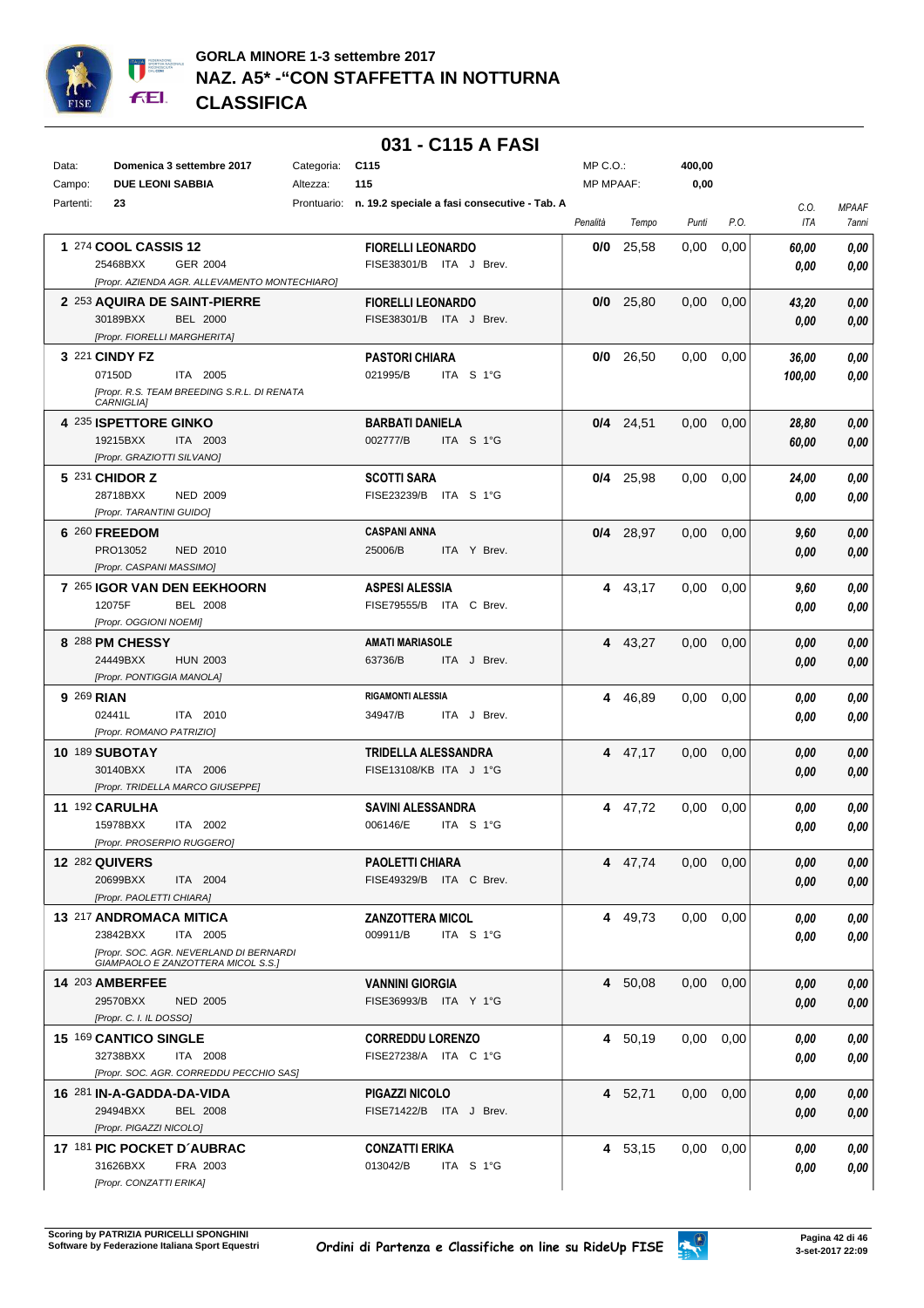

### **031 - C115 A FASI**

| Data:<br>Campo: | Domenica 3 settembre 2017<br><b>DUE LEONI SABBIA</b>                                | Categoria:<br>Altezza: | C <sub>115</sub><br>115                                   | $MP C. O.$ :<br><b>MP MPAAF:</b> |          | 400,00<br>0,00 |      |                    |                              |
|-----------------|-------------------------------------------------------------------------------------|------------------------|-----------------------------------------------------------|----------------------------------|----------|----------------|------|--------------------|------------------------------|
| Partenti:       | 23                                                                                  | Prontuario:            | n. 19.2 speciale a fasi consecutive - Tab. A              | Penalità                         | Tempo    | Punti          | P.O. | C.0.<br><b>ITA</b> | <b>MPAAF</b><br><b>7anni</b> |
|                 | 18 263 CARIBE UNICO<br>20723BXX<br>ITA 2004<br>[Propr. MAPELLI GLORIA]              |                        | <b>TAGLIABUE ALESSANDRO</b><br>FISE92484/B<br>ITA J Brev. | 8                                | 48,95    | 0,00           | 0,00 | 0,00<br>0,00       | 0,00<br>0,00                 |
|                 | 19 218 VERY LALAN<br>25843BXX<br>NED 2002<br>[Propr. SANVITO FULVIO]                |                        | <b>MOTTI CHIARA</b><br>FISE30493/B<br>ITA S 1°G           | 9                                | 76,25    | 0,00           | 0,00 | 0,00<br>0.00       | 0,00<br>0,00                 |
|                 | 20 256 QUININE VAN DE PLATAAN<br><b>BEL 2000</b><br>11630A<br>[Propr. DE RIU DIEGO] |                        | <b>PIGAIANI GRETA</b><br>FISE52052/B<br>ITA J Brev.       | 12 <sup>2</sup>                  | 45,99    | 0.00           | 0,00 | 0.00<br>0,00       | 0,00<br>0,00                 |
| 21              | 279 SKYLINE<br>27847BXX<br>GER 2009<br>[Propr. MELZI SILVIA]                        |                        | <b>MELZI SILVIA</b><br>ITA Y Brev.<br>FISE66502/B         |                                  | 12 75,12 | 0.00           | 0.00 | 0.00<br>0.00       | 0,00<br>0.00                 |
|                 | <b>186 DOBRE</b><br>30809BXX<br><b>NED 2008</b><br>[Propr. BAZZI ROBERTO]           |                        | <b>BAZZI ROBERTO</b><br>ITA S 1°G<br>005708/B             | Elim.                            | 0,00     | 0,00           | 0,00 | 0.00<br>0,00       | 0,00<br>0,00                 |
|                 | 222 EL SINIA SANGE Z<br>FRA 2009<br>29190BXX<br>[Propr. LOTTI CHIARA]               |                        | <b>LOTTI CHIARA</b><br>ITA S 1°G<br>003908/A              | Elim.                            | 0,00     | 0,00           | 0,00 | 0.00<br>0.00       | 0,00<br>0,00                 |

Collegio Giudicante *Presidente CARLA NICOLIS DAVIDE ANTONINI MARIANGELA BERGONZI ALICE BRUGNEROTTO FEDERICA CASSANI ELISA COLNAGHI*

# **032 - B110 A FASI**

| Data:<br>Domenica 3 settembre 2017 |                                                                                        | Categoria: | B110     |                                                             | MP C.O.:         |             | 0,00  |      |                    |                       |
|------------------------------------|----------------------------------------------------------------------------------------|------------|----------|-------------------------------------------------------------|------------------|-------------|-------|------|--------------------|-----------------------|
| Campo:                             | <b>DUE LEONI SABBIA</b>                                                                |            | Altezza: | 110                                                         | <b>MP MPAAF:</b> |             | 0,00  |      |                    |                       |
| Partenti:                          | 25                                                                                     |            |          | Prontuario: n. 19.2 speciale a fasi consecutive - Tab. A    | Penalità         | Tempo       | Punti | P.O. | C.O.<br><b>ITA</b> | <b>MPAAF</b><br>7anni |
|                                    | <b>1 285 ANUKA</b><br>ITA 2005<br>07539D<br>[Propr. CHINCHERINI ALBERTO]               |            |          | <b>MOGLIA LAURA</b><br>006018/B<br>ITA S Brev.              |                  | $0/0$ 22,23 | 0,00  | 0,00 | 0.00<br>0.00       | 0,00<br>0,00          |
|                                    | 2 258 KANISTO<br>28046T<br>CZE 2005<br>[Propr. PARUTTO MONICA]                         |            |          | <b>SPINOSO ROBERTA</b><br>FISE78849/B ITA J Brev.           |                  | $0/0$ 23,74 | 0.00  | 0,00 | 0.00<br>0.00       | 0,00<br>0,00          |
|                                    | 3 283 CANTHU<br>28182BXX<br>ITA 2009<br>[Propr. ALL. ACERO DI G.GIORGI]                |            |          | <b>CANDOLFI JESSICA</b><br>FISE71287/B SUI J Brev.          |                  | $0/0$ 24,06 | 0,00  | 0,00 | 0.00<br>0.00       | 0.00<br>0,00          |
|                                    | 4 270 CLOTHILDA<br>09744D<br>GER 2010<br>[Propr. VINCOLI ARMANDO]                      |            |          | DE VIZIA ALESSANDRA<br>FISE14278/A ITA J Brev.              |                  | $0/0$ 24,13 | 0.00  | 0.00 | 0.00<br>0.00       | 0.00<br>0.00          |
|                                    | 5 252 VIVEUR DE LA CENSE<br>FRA 2009<br>28535BXX<br>[Propr. COLOMBO CRISTINA STEFANIA] |            |          | <b>COLOMBO CRISTINA STEFANIA</b><br>FISE94045/B ITA S Brev. |                  | $0/0$ 24,55 | 0,00  | 0,00 | 0.00<br>0.00       | 0.00<br>0,00          |
|                                    | 6 267 BALOU VD LITZE Z<br>26462BXX<br>BEL 2004<br>[Propr. PIGNOLI PAOLO]               |            |          | <b>NOTO ALESSIA</b><br>FISE43924/B ITA J Brev.              |                  | $0/4$ 27,51 | 0.00  | 0.00 | 0.00<br>0.00       | 0,00<br>0,00          |
|                                    | 7 266 SAINTLO'<br>24202BXX<br>ITA 2006<br>[Propr. PAOLETTI ELENA]                      |            |          | <b>PAOLETTI ELENA</b><br>FISE49328/B ITA C Brev.            |                  | $0/4$ 29,95 | 0,00  | 0,00 | 0,00<br>0.00       | 0,00<br>0,00          |
|                                    | 8 264 KENION<br>29411BXX<br><b>SCN 2005</b><br>[Propr. ACHILLI GABRIELLA]              |            |          | <b>CAGLIO ALESSIA</b><br>FISE88966/B ITA C Brev.            |                  | 4 55.28     | 0.00  | 0.00 | 0.00<br>0.00       | 0.00<br>0.00          |
|                                    | 9 259 FLIP VOM SCHLATTHOF CH<br>24704K<br>SUI 2005<br>[Propr.]                         |            |          | <b>MALANGONE ANTONIETTA</b><br>FISE109141/K SUI S Brev.     |                  | 4 57,07     | 0,00  | 0,00 | 0,00<br>0.00       | 0,00<br>0,00          |

**Scoring by PATRIZIA PURICELLI SPONGHINI<br>Software by Federazione Italiana Sport Equestri** 

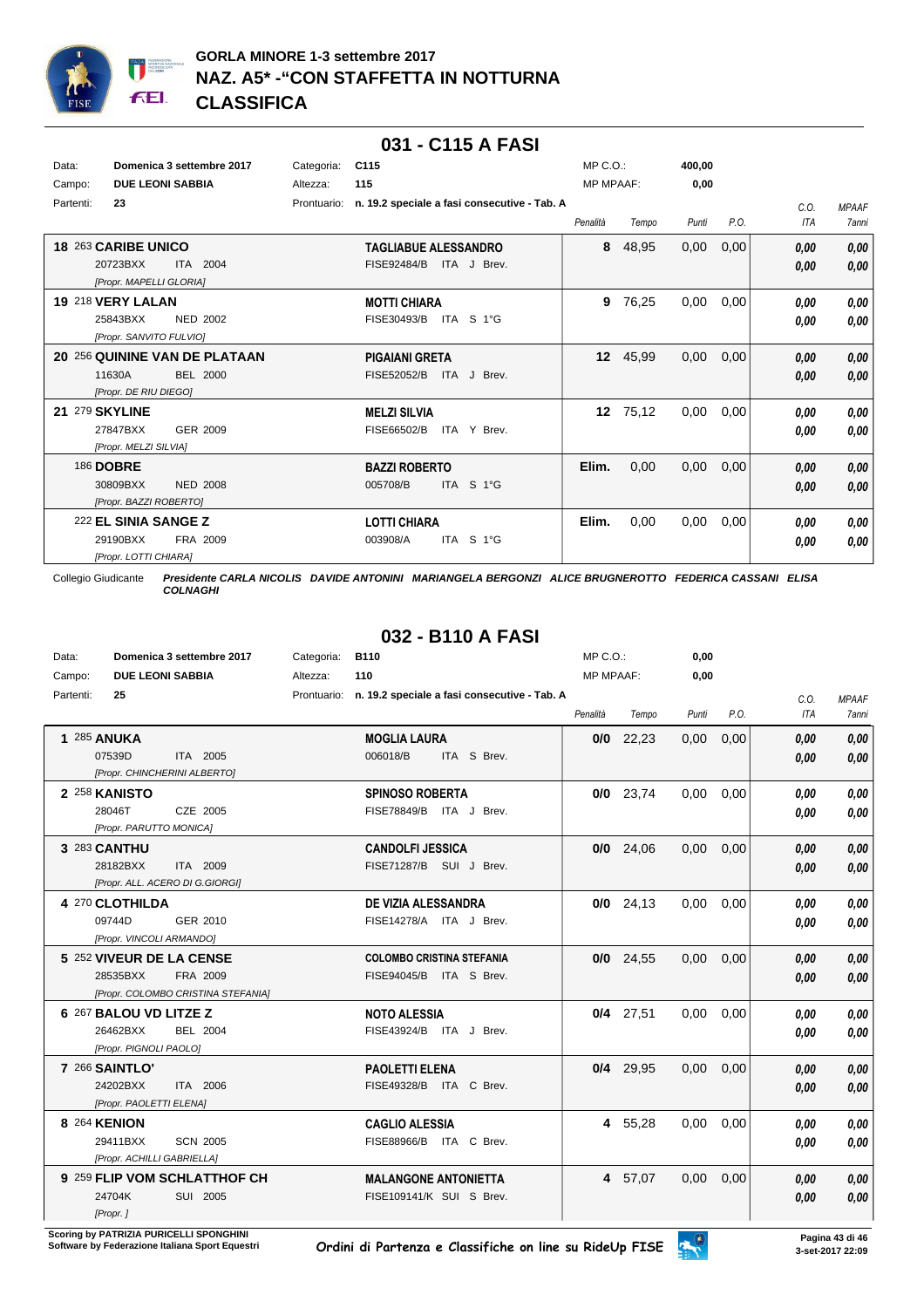

|           |                                                |            | 032 - B110 A FASI                                        |              |             |                   |                   |      |                     |
|-----------|------------------------------------------------|------------|----------------------------------------------------------|--------------|-------------|-------------------|-------------------|------|---------------------|
| Data:     | Domenica 3 settembre 2017                      | Categoria: | <b>B110</b>                                              | $MP C. O.$ : |             | 0,00              |                   |      |                     |
| Campo:    | <b>DUE LEONI SABBIA</b>                        | Altezza:   | 110                                                      | MP MPAAF:    |             | 0,00              |                   |      |                     |
| Partenti: | 25                                             |            | Prontuario: n. 19.2 speciale a fasi consecutive - Tab. A |              |             |                   |                   | C.O. | <b>MPAAF</b>        |
|           |                                                |            |                                                          | Penalità     | Tempo       | Punti             | P.O.              | ITA  | <i><b>7anni</b></i> |
|           | <b>10 287 NEREOS</b>                           |            | <b>ZOPPETTI DARIO</b>                                    |              | 4 58,66     | 0,00              | 0,00              | 0.00 | 0,00                |
|           | 25526BXX<br>ITA 2006                           |            | FISE85026/B ITA S Brev.                                  |              |             |                   |                   | 0.00 | 0.00                |
|           | [Propr. SCHIAVI CRISTOFORO]                    |            |                                                          |              |             |                   |                   |      |                     |
|           | 11 292 STREBIANA SECONDA DE MARCHESAN          |            | DI CARLO PAOLO                                           |              | 4 60,57     | 0,00              | 0,00              | 0,00 | 0,00                |
|           | 32842BXX<br>ITA 2011                           |            | FISE37296/B ITA S Brev.                                  |              |             |                   |                   | 0.00 | 0,00                |
|           | [Propr. DI CARLO PAOLO]                        |            |                                                          |              |             |                   |                   |      |                     |
|           | 12 268 ROCCO                                   |            | <b>CRETTI ELENA</b>                                      |              | 4 62.72     | $0.00\,$          | 0,00              | 0,00 | 0,00                |
|           | 25111K<br><b>SWE 2004</b>                      |            | FISE39248/B ITA J Brev.                                  |              |             |                   |                   | 0.00 | 0,00                |
|           | [Propr.]                                       |            |                                                          |              |             |                   |                   |      |                     |
|           | 13 291 FIGOR VAN'T HEIKE                       |            | <b>DUBOIS BARBARA</b>                                    |              | 5 72,08     | 0.00 <sub>1</sub> | 0,00              | 0,00 | 0,00                |
|           | 30097BXX<br>BEL 2005                           |            | FISE10798/A ITA S Brev.                                  |              |             |                   |                   | 0.00 | 0,00                |
|           | [Propr. PAGANI VERONICA]                       |            |                                                          |              |             |                   |                   |      |                     |
|           | 14 290 NIBBIO II DI VAL LITARA                 |            | <b>MORONI CAROLINA</b>                                   |              | 8 69,95     | $0.00\,$          | 0,00              | 0.00 | 0,00                |
|           | 13552A<br>ITA 2006                             |            | FISE34042/KB ITA J Brev.                                 |              |             |                   |                   | 0.00 | 0,00                |
|           | [Propr. CORREDDU FRANCESCO]                    |            |                                                          |              |             |                   |                   |      |                     |
|           | 280 PETITE PRINCESS<br>16783A                  |            | <b>FERLONI FILIPPO</b>                                   | <b>ELIM</b>  | 0,00        | 0,00              | 0,00              | 0,00 | 0,00                |
|           | ITA 2008<br>[Propr. GIORDANI GIORGIO]          |            | FISE43213/B ITA J Brev.                                  |              |             |                   |                   | 0.00 | 0,00                |
|           | <sup>284</sup> BAKASHI VAN'T BROEKEND          |            | <b>MAMBRETTI DENISE</b>                                  | Elim.        | 0,00        | 0.00              | 0,00              | 0,00 | 0,00                |
|           | 10510E<br><b>BEL 2001</b>                      |            | FISE88979/B ITA Y Brev.                                  |              |             |                   |                   | 0.00 | 0,00                |
|           | [Propr. C. I. IL DOSSO]                        |            |                                                          |              |             |                   |                   |      |                     |
|           | 289 PACIULLI                                   |            | <b>FILIPPINI CARLOTTA INGRID</b>                         | Elim.        | 0,00        | 0,00              | 0,00              | 0,00 | 0,00                |
|           | 31860BXX<br>ITA 2011                           |            | FISE22414/A ITA S Brev.                                  |              |             |                   |                   | 0,00 | 0,00                |
|           | [Propr. VEZZOLI ITALO]                         |            |                                                          |              |             |                   |                   |      |                     |
|           | <sup>294</sup> COSIMA DEL BUTTASELLA           |            | <b>RIGAMONTI VALENTINA</b>                               | Elim.        | 0,00        | 0.00              | 0,00              | 0,00 | 0,00                |
|           | 08891D<br>ITA 2008                             |            | FISE30635/B<br>ITA Y Brev.                               |              |             |                   |                   | 0,00 | 0,00                |
|           | [Propr. RIGAMONTI VALENTINA]                   |            |                                                          |              |             |                   |                   |      |                     |
|           | FC 211 EVEREST BELLBOY Z                       |            | <b>NASI GIADA</b>                                        |              | $0/4$ 28,87 | 0,00              | 0,00              | 0,00 | 0,00                |
|           | 25884K<br><b>NED 2010</b>                      |            | 106575/K<br>SUI J 1°G                                    |              |             |                   |                   | 0,00 | 0,00                |
|           | [Propr.]                                       |            |                                                          |              |             |                   |                   |      |                     |
|           | FC 249 FIRENZE VAN DE VINUSAKKER               |            | <b>BIANCHI GIORGIO</b>                                   |              | $0/4$ 29.25 | 0,00              | 0,00              | 0.00 | 0,00                |
|           | 32891BXX<br>BEL 2011                           |            | FISE21845/B ITA S 2°G                                    |              |             |                   |                   | 0,00 | 0.00                |
|           | [Propr. MGS HORSES DI SARA GHILARDI E C SAS]   |            |                                                          |              |             |                   |                   |      |                     |
|           | FC 180 CHIVA VH MOLENHOF Z                     |            | PARMESANI ARIANNA                                        |              | 15 82,33    |                   | $0,00$ $0,00$     | 0,00 | 0,00                |
|           | 32636BXX<br><b>BEL 2008</b>                    |            | FISE22336/B ITA S 1°G                                    |              |             |                   |                   | 0,00 | 0,00                |
|           | [Propr. PARMESANI DIEGO]                       |            |                                                          |              |             |                   |                   |      |                     |
|           | FC 243 FILAN                                   |            | <b>SERAFIN GABRIELE</b>                                  |              | 4 65,84     |                   | $0.00 \quad 0.00$ | 0,00 | 0,00                |
|           | 13616E<br>GER 2009<br>[Propr. MOTTA RAFFAELLA] |            | 012601/B<br>ITA $S$ 2°G                                  |              |             |                   |                   | 0,00 | 0,00                |
|           | FC 234 PICOBELO                                |            |                                                          |              |             |                   | $0.00 \quad 0.00$ |      |                     |
|           | 17342BXX<br>NED 1997                           |            | <b>ROSSI MARIA LUISA</b><br>001689/B<br>ITA S 1°G        |              | 8 85,07     |                   |                   | 0,00 | 0,00                |
|           | [Propr. C. I. DEL VIGNALE]                     |            |                                                          |              |             |                   |                   | 0,00 | 0,00                |
|           | FC 85 BLUFF                                    |            | <b>MAFFEIS FRANCESCA</b>                                 | <b>ELIM</b>  | 0,00        | $0,00$ $0,00$     |                   | 0,00 | 0,00                |
|           | 32001BXX<br><b>NED 2006</b>                    |            | FISE59522/B ITA C 1°G                                    |              |             |                   |                   | 0,00 | 0,00                |
|           | [Propr. MAFFEIS FRANCESCA]                     |            |                                                          |              |             |                   |                   |      |                     |
|           | FC 207 ORPHEE DE GULDENBOOM                    |            | <b>GHIDONI SIMONA</b>                                    | <b>ELIM</b>  | 0,00        | $0,00$ $0,00$     |                   | 0,00 | 0,00                |
|           | 12100A<br>FRA 2002                             |            | 80428.<br>ITA S 1°G                                      |              |             |                   |                   | 0,00 | 0,00                |
|           | [Propr. GHIDONI SIMONA]                        |            |                                                          |              |             |                   |                   |      |                     |

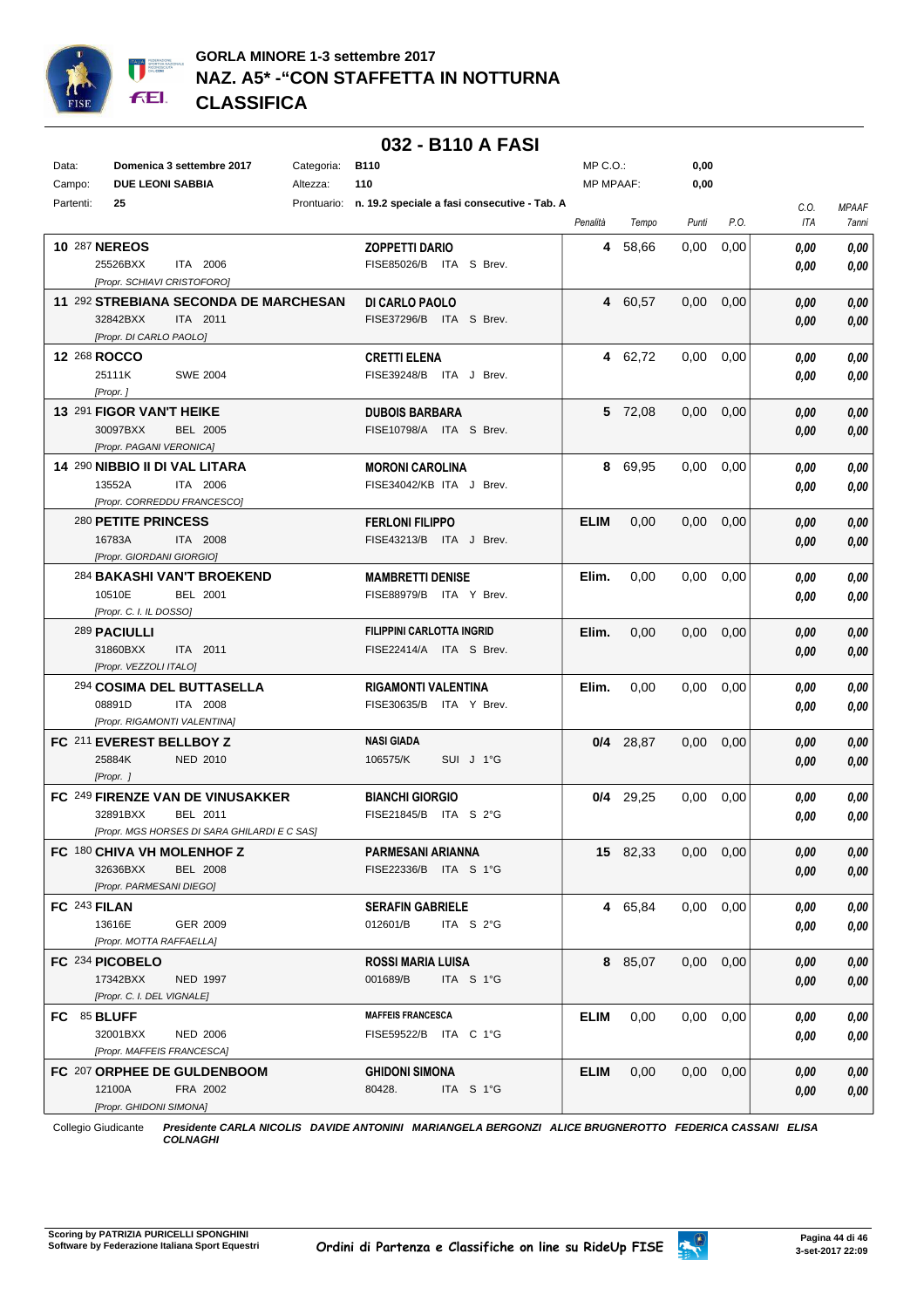

|             |                                                                        |  | 033 - B00 A FASI                                         |                  |             |                   |                   |             |                       |
|-------------|------------------------------------------------------------------------|--|----------------------------------------------------------|------------------|-------------|-------------------|-------------------|-------------|-----------------------|
| Data:       | Domenica 3 settembre 2017                                              |  | <b>B100</b><br>Categoria:                                |                  | MP C.O.:    | 0,00              |                   |             |                       |
| Campo:      | <b>DUE LEONI SABBIA</b><br>Altezza:                                    |  | 100                                                      | <b>MP MPAAF:</b> |             | 0,00              |                   |             |                       |
| Partenti:   | 18                                                                     |  | Prontuario: n. 19.2 speciale a fasi consecutive - Tab. A | Penalità         | Tempo       | Punti             | P.O.              | C.O.<br>ITA | <b>MPAAF</b><br>7anni |
|             | 1 294 COSIMA DEL BUTTASELLA                                            |  | <b>RIGAMONTI VALENTINA</b>                               | 0/0              | 20.65       | 0,00              | 0,00              | 0.00        | 0,00                  |
|             | 08891D<br><b>ITA 2008</b>                                              |  | FISE30635/B ITA Y Brev.                                  |                  |             |                   |                   | 0.00        | 0,00                  |
|             | [Propr. RIGAMONTI VALENTINA]                                           |  |                                                          |                  |             |                   |                   |             |                       |
|             | 2 276 NADIR DI VAL LITARA                                              |  | <b>BELLOMI VIRGINIA</b>                                  |                  | $0/0$ 22.17 | 0,00              | 0,00              | 0.00        | 0,00                  |
|             | 13553A<br>ITA 2006<br>[Propr. CORREDDU FRANCESCO]                      |  | FISE30678/B ITA J Brev.                                  |                  |             |                   |                   | 0,00        | 0,00                  |
|             | 3 284 BAKASHI VAN'T BROEKEND                                           |  | <b>MAMBRETTI DENISE</b>                                  |                  | $0/0$ 22,56 | 0.00              | 0,00              | 0.00        | 0,00                  |
|             | 10510E<br><b>BEL 2001</b>                                              |  | FISE88979/B ITA Y Brev.                                  |                  |             |                   |                   | 0.00        | 0,00                  |
|             | [Propr. C. I. IL DOSSO]                                                |  |                                                          |                  |             |                   |                   |             |                       |
|             | 4 255 HEURBIE VAN HET BONTEHOF                                         |  | <b>SABADINI ERNESTO</b>                                  |                  | $0/0$ 22,98 | 0,00              | 0,00              | 0.00        | 0,00                  |
|             | 31317BXX<br><b>BEL 2007</b>                                            |  | 80589/B<br>ITA S Brev.                                   |                  |             |                   |                   | 0,00        | 0,00                  |
|             | [Propr. SABADINI ERNESTO]                                              |  |                                                          |                  |             |                   |                   |             |                       |
|             | 5 273 FERNHILL M2S                                                     |  | <b>COLOMBO CRISTINA STEFANIA</b>                         |                  | $0/0$ 23,18 | 0,00              | 0,00              | 0,00        | 0,00                  |
|             | 13059E<br>IRL 2003<br>[Propr. VILLA MARTINA]                           |  | FISE94045/B ITA S Brev.                                  |                  |             |                   |                   | 0,00        | 0,00                  |
|             | 6 275 ZAJOTTIE                                                         |  | <b>MODONI GIULIA</b>                                     |                  | $0/0$ 23.72 | 0.00              | 0,00              | 0,00        | 0,00                  |
|             | 23416BXX<br><b>NED 2004</b>                                            |  | FISE25423/B ITA Y Brev.                                  |                  |             |                   |                   | 0,00        | 0,00                  |
|             | [Propr. MODONI GIULIA]                                                 |  |                                                          |                  |             |                   |                   |             |                       |
|             | 7 262 ORCHID'S MARIO                                                   |  | <b>VALTULINI PRISCO OLIVIA</b>                           |                  | $0/0$ 26,85 | 0,00              | 0,00              | 0.00        | 0,00                  |
|             | 25633BXX<br><b>NED 2004 Pony</b>                                       |  | FISE61960/B ITA C Brev.                                  |                  |             |                   |                   | 0,00        | 0,00                  |
|             | [Propr. POLIZZI GERARD]                                                |  |                                                          |                  |             |                   |                   |             |                       |
|             | 8 271 CONTE ARGO A.M.<br>28964BXX<br>ITA 2009                          |  | PIERSIGILLI VIVIANA<br>FISE43053/B ITA S Brev.           |                  | $0/0$ 30,54 | 0.00              | 0,00              | 0,00        | 0,00                  |
|             | [Propr. AZ. AGR. "PRATO ROTONDO"]                                      |  |                                                          |                  |             |                   |                   | 0,00        | 0,00                  |
|             | 9 280 PETITE PRINCESS                                                  |  | <b>FERLONI FILIPPO</b>                                   | 0/Elim           | 0,00        | 0,00              | 0,00              | 0.00        | 0,00                  |
|             | 16783A<br>ITA 2008                                                     |  | FISE43213/B ITA J Brev.                                  |                  |             |                   |                   | 0,00        | 0,00                  |
|             | [Propr. GIORDANI GIORGIO]                                              |  |                                                          |                  |             |                   |                   |             |                       |
|             | 10 261 TRISTANO DI MONTEFIRIDOLFI                                      |  | BELLOLI OLIVIA GLENDA MARIA                              |                  | 8 56.79     | 0.00 <sub>1</sub> | 0,00              | 0.00        | 0,00                  |
|             | 26734BXX<br><b>ITA 2008</b>                                            |  | FISE78904/B ITA C Brev.                                  |                  |             |                   |                   | 0,00        | 0,00                  |
|             | [Propr. SOCIETA' AGRICOLA LA CHIMERA S.S.]<br>11 293 MELODY VAN BEMACE |  | <b>OLGIATI MANUELE</b>                                   |                  | 8 58,11     | 0,00              | 0,00              | 0.00        | 0,00                  |
|             | 28619BXX<br><b>NED 2007 Pony</b>                                       |  | FISE75518/B ITA G Brev.                                  |                  |             |                   |                   | 0.00        | 0,00                  |
|             | [Propr. OLGIATI MARCO]                                                 |  |                                                          |                  |             |                   |                   |             |                       |
|             | 12 278 TELEMACOS                                                       |  | <b>RIGIROLI SILVIA</b>                                   |                  | 13 95,29    |                   | $0.00 \quad 0.00$ | 0.00        | 0,00                  |
|             | 31962BXX<br>ITA 2012                                                   |  | FISE81278/B ITA J Brev.                                  |                  |             |                   |                   | 0,00        | 0,00                  |
|             | [Propr. CARESIA CONSUELO]                                              |  |                                                          |                  |             |                   |                   |             |                       |
|             | <b>286 MISS BOOM</b>                                                   |  | <b>LOVATO MATTIA</b>                                     | Elim.            | 0,00        |                   | $0.00 \quad 0.00$ | 0,00        | 0,00                  |
|             | 25662BXX<br>IRL 2005 Pony<br>[Propr. CASIRAGHI MARIA ELENA]            |  | 96703/B<br>ITA G Brev.                                   |                  |             |                   |                   | 0,00        | 0,00                  |
|             | FC 61 TOBIA DI VAL LITARA                                              |  | <b>RIVA MASSIMO</b>                                      |                  | $0/0$ 30,44 |                   | $0.00 \quad 0.00$ | 0,00        | 0,00                  |
|             | 32645BXX<br>ITA 2012                                                   |  | FISE49143/B ITA J 1°G                                    |                  |             |                   |                   | 0,00        | 0,00                  |
|             | [Propr. SOC. AGR. CORREDDU PECCHIO SAS]                                |  |                                                          |                  |             |                   |                   |             |                       |
|             | FC 193 VALDINO DELLE ROANE                                             |  | <b>MOYERSOEN ALBERTO</b>                                 |                  | $0/0$ 28,84 |                   | $0.00 \quad 0.00$ | 0,00        | $0,\!00$              |
|             | 08849D<br>ITA 2008                                                     |  | FISE85502/B ITA Y 1°G                                    |                  |             |                   |                   | 0,00        | 0,00                  |
|             | [Propr. MOYERSOEN FILIPPO]                                             |  |                                                          |                  |             |                   |                   |             |                       |
|             | FC 207 ORPHEE DE GULDENBOOM<br>12100A<br>FRA 2002                      |  | <b>GHIDONI SIMONA</b><br>80428.<br>ITA S 1°G             |                  | $0/0$ 26,68 |                   | $0.00 \quad 0.00$ | 0,00        | 0,00                  |
|             | [Propr. GHIDONI SIMONA]                                                |  |                                                          |                  |             |                   |                   | 0,00        | 0,00                  |
| FC 85 BLUFF |                                                                        |  | <b>MAFFEIS FRANCESCA</b>                                 |                  | 4 70,73     |                   | $0.00 \quad 0.00$ | 0,00        | 0,00                  |
|             | 32001BXX<br><b>NED 2006</b>                                            |  | FISE59522/B ITA C 1°G                                    |                  |             |                   |                   | 0,00        | 0,00                  |
|             | [Propr. MAFFEIS FRANCESCA]                                             |  |                                                          |                  |             |                   |                   |             |                       |
|             | FC 247 SUMO JCCS                                                       |  | <b>FUMI CRISTINA</b>                                     |                  | 4 69,25     | $0,00$ $0,00$     |                   | 0,00        | 0,00                  |
|             | 15365E<br><b>DEN 2011</b>                                              |  | FISE15961/E ITA S 1°G                                    |                  |             |                   |                   | 0,00        | 0,00                  |
|             | [Propr. FUMI CRISTINA]                                                 |  |                                                          |                  |             |                   |                   |             |                       |

**Scoring by PATRIZIA PURICELLI SPONGHINI<br>Software by Federazione Italiana Sport Equestri**